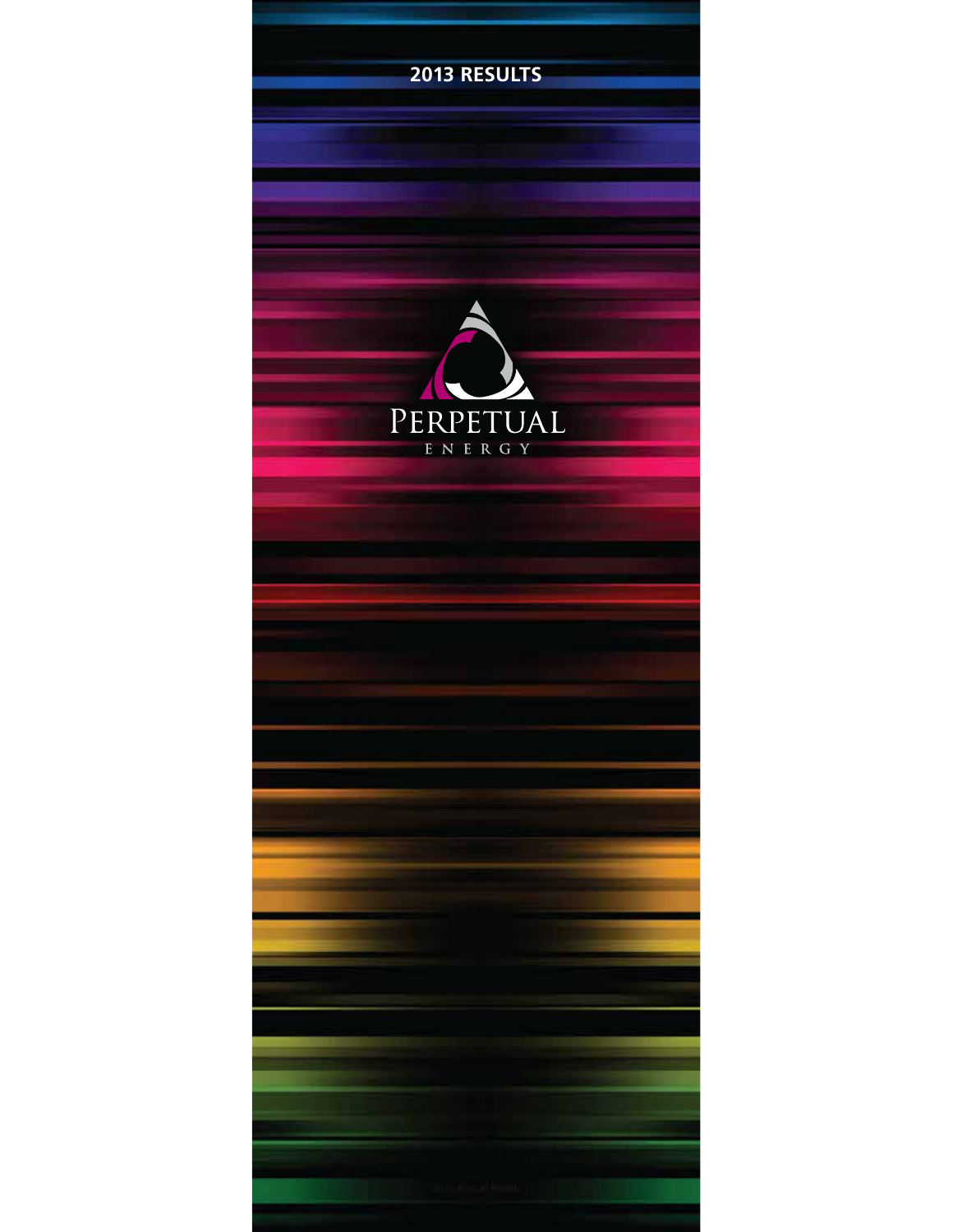**PERPETUAL ENERGY INC. IS A** 

**CANADIAN ENERGY COMPANY** 

**FOCUSED ON LONG-TERM** 

**VALUE CREATION THROUGH** 

**OIL AND GAS**

**BASED EXPLOR ATION,** 

**DEVELOPMENT, PRODUCTION** 

**AND MARKETING. PERPETUAL** 

**HAS BUILT A SPECTRUM** 

**OF RESOURCE-ST YLE** 

**OPPORTUNITIES SPANNING** 

**HEAVY OIL, LIQUIDS-RICH** 

**NATUR AL GAS AND BITUMEN.** 

**THESE BAL ANCE A BASE** 

**OF LEGACY SHALLOW GAS** 

**ASSETS. WITH A TRACK** 

**RECORD OF INNOVATION AND** 

**OPER ATIONAL EXCELLENCE,** 

**PERPETUAL IS POSITIONED** 

**TO GROW AND PROSPER** 

**THROUGHOUT THE DYNAMIC** 

**CYCLES OF THE ENERGY** 

**BUSINESS.**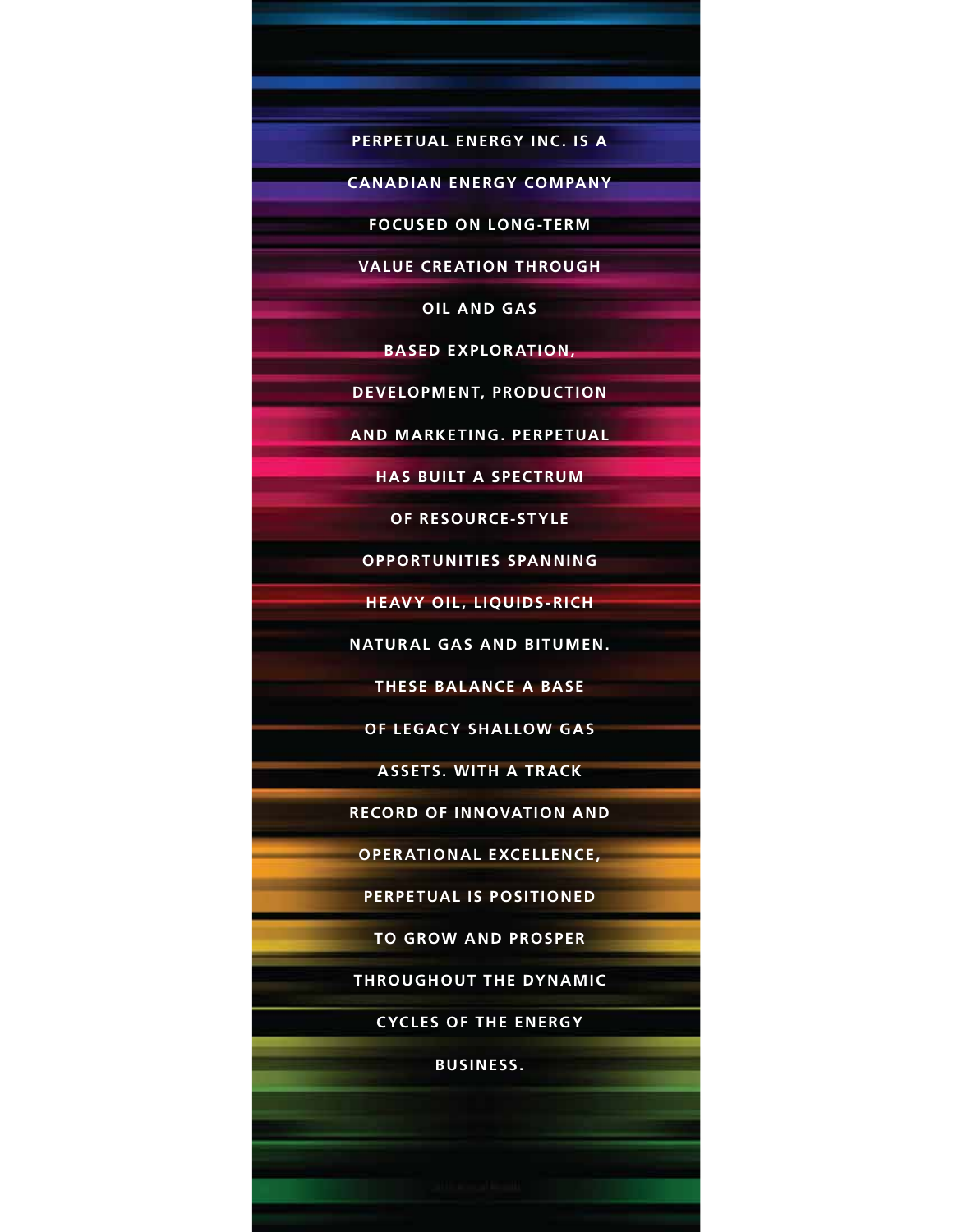# 2013 ANNUAL HIGHLIGHTS

# **2013 STRATEGIC PRIORITIES**

## **Perpetual focused on five key strategic priorities in 2013:**

- 1. Maximize value of Mannville heavy oil;
- 2. Position for growth of Edson liquids-rich gas;
- 3. Manage downside risk and reduce debt;
- 4. Advance and broaden the portfolio of high impact opportunities with risk-managed investment; and
- 5. Prepare to maximize value from shallow gas base assets in gas price recovery.

Significant progress was made with respect to these priorities during 2013, the results of which are highlighted below.

# **Maximize value of Mannville heavy oil**

- Expenditures of \$48.9 million were concentrated on the drilling and completion of 37 (35.7 net) horizontal heavy oil wells in the Mannville play.
- Heavy oil production increased 24 percent from 2012 to 3,178 bbl/d.
- Increased onsite processing and drying of oil have allowed access to enhanced oil marketing opportunities and improved pricing. Approximately 1,700 bbl/d are currently being shipped to market through rail arrangements further improving netbacks.
- Perpetual initiated a waterflood in a portion of the Mannville I2I pool for pressure maintenance to reduce the Sparky pool's decline rate and enhance recoverable oil reserves. Two wells were converted to injectors and water injection commenced late in the fourth quarter. Planning is underway to expand the waterflood in the pilot pool in the third quarter of 2014.

# **Position for growth of Edson liquids-rich gas**

- West Central Alberta capital spending of \$35.0 million was focused on the completion and tie-in of the fourth quarter 2012 drilling program at West Edson; drilling, completion and tie-in of five (2.5 net) new horizontal wells; as well as the build out of infrastructure and facilities to accommodate the next phase of production growth at West Edson.
- Greater Edson gas and natural gas liquids ("NGL" or "liquids") production grew 12 percent to 4,861 boe/d year-over-year.
- Perpetual and its partner continued to grow production capability with the expansion of the West Edson compressor station from 10 to 30 MMcf/d of gross capacity (50 percent net to Perpetual) in the first quarter of 2013.
- In early March 2013, Perpetual entered into rich gas premium agreements with Aux Sable Canada and an interconnection agreement with Alliance Canada to allow access to a premium market in the mid-west United States.
- To fulfill these arrangements, the West Edson compressor station was upgraded to produce sales quality gas through the installation of refrigeration and liquids handling equipment. At the same time, a 15.5 km sales pipeline and operated meter station was constructed to tie-in to the Alliance pipeline system. Start-up of the gas plant and sales pipeline commenced on October 1, 2013.
- The facility and pipeline projects, combined with the new marketing and transportation arrangements, are reducing operating costs, decreasing downtime and increasing overall netbacks for the West Edson production.
- Operating netbacks for the greater Edson area improved to \$15.60/boe from \$15.00/boe in 2012 due to reduced operating costs at West Edson with the start up of the refrigeration plant and sales facility on October 1, 2013. This will continue to improve in 2014 as the full year effect of these operating cost reductions is realized.
- With the plant modification, reported NGL production and reserves at West Edson have decreased in volume on a barrel per MMcf basis, but have increased in value with the new facility and sales configuration. A portion of the previously recovered liquids are now included in higher heat content gas sales and sold directly to Aux Sable while high grade condensate liquids (C5+) are recovered through the new plant.
- Perpetual increased its acreage position in the West Central district during the second quarter, primarily through undeveloped land acquisitions totaling \$5.4 million.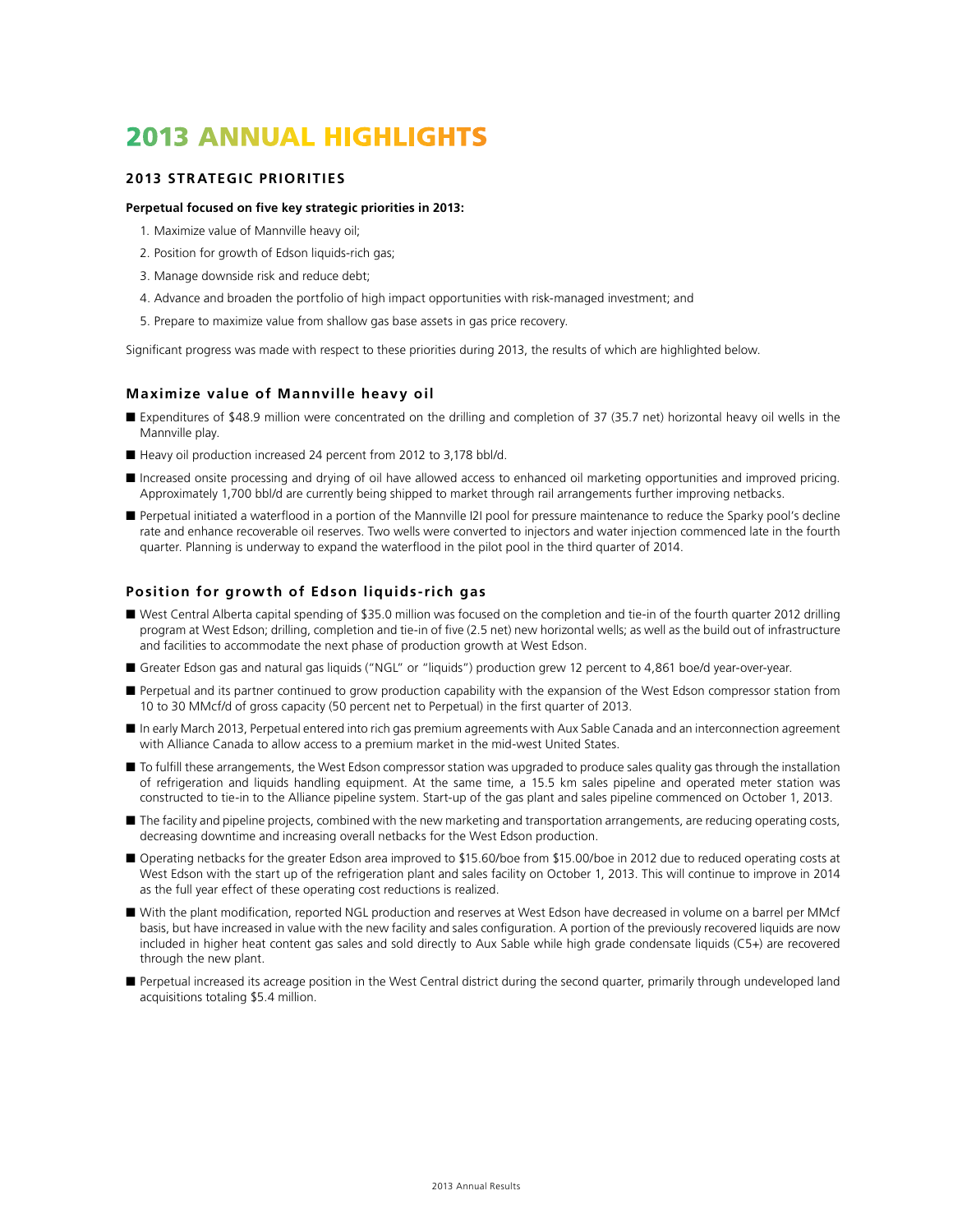## **Manage downside risk and reduce debt**

- Perpetual closed four asset dispositions, including the sale of its non-producing Elmworth Montney assets in the first quarter, for net proceeds of \$79.0 million. Additionally, the Company tendered its shares in Trioil to a cash offer for \$1.9 million. Proceeds were used to strengthen Perpetual's balance sheet and to partially fund the 2013 capital program.
- To manage downside risk, Perpetual entered into a number of commodity price risk management contracts to mitigate the risk associated with natural gas prices and related basis differentials, oil prices and the West Texas Intermediate ("WTI") to Western Canadian Select differential ("WCS"), as well as foreign exchange rates. Realized hedging gains added \$6.6 million to funds flow as a result of these strategies.
- To further diversify funds flow, in April 2013 Perpetual exercised its buyback option and increased its equity investment in the Warwick Gas Storage business ("WGS LP") from a 10 to a 30 percent interest for \$19.1 million. Since April 2012, through new drilling and delta pressuring approvals, the working gas capacity of the storage facility has increased to 21.5 Bcf from 17 Bcf. Perpetual's net share of dividends from WGS LP contributed \$2.4 million to funds flow in 2013.
- In April 2013, Perpetual's bank syndicate reduced the Corporation's borrowing base under its credit facility from \$140 million to \$110 million due to low natural gas pricing. This was renewed in October 2013 with effect until the next semi-annual borrowing base review in April 2014.
- Total net debt, including net bank debt (\$67.2 million), convertible debentures and senior notes, was \$377.0 million at year end 2013, a decrease of \$10.8 million from year end 2012. The ratio of net debt to trailing 12 months funds flow at December 31, 2013 improved by 19 percent from year end 2012 to a ratio of 6.4 to 1.

# **Advance and broaden the portfolio of high impact opportunities with risk-managed investment**

- A pilot project to develop bitumen in the Bluesky reservoir at Panny in northeast Alberta received funding approval through the Alberta government's Innovative Energy Technology Program ("IETP"). The cost for the Low-Pressure Electro-Thermally Assisted Drive ("LEAD") pilot project is estimated at \$18 million. Funding through IETP is 30 percent of actual eligible costs to a maximum of \$5.5 million. IETP funding was activated with the drilling of a water source well in the third quarter of 2013. Perpetual recovered \$0.5 million from IETP in the fourth quarter related to preliminary drilling, completion and testing costs on the project in prior years.
- Potential development costs were fine-tuned and the minimum type curve requirement established for economic full scale development to recover the Company's captured Viking/Colorado shallow shale gas resource in eastern Alberta. A pilot project is designed and prepared for execution to assess various multi-stage fracture technologies to achieve the type curve and further prove up costs and expected economic returns to develop the extensive resource with horizontal wells.
- In West Central Alberta, Perpetual drilled one (0.5 net) exploratory horizontal well targeting the Fahler formation on recently acquired undeveloped land in the Alberta deep basin south of the Corporation's greater Edson core operating area. Tie in and extended flow test operations are underway to evaluate the potential of this zone for horizontal development.
- Perpetual entered into a farm out arrangement to fund the evaluation of prospective acreage for liquids-rich gas in the Duvernay formation at Waskahigan. The vertical stratigraphic test and follow-on horizontal well was spud in December, drilled to a total depth of 5,300 meters and rig released on February 14, 2014. Multi-stage fracture stimulation operations are expected to be completed after spring break-up.

# **Prepare to maximize value from shallow gas base assets in gas price recovery**

- Lower operating costs for Perpetual's shallow gas assets resulted from optimization of facilities and gathering systems, field office consolidation and streamlining of metering and other operations. Operating costs related to shallow gas production decreased 13 percent from 2012 (\$57.7 million) to \$50.3 million.
- Production from shallow gas base assets was 63.7 MMcf/d, representing 72 percent of Perpetual's natural gas production. These assets have significant leverage to higher funds flow with improved natural gas prices.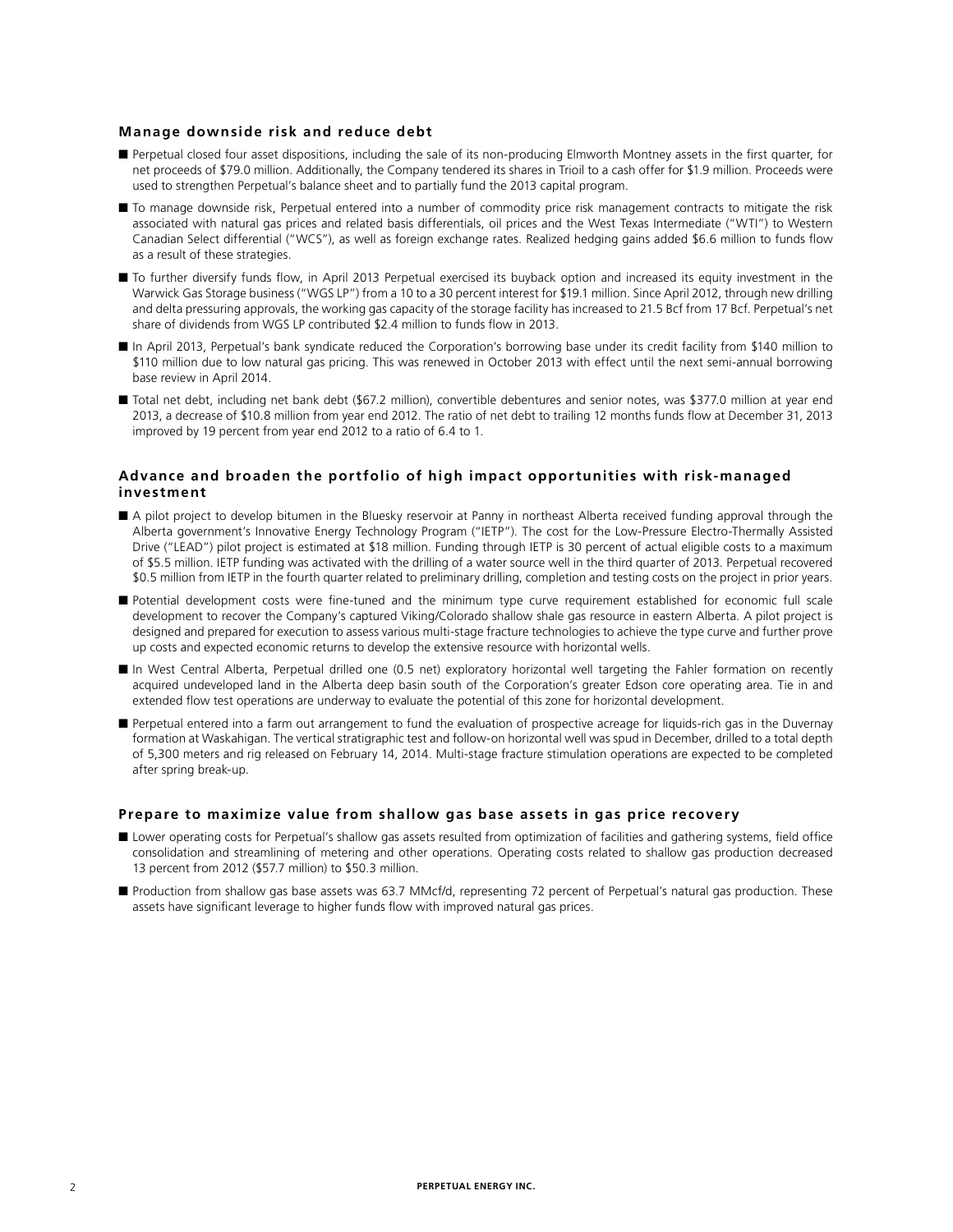## **2013 FINANCIAL AND OPERATING RESULTS SUMMARY**

- Exploration and development spending of \$96.7 million remained focused on two key plays: Mannville heavy oil and Edson liquids-rich gas. A total of 43 (38.7 net) wells were drilled; 37 (35.7 net) targeting heavy oil at Mannville and six (3.0 net) in the deep basin for liquids-rich gas. Additionally, \$15 million of the capital expenditures related to facilities enhancements at West Edson.
- Oil and NGL production of 3,860 bbl/d was 12 percent higher than in 2012, reflecting Perpetual's focus on commodity diversification.
- Natural gas production of 88.9 MMcf/d was down 11 percent from 2012, as a result of asset dispositions and natural declines in Perpetual's shallow gas assets where limited capital was invested to add production. The decline was offset by a 24 percent gas production increase in West Central Alberta related to capital investment and strong performance in the greater Edson area. Compared to 2012, shallow gas production decreased 19 percent due to asset dispositions and natural declines, as capital investment and the operational focus were strategically shifted almost entirely to heavy oil and liquids-rich, resource-style gas assets.
- Heavy oil and deep basin production increased 17 percent from 2012 to 8,060 boe/d through successful execution of the asset base transformation strategy. Production from these assets represented 43 percent of total production and 36 percent of actual plus deemed production, up from 34 percent and 28 percent respectively in 2012.
- Gas and associated liquids production from the deep basin resource-style assets in West Central Alberta represented 26 percent of total production in 2013, up from 21 percent in 2012. High netback Mannville heavy oil production comprised 17 percent of total production.
- Total production decreased seven percent to 18,696 boe/d from 20,142 boe/d in 2012, due to the full year effect of non-core dispositions completed in 2012 combined with natural declines. These reductions were offset by 14 percent growth in gas and NGL production in the greater Edson area and 24 percent growth in Mannville heavy oil production, due to successful capital investment in these areas. Total actual and deemed production decreased nine percent to 22,479 boe/d from 24,592 boe/d in 2012 as a result of the above factors tied with the annual 10 percent reduction on deemed production.
- Production-related operating costs decreased five percent to \$75.4 million as compared to \$79.7 million in 2012, reflecting the impact of Perpetual's cost saving measures applied to the production of its shallow gas assets and the new operating cost structure at West Edson associated with the new plant. Cost savings were partially offset by higher operating costs associated with increased heavy oil production. On a boe basis, operating costs increased to \$11.05/boe from \$10.81/boe in 2012. This is a reflection of the high percentage of fixed costs associated with the Company's declining shallow gas assets, largely related to property taxes.
- Realized natural gas prices, including derivatives, increased six percent to \$3.53/Mcf from \$3.34/Mcf in 2012, reflecting hedging gains and the increase in AECO Index prices year-over-year.
- Oil and NGL prices, including derivatives, of \$66.48/bbl increased four percent in 2013 despite a slight reduction in WCS pricing. Price improvements were realized through the delivery of higher grade heavy oil at sales points, as well as the sale of more condensate-rich NGL volumes in the fourth quarter related to the change in processing at West Edson.
- Royalty expense increased 50 percent to \$19.0 million from \$12.6 million in 2012. Annual Crown royalty adjustments of \$2.6 million recorded in the second quarter of 2013, related to 2012 capital cost allowance, custom processing and operating costs adjustments, contributed materially to the increase in Crown royalties for 2013. In addition, certain Mannville heavy oil wells transitioned to higher royalty rates after reaching maximum volume recoveries under initial low royalty rate incentive periods. Increased Crown royalty rates associated with higher Alberta gas reference prices also contributed to the higher royalties.
- Operating netbacks improved 10 percent from 2012, to \$15.23/boe, reflecting higher commodity prices and the increased percentage of higher priced oil and NGL in the production mix.
- Interest expense decreased 11 percent from \$36.4 million during 2012 to \$32.5 million, primarily due to the repayment of \$74.9 million convertible debentures which matured in June 2012, with further decreases associated with lower bank debt as a result of property dispositions.
- Cash general and administrative ("G&A") expense decreased 10 percent to \$24.5 million as compared to \$27.1 million in 2012, primarily due to increased overhead recovery rates under new joint operating agreements combined with an increase in capital spending. Further reductions were attributable to reduced staffing levels and lower consulting fees.
- Funds flow of \$58.5 million (\$0.39 per share) increased 19 percent from \$49.1 million (\$0.33 per share) in 2012, as a result of stronger natural gas prices, increased production from superior netback oil and liquids-rich natural gas properties and higher dividends from WGS LP, combined with the reductions in operating costs, G&A and interest expense in 2013.
- The Corporation recorded net income of \$7.6 million (\$0.05 per share) as compared to a net loss of \$76.0 million (\$0.52 per share) in 2012.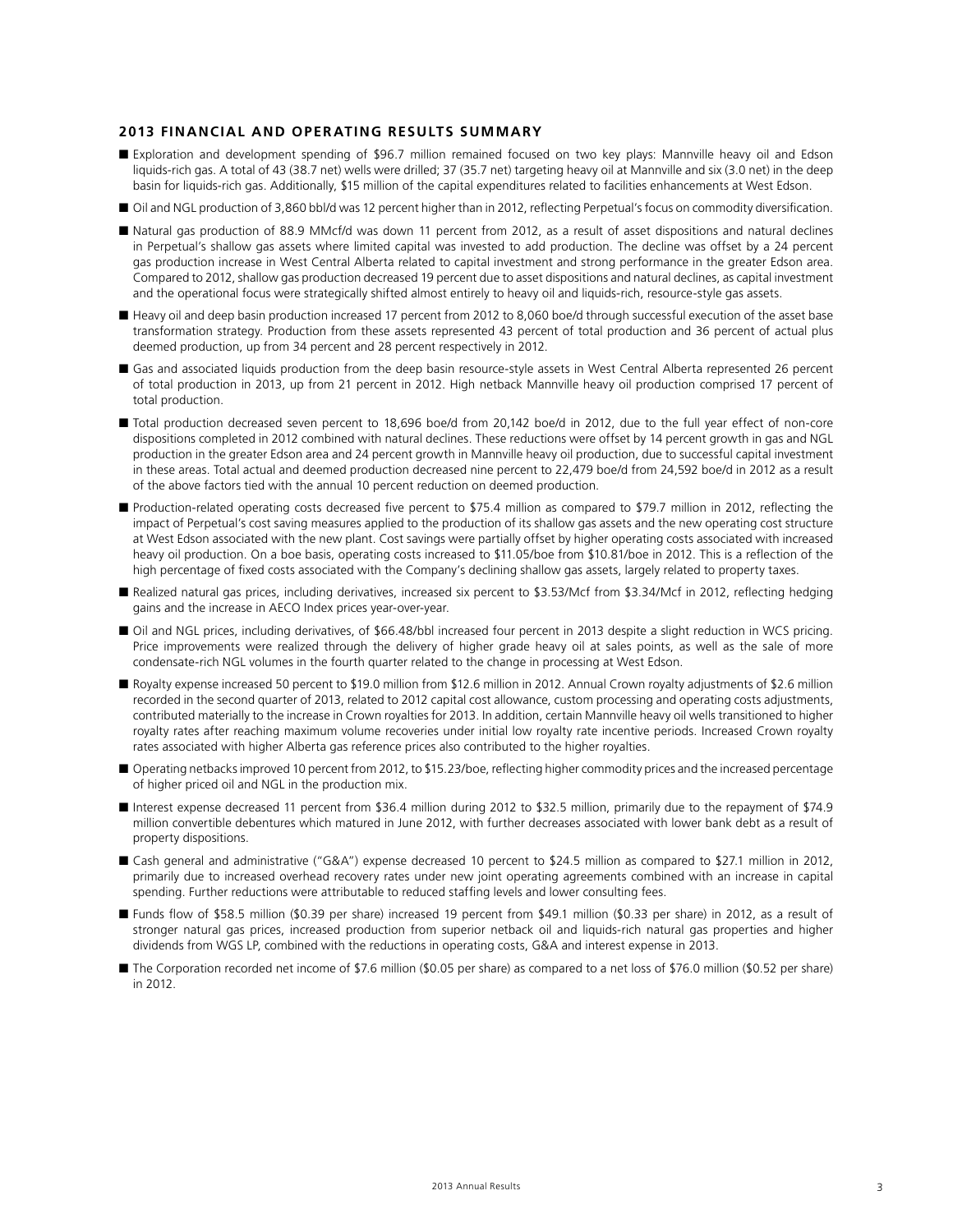## **RESERVES AND RESOURCE ESTIMATES**

- Overall, the results of Perpetual's capital investment program in 2013 were extremely positive, with reserve additions as estimated by McDaniel and Associates Consultants Ltd. ("McDaniel") replacing production by close to 2.5 times.
- The majority of the reserve additions resulted from capital spending focused on Perpetual's two key diversifying strategies; liquids-rich natural gas in the Wilrich formation in the greater Edson area and heavy oil reserves in the Mannville area of eastern Alberta. Year-over-year reserves for these plays grew by 51 percent and now represent 59 percent of the Company's total proved and probable reserves, up from 32 percent at year end 2012, excluding the sold Elmworth property. On a commodity basis, oil and NGL represented 13 percent of total proved and probable reserves (13 percent of proved).
- With the continued successful execution of the Company's asset base transformation and commodity diversification strategies, the net present value of Perpetual's reserves, discounted at eight percent, increased by close to 25 percent from McDaniel's estimate at year end 2012, despite lower commodity price forecasts and the related negative economic reserve revisions, and the material asset disposition at Elmworth in March of 2013.
- Perpetual's exploration and development capital spending program resulted in the addition of 16.4 MMboe of proved and probable reserves in 2013. Reserve additions and net positive technical revisions due to performance replaced 2013 production of 6.8 MMboe by 240 percent.
- Total proved and probable reserves of 62.4 MMboe at December 31, 2013 were 17 percent lower than year end 2012 (75.0 MMboe), reflecting net dispositions of 13.1 MMboe, production of 6.8 MMboe and negative economic revisions due to lower forecast natural gas prices of 9.1 MMboe. Proved reserves also decreased six percent to 34.1 MMboe at year end 2013 from 36.3 MMboe at December 31, 2012.
- Future development capital ("FDC") estimated to bring proved and probable reserves to production decreased \$151.8 million to \$230.0 million year-over-year.
- Economic revisions due to lower commodity prices of 1.0 MMboe of proved reserves and 8.1 MMboe of probable undeveloped reserves were recorded at year end, consisting almost exclusively of shallow natural gas reserves in the Viking formation in eastern Alberta. These negative reserve revisions also included a reduction of \$97.9 million to future development capital.
- Asset dispositions resulted in a reduction of 13.1 MMboe of proved and probable reserves (6.8 MMboe proved) along with a \$122.8 million reduction in FDC, primarily in the Elmworth area.
- McDaniel's estimate of net present value (discounted at eight percent) of Perpetual's reserves at year end 2013 increased 24 percent (\$131.1 million) from year end 2012 to \$677 million. This increase in net present value was recorded despite lower commodity price assumptions and the overall reduction in reserves at year end 2013 resulting from asset dispositions, production and negative reserve revisions in the Viking formation.
- Realized finding and development costs of \$9.29/boe reflect strong capital efficiencies in the Company's key focus areas of investment.
- Independent contingent resource assessment reports were prepared by McDaniel in 2011 and partially updated in the first quarter of 2013, resulting in the assignment of 1.36 billion barrels of discovered bitumen initially in place (best estimate) and 1.88 billion barrels of undiscovered bitumen initially in place (best estimate) on 27,113 acres of Perpetual's oil sands leases, primarily in the Panny Bluesky sandstone and Liege Grosmont and Leduc carbonate reservoirs.
- Best estimate bitumen contingent resource was estimated at 279 MMbbl at year end 2013 with 467 MMbbl of prospective resource also recognized.

# **Reserves Summary**

| Reserves categories <sup>(1)</sup>    | Light and medium<br>crude oil (Mbbl) | Heavy oil<br>(Mbbl) | Natural gas<br>(MMcf) | Natural gas liquids<br>(Mbbl) | Oil equivalent<br>(Mboe) |
|---------------------------------------|--------------------------------------|---------------------|-----------------------|-------------------------------|--------------------------|
| Proved producing                      | 55                                   | 1,801               | 111,013               | 895                           | 21,254                   |
| Proved non-producing                  |                                      | 93                  | 12,284                | 48                            | 2,188                    |
| Proved undeveloped                    |                                      | 537                 | 54,217                | 1,071                         | 10,644                   |
| Total proved                          | 55                                   | 2,431               | 177,514               | 2,014                         | 34,086                   |
| Probable producing                    | 26                                   | 1.087               | 41,472                | 355                           | 8,380                    |
| Probable non-producing <sup>(2)</sup> |                                      | 102                 | 25,384                | 48                            | 4,381                    |
| Probable undeveloped                  |                                      | 637                 | 61,582                | 1,374                         | 12,275                   |
| Probable shut-in gas over bitumen     |                                      |                     | 19,871                |                               | 3,312                    |
| Total probable                        | 26                                   | 1,826               | 148,309               | 1,778                         | 28,348                   |
| Total proved and probable             | 80                                   | 4,257               | 325,823               | 3,792                         | 62,433                   |

(1) Company interest reserves at December 31, 2013 as prepared by McDaniel using McDaniel forecast prices and costs; may not add due to rounding.

(2) Excludes Gas over Bitumen ("GOB") reserves.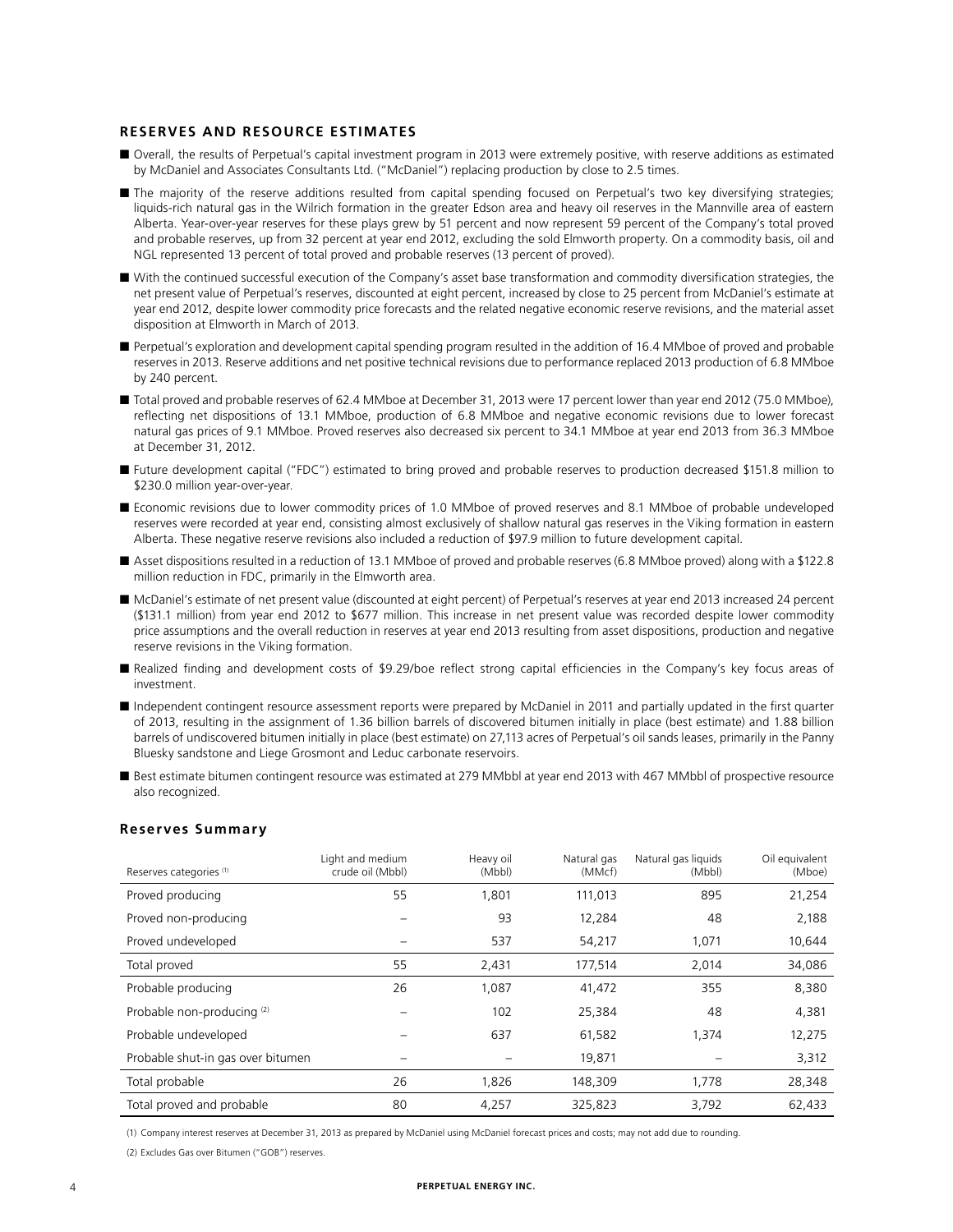# **Future Development Capital (1)**

| (\$ millions)               | 2014                     | 2015 | 2016                     | 2017                     | 2018   | Remainder                | Total |
|-----------------------------|--------------------------|------|--------------------------|--------------------------|--------|--------------------------|-------|
| Eastern Alberta shallow gas | 1.0                      | 4.8  | 5.6                      | 0.3                      | 0.5    | 1.3                      | 13.5  |
| Mannville heavy oil         | 16.4                     | 6.1  | $\blacksquare$           | $\blacksquare$           | $\sim$ | $\sim$                   | 22.5  |
| Greater Edson Wilrich       | 39.7                     | 40.6 | 50.4                     | 51.8                     | 10.6   | $\overline{\phantom{a}}$ | 192.9 |
| Deep basin other            | $\overline{\phantom{a}}$ | 1.1  | $\overline{\phantom{0}}$ | $\overline{\phantom{a}}$ | $\sim$ | $\overline{\phantom{a}}$ | 1.1   |
| Total                       | 57.1                     | 52.6 | 56.0                     | 52.1                     | 11.1   | 1.3                      | 230.0 |

(1) May not add due to rounding.

# **NET ASSET VALUE**

■ Perpetual's reserve-based net asset value ("NAV") (discounted at eight percent) at year end 2013 is estimated at \$3.07 per share, up 67 percent from \$1.84 per share calculated at year end 2012.

|                                                       |              |             |            | Discounted at |
|-------------------------------------------------------|--------------|-------------|------------|---------------|
| (\$ millions, except as noted) (1)                    | Undiscounted | 5%          | 8%         | 10%           |
| Total proved and probable reserves <sup>(2)</sup>     | \$1,038      | \$<br>780   | \$<br>677  | \$<br>622     |
| Fair market value of undeveloped land (3)             | 180          | 180         | 180        | 180           |
| Warwick Gas Storage (4)                               | 28           | 28          | 28         | 28            |
| Net bank debt $(1)(5)$                                | (67)         | (67)        | (67)       | (67)          |
| Convertible debentures                                | (160)        | (160)       | (160)      | (160)         |
| Senior notes                                          | (150)        | (150)       | (150)      | (150)         |
| Additional future abandonment & reclamation costs (6) | (90)         | (57)        | (45)       | (39)          |
| Hedge book (7)                                        | (9)          | (9)         | (9)        | (9)           |
| <b>NAV</b>                                            | \$<br>770    | \$<br>545   | \$<br>454  | \$<br>405     |
| Shares outstanding (million) – basic                  | 148          | 148         | 148        | 148           |
| NAV per share (\$/share)                              | 5.20<br>\$   | \$.<br>3.68 | \$<br>3.07 | 2.74          |

(1) Financial information is per 2013 audited consolidated financial statements.

(2) Reserve values per McDaniel Report as at December 31, 2013, including Gas over Bitumen financial solution.

(3) Independent third party estimate.

(4) Reflects 30 percent interest in Warwick Gas Storage valued at proportionate acquisition value at April 29, 2013.

(5) Includes bank debt, net of working capital and Crown receivable.

(6) Amounts are in addition to amounts in the McDaniel report for future well abandonment costs, net of salvage value, related to developed reserves.

(7) Hedging adjustments as at December 31, 2013 relative to McDaniel price forecast.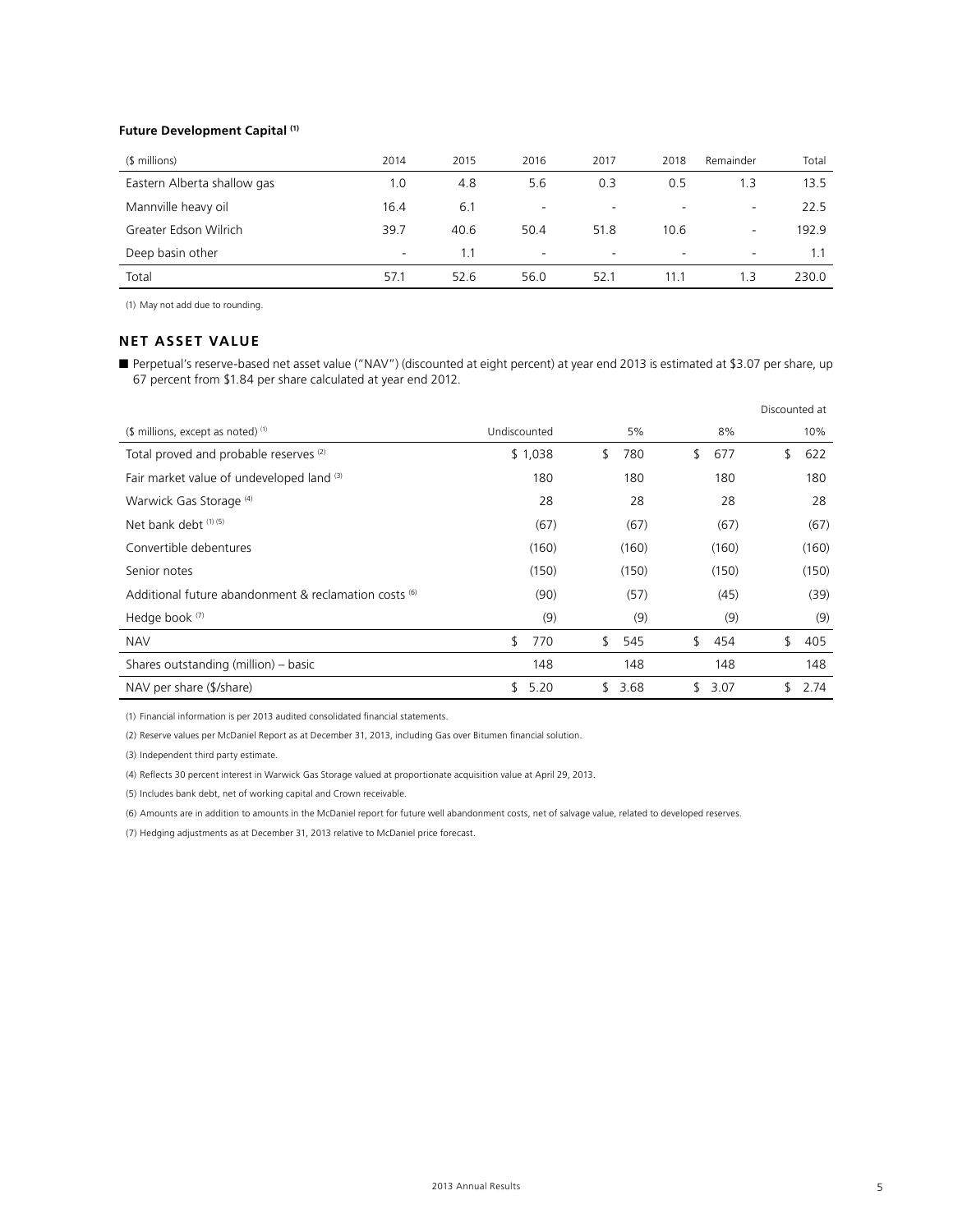# 2014 OUTLOOK

# **2014 STRATEGIC PRIORITIES**

### **In 2014, Perpetual's top five strategic priorities include:**

- 1. Reduce debt and manage downside risk;
- 2. Grow Edson liquids-rich gas production, reserves, cash flow, inventory and value;
- 3. Maximize value of Mannville heavy oil;
- 4. Maximize cash flow from shallow gas; and
- 5. Advance and broaden the portfolio of high impact opportunities with risk-managed investment.

The scope of activities that will drive results with respect to these priorities in 2014 are highlighted below.

## **Downside risk management**

- Perpetual is planning capital spending in 2014 to be fully funded by funds flow.
- The Company is continuing to pursue dispositions in 2014, targeting proceeds of a minimum of \$100 million, which will be utilized to strengthen the balance sheet.
- With recent strength in natural gas prices following the depletion of storage levels caused by cold winter weather throughout much of North America, Perpetual has entered into a number of forward sale transactions to help manage natural gas price risk and protect a base level of 2014 funds flow. In addition, multiple transactions related to managing downside risk associated with 2014 oil prices are also in place, including WTI fixed price and collar arrangements, WTI-WCS differential contracts and \$US/Cdn\$ currency swaps. Perpetual will continue to actively manage these positions by monitoring changing market and business conditions.
- Application for regulatory approval for a second tranche of delta pressuring is expected to be submitted in the second quarter of 2014 to bring working gas capacity at Warwick Gas Storage to over 24 Bcf and increase annual diversified funds flow from WGS LP.

## **Edson Wilrich liquids-rich gas**

- Perpetual expects to spend up to \$44 million in West Central Alberta in 2014. The majority of the capital will be to drill, complete and tie-in up to 10 (5.5 net) wells in the greater Edson area to grow liquids-rich gas production. Additional facility enhancements are planned to add compression and other plant components to bring the capacity at West Edson to 60 MMcf/d plus associated C5+ liquids (50 percent working interest). With a continuous one-rig drilling program, new wells are expected to ramp up production to match the expanded facility capability.
- Activities to assess the optimal development spacing at West Edson are also planned in 2014, including monitoring production from a new tighter spacing infill well drilled in the first quarter and detailed core and high resolution log analysis. Perpetual expects these activities to increase understanding of both gas in place and variables influencing resource recovery, which may guide the recognition of additional reserves in the greater Edson area.

# **Mannville heavy oil**

- A continuous one-rig winter drilling program will add 11 (9.7 net) heavy oil wells in the first quarter of 2014 for an estimated \$13 million, with production from new wells ramping up late in the quarter. This program is primarily a continuation of downspacing in existing pools, with two exploratory wells targeting to further delineate future drilling inventory.
- Capital expenditures for the remainder of 2014 for Mannville heavy oil are estimated at \$11 to \$14 million, targeting up to 12 (8.3 net) wells to be drilled, completed and tied in after break up.
- A waterflood pilot in the Mannville I2I pool (67 percent working interest) was started up in December 2013. Reservoir modeling suggests positive impacts to decline rates in producing wells could be seen within six months. Additional infill drilling in the I2I pool is included in the 2014 drilling program in order to prepare to expand waterflood operations in the pool during the third quarter of 2014. Additional pools are prospective for secondary recovery through waterflood and regulatory applications and unitization work are proceeding. Reservoir modeling and lab tests are also underway to assess the economic viability of enhanced oil recovery through polymer flood.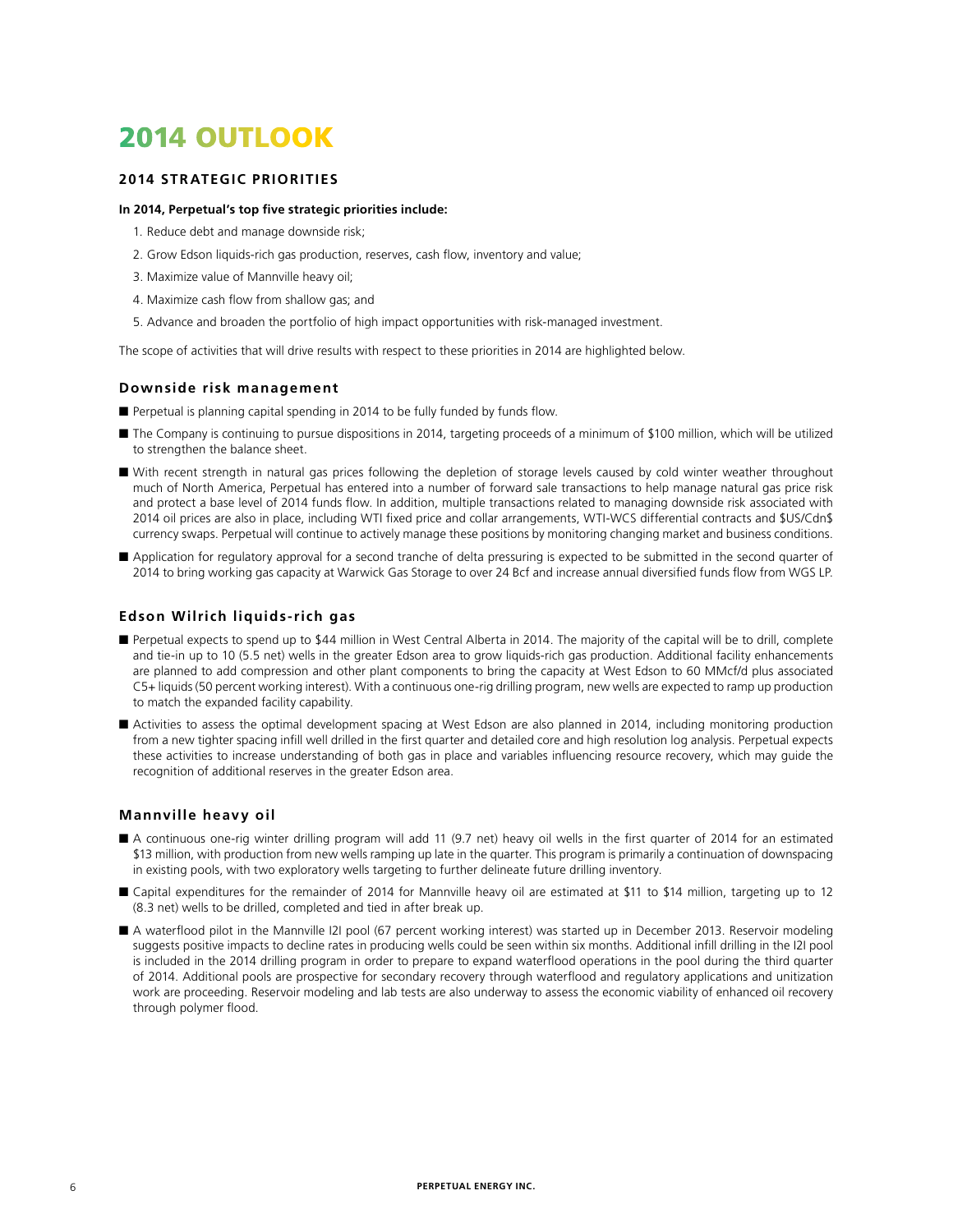## **Shallow gas**

- Capital program activities are underway in Perpetual's legacy conventional shallow gas pools to maximize value and mitigate base production declines. Capital expenditures of \$4 million are planned for the first quarter, primarily targeting high return facility optimization projects, well workovers and uphole recompletions in winter-only access areas in northeast Alberta.
- Up to an additional \$5 million has been budgeted to optimize shallow gas properties for the remainder of 2014.

# **High impact opportunities**

- Application for regulatory approval for the LEAD pilot has been submitted. Operations are largely restricted by winter access conditions, so material capital spending is not expected to commence until winter 2014/2015.
- Depending on the outlook for natural gas prices, capital activities could include a small pilot project evaluating drilling and completion techniques to define the technical and economic potential of the Colorado shallow shale gas resource in east central Alberta.
- Perpetual entered into a farm-out agreement on 6,240 acres of Duvernay rights in the Waskahigan area. In early December a horizontal Duvernay test well was spud which is currently awaiting completion. Once the earning terms have been fulfilled, Perpetual will retain a 35 percent working interest in 3,840 gross acres and 100 percent working interest in the rest of the land. Results of this well are expected early in the third quarter of 2014.

# **CAPITAL BUDGET**

■ Perpetual's Board of Directors has approved a \$70 to \$80 million capital budget for full calendar year 2014. The table below summarizes the capital plans in alignment with Perpetual's 2014 Strategic Priorities.

### **2014 Capital budget**

| (\$ millions, except as noted) | 2014 Capital | Number of wells     |
|--------------------------------|--------------|---------------------|
| West Central liquids-rich gas  | $$39 - $44$  | Up to 10 (5.5 net)  |
| Mannville heavy oil            | $$24 - $27$  | Up to 23 (18.0 net) |
| Shallow gas                    | $$7 - $9$    |                     |
| Total                          | \$70 - \$80  | Up to 33 (23.5 net) |

# **FUNDS FLOW**

■ Based on the forward market for commodity prices on March 5, 2014, funds flow is estimated at \$75 to \$85 million, with oil and NGL production averaging 3,400 to 3,500 bbl/d and natural gas sales of approximately 90 to 95 MMcf/d. The following table reflects Perpetual's 2014 projected funds flow at various commodity price levels.

| <b>2014 Projected funds flow</b> $(1)$ (\$ millions) | AECO Gas Price (\$/GJ) |      |      |      |      |
|------------------------------------------------------|------------------------|------|------|------|------|
| WTI oil price (\$US/bbl)                             | 3.50                   | 4.00 | 4.50 | 5.00 | 5.50 |
| 75.00                                                | 71                     | 75   | 78   | 82   | 86   |
| 85.00                                                | 72                     | 75   | 79   | 83   | 86   |
| 95.00                                                | 75                     | 79   | 82   | 86   | 90   |
| 105.00                                               | 75                     | 79   | 83   | 86   | 90   |
| 115.00                                               | 70                     | 73   | 77   | 81   | 84   |

(1) Giving effect to settled prices and commodity price risk management contracts in place at March 5, 2014 and the premium pricing received for higher heat content natural gas sales in West Centra Alberta.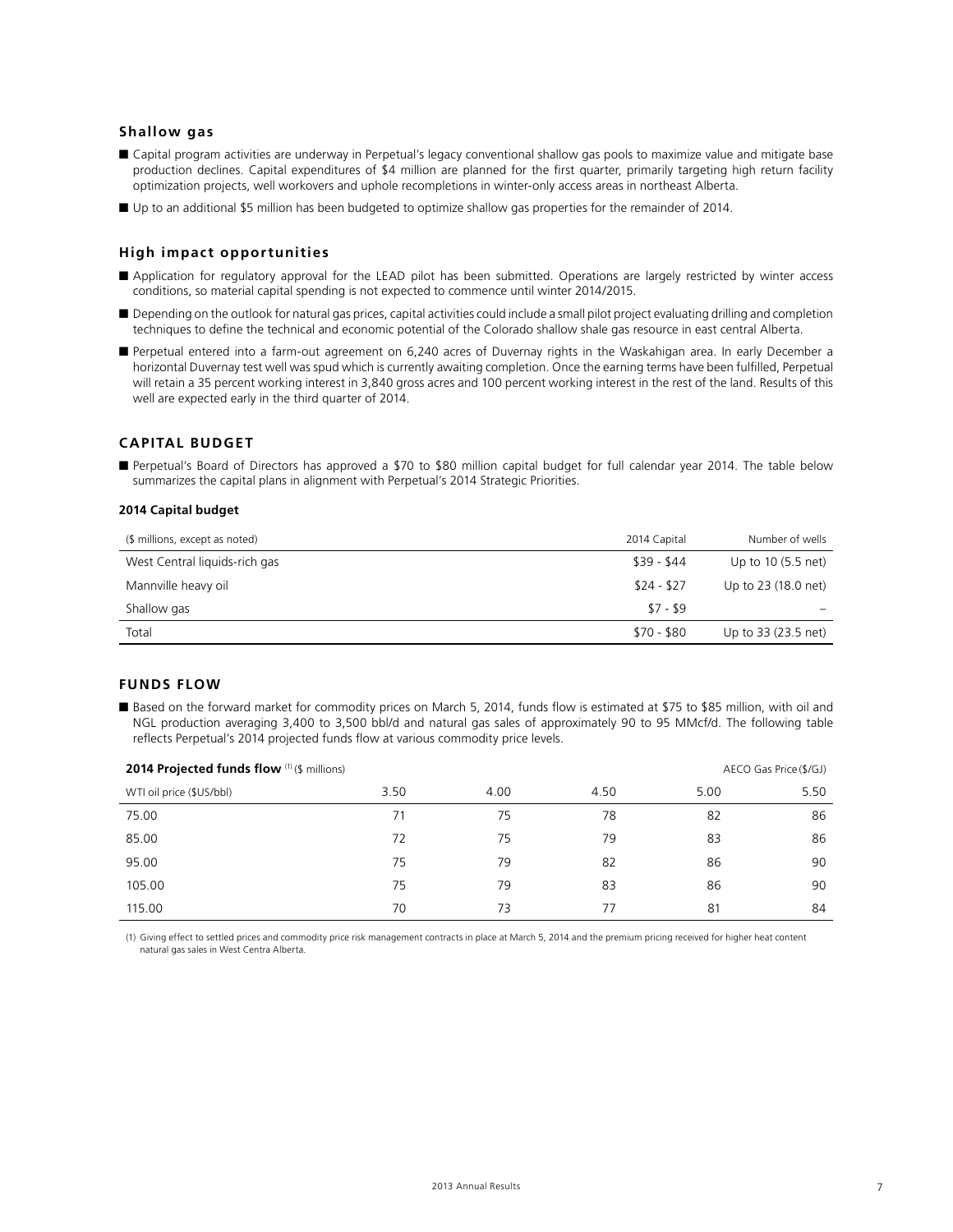# FINANCIAL AND OPERATING HIGHLIGHTS

|                                                            |           | Three months ended December 31 |                          |           | Year ended December 31, 2013 |                |
|------------------------------------------------------------|-----------|--------------------------------|--------------------------|-----------|------------------------------|----------------|
| (Cdn\$ thousands, except volume and per share amounts)     | 2013      | 2012                           | % Change                 | 2013      | 2012                         | % Change       |
| <b>Financial</b>                                           |           |                                |                          |           |                              |                |
| Oil and natural gas revenue                                | 49,075    | 44,468                         | 10                       | 201,294   | 176,137                      | 14             |
| Funds flow (1)                                             | 12,998    | 11,158                         | 16                       | 58,468    | 49,087                       | 19             |
| Per share (1) (2)                                          | 0.09      | 0.08                           | 13                       | 0.39      | 0.33                         | 18             |
| Net earnings (loss)                                        | (13, 745) | (56, 400)                      | (76)                     | 7,620     | (75, 986)                    | 110            |
| Per share <sup>(2)</sup>                                   | (0.09)    | (0.38)                         | (76)                     | 0.05      | (0.52)                       | 110            |
| Total assets                                               | 742,288   | 729,888                        | 2                        | 742,288   | 729,888                      | $\overline{2}$ |
| Net bank debt outstanding (1)                              | 67,201    | 77,827                         | (14)                     | 67,201    | 77,827                       | (14)           |
| Senior notes, at principal amount                          | 150,000   | 150,000                        | -                        | 150,000   | 150,000                      |                |
| Convertible debentures, at principal amount                | 159,779   | 159,972                        | $\equiv$                 | 159,779   | 159,972                      |                |
| Total net debt (1)                                         | 376,980   | 387,799                        | (3)                      | 376,980   | 387,799                      | (3)            |
| Capital expenditures                                       |           |                                |                          |           |                              |                |
| Exploration and development <sup>(3)</sup>                 | 24,518    | 21,185                         | 16                       | 96,684    | 79,724                       | 21             |
| Dispositions, net of acquisitions                          | (483)     | (6, 923)                       | (93)                     | (70, 840) | (164, 763)                   | (57)           |
| Interest in Warwick Gas Storage                            |           |                                | $\overline{\phantom{0}}$ | 19,129    |                              |                |
| Other                                                      | 2         | 23                             | (91)                     | 120       | 271                          | (56)           |
| Net capital expenditures                                   | 24,037    | 14,285                         | 68                       | 45,093    | (84, 768)                    | (153)          |
| Common shares outstanding (thousands)                      |           |                                |                          |           |                              |                |
| End of period                                              | 148,490   | 147,455                        | 1                        | 148,490   | 147,455                      | 1              |
| Weighted average                                           | 148,144   | 147,085                        | 1                        | 148,144   | 147,085                      | 1              |
| Operating                                                  |           |                                |                          |           |                              |                |
| Average production                                         |           |                                |                          |           |                              |                |
| Natural gas (MMcf/d) (4)                                   | 90.3      | 88.3                           | 2                        | 88.9      | 100.2                        | (11)           |
| Oil and NGL (bbl/d) (4)                                    | 3,509     | 3,536                          | (1)                      | 3,860     | 3,448                        | 12             |
| Total (boe/d) <sup>(5)</sup>                               | 18,559    | 18,250                         | 2                        | 18,696    | 20,142                       | (7)            |
| Gas over bitumen deemed production (MMcf/d) <sup>(5)</sup> | 19.5      | 25.1                           | (22)                     | 22.7      | 26.7                         | (15)           |
| Average daily (actual and deemed - boe/d) (4) (5)          | 21,809    | 22,240                         | (2)                      | 22,479    | 24,592                       | (9)            |
| Average prices                                             |           |                                |                          |           |                              |                |
| Natural gas, before derivatives (\$/Mcf)                   | 3.37      | 2.99                           | 13                       | 3.26      | 2.48                         | 31             |
| Natural gas, including derivatives (\$/Mcf)                | 3.62      | 3.56                           | 2                        | 3.53      | 3.34                         | 6              |
| Oil and NGL, before derivatives (\$/bbl)                   | 65.35     | 62.02                          | 5                        | 67.65     | 64.26                        | 5              |
| Oil and NGL, including derivatives (\$/bbl)                | 65.88     | 71.29                          | (8)                      | 66.48     | 64.13                        | 4              |
| Barrel of oil equivalent, including derivatives (\$/boe)   | 30.09     | 31.05                          | (3)                      | 30.56     | 27.59                        | 11             |
| <b>Drilling</b> (wells drilled gross/net)                  |           |                                |                          |           |                              |                |
| Gas                                                        | 4/2.0     | 3/1.5                          |                          | 6/3.0     | 8/5.5                        |                |
| Oil                                                        | 5/5.0     | 2/2.0                          |                          | 37/35.7   | 36/34.6                      |                |
| Total                                                      | 9/7.0     | 5/3.5                          |                          | 43/38.7   | 44/40.1                      |                |
| Success rate (%)                                           | 100/100   | 100/100                        |                          | 100/100   | 100/100                      |                |

(1) These are non-GAAP measures. Please refer to "Non-GAAP Measures" below.

(2) Based on weighted average basic or diluted common shares outstanding for the period.

(3) Exploration and development costs include geological and geophysical expenditures.

(4) Production amounts are based on the Corporation's interest before royalty expense.

(5) The deemed production volume describes all gas shut-in or denied production pursuant to a decision report, corresponding order or general bulletin of the Alberta Energy and Utilities Board ("AEUB"), or through correspondence in relation to an AEUB ID 99-1 application. This deemed production volume is not actual gas sales but represents shut-in gas that is the basis of the gas over bitumen financial solution which is received monthly from the Alberta Crown as a reduction against other royalties payable.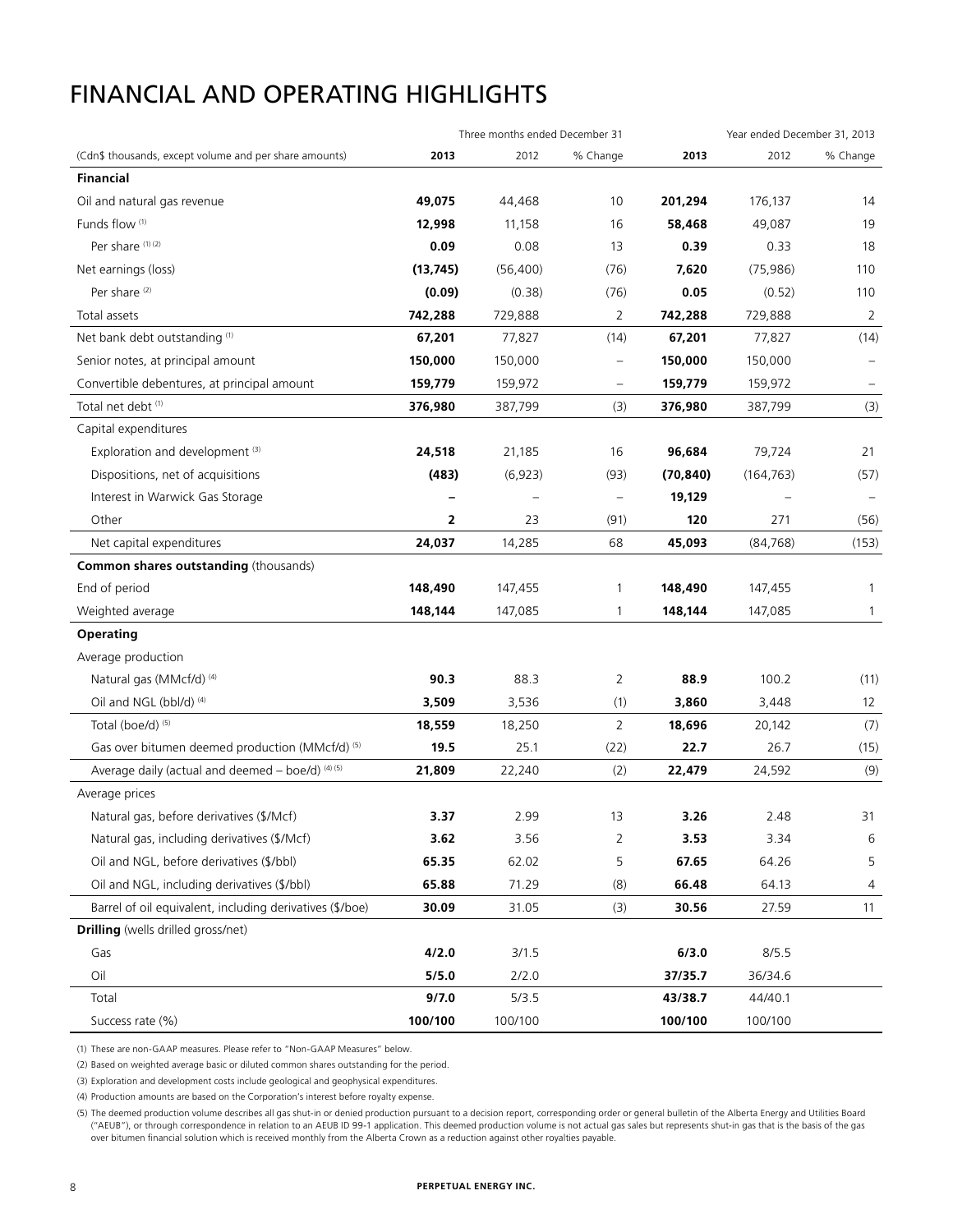# MANAGEMENT'S DISCUSSION AND ANALYSIS

The following is management's discussion and analysis ("MD&A") of Perpetual Energy Inc.'s ("Perpetual" or the "Corporation") operating and financial results for the year ended December 31, 2013 as well as information and estimates concerning the Corporation's future outlook based on currently available information. This discussion should be read in conjunction with the Corporation's audited consolidated financial statements and accompanying notes for the years ended December 31, 2013 and 2012. The Corporation's consolidated financial statements are prepared in accordance with Canadian generally accepted accounting principles ("GAAP") which require publicly accountable enterprises to prepare their financial statements using International Financial Reporting Standards ("IFRS"). Readers are referred to the advisories for additional information regarding forecasts, assumptions and other forward-looking information contained in the "Forward Looking Information" section of this MD&A. The date of this MD&A is March 5, 2014.

**NATURE OF BUSINESS:** Perpetual is an oil and natural gas based energy company headquartered in Calgary, Alberta. Over the past five years, Perpetual has transitioned its business from a shallow gas focused cash flow distributing energy trust to build a diversified, growth-oriented, exploration, production and marketing company. Perpetual has a spectrum of opportunities in its resource-style portfolio of assets to support its growth strategy including liquids-rich natural gas ("liquids-rich") assets in the deep basin of West Central Alberta, heavy oil in eastern Alberta, oil sands leases in northern Alberta and an interest in a natural gas storage business which complement its legacy shallow gas production and resource base. Additional information on Perpetual, including the most recent filed Annual Information Form ("AIF"), can be accessed at www.sedar.com or from the Corporation's website at www.perpetualenergyinc.com.

# **ADVISORIES**

**NON-GAAP MEASURES:** This document contains the following non-GAAP financial measures which do not have any standardized meaning prescribed by GAAP and are therefore unlikely to be comparable to similar measures presented by other issuers. Non-GAAP measures presented in this document should not be viewed as alternatives to measures of financial performance calculated in accordance with GAAP.

**Operating netback:** Perpetual considers operating netback a key performance measure as it demonstrates its profitability relative to current commodity prices. Operating netbacks are also calculated on a boe basis by deducting royalties, operating costs, and transportation from total revenue.

**Funds flow:** Management uses cash flow from operating activities before changes in non-cash working capital, changes in long term Crown receivable, settlement of decommissioning obligations and certain E&E costs described below ("funds flow"), funds flow per share and annualized funds flow to analyze operating performance and leverage. Funds flow is reconciled to its closest GAAP measure, cash flow from operating activities, as follows.

| <b>Funds flow GAAP reconciliation</b>         | Three months ended December 31 |          |        | Year ended December 31 |
|-----------------------------------------------|--------------------------------|----------|--------|------------------------|
| (\$ thousands, except per share amounts)      | 2013                           | 2012     | 2013   | 2012                   |
| Cash flow from operating activities           | 12,353                         | 13,527   | 52,333 | 48,599                 |
| Exploration and evaluation costs (1)          | (19)                           | (241)    | 1,279  | 100                    |
| Expenditures on decommissioning obligations   | 859                            | 217      | 2.497  | 1,825                  |
| Changes in long term Crown receivable         | 777                            | (1, 335) | 2.213  | (275)                  |
| Changes in non-cash operating working capital | (972)                          | (1,010)  | 146    | (1, 162)               |
| Funds flow                                    | 12,998                         | 11,158   | 58,468 | 49,087                 |
| Funds flow per share (2)                      | 0.09                           | 0.08     | 0.39   | 0.33                   |

(1) The Corporation charges exploratory dry hole costs, geological and geophysical costs, lease rentals on undeveloped properties and the cost of expired leases to income or loss in the period incurred. To make reported funds flow in this MD&A more comparable to industry practice the Corporation reclassifies dry hole costs, geological and geophysical costs and expired leases from operating to investing activities in the funds flow reconciliation.

(2) Based on weighted average shares outstanding for the period.

**Realized revenue:** Realized revenue includes oil and natural gas revenue, realized gains (losses) on economic hedges and call option premiums received and is used by management to calculate the Corporation's net realized commodity prices taking into account monthly settlements on financial forward sales, collars and foreign exchange contracts. These contracts are put in place to protect Perpetual's funds flows from potential volatility in commodity prices, and as such any related realized gains or losses are considered part of the Corporation's realized price.

**Adjusted working capital surplus:** Adjusted working capital surplus includes total current assets, current liabilities and long term Crown receivables excluding short-term derivative assets and liabilities related to the Corporation's economic hedging activities, assets and liabilities held for sale, sharebased payment liabilities and current bank indebtedness.

Net debt and net bank debt: Net bank debt is measured as current and long term bank indebtedness including adjusted working capital surplus. Net debt includes the carrying value of net bank debt and the principle amount of senior notes and convertible debentures. Net bank debt and net debt are used by management to analyze leverage.

**Total capitalization:** Total capitalization is equal to net debt plus market value of issued equity and is used by management to analyze leverage. Total capitalization is not intended to represent the total funds from equity and debt received by the Corporation upon issuance.

**VOLUME CONVERSIONS:** Barrel of oil equivalent ("boe") may be misleading, particularly if used in isolation. In accordance with National Instrument 51- 101 ("NI 51-101"), a conversion ratio for natural gas of 6 Mcf:1 bbl has been used, which is based on an energy equivalency conversion method primarily applicable at the burner tip and does not represent a value equivalency at the wellhead. In addition, utilizing a conversion on a 6 Mcf:1 bbl basis may be misleading as an indicator of value as the value ratio between natural gas and crude oil, based on the current prices of natural gas and crude oil, differ significantly from the energy equivalency of 6 Mcf:1 bbl.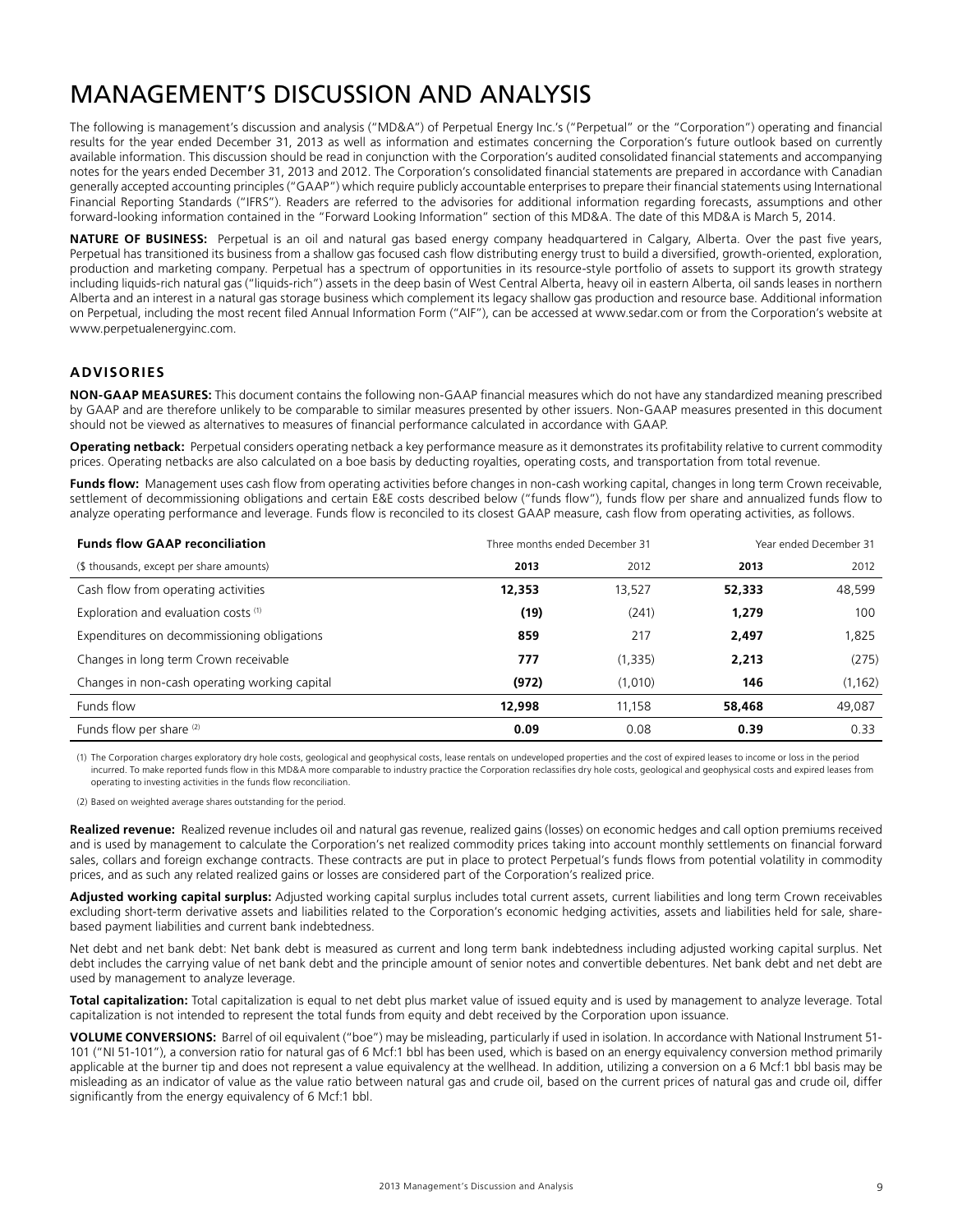**FORWARD-LOOKING INFORMATION:** Certain statements contained in this MD&A constitute forward-looking information and statements within the meaning of applicable securities laws. This information and these statements relate to future events or to future performance. All statements other than statements of historical fact may be forward-looking information and statements. The use of any of the words "anticipate", "continue", "estimate", "expect", "may", "will", "project", "should", "believe", "outlook", "guidance", "objective", "plans", "intends", "targeting", "could", "potential", "outlook", "strategy" and any similar expressions are intended to identify forward-looking information and statements.

In particular, but without limiting the foregoing, this MD&A contains forward-looking information and statements pertaining to the following: the quantity and recoverability of Perpetual's reserves; the timing and amount of future production; future prices as well as supply and demand for natural gas, natural gas liquids ("NGL") and oil; the existence, operations and strategy of the commodity price risk management program; the approximate amount of forward sales and economic hedges to be employed, and the value of financial forward natural gas, oil and other risk management contracts; funds flow sensitivities to commodity price, production, foreign exchange and interest rate changes; operating, G&A, and other expenses; the costs and timing of future abandonment and reclamation, asset retirement and environmental obligations; the use of exploration and development activity, prudent asset management, and acquisitions to sustain, replace or add to reserves and production or expand the Corporation's asset base; the Corporation's acquisition and disposition strategy and the existence of acquisition and disposition opportunities, the criteria to be considered in connection therewith and the benefits to be derived therefrom; Perpetual's ability to benefit from the combination of growth opportunities and the ability to grow through the capital markets; expected book value and related tax value of the Corporation's assets and prospect inventory and estimates of net asset value; funds flow; ability to fund exploration and development; the corporate strategy; expectations regarding Perpetual's access to capital to fund its acquisition, exploration and development activities; the effect of future accounting pronouncements and their impact on the Corporation's financial results; expected realization of gas over bitumen ("GOB") royalty adjustments; future income tax and its effect on funds flow; intentions with respect to preservation of tax pools of and taxes payable by the Corporation; funding of and anticipated results from capital expenditure programs; renewal of and borrowing costs associated with the credit facility; future debt levels, financial capacity, liquidity and capital resources; future contractual commitments; drilling, completion, facilities, construction and waterflood plans, and the effect thereof; the impact of Canadian federal and provincial governmental regulation on the Corporation relative to other issuers; Crown royalty rates; Perpetual's treatment under governmental regulatory regimes; business strategies and plans of management including future changes in the structure of business operations and debt reduction initiatives; and the reliance on third parties in the industry to develop and expand Perpetual's assets and operations.

The forward-looking information and statements contained in this MD&A reflect several material factors and expectations and assumptions of the Corporation including, without limitation, that Perpetual will conduct its operations in a manner consistent with its expectations and, where applicable, consistent with past practice; the general continuance of current or, where applicable, assumed industry conditions; the continuance of existing, and in certain circumstances, the implementation of proposed tax, royalty and regulatory regimes; the ability of Perpetual to obtain equipment, services, and supplies in a timely manner to carry out its activities; the accuracy of the estimates of Perpetual's reserve and resource volumes; the timely receipt of required regulatory approvals; certain commodity price and other cost assumptions; the timing and costs of storage facility and pipeline construction and expansion and the ability to secure adequate product transportation; the continued availability of adequate debt and/or equity financing and funds flow to fund the Corporation's capital and operating requirements as needed; and the extent of Perpetual's liabilities.

The Corporation believes the material factors, expectations and assumptions reflected in the forward-looking information and statements are reasonable but no assurance can be given that these factors, expectations and assumptions will prove to be correct. The forward-looking information and statements included in this MD&A are not guarantees of future performance and should not be unduly relied upon. Such information and statements involve known and unknown risks, uncertainties and other factors that may cause actual results or events to differ materially from those anticipated in such forwardlooking information or statements including, without limitation: volatility in market prices for oil and natural gas products; supply and demand regarding Perpetual's products; risks inherent in Perpetual's operations, such as production declines, unexpected results, geological, technical, or drilling and process problems; unanticipated operating events that can reduce production or cause production to be shut-in or delayed; changes in exploration or development plans by Perpetual or by third party operators of Perpetual's properties; reliance on industry partners; uncertainties or inaccuracies associated with estimating reserves volumes; competition for, among other things; capital, acquisitions of reserves, undeveloped lands, skilled personnel, equipment for drilling, completions, facilities and pipeline construction and maintenance; increased costs; incorrect assessments of the value of acquisitions; increased debt levels or debt service requirements; industry conditions including fluctuations in the price of natural gas and related commodities; royalties payable in respect of Perpetual's production; governmental regulation of the oil and gas industry, including environmental regulation; fluctuation in foreign exchange or interest rates; the need to obtain required approvals from regulatory authorities; changes in laws applicable to the Corporation, royalty rates, or other regulatory matters; general economic conditions in Canada, the United States and globally; stock market volatility and market valuations; limited, unfavorable, or a lack of access to capital markets, and certain other risks detailed from time to time in Perpetual's public disclosure documents. The foregoing list of risk factors should not be considered exhaustive.

The forward-looking information and statements contained in this MD&A speak only as of the date of this MD&A, and none of the Corporation or its subsidiaries assumes any obligation to publicly update or revise them to reflect new events or circumstances, unless expressly required to do so by applicable securities laws.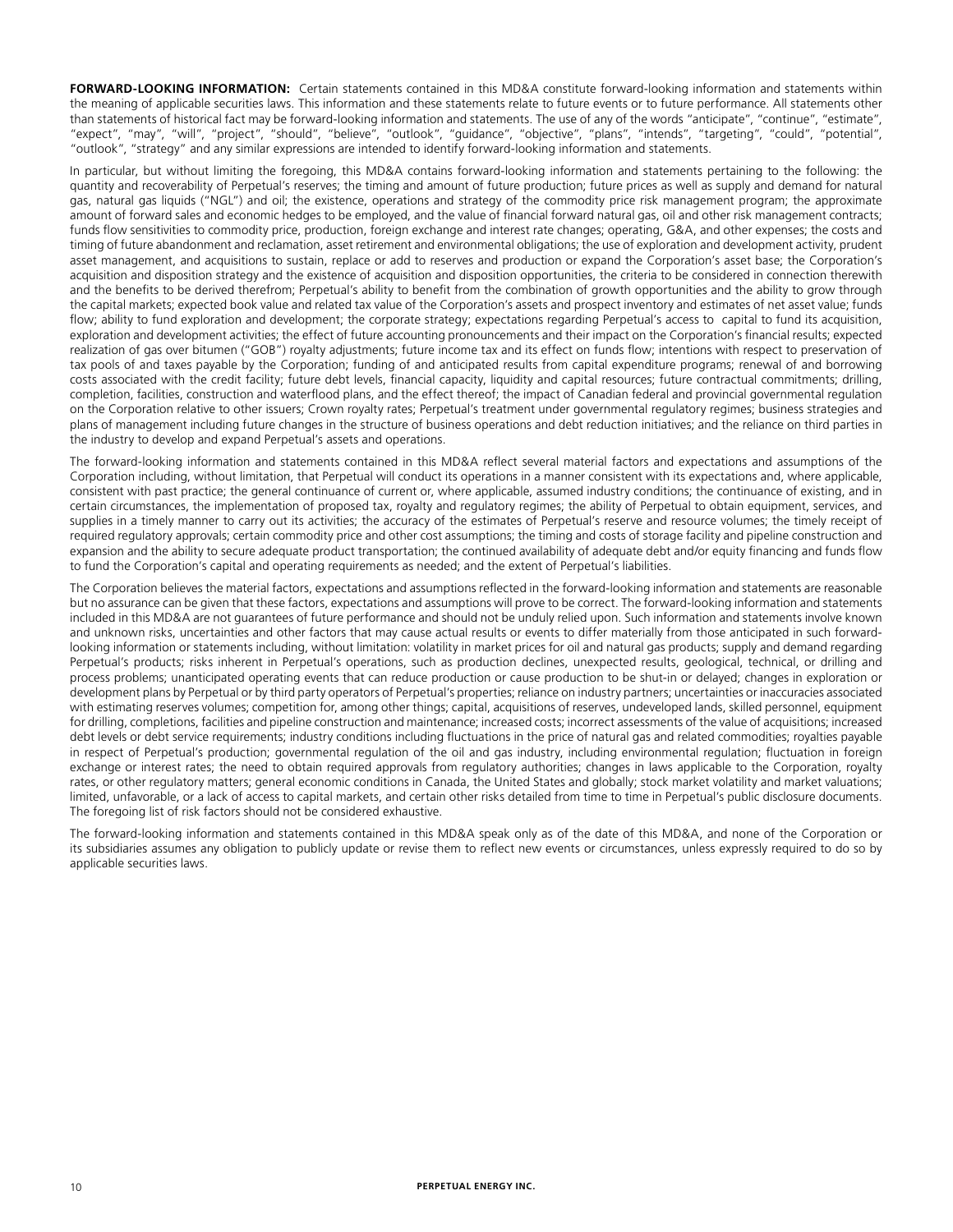# **SELECTED ANNUAL INFORMATION**

| (\$ thousands, except per share amounts)       | 2013      | 2012       | 2011      |
|------------------------------------------------|-----------|------------|-----------|
| <b>Financial</b>                               |           |            |           |
| Oil and natural gas revenue                    | 201,294   | 176,137    | 246,256   |
| Net income (loss) (1)                          | 7,620     | (75, 986)  | (95, 893) |
| Per share (1) (2)                              | 0.05      | (0.52)     | (0.65)    |
| Funds flow                                     | 58,468    | 49,087     | 72,679    |
| Per share <sup>(2)</sup>                       | 0.39      | 0.33       | 0.49      |
| Total assets <sup>(1)</sup>                    | 742,288   | 729,888    | 1,025,750 |
| Total long term liabilities (1)                | 521,847   | 594,342    | 728,180   |
| Dividends to shareholders                      |           |            | 28,865    |
| Per share <sup>(3)</sup>                       |           |            | 0.20      |
| Net bank debt outstanding (1)                  | 67,201    | 77,827     | 132,937   |
| Senior notes, at principal amount              | 150,000   | 150,000    | 150,000   |
| Convertible debentures, at principal amount    | 159,779   | 159,972    | 234,897   |
| Total net debt (1)                             | 376,980   | 387,799    | 517,834   |
| Capital expenditures                           |           |            |           |
| Exploration and development <sup>(4)</sup>     | 96,684    | 79,724     | 139,214   |
| Dispositions, net of acquisitions              | (70, 840) | (164, 763) | (33,953)  |
| Interest in Warwick Gas Storage ("WGS LP")     | 19,129    |            |           |
| Other                                          | 120       | 271        | 11,795    |
| Net capital expenditures                       | 45,093    | (84, 768)  | 117,056   |
| <b>Shares outstanding (thousands)</b>          |           |            |           |
| End of period                                  | 148,490   | 147,455    | 146,966   |
| Weighted average                               | 148,144   | 147,085    | 147,694   |
| Operating                                      |           |            |           |
| Average production                             |           |            |           |
| Natural gas (MMcf/d)                           | 88.9      | 100.2      | 130.2     |
| Oil and NGL (bbl/d)                            | 3,860     | 3,448      | 1,976     |
| Total (boe/d)                                  | 18,696    | 20,142     | 23,671    |
| Gas over bitumen deemed production (MMcf/d)    | 22.7      | 26.7       | 26.4      |
| Average production (actual and deemed - boe/d) | 22,479    | 24,592     | 28.071    |
| Average prices                                 |           |            |           |
| Natural gas - before derivatives (\$/Mcf)      | 3.26      | 2.48       | 3.77      |
| Natural gas - including derivatives (\$/Mcf)   | 3.53      | 3.34       | 3.82      |
| Oil and NGL - before derivatives (\$/bbl)      | 67.65     | 64.26      | 73.67     |
| Oil and NGL - including derivatives (\$/bbl)   | 66.48     | 64.13      | 78.00     |
| Wells drilled                                  |           |            |           |
| Natural gas - gross (net)                      | 6(3.0)    | 8(5.5)     | 16 (15.5) |
| Crude oil - gross (net)                        | 37 (35.7) | 36 (34.6)  | 35 (34.0) |
| Other - gross (net)                            |           |            | 11(11.0)  |
| Total - gross (net)                            | 43 (38.7) | 44 (40.1)  | 62 (60.5) |

(1) Prior period amounts have been restated as a result of the GOB obligation being overstated and GOB revenue being understated. See note 2 of the Corporation's annual audited consolidated financial statements.

(2) Based on weighted average shares outstanding for the year.

(3) Based on shares outstanding at each cash dividend date.

(4) Exploration and development costs include geological and geophysical expenditures.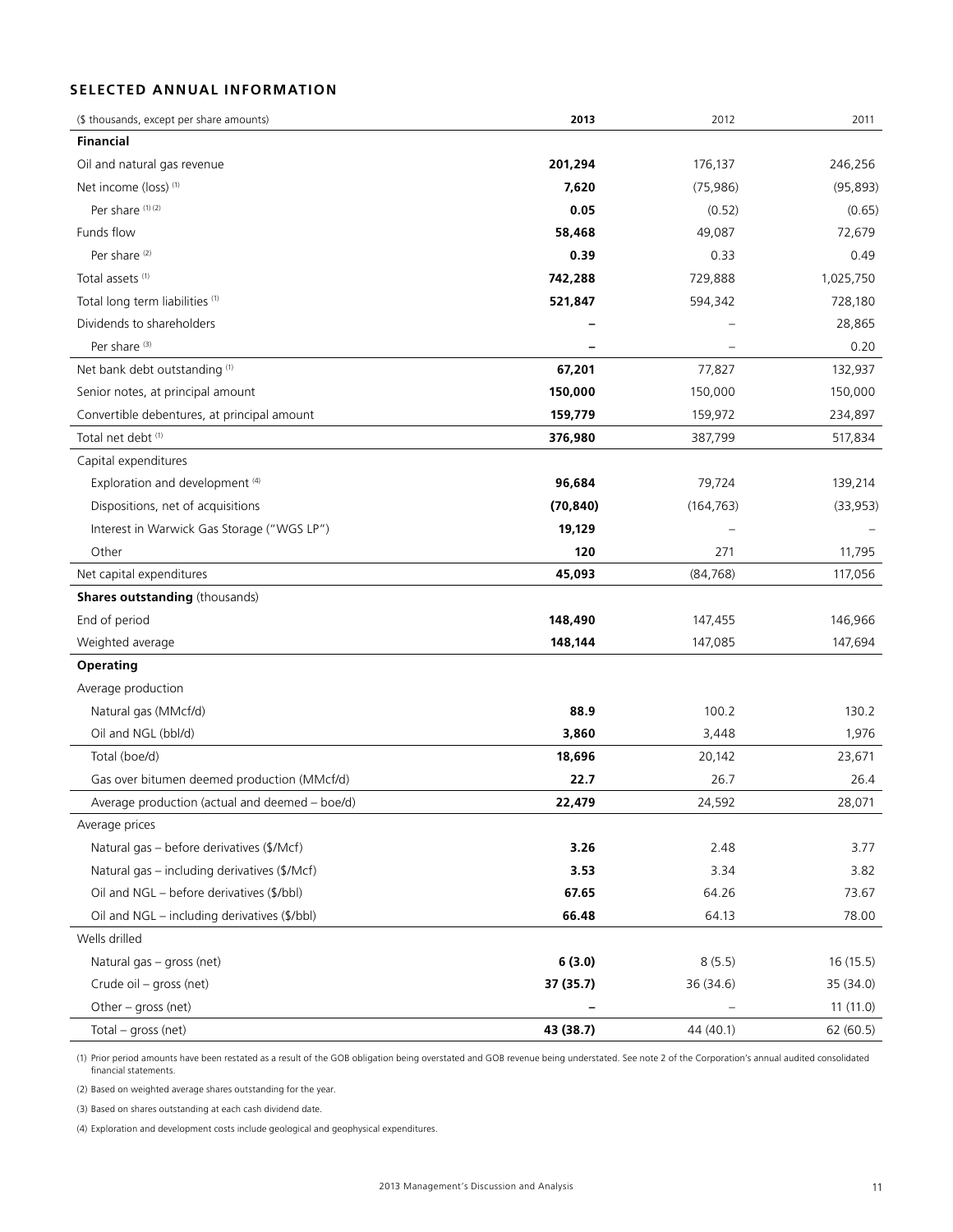# **OVERALL PERFORMANCE**

Perpetual focused on five key strategic priorities in 2013:

- Maximize value of Mannville heavy oil;
- Position for growth of Edson liquids-rich gas;
- Manage downside risk and reduce debt;
- Advance and broaden the portfolio of high impact opportunities with risk-managed investment; and
- Prepare to maximize value from shallow gas base assets in gas price recovery.

Perpetual continued to focus its efforts on its asset transformation and commodity diversification strategy with capital spending directed towards Mannville heavy oil assets in eastern Alberta and liquids-rich assets in the Greater Edson area. During 2013, Perpetual drilled 37 (35.7 net) horizontal heavy oil wells in Mannville and 6 (3.0 net) deep basin wells. In addition, the West Edson gas processing facility was expanded to 37 MMcf/d (50 percent working interest) and enhanced with the construction of a refrigeration plant and sales pipeline with deliveries to the Alliance pipeline commencing in the fourth quarter of 2013.

As a result of Perpetual's commodity diversification strategy, daily oil and NGL production of 3,448 bbl/d in 2012 increased 12 percent to 3,860 bbl/d in 2013. Natural gas production declined 11 percent from 100.2 MMcf/d in 2012 to 88.9 MMcf/d in 2013 due to the impact of non-core natural gas asset dispositions in 2012 and natural declines with the concentration of capital spending focused on the development of heavy oil and liquids-rich assets.

Proceeds on dispositions, net of acquisitions, of \$70.8 million in 2013 were primarily driven by \$76.8 million in net proceeds received from the sale of Perpetual's Elmworth property during the first quarter of 2013. Perpetual spent approximately \$8.1 million during 2013 on acquisitions primarily focused on undeveloped land in West Central to capture further exploration and development opportunities. Perpetual exercised its option to repurchase an additional 20 percent interest in WGS LP for \$19.1 million in the second quarter of 2013 increasing its total interest from 10 to 30 percent.

The positive impact of Perpetual's capital activities in 2013 was reflected in the addition of 16.4 MMBoe of oil, natural gas and NGL reserves replacing production by close to 2.5 times. Total proved and probable reserves of 62.4 MMBoe were down 17 percent from 75.0 MMBoe in 2012 giving effect to reserve reductions of 6.8 MMBoe in production, 13.1 MMBoe in dispositions and 9.1 MMBoe in negative economic reserve revisions associated with undeveloped probable Viking formation reserves in eastern Alberta. Finding and development costs including changes in future development capital costs of \$9.29 per boe reflect strong capital efficiencies in Perpetual's key focus areas of investment. With the highly profitable additions focused in the Corporation's key diversifying strategies, the net present value of Perpetual's reserves, discounted at eight percent, increased close to 25 percent from \$545.9 million in 2012 to \$677.0 million at year end 2013. A complete discussion of reserves is included in the Corporation's 2013 Annual Information Form ("AIF").

Funds flow increased 19 percent to \$58.5 million in 2013 from \$49.1 million in 2012 mainly due to increased revenues related to higher oil production and oil prices as well as higher gas prices year-over-year offsetting gas production declines. Lower operating costs also contributed to the increase in funds flow as did increased dividends from WGS LP as a result of strong performance in the gas storage business and the increase in Perpetual's share of the investment from 10 to 30 percent.

Increased funds flow and proceeds from dispositions more than offset Perpetual's 2013 capital spending which contributed to a reduction of \$10.8 million in net debt from \$387.8 million in 2012 to \$377.0 million in 2013.

# **2013 FINANCIAL RESULTS**

## **Capital expenditures**

| (\$ thousands)                       | 2013      | 2012              |
|--------------------------------------|-----------|-------------------|
| Exploration and development          | 95,405    | 79,624            |
| Geological and geophysical costs (1) | 1,279     | 100               |
| Interest in WGS LP                   | 19,129    | $\qquad \qquad -$ |
| Acquisitions                         | 8,135     | 2,407             |
| Dispositions                         | (78, 975) | (167, 170)        |
| Other                                | 120       | 271               |
| Total                                | 45,093    | (84, 768)         |

(1) Geological and geophysical expenditures and dry hole costs are expensed directly in the Corporation's statement of income (loss); they are considered by Perpetual to be more closely related to investing activities than operating activities, and therefore are included with capital expenditures.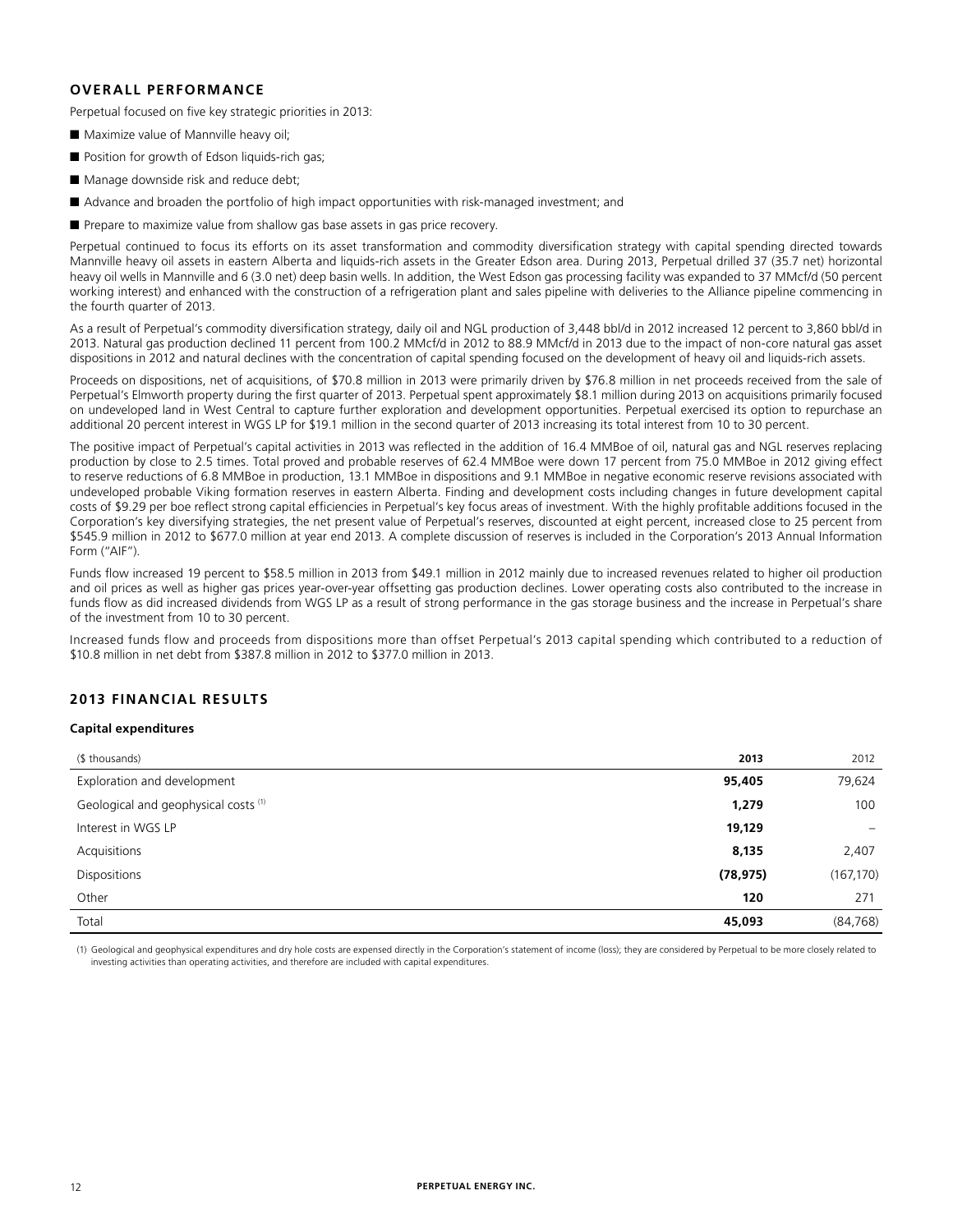## **Exploration and development spending by area**

| (\$ thousands)                | 2013   | 2012   |
|-------------------------------|--------|--------|
| West Central liquids-rich gas | 42,360 | 24,907 |
| Mannville heavy oil           | 49,316 | 50,883 |
| Shallow gas and other         | 3,729  | 3,834  |
| Total                         | 95,405 | 79,624 |

During 2013, exploration and development expenditures of \$95.4 million continued to be focused on the Corporation's proven diversifying growth assets at Mannville for heavy oil and in West Central for liquids-rich gas.

Exploration and development spending in 2013 of \$42.4 million related to the development of the Corporation's liquids-rich Wilrich play in the Edson area. Infrastructure spending included the expansion of the compressor station and the installation of a refrigeration plant at the West Edson gas processing facility as well as construction of a sales pipeline to tie-in to the Alliance Canada Pipeline system. The Corporation's development drilling program in West Central Alberta, which was designed to fill the new gas plant in West Edson, included five (2.5 net) liquids-rich gas wells. In addition, one (0.5 net) exploratory well was drilled in the Columbia area and has recently been placed on production to evaluate performance. Exploration and development spending at Mannville of \$49.3 million included the completion of a 37 (35.7 net) horizontal heavy oil well drilling program during 2013.

Acquisitions of \$8.1 million in 2013 related to undeveloped land acquisitions complementing Perpetual's' land position in West Central Alberta for liquids-rich gas.

Disposition proceeds of \$79.0 million in 2013 were primarily related to the disposition of non-producing properties in Elmworth which closed in the first quarter of 2013 for net proceeds of \$76.8 million. Dispositions completed during 2012 were the result of Perpetual's asset disposition program targeting \$75 to \$150 million in net proceeds which was achieved through dispositions of non-core natural gas and oil properties in the West Central and Eastern districts contributing \$86.3 million in net proceeds with the remaining net proceeds of \$80.9 million being attributable to the disposition of a 90 percent interest in WGS LP.

During the second quarter of 2013, Perpetual exercised its option to repurchase an additional 20 percent interest in WGS LP for \$19.1 million increasing its interest from 10 percent to 30 percent.

## **Production**

|                                             | 2013   | 2012   |
|---------------------------------------------|--------|--------|
| Natural gas (MMcf/d)                        |        |        |
| Eastern - North                             | 38.5   | 50.1   |
| Eastern - South                             | 25.2   | 29.3   |
| West Central                                | 25.2   | 20.8   |
| Total natural gas                           | 88.9   | 100.2  |
| Crude oil (bbl/d)                           |        |        |
| Eastern - North                             | 7      | 5      |
| Eastern - South (1)                         | 3,150  | 2,537  |
| West Central                                | 48     | 116    |
| Total crude oil                             | 3,205  | 2,658  |
| NGL (bbl/d)                                 |        |        |
| Eastern - North                             |        | 1      |
| Eastern - South                             | 9      | 6      |
| West Central                                | 646    | 783    |
| <b>Total NGL</b>                            | 655    | 790    |
| Total actual production (boe/d)             | 18,696 | 20,142 |
| Deemed natural gas production (MMcf/d)      | 22.7   | 26.7   |
| Total actual plus deemed production (boe/d) | 22,479 | 24,592 |

(1) Primarily Mannville heavy oil.

Total production of 18,696 boe/d for the year ended December 31, 2013 decreased seven percent from the prior year due to the full year effect of noncore asset dispositions completed in 2012.

Despite a 21 percent increase to Perpetual's West Central deep basin gas production, non-core asset dispositions in 2012 and natural declines in Perpetual's shallow gas assets led to an 11 percent reduction in average gas production to 88.9 MMcf/d from 100.2 MMcf/d recorded in 2012.

Oil production of 3,205 bbl/d increased 21 percent from 2,658 bbl/d in 2012 as a result of the successful drilling program targeting Mannville heavy oil.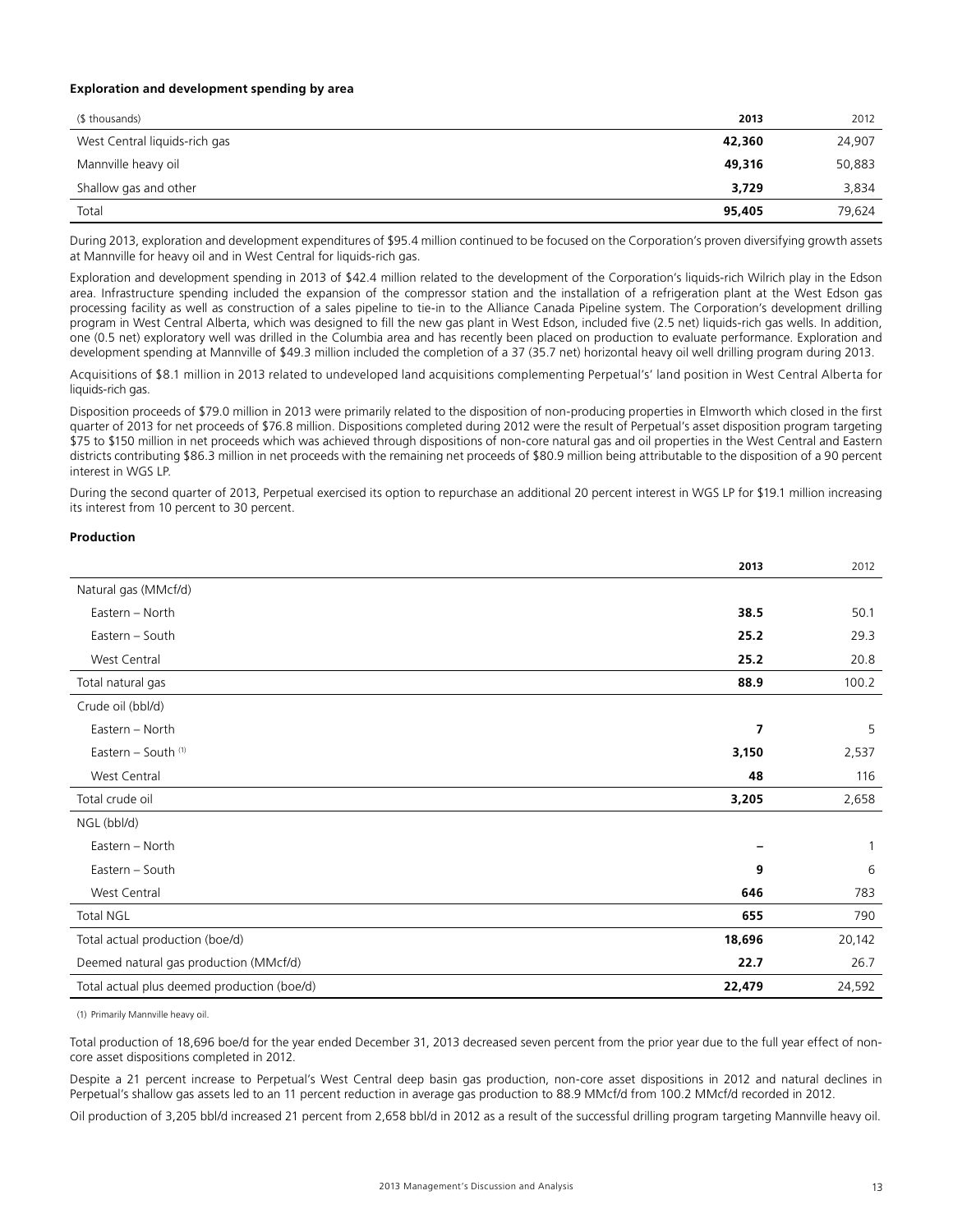NGL production in 2013 decreased by 17 percent from 790 bbl/d to 655 bbl/d as the higher liquids yield wells at Edson declined and spending for liquidsrich gas was focused at West Edson where liquids yields are lower than at Edson proper. In addition, the change in processing arrangements in West Edson, which started up operations in October 1, 2013, reduced the reported liquids recovery as a portion of the previously recovered liquids are now included in higher heat content gas sales while higher grade condensate liquids are now recovered through the new plant.

Deemed production for 2013 of 22.7 MMcf/d decreased 15 percent from 26.7 MMcf/d in 2012. The decrease reflects the annual 10 percent reduction assessed on deemed production volumes combined with wells reaching the end of their 10 year deemed production period. Wells are only eligible for deemed production and the associated GOB royalty adjustment for 10 years following shut-in.

# **Commodity prices**

|                                                         | 2013    | 2012    |
|---------------------------------------------------------|---------|---------|
| <b>Reference prices</b>                                 |         |         |
| AECO Monthly Index (\$/Mcf)                             | 3.16    | 2.40    |
| AECO Daily Index (\$/Mcf)                               | 3.17    | 2.39    |
| Alberta Gas Reference Price (\$/Mcf) (1)                | 2.82    | 2.25    |
| West Texas Intermediate ("WTI") light oil (\$US/bbl)    | 97.97   | 94.20   |
| Western Canadian Select ("WCS") differential (\$US/bbl) | (25.20) | (21.03) |
| <b>Average Perpetual prices</b>                         |         |         |
| Natural gas                                             |         |         |
| Before derivatives (\$/Mcf) (2)                         | 3.26    | 2.48    |
| Percent of AECO Monthly Index                           | 103     | 103     |
| Including derivatives (\$/Mcf)                          | 3.53    | 3.34    |
| Percent of AECO Monthly Index                           | 112     | 139     |
| Oil and NGL                                             |         |         |
| Before derivatives (\$/bbl)                             | 67.65   | 64.26   |
| Including derivatives (\$/bbl)                          | 66.48   | 64.13   |
| Barrel of oil equivalent                                |         |         |
| Average realized price (\$/boe)                         | 30.56   | 27.59   |

(1) Alberta Gas Reference Price is the price used to calculate Alberta Crown royalties.

(2) Natural gas price before derivatives includes physical forward sales contracts for which delivery was made during the reporting period but excludes realized gains and losses on financial derivatives.

AECO Monthly Index prices of \$3.16/Mcf for the year ended December 31, 2013 increased 32 percent from \$2.40/Mcf for the same period in 2012. Colder than normal weather in late February and March of 2013 helped reduce the surplus in U.S. natural gas storage facilities by over 800 Bcf at March 31, 2013 versus March 31, 2012, which contributed to price appreciation through to the end of the second quarter of 2013. Following this increase, NYMEX prices declined due to reduced cooling demand resulting from mild summer weather and gas to coal switching by power producers. New TransCanada mainline pipeline tariffs, effective July 1, 2013 changed the pricing for short term pipeline rates which stranded gas in Alberta and forced storage levels in the province to peak capacity. This in turn caused AECO basis markets to widen, and third quarter AECO Monthly Index prices to decrease. AECO basis narrowed again in the fourth quarter of 2013 with normal seasonal heating demand helping to restore natural gas prices.

Increased AECO index prices were reflected in Perpetual's natural gas price before derivatives with an increase of 31 percent from \$2.48/Mcf in 2012 to \$3.26/Mcf in 2013.

Perpetual's average realized gas price, including derivatives, increased six percent in 2013 to \$3.53/Mcf from \$3.34/Mcf in 2012. The Corporation's realized 2012 natural gas price was significantly enhanced by realized gains on natural gas derivatives with close to 75 percent of Perpetual's production being economically hedged above settled market prices during that period. In response to the new pipeline tariffs at the beginning of the third quarter of 2013, Perpetual managed its downside risk by increasing gas hedges. Realized gains of \$8.3 million on financial natural gas contracts led to an average 2013 gas price that was 112 percent of the AECO Monthly Index.

Perpetual's oil and NGL price, before derivatives, of \$67.65/bbl increased five percent in 2013 compared to 2012. Slightly increased WTI prices were offset by a widening of WTI to the WCS differential price. However, price improvements were realized through the delivery of higher grade oil at the sales points related to drying operations implemented at the majority of the Mannville heavy oil production pads offsetting the reduced Canadian benchmark prices.

Perpetual's realized oil and NGL prices, including derivatives, were impacted by losses recorded on financial WTI fixed price contracts resulting in realized oil and NGL prices that were lower than prices before derivatives for the year ended December 31, 2013. Losses of \$2.6 million on financial WTI contracts were partially mitigated by \$0.9 million in call option premiums received during the first quarter of 2013.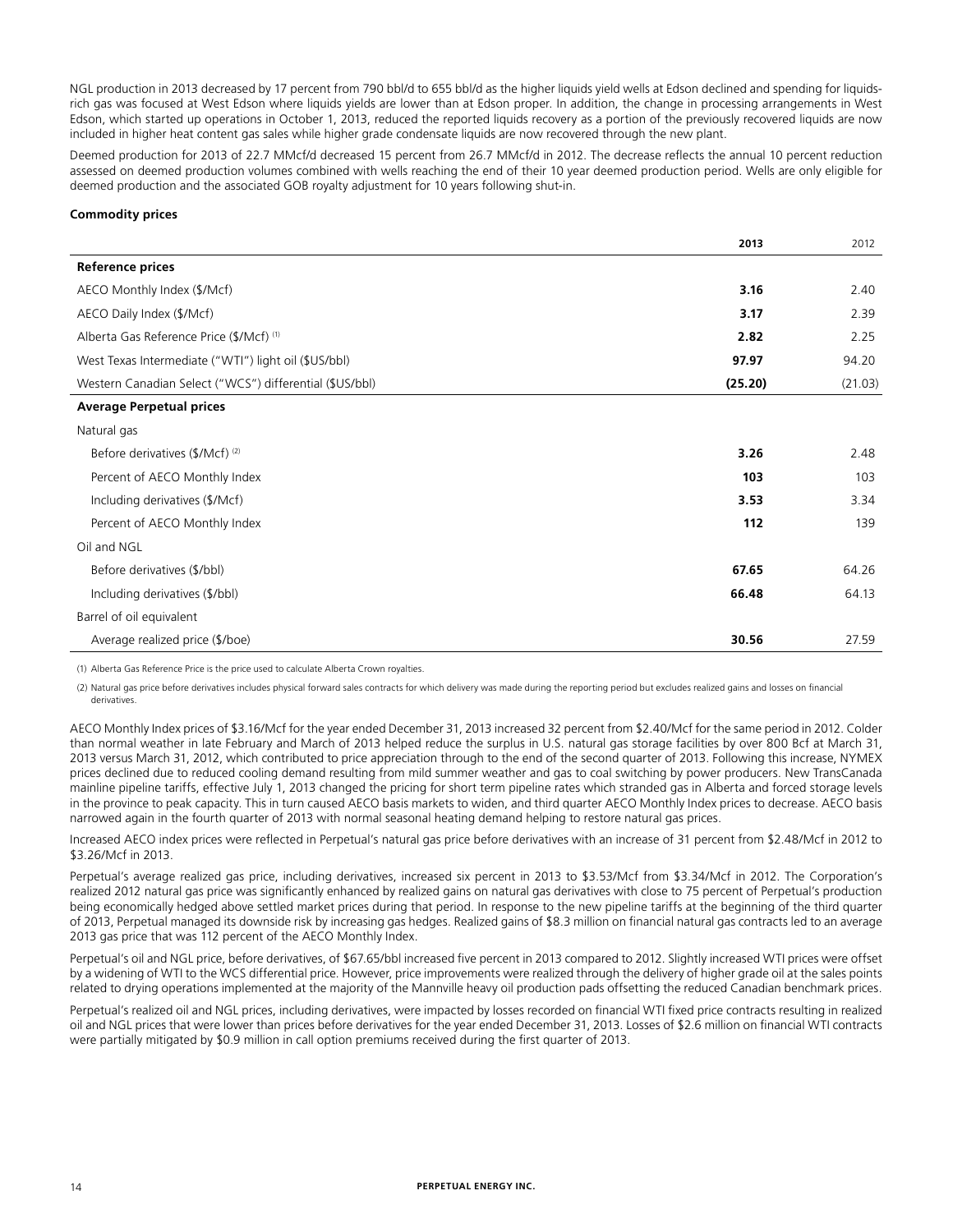### **Risk management**

Perpetual's risk management strategy is focused on using both physical and financial derivatives to provide increased certainty in funds flow by mitigating the effect of commodity price volatility, to lock in economics on capital programs and acquisitions, and to take advantage of perceived anomalies in commodity markets. Perpetual also utilizes foreign exchange swaps and physical or financial swaps related to the differential between natural gas prices at the AECO and NYMEX trading hubs and oil basis differentials between WTI and WCS in order to mitigate the effects of fluctuations in foreign exchange rates and basis differentials on the Corporation's realized commodity prices.

## *Natural Gas*

Perpetual has in place natural gas hedges on 42 percent of estimated natural gas production and deemed natural gas production for the remainder of 2014. The following tables provide a summary of derivative natural gas contracts in place as at March 5, 2014:

Fixed price natural gas forward sales arrangements (net of related financial fixed-price natural gas purchase contracts) at the AECO trading hub:

| Type of contract | Term $(1)$            | Volumes at AECO (GJ/d) | Price $(S/GJ)^{(2)}$ | Futures market (\$/GJ) (3) |
|------------------|-----------------------|------------------------|----------------------|----------------------------|
| Financial        | April – June 2014     | 20,825                 | 4.01                 | 4.36                       |
| Financial        | April - October 2014  | 26,100                 | 4.02                 | 4.35                       |
| Physical         | April – October 2014  | 5.275                  | 4.06                 | 4.35                       |
| Financial        | April - December 2014 | 10,000                 | 3.71                 | 4.39                       |
| Financial        | July - December 2014  | 22,500                 | 4.25                 | 4.41                       |

(1) Excludes settled and prompt month contracts.

(2) Average price calculated using weighted average price for net open contracts.

(3) Futures market prices are based on closed forward AECO prices as of March 5, 2014.

#### Sold natural gas call option:

| Type of contract | Term                  | Expiry date  | Volumes at AECO (GJ/d) | Strike price (\$/GJ) | Futures market (\$/GJ) (1) |
|------------------|-----------------------|--------------|------------------------|----------------------|----------------------------|
| Call             | April – December 2014 | Monthly 2014 | 10.000                 |                      |                            |

(1) Futures market prices are based on closed forward AECO prices as of March 5, 2014.

Financial forward gas sales arrangements to fix the basis differentials between NYMEX and AECO trading hubs:

|                  |                      | Volumes at NYMEX-AECO |                      |                               |
|------------------|----------------------|-----------------------|----------------------|-------------------------------|
| Type of contract | Term $(1)$           | (MMBtu/d)             | Price (\$/MMBtu) (2) | Futures market (\$/MMBtu) (3) |
| Financial        | April – October 2014 | .500                  | (0.48)               | (0.37)                        |

(1) Excludes settled and prompt month contracts.

(2) Average price is in \$US and calculated using weighted average price for net open contracts; the price at which these contracts settle is equal to the NYMEX index less a fixed basis amount.

(3) Futures market prices are based on closed forward NYMEX-AECO differential prices as of March 5, 2014.

## *Crude Oil*

Perpetual has crude oil financial contracts in place for 1,750 bbl/day of crude oil production for the remainder of 2014 with non-triggered WTI call options of 2,000 bbl/day for 2014 and 1,500 bbl/day for 2015. The following tables provide a summary of derivative crude oil contracts in place as at March 5, 2014:

Fixed price oil sales arrangements in \$US

| Type of contract | Term <sup>(1)</sup>   | Volumes at WTI (bbl/d) | Price $(S/GJ)^{(2)}$ | Futures market (\$/GJ) (3) |
|------------------|-----------------------|------------------------|----------------------|----------------------------|
| Financial        | March – June 2014     | 750                    | 90.00                | 99.70                      |
| Financial        | March – December 2014 | 250                    | 90.00                | 96.90                      |

(1) Excludes settled contracts.

(2) Average price calculated using weighted average price for net open contracts.

(3) Futures market prices are based on forward WTI oil prices as of March 5, 2014.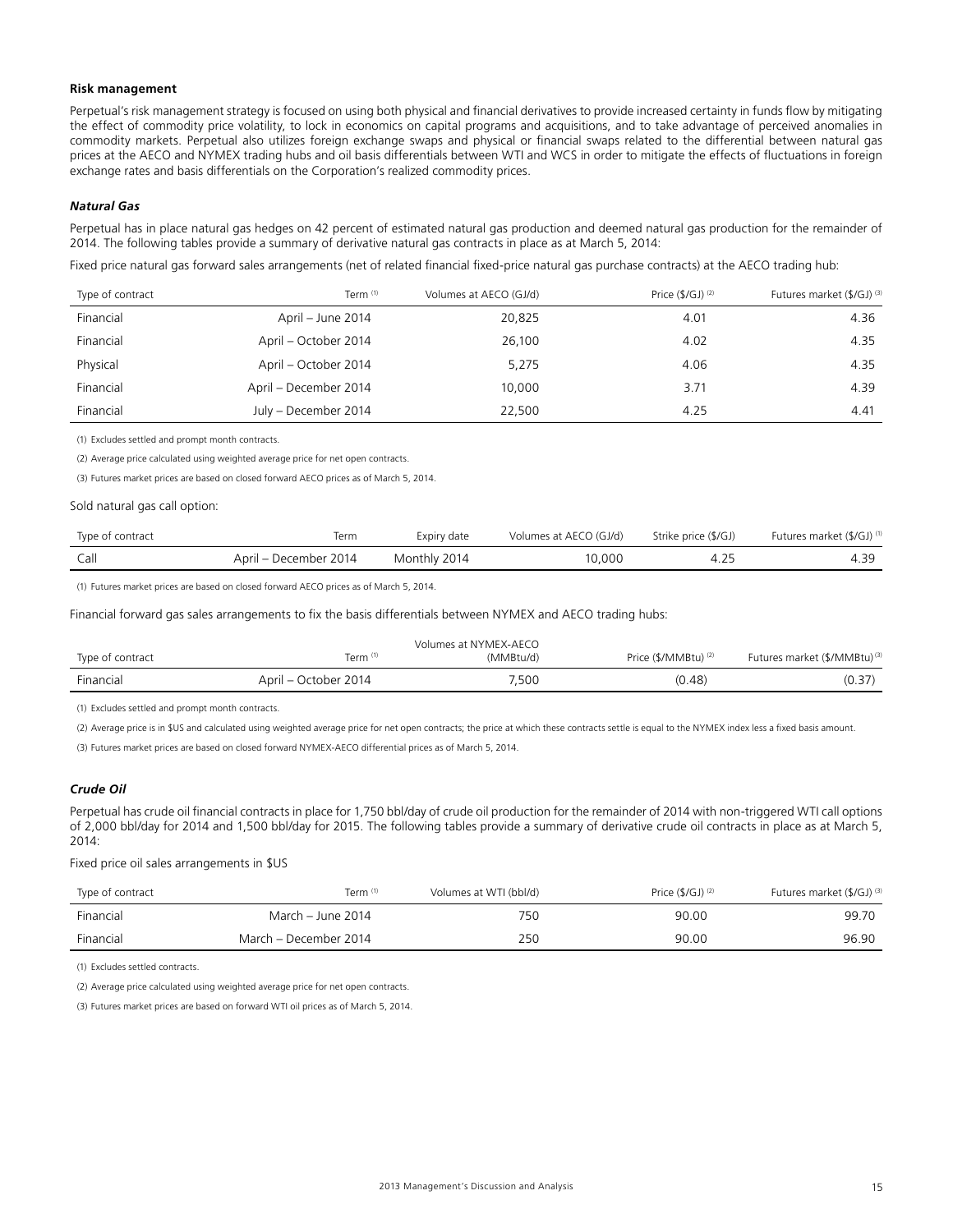### Costless collar oil sales arrangements in \$US:

| Type of contract | Term <sup>(1)</sup>   | Volumes at WTI (bbl/d) | Floor price (\$US/bbl) (2) | Ceiling price<br>$(5US/bbl)$ <sup>(2)</sup> | Futures market<br>$(SUS/bbl)$ <sup>(3)</sup> |
|------------------|-----------------------|------------------------|----------------------------|---------------------------------------------|----------------------------------------------|
| Collar           | March – December 2014 | 500                    | 85.00                      | 91.10                                       | 96.90                                        |
| Collar           | March – December 2014 | 500                    | 85.00                      | 91.20                                       | 96.90                                        |
| Collar $(4)$     | March - December 2014 | 500                    | 90.00                      | 103.15                                      | 96.90                                        |

(1) Excludes settled contracts.

(2) Average price calculated using weighted average price for net open contracts.

(3) Futures market prices are based on forward WTI oil prices as of March 5, 2014.

(4) In this collar arrangement Perpetual received a ceiling price above the market price for such collars, and in exchange should the WTI index settle above \$US 103.15/bbl in any month during the contract period Perpetual will receive a price of \$US 93.00/bbl.

### Costless collar oil sales arrangements in Cdn\$:

| Type of contract | Term <sup>(1)</sup>     | Volumes (bbl/d) | Floor price (Cdn\$/bbl) | Ceiling price (Cdn\$/bbl) | Futures market (Cdn\$/bbl) <sup>(2)</sup> |
|------------------|-------------------------|-----------------|-------------------------|---------------------------|-------------------------------------------|
| Collar           | January – December 2015 | 500             | 87.50                   | 95.25                     | 88.30                                     |
| Collar           | January – December 2015 | 500             | 87.50                   | 95.75                     | 88.30                                     |

(1) Excludes settled contracts.

(2) Futures market prices are based on forward WTI oil prices as of March 5, 2014.

Basis differential contracts between WTI and WCS trading:

| Type of contract | Term <sup>(1)</sup>   | Volumes (bbl/d) | WTI-WCS differential (\$US/bbl) <sup>(2)</sup> | Futures market (\$US/bbl) (3) |
|------------------|-----------------------|-----------------|------------------------------------------------|-------------------------------|
| Financial        | April – December 2014 | 2,000           | (21.64)                                        | (21.90)                       |
|                  |                       |                 |                                                |                               |

(1) Excludes settled and prompt month contracts.

(2) Average price calculated using weighted average price for net open contracts; the price at which these contracts settle is equal to the WTI index less a fixed basis amount.

(3) Futures market prices are based on forward WTI-WCS differential prices as of March 5, 2014.

### Sold oil call options:

| Type of contract | Term                    | Expiry date  | Volumes at WTI (bbl/d) | Strike price<br>(\$US/bbl WTI) | Futures market<br>$(SUS/bbI WTI)$ <sup>(1)</sup> |
|------------------|-------------------------|--------------|------------------------|--------------------------------|--------------------------------------------------|
| Call             | March – December 2014   | Monthly 2014 | 2,000                  | 105.00                         | 96.90                                            |
| Call             | January – December 2015 | Monthly 2015 | .500                   | 100.00                         | 88.30                                            |

(1) Futures market prices are based on forward WTI oil prices as of March 5, 2014.

## *Foreign Exchange*

U.S. dollar forward sales arrangements:

| Type of contract | Notional \$US/month | Exchange rate (Cdn\$/\$US) | Term \                 |
|------------------|---------------------|----------------------------|------------------------|
| Financial        | .000.000            | 1000.                      | March 2014 - June 2015 |

(1) Excludes settled contracts.

The Corporation receives \$1,000 each day during the month that the daily exchange rate is between \$1.0000 and \$1.1000. If the average monthly exchange rate is greater than \$1.1000 the Corporation pays \$US 1,000,000 multiplied by the difference between the average monthly exchange rate and \$1.1000. No settlement occurs between the Corporation and the counterparty if the average monthly exchange rate settles below \$1.0000.

| Type of contract | Notional floor<br>\$US/month | Notional ceiling<br>\$US/month | Exchange rate floor<br>(Cdn\$/\$US) | Exchange rate ceiling<br>(Cdn\$/\$US) | Term                      |
|------------------|------------------------------|--------------------------------|-------------------------------------|---------------------------------------|---------------------------|
| Financial        | 2.500.000                    | 5,000,000                      | 1.0400                              | 1.1410                                | July 2014 – December 2015 |

If the average monthly exchange rate is greater than the exchange rate ceiling, the Corporation pays \$US 5,000,000 multiplied by the difference between the average monthly exchange rate and \$1.1000. If the monthly average exchange rate settles below the exchange rate floor, the Corporation receives \$US 2,500,000 multiplied by the difference between the average monthly exchange rate and the exchange rate floor.

#### 16 **PERPETUAL ENERGY INC.**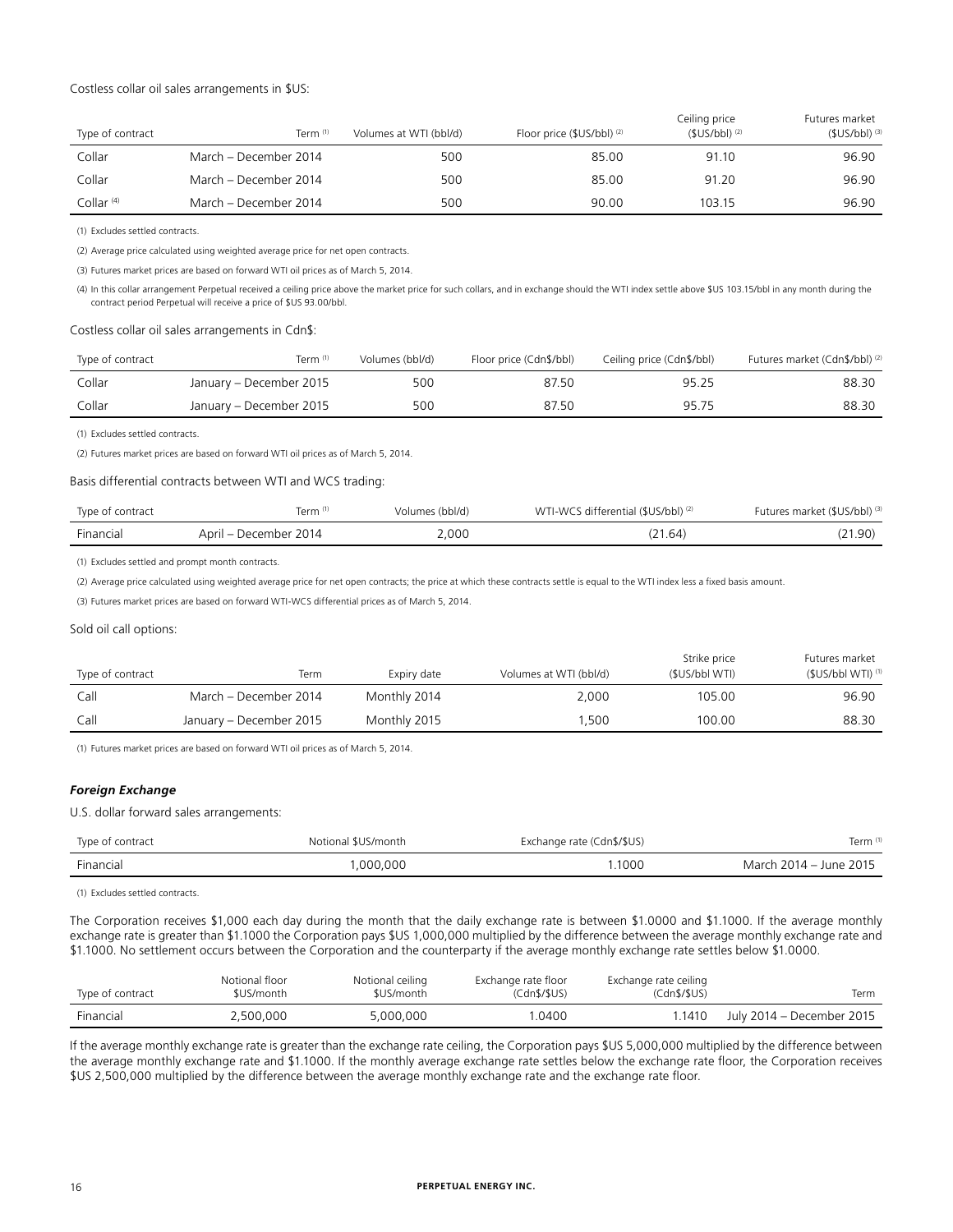| Type of contract | Notional amount<br>\$US/month | Notional ceiling<br>\$US/month | Exchange rate floor<br>(Cdn\$/\$US) | Exchange rate ceiling<br>(Cdn\$/\$US) | Term              |
|------------------|-------------------------------|--------------------------------|-------------------------------------|---------------------------------------|-------------------|
| Financial        | 1.000.000                     | 2.000.000                      | .1000                               | .1225                                 | March – June 2014 |
| Financial        | 000.000.                      | 2,000,000                      | .1000                               | 1.1305                                | March – June 2014 |

(1) Excludes settled contracts.

If the average monthly exchange rate is less than the exchange rate floor, the Corporation receives \$US1,000,000 multiplied by the difference between the average monthly exchange rate and the exchange rate floor. If the monthly average exchange rate is between the exchange rate ceiling and exchange rate floor, the Corporation receives \$US1,000,000 multiplied by the difference between the average monthly exchange rate and the exchange rate ceiling. If the average monthly exchange rate is greater than the exchange rate ceiling, the Corporation pays \$US2,000,000 multiplied by the difference between the average monthly exchange rate and the exchange rate ceiling.

### **Revenue**

| (\$ thousands, except as noted)            | 2013    | 2012     |
|--------------------------------------------|---------|----------|
| Petroleum and natural gas ("P&NG") revenue |         |          |
| Natural gas <sup>(1)</sup>                 | 105,965 | 90,788   |
| Oil and NGL <sup>(1)</sup>                 | 95,329  | 81,090   |
| Total P&NG revenue                         | 201,294 | 171,878  |
| <b>Other revenue</b>                       |         |          |
| Gas storage revenue                        |         | 4,259    |
| Unrealized gains (losses) on derivatives   | 1,783   | (2, 224) |
| Realized gains on derivatives              | 6,275   | 29,035   |
| Total other revenue                        | 8,058   | 31,070   |
| Total revenue                              | 209,352 | 202,948  |
| Per boe                                    | 30.68   | 27.53    |

(1) Includes revenues related to physical forward sales contracts which settled during the period.

Perpetual's P&NG revenue, before derivatives, for the year ended December 31, 2013 of \$201.3 million increased 17 percent from 2012 due to higher oil and NGL production, a larger proportion of production from oil and NGL, and improved oil and natural gas prices in 2013. Natural gas revenue, before derivatives, of \$106.0 million in 2013 increased 17 percent from \$90.8 million in 2012 with increased natural gas prices more than offsetting the reduction in natural gas production associated with 2012 property dispositions. Oil and NGL revenues of \$95.3 million were \$14.2 million higher than the prior year with higher realized prices and increased production as a result of Perpetual's focus on commodity diversification with 2012 and 2013 capital spending programs directed almost exclusively to the development of oil and liquids-rich gas assets.

Realized gains on derivatives in 2013 totaled \$6.3 million compared to \$29.0 million for the same period in 2012. Gains in 2013 were primarily due to gains on natural gas and foreign exchange contracts which were partially offset by losses on oil contacts. In addition, Perpetual received \$0.9 million in 2013 and \$2.5 million in 2012 related to call options premiums. In 2012, Perpetual had entered into economic hedging contracts which represented close to 75 percent of actual and deemed natural gas production in order to protect funds flow in anticipation of a very low gas price environment.

The Corporation recorded unrealized gains on derivatives of \$1.8 million during 2013 and losses of \$2.2 million in 2012, representing the change in mark-to-market value of derivative contracts as forward commodity prices change. Unrealized gains and losses on derivatives are excluded from the Corporation's calculation of funds flow as they are non-cash. Derivative gains and losses vary depending on the nature and extent of economic hedging contracts in place, which in turn, varies with the Corporation's assessment of commodity price risk, committed capital spending and other factors.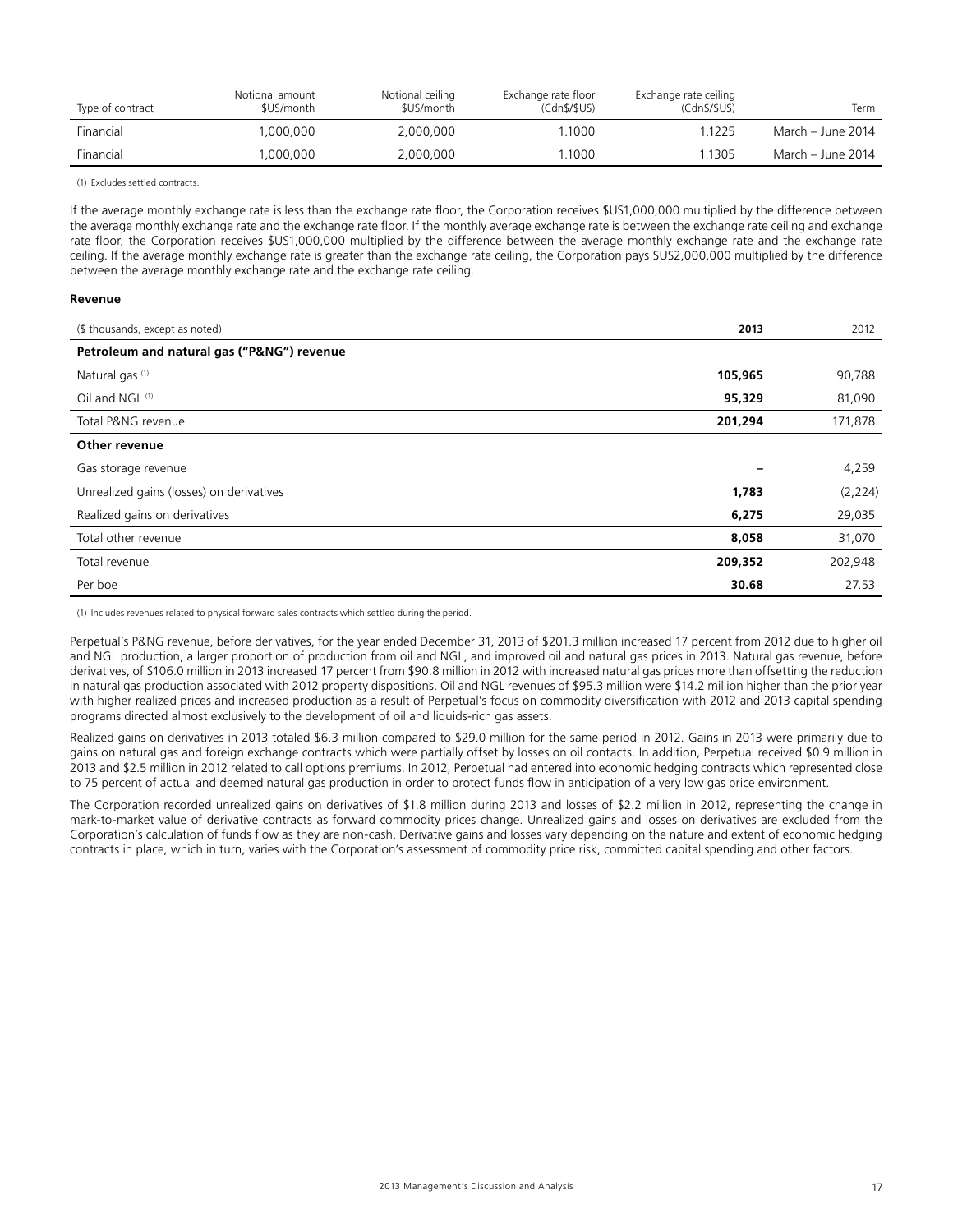## **Royalties**

| (\$ thousands, except as noted)                 | 2013   | 2012   |
|-------------------------------------------------|--------|--------|
| Crown                                           | 9,924  | 5,562  |
| Freehold and overriding                         | 9,118  | 7,103  |
| Total                                           | 19,042 | 12,665 |
| Crown (% of total P&NG sales)                   | 4.9%   | 3.2%   |
| Freehold and overriding (% of total P&NG sales) | 4.5%   | 4.1%   |
| Total (% of P&NG sales)                         | 9.4%   | 7.3%   |
| Per boe                                         | 2.79   | 1.72   |

The 2013 combined average royalty rate on P&NG revenues increased to 9.4 percent from 7.3 percent in 2012 as a result of increased Crown royalty rates associated with higher Alberta gas reference prices. In addition, certain of the Corporation's Mannville heavy oil wells transitioned to higher royalty rates after reaching maximum volume recoveries under initial low royalty rate incentive periods. Annual Crown royalty adjustments of \$2.6 million recorded in the second quarter of 2013 further contributed to the increase in Crown royalty rates for 2013. These adjustments related to 2012 capital cost allowance, custom processing and operating costs. The Crown adjusts these deductions from a corporate level to a facility level annually in June of each year.

Freehold and overriding royalties averaged 4.5 percent of total P&NG revenue in 2013, compared to 4.1 percent in 2012 as a result of increased oil production on freehold lands in the Mannville area which carry a higher freehold royalty rate than the Corporation's production on Crown lands.

### **Production and operating expenses**

| (\$ thousands, except as noted)   | 2013   | 2012   |
|-----------------------------------|--------|--------|
| P&NG production expense           | 75,414 | 79,709 |
| Gas storage operating expense (1) | -      | 2,031  |
| Total                             | 75,414 | 81,740 |
| Per boe                           | 11.05  | 11.09  |

(1) No longer accounted for on a consolidated basis after April 25, 2012.

P&NG production expense of \$75.4 million in 2013 decreased five percent from \$79.7 million in 2012, reflecting the impact of Perpetual's cost saving measures applied to the production of its shallow gas assets and the new operating cost structure at West Edson associated with the new plant which started up on October 1, 2013. Cost savings were partially offset by higher operating costs associated with increased heavy oil production. On a boe basis, operating costs increased from \$10.81/boe in 2012 to \$11.05/boe in 2013. The increase in cost per boe was the result of the growth in heavy oil production combined with high fixed costs, primarily property tax, associated with the Corporation's declining shallow gas assets.

Total production and operating expenses decreased eight percent from \$81.7 million in 2012 to \$75.4 million in 2013 as no operating expenses were recorded for the gas storage business in 2013 with the change in accounting treatment. The overall reduction of the Corporation's interest beginning April 2012 resulted in the investment being accounted for using the equity method rather than line-by-line consolidation.

## **Transportation costs**

| (\$ thousands, except as noted) | 2013   | 2012  |
|---------------------------------|--------|-------|
| Transportation costs            | 10,163 | 8,773 |
| Per boe                         | 1.49   | 19    |

Transportation costs include clean oil trucking and transportation as well as costs to transport natural gas from the plant gate to a commercial sales point. Transportation costs in 2013 increased to \$10.2 million from \$8.8 million for the same period in 2012 primarily due to increased oil production volumes combined with a change in operating procedure related to Perpetual increasing its onsite processing of oil to meet sales point specifications. This resulted in a change in classification from operating costs (emulsion trucking) to transportation costs (clean oil trucking). This change to onsite processing has enhanced oil marketing opportunities and improved the overall netback for heavy oil production from the Mannville area.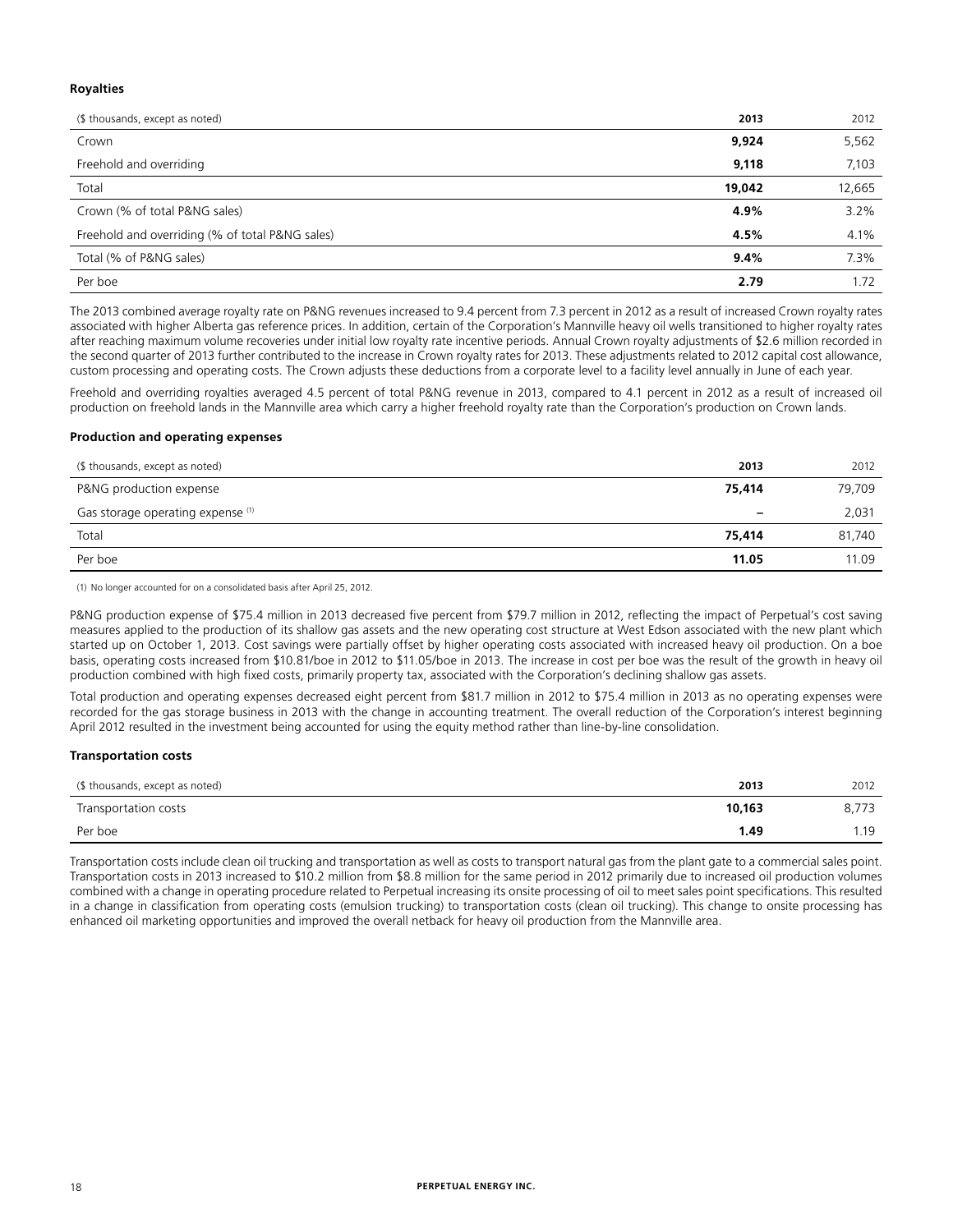## **Operating netbacks**

| (\$ thousands, except as noted)       | 2013      | 2012      |
|---------------------------------------|-----------|-----------|
| <b>Operating netback</b>              |           |           |
| Realized revenue (1) (2)              | 208,522   | 203,359   |
| Royalties                             | (19, 042) | (12, 665) |
| Operating costs <sup>(1)</sup>        | (75, 414) | (79, 709) |
| Transportation                        | (10, 163) | (8, 773)  |
| Total operating netback               | 103,903   | 102,212   |
| <b>Boe operating netback (\$/boe)</b> |           |           |
| Realized revenue (1) (2)              | 30.56     | 27.58     |
| Royalties                             | (2.79)    | (1.72)    |
| Operating costs <sup>(1)</sup>        | (11.05)   | (10.81)   |
| Transportation                        | (1.49)    | (1.19)    |
| Boe operating netback                 | 15.23     | 13.86     |

(1) Prior period excludes amounts related to the operation of the gas storage business as revenue and expenses were no longer accounted for on a consolidated basis after April 25, 2012.

(2) See "Non-GAAP measures" in this MD&A.

Perpetual's operating netback of \$15.23/boe (\$103.9 million) in 2013 increased 10 percent from \$13.86/boe (\$102.2 million) in 2012, primarily reflecting the increased percentage of higher netback production from crude oil, as well as natural gas and NGL in the Greater Edson area. Increased oil production as a percentage of the production mix, higher realized oil prices and lower operating expenses were partially offset by increased royalties and transportation expenses.

## **Gas over bitumen revenue ("GOB")**

| (\$ thousands, except as noted) | 2013  | 2012  |
|---------------------------------|-------|-------|
| GOB revenue (1)                 | 8,905 | 6,768 |
| Per boe                         | 1.30  | 0.92  |

(1) Prior period amounts have been restated as a result of the GOB obligation being overstated and GOB revenue being understated. See note 2 of the Corporation's annual audited consolidated financial statements.

Perpetual receives GOB royalty adjustments from Alberta Energy as compensation for its ownership in wells that have been shut-in or denied the right to produce as a result of bitumen conservation decisions. The monthly royalty adjustments are based on the Corporation's net deemed production, which is calculated on a well by well basis and declines by 10 percent per year over a 10 year period. GOB royalty adjustments are recognized as revenue.

Perpetual recorded \$8.9 million in GOB revenue in 2013 compared to \$6.8 million in 2012. The increase was primarily as a result of higher Alberta reference prices which more than offset the annual 10 percent deemed production decline.

Collection of GOB royalty adjustments was limited by the Alberta government to deductions from the Corporation's monthly natural gas royalty invoices. Beginning in 2014, royalty adjustments are now collected on behalf of Perpetual by one of its partners in the GOB wells with Perpetual's share being received in cash on a monthly basis. As of December 31, 2013, the Corporation had accumulated \$18.1 million (December 31, 2012 – \$17.7 million) of GOB adjustments receivable from the Crown of which \$11.0 million (December 31, 2012 – \$8.8 million) has been classified as long term. Perpetual will recover this receivable by applying future gas Crown royalties against the accumulated receivable.

Perpetual has recorded a GOB provision at December 31, 2013 of \$2.9 million (December 31, 2012 - \$2.7 million), which is adjusted to its fair value each reporting period. The provision represents estimated royalty adjustments that are repayable to the Crown in the future as an overriding royalty on gas production from wells which resume production within the GOB area.

## **GOB restatement**

During preparation of the consolidated financial statements for the year ended December 31, 2013, Perpetual determined that the GOB obligation as at December 31, 2012 and January 1, 2012 was overstated based on the present value of expected repayments of royalty adjustments received.

Previously, Perpetual recognized the undiscounted amount of all royalty adjustments received as gas over bitumen obligation. No GOB revenue was recognized for the royalty adjustments received unless it related to shut-in wells that had been sold, where entitlement to the royalty adjustments were retained but the obligation for repayment had been transferred to the purchaser. By recording the GOB obligation at the undiscounted amount of royalty adjustments received for retained shut-in wells, Perpetual understated GOB revenue in prior periods and the GOB obligation was overstated.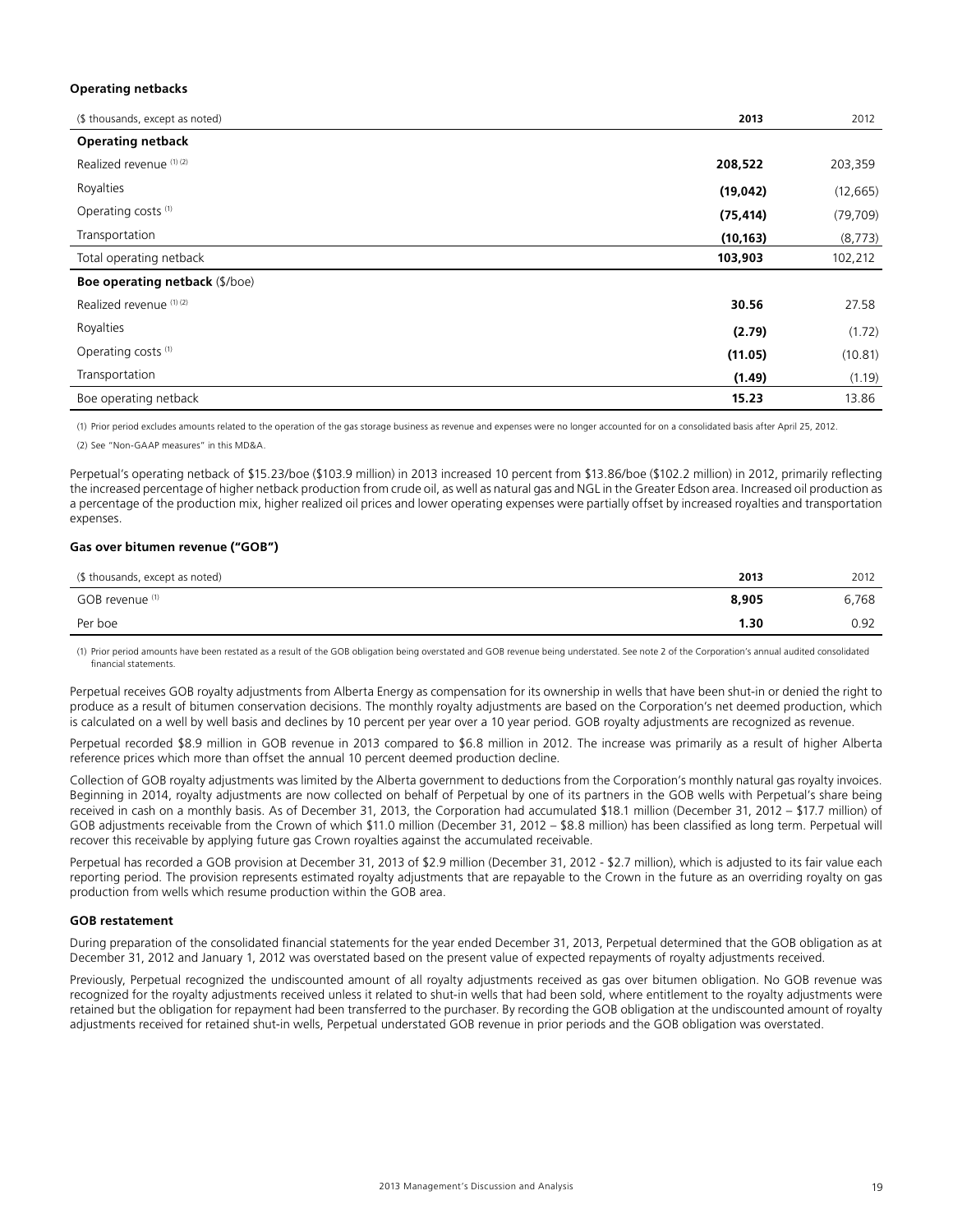The effect of the restatement on the consolidated statement of financial position as at January 1 and December 31, 2012 is as follows:

|                                |             |             | January 1, 2012 |                 |             | December 31, 2012 |
|--------------------------------|-------------|-------------|-----------------|-----------------|-------------|-------------------|
|                                | As reported | Adjustments | Restated        | As reported     | Adjustments | Restated          |
| Long-term Crown receivable (1) |             | 9.059       | 9.059           | $\qquad \qquad$ | 8.784       | 8.784             |
| GOB obligation                 | 74.705      | (71.349)    | 3.356           | 44.553          | (41, 816)   | 2,737             |
| Deficit <sup>(2)</sup>         | (1,206,506) | 80.408      | (1, 126, 098)   | (1, 252, 684)   | 50.600      | (1,202,084)       |

(1) Long-term Crown receivable consists primarily of gas Crown royalty adjustments expected to be received by way of reduced gas Crown royalties beyond one year from the reporting date.

(2) Opening deficit reflects the accumulated impact of understated gas over bitumen revenue for prior periods.

For the year ended December 31, 2012, Perpetual previously recognized \$37.2 million as GOB revenue which included a \$33.1 million reduction to the GOB obligation related to sold wells. Upon restatement, this amount is included as an adjustment to the opening deficit on January 1, 2012.

The effect of the restatement on the consolidated statement of income (loss) and comprehensive income (loss) for the year ended December 31, 2012 is as follows:

|                                        |             |             | $1$ car chiaca Decennocr bi, 2012 |
|----------------------------------------|-------------|-------------|-----------------------------------|
| (\$ thousands)                         | As reported | Adjustments | Restated                          |
| GOB revenue                            | 37,195      | (30, 427)   | 6,768                             |
| Finance expense                        | (34, 579)   | 619         | (33,960)                          |
| Net loss                               | (46, 178)   | (29, 808)   | (75, 986)                         |
| Net loss per share – basic and diluted | (0.31)      | (0.21)      | (0.52)                            |

The effect of the change in accounting is immaterial to the interim financial statements for all quarters in 2012 or 2013 except for the third quarter of 2012. For the third quarter of 2012, GOB revenue was overstated by \$28.0 million and net loss was understated by \$28.0 million (\$0.18 per share – basic and diluted).

## **Exploration and evaluation**

| (\$ thousands)                                  | 2013  | 2012  |
|-------------------------------------------------|-------|-------|
| Lease rentals                                   | 3,269 | 3,424 |
| Geological and geophysical costs <sup>(1)</sup> | 1,279 | 100   |
| Lease expiries                                  | 2,715 | 5,758 |
| Total exploration and evaluation                | 7,263 | 9,282 |

(1) Geological and geophysical expenditures and dry hole costs are expensed directly in the Corporation's statement of income (loss) as they are considered by Perpetual to be more closely related to investing activities than operating activities, and therefore are included with capital expenditures.

Exploration and evaluation ("E&E") costs include lease rentals on undeveloped acreage, geological and geophysical costs and lease expiries. E&E costs of \$7.3 million in 2013 were \$2.0 million lower than the prior year as a result of fewer lease expiries, partially offset by additional seismic purchases.

# **General and administrative ("G&A") expenses**

| (\$ thousands, except as noted)          | 2013   | 2012   |
|------------------------------------------|--------|--------|
| Cash G&A expense                         | 24,509 | 27,124 |
| Compensation expense (non-cash)          | 3,974  | 4.349  |
| Total G&A Expense                        | 28,483 | 31,473 |
| Cash G&A expense – per boe               | 3.59   | 3.68   |
| Compensation expense (non-cash) (\$/boe) | 0.58   | 0.59   |

G&A expenses decreased 10 percent from \$31.5 million in 2012 to \$28.5 million in 2013. Cash G&A expense decreased from \$27.1 million in 2012 to \$24.5 million in 2013 due to increased overhead recovery rates under new joint operating agreements combined with an increase in capital spending. Further reductions were attributable to reduced staffing levels and lower consulting fees. Decreased compensation expense was related to a reduction in share based awards granted in 2013 compared to 2012 attributable to reduced staffing levels.

## **Gains on dispositions**

Property dispositions during 2013 generated net cash proceeds of \$79.0 million, resulting in gains on dispositions of \$52.1 million primarily related to the Elmworth property disposition completed in the first quarter of 2013. The Elmworth property had no production or funds flow from operations and therefore the disposition did not have a negative effect on Perpetual's 2013 production or funds flow. Proceeds from dispositions were applied to reduce outstanding bank debt as well as to fund capital expenditures in excess of funds flow, including the purchase of an additional 20 percent interest in WGS LP.

#### 20 **PERPETUAL ENERGY INC.**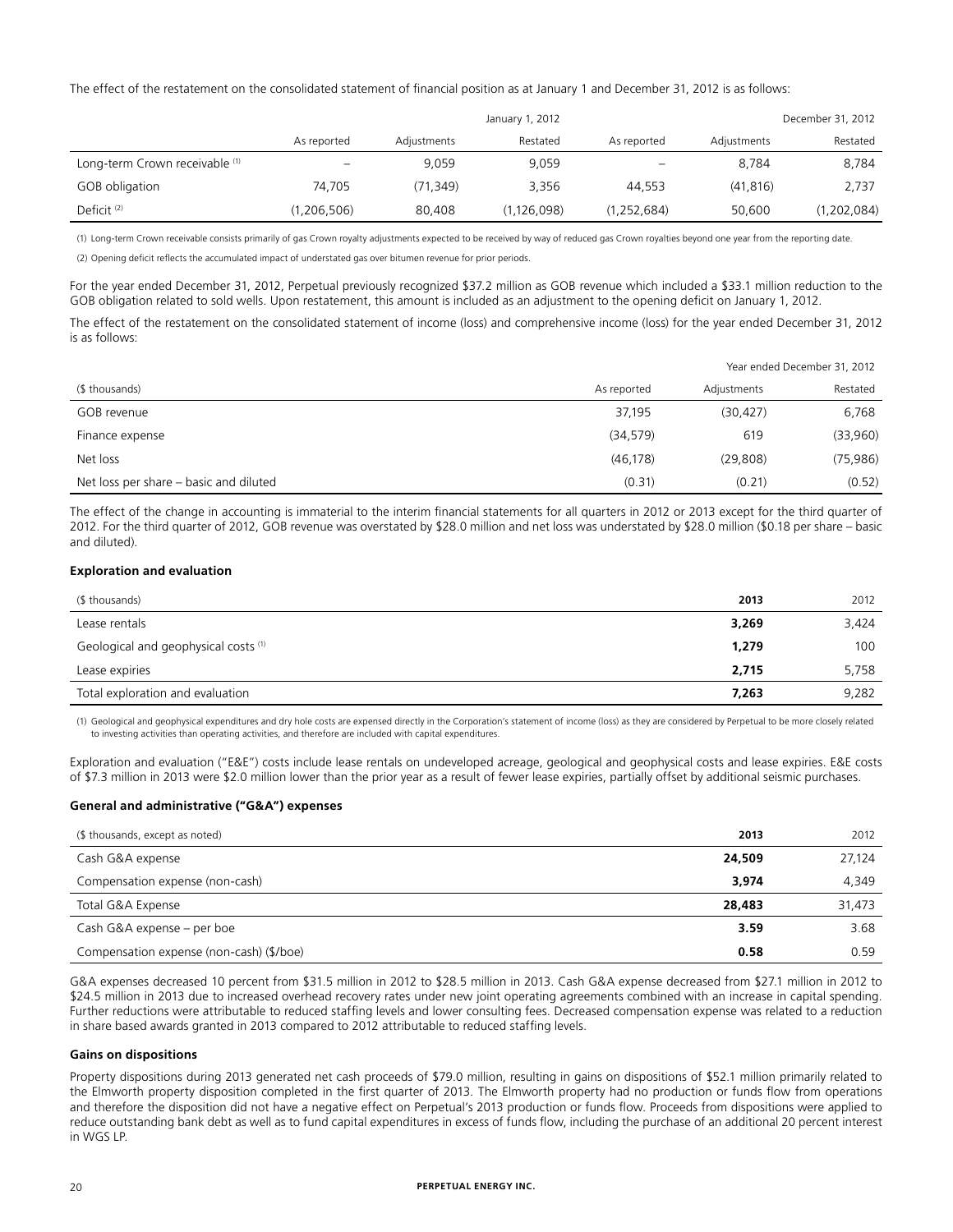#### **Impairment**

At December 31, 2013, indicators of potential impairment reversals were identified resulting in reversal of a previous years' impairment charge of \$5.2 million on assets geographically located within the West Central Cash Generating Unit ("CGU"). Impairments were reversed primarily due to positive reserve revisions related to the strong performance of Perpetual's wells in West Edson.

At December 31, 2012, indicators of potential impairment were identified and Perpetual measured the carrying values of each of its CGUs, less the corresponding decommissioning obligations, against the estimated value in use. An impairment loss of \$54.3 million was recorded for 2012 as a result of this analysis. The impairment was recorded within the Birchwavy East, Birchwavy West and Other South CGUs. The impairment was primarily due to lower natural gas prices causing negative reserve revisions on the Corporation's primarily undeveloped Viking reserves located within the Birchwavy East and Birchwavy West CGUs.

## **Depletion and depreciation ("D&D")**

| (\$ thousands, except as noted) | 2013   | 2012    |
|---------------------------------|--------|---------|
| Depletion and depreciation      | 92,877 | 105,667 |
| Per boe                         | 13.61  | 14.33   |

Perpetual recorded \$92.9 million of depletion and depreciation expense in 2013. On a boe basis, 2013 D&D expense of \$13.61/boe decreased five percent from \$14.33/boe in 2012. This reduction reflects a lower depletable cost base due to impairment losses recorded at December 31, 2012 driven by natural gas reserve reductions and associated future development costs as well as an overall decrease in production.

### **Finance expenses**

### *Interest*

| (\$ thousands)                   | 2013   | 2012   |
|----------------------------------|--------|--------|
| Interest                         | 28,932 | 32,483 |
| Amortization of debt issue costs | 3,550  | 3,871  |
| Interest                         | 32,482 | 36,354 |

Interest expense decreased 11 percent from \$36.4 million during 2012 to \$32.5 million during 2013, primarily due to the repayment of \$74.9 million convertible debentures which matured in June 2012 with further decreases associated with lower bank debt as a result of property dispositions. Interest expense for 2013 included interest on the Corporation's senior notes of \$13.7 million (2012 - \$13.7 million), interest on convertible debentures of \$14.4 million (2012 - \$17.2 million) and interest on bank debt of \$4.4 million (2012 - \$5.5 million).

### *Other finance expenses*

| (\$ thousands)                                   | 2013  | 2012     |
|--------------------------------------------------|-------|----------|
| Accretion on decommissioning obligations         | 4,439 | 4,813    |
| Change in estimate on GOB provision (1)          | 211   | (619)    |
| Loss (gain) on marketable securities             | 92    | (801)    |
| Loss (gain) on call option                       | 1,274 | (47)     |
| Gain on retained investment in former subsidiary |       | (2, 104) |
| Gain on gas storage obligation derivative        |       | (3,636)  |
| Other finance expenses                           | 6,016 | (2, 394) |

(1) Prior period amounts have been restated as a result of the GOB obligation being overstated and GOB revenue being understated. See note 2 of the Corporation's annual audited consolidated financial statements.

Other finance expenses for 2013 included accretion on decommissioning obligations of \$4.4 million (2012 - \$4.8 million) and a loss of \$1.3 million (2012 - \$47,000) related to the expiry and partial exercise of Perpetual's option to repurchase up to a 30 percent interest in WGS LP. A loss of \$0.1 million was also realized on marketable securities sold during the fourth quarter of 2013 (2012 – gain of \$0.8 million) related to the sale of TriOil shares for cash proceeds of \$1.9 million.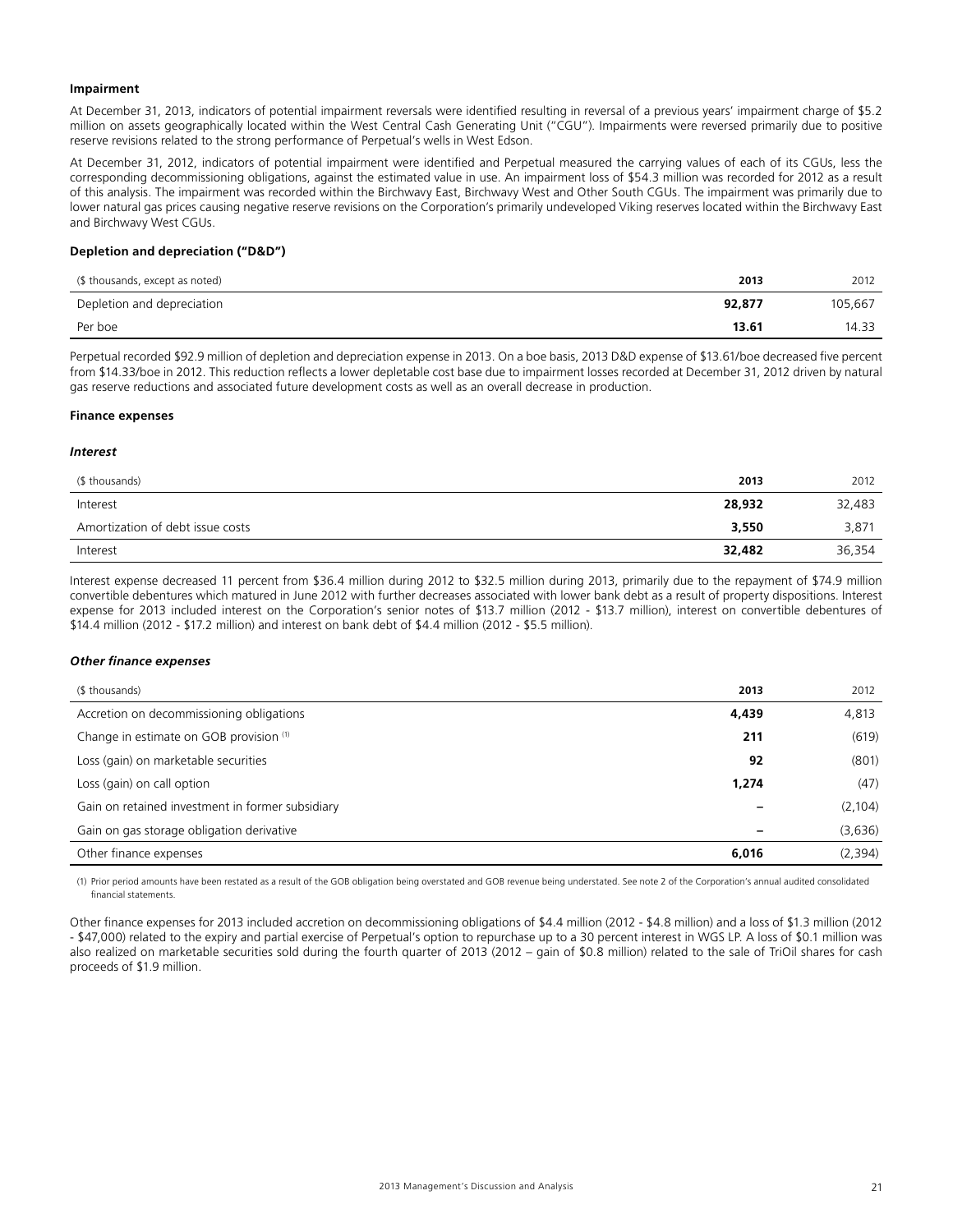## **Funds flow**

|                                   |                | 2013    |                | 2012    |
|-----------------------------------|----------------|---------|----------------|---------|
|                                   | (\$ thousands) | (5/boe) | (\$ thousands) | \$/boe) |
| Realized revenue (1)              | 208,522        | 30.56   | 203,359        | 27.58   |
| Royalties                         | (19, 042)      | (2.79)  | (12, 665)      | (1.72)  |
| Operating expenses                | (75, 414)      | (11.05) | (79, 709)      | (10.81) |
| Transportation costs              | (10, 163)      | (1.49)  | (8, 773)       | (1.19)  |
| Operating netback (1)             | 103,903        | 15.23   | 102,212        | 13.86   |
| GOB revenue <sup>(2)</sup>        | 8,905          | 1.30    | 6,768          | 0.92    |
| Exploration and evaluation (3)    | (3,269)        | (0.48)  | (3,424)        | (0.46)  |
| Cash G&A                          | (24, 509)      | (3.59)  | (27, 124)      | (3.68)  |
| Interest $(3)$                    | (28, 932)      | (4.24)  | (32, 483)      | (4.41)  |
| Dividends from WGS LP             | 2,370          | 0.35    | 910            | 0.12    |
| Gas storage operating netback (4) |                | -       | 2,228          | 0.30    |
| Funds flow (1)                    | 58,468         | 8.57    | 49,087         | 6.65    |

(1) See "Non-GAAP measures" in this MD&A.

(2) Prior period amounts have been restated as a result of the GOB obligation being overstated and GOB revenue being understated. See note 2 of the Corporation's annual audited consolidated financial statements.

(3) Excludes non-cash items.

(4) 2012 gas storage operating netback includes gas storage revenue net of operating expenses. Revenue and expenses related to the operation of the gas storage business were no longer accounted for on a consolidated basis after April 25, 2012.

Funds flow increased 19 percent to \$58.5 million (\$0.39 per share) for the year ended December 31, 2013 as compared to \$49.1 million (\$0.33 per share) for the same period in 2012 reflecting the increase in the operating netback, GOB royalty adjustments and dividends from WGS LP combined with a reduction in G&A and interest expense in 2013.

### **Net income (loss)**

|                                          |                | 2013                     |                | 2012     |
|------------------------------------------|----------------|--------------------------|----------------|----------|
|                                          | (\$ thousands) | (5/boe)                  | (\$ thousands) | (\$/boe) |
| Funds flow (1)                           | 58,468         | 8.57                     | 49,087         | 6.65     |
| Unrealized gains (losses) on derivatives | 1,783          | 0.26                     | (2, 224)       | (0.30)   |
| Call option premiums received            | (953)          | (0.14)                   | (2, 446)       | (0.33)   |
| Exploration and evaluation (3)           | (3,994)        | (0.59)                   | (5,858)        | (0.79)   |
| Compensation expense, non-cash           | (3, 974)       | (0.58)                   | (4,349)        | (0.59)   |
| Gain on dispositions                     | 52,143         | 7.64                     | 48,990         | 6.65     |
| Impairment reversal (write-down)         | 5,171          | 0.76                     | (54, 313)      | (7.37)   |
| Depletion and depreciation               | (92, 877)      | (13.61)                  | (105, 667)     | (14.33)  |
| Financial items, non-cash (2)            | (9,566)        | (1.40)                   | (1, 477)       | (0.20)   |
| WGS LP net income (loss) and dividends   | 1,419          | 0.21                     | (1,482)        | (0.20)   |
| Deferred income tax benefit              |                | $\overline{\phantom{m}}$ | 3,753          | 0.51     |
| Net income (loss)                        | 7,620          | 1.12                     | (75, 986)      | (10.30)  |

(1) See "Non-GAAP measures" in this MD&A.

(2) Prior period amounts have been restated as a result of the GOB obligation being overstated and GOB revenue being understated. See note 2 of the Corporation's annual audited consolidated financial statements.

(3) Includes non-cash exploration and evaluation expense from expired leases and geological and geophysical costs.

The Corporation recorded net income of \$7.6 million (\$1.12 per boe) for the year ended December 31, 2013 compared to a net loss of \$76.0 million (\$10.30 per boe) for the prior year.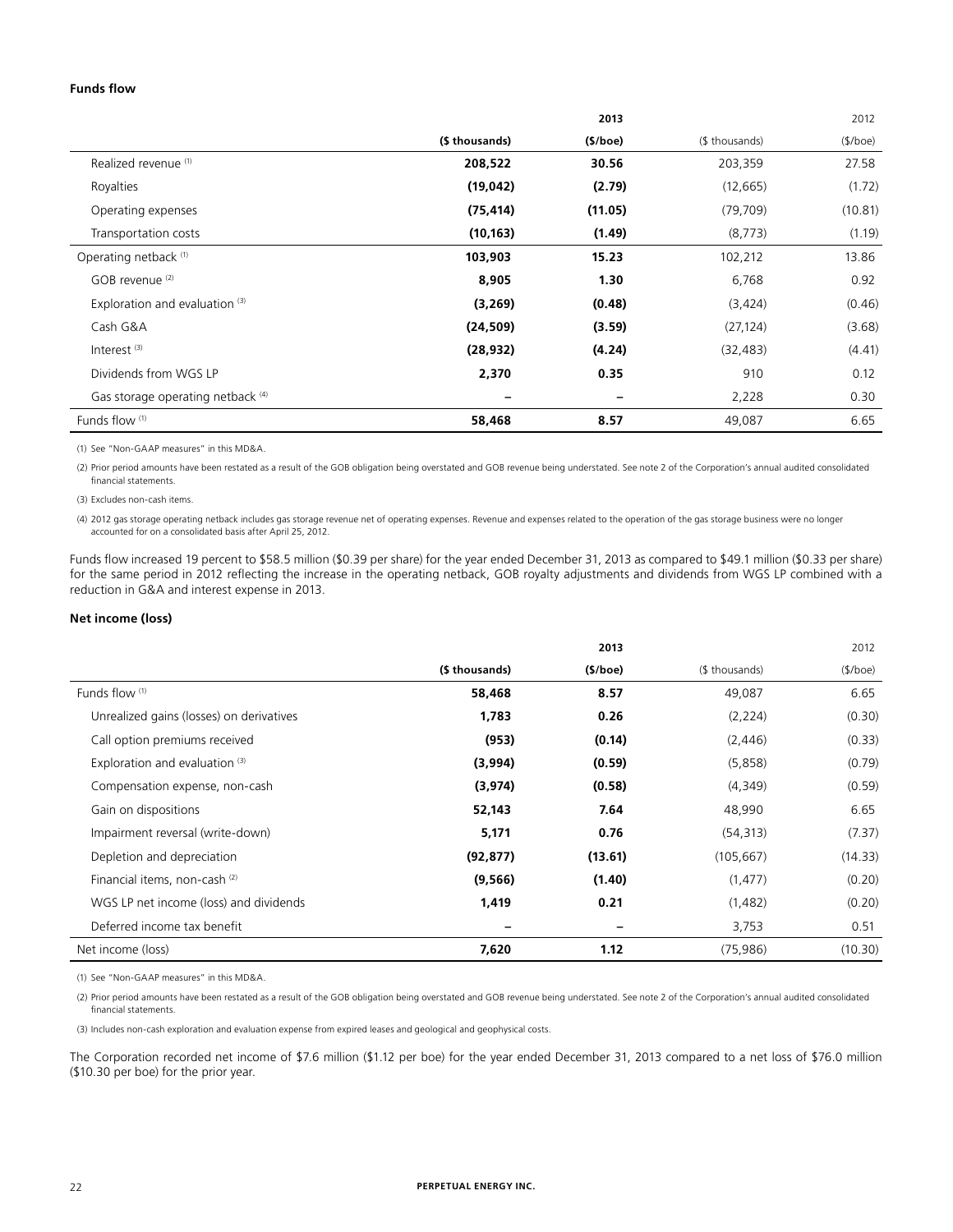# **SUMMARY OF QUARTERLY RESULTS**

| (\$ thousands, except as noted)                  | Q4 2013   | Q3 2013   | Q2 2013   | Q1 2013   |
|--------------------------------------------------|-----------|-----------|-----------|-----------|
| <b>Financial</b>                                 |           |           |           |           |
| Oil and natural gas revenues                     | 49,075    | 52,555    | 57,187    | 42,477    |
| Funds flow (1)                                   | 12,998    | 18,650    | 17,286    | 9,534     |
| Per share - basic                                | 0.09      | 0.13      | 0.12      | 0.06      |
| Net income (loss) (2)                            | (13, 745) | (6, 833)  | (4, 566)  | 32,764    |
| Per share $-$ basic $(2)$                        | (0.09)    | (0.05)    | (0.03)    | 0.22      |
| $-$ diluted $(2)$                                | (0.09)    | (0.05)    | (0.03)    | 0.21      |
| Capital expenditures                             |           |           |           |           |
| Exploration and development                      | 24,518    | 22,350    | 10,360    | 39,456    |
| Acquisitions                                     | 418       | 532       | 5,433     | 1,752     |
| Dispositions                                     | (901)     | (60)      | (84)      | (77,930)  |
| Interest in WGS LP                               |           |           | 19,129    |           |
| Other                                            | 2         | 34        | 33        | 51        |
| Net capital expenditures                         | 24,037    | 22,856    | 34,871    | (36, 671) |
| Operating                                        |           |           |           |           |
| Daily average production                         |           |           |           |           |
| Natural gas (MMcf/d)                             | 90.3      | 85.3      | 91.9      | 88.6      |
| Oil and NGL (boe/d)                              | 3,509     | 4,064     | 4,384     | 3,483     |
| Total (boe/d)                                    | 18,559    | 18,274    | 19,708    | 18,244    |
| Average prices                                   |           |           |           |           |
| Natural gas - before derivatives (\$/Mcf)        | 3.37      | 2.79      | 3.68      | 3.18      |
| Natural gas - including derivatives (\$/Mcf)     | 3.62      | 3.31      | 3.90      | 3.28      |
| Oil and NGL - before derivatives (\$/bbl)        | 65.35     | 82.03     | 66.18     | 54.74     |
| Oil and NGL - including derivatives (\$/bbl)     | 65.88     | 76.86     | 64.84     | 56.82     |
|                                                  |           |           |           |           |
| (\$ thousands, except as noted)                  | Q4 2012   | Q3 2012   | Q2 2012   | Q1 2012   |
| <b>Financial</b>                                 |           |           |           |           |
| Oil and natural gas revenues                     | 44,468    | 40,028    | 40,444    | 51,197    |
| Funds flow (1)                                   | 11,158    | 10,760    | 12,668    | 14,501    |
| Per share - basic                                | 0.08      | 0.07      | 0.09      | 0.10      |
| Net income (loss) (2)                            | (56, 400) | (34, 117) | 26,511    | (11,980)  |
| Per share $-$ basic $(2)$                        | (0.38)    | (0.22)    | 0.18      | (0.08)    |
| $-$ diluted $(2)$                                | (0.38)    | (0.22)    | 0.17      | (0.08)    |
| Capital expenditures                             |           |           |           |           |
| Exploration and development                      | 21,185    | 17,922    | 9,606     | 31,011    |
| Acquisitions                                     |           | 1,709     |           | 698       |
| Dispositions                                     | (6,923)   | (16, 207) | (80, 650) | (63, 390) |
| Other                                            | 23        | 44        | 14        | 190       |
| Net capital expenditures                         | 14,285    | 3,468     | (71,030)  | (31, 491) |
| Operating                                        |           |           |           |           |
| Daily average production<br>Natural gas (MMcf/d) |           |           |           |           |
|                                                  | 88.3      | 93.7      | 105.1     | 113.7     |
| Oil and NGL (boe/d)                              | 3,536     | 3,336     | 3,446     | 3,474     |
| Total (boe/d)                                    | 18,250    | 18,955    | 20,962    | 22,428    |
| Average prices                                   |           |           |           |           |
| Natural gas - before derivatives (\$/Mcf)        | 2.99      | 2.36      | 2.12      | 2.50      |
| Natural gas - including derivatives (\$/Mcf)     | 3.56      | 3.44      | 3.28      | 3.13      |
| Oil and NGL - before derivatives (\$/bbl)        | 62.02     | 64.24     | 61.10     | 69.70     |
| Oil and NGL - including derivatives (\$/bbl)     | 71.29     | 59.63     | 58.58     | 66.60     |

(1) See "Non-GAAP measures" in this MD&A.

(2) Prior period amounts have been restated as a result of the GOB obligation being overstated and GOB revenue being understated. See note 2 of the Corporation's annual audited consolidated financial statements.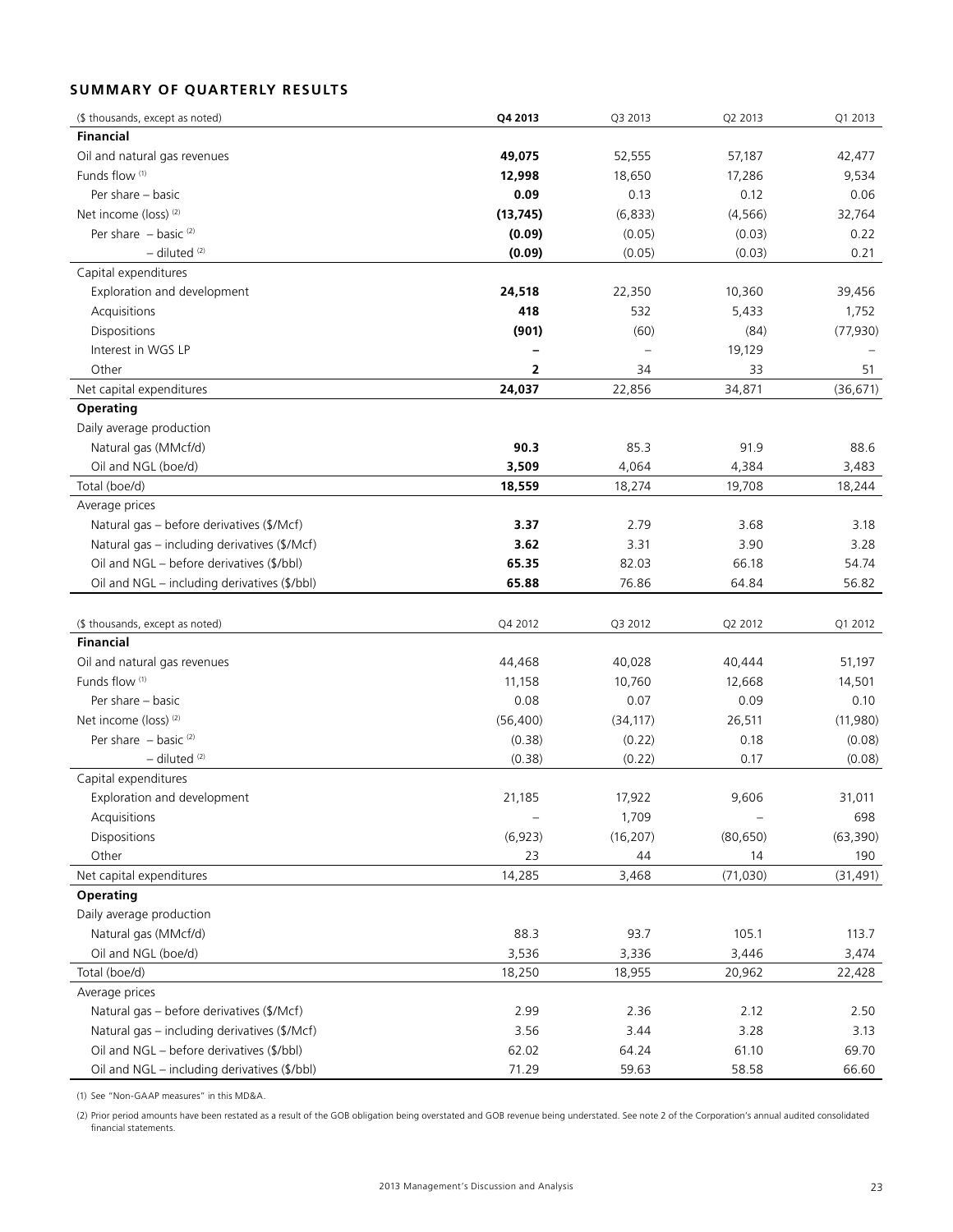Oil and natural gas revenues are a function of production levels and oil and natural gas prices. Revenues were lowest in the third quarter of 2012 due to low AECO Monthly Index prices combined with reduced natural gas production compared to previous quarters as well as slightly lower oil prices. In addition, beginning on April 25, 2012, no WGS LP revenue was consolidated within oil and natural gas revenues due to the Corporation's investment in WGS LP being accounted for as an equity-method investment. Revenues increased considerably during the second and third quarters of 2013 with increased oil and NGL production and higher commodity prices. Oil production declines from the third quarter to the fourth quarter of 2013 related to capital being redirected to Edson facilities until late 2013 when drilling in Mannville recommenced with a one rig winter program.

Perpetual uses derivatives to mitigate the effect of volatility in oil and natural gas prices on funds flows. In addition, Perpetual has been successfully executing an asset base transformation and commodity diversification strategy to enhance the corporate production base with higher-priced oil and NGL volumes. The impact of non-core asset dispositions and application of cost saving initiatives have resulted in a lower cost structure moving from 2012 through 2013. Funds flows will trend with Perpetual's production mix, realized commodity prices and changes in production levels. Consistent with revenues, funds flows were highest in the third quarter of 2013 and lowest in the first quarter of 2013.

Net income (loss) is a function of funds flows and non-cash charges such as depletion, impairment losses, gains and losses on asset dispositions and unrealized gains (losses) on derivatives. Due to the volatility of natural gas prices and the Corporation's risk management position, net income (loss) also fluctuate with changes in forward commodity prices as of each balance sheet date. Perpetual has incurred net losses in most quarters presented as a result of persistently low natural gas prices during the two-year period. The largest net loss was in the fourth quarter of 2012, due in part to an impairment charge of \$54.3 million resulting from reserve reductions at year end due to low natural gas prices. The Corporation reported net income of \$32.8 million in the first quarter of 2013 as a result of a gain on the disposition of Elmworth and \$26.5 million in the second quarter of 2012 as a result of a \$40.6 million gain on sale of 90 percent of WGS LP.

# **FOURTH QUARTER FINANCIAL AND OPERATING RESULTS**

The Corporation continued its focus on liquids-rich natural gas at Edson and Mannville heavy oil during the fourth quarter of 2013 with four (2.0 net) horizontal wells drilled at West Edson and five (5.0 net) horizontal wells drilled in Mannville. Two (1.0 net) of the West Edson liquids-rich gas wells and one (1.0 net) of the Mannville heavy oil wells came on production late in December 2013. The remainder of these new wells started production after completion and tie in operations were finished in late January 2014. In addition, a waterflood pilot project at Mannville was successfully started up during the fourth quarter of 2013. Total capital expenditures of \$24.5 million were spent on fourth quarter capital projects.

Perpetual's fourth quarter 2013 total production of 18,559 boe/d was marginally higher than the comparative fourth quarter of 2012 (18,250 boe/d) with new production from a successful 2013 drilling program more than offsetting natural declines. Deemed production decreased 23 percent reflecting the annual decline of 10 percent as well as the termination of compensation for certain wells reaching their 10 year maximum period.

Revenue declined slightly during the fourth quarter of 2013 compared to the same period in 2012 due to decreased realized economic hedging gains which were partially offset by increased prices on natural gas and increased oil and NGL production. Slight decreases in revenue were offset by lower operating expenses, which together with dividends received from Perpetual's 30 percent interest in WGS LP, resulted in \$13.0 million in funds flow for the fourth quarter of 2013, up 16 percent from the fourth quarter of 2012. A net loss of \$13.7 million (\$0.09 per share) was recorded for the fourth quarter of 2013.

# **LIQUIDITY, CAPITALIZATION AND FINANCIAL RESOURCES**

| (\$ thousands, except as noted)                      | 2013     | 2012    |
|------------------------------------------------------|----------|---------|
| Bank debt                                            | 70,618   | 77,974  |
| Senior notes, measured at principal amount           | 150,000  | 150,000 |
| Convertible debentures, measured at principal amount | 159,779  | 159,972 |
| Adjusted working capital surplus (1)                 | (3, 417) | (147)   |
| Net debt                                             | 376,980  | 387,799 |
| Shares outstanding at end of period (thousands)      | 148,490  | 147,455 |
| Market price at end of period                        | 1.11     | 1.15    |
| Market value of shares                               | 164,824  | 169,573 |
| Total capitalization <sup>(1)</sup>                  | 541,804  | 557,372 |
| Net debt as a percentage of total capitalization     | 69.6     | 69.6    |
| Funds flow (1)                                       | 58,468   | 49,087  |
| Net debt to funds flow ratio (times) $(2)$           | 6.4      | 7.9     |

(1) See "Non-GAAP measures" in this MD&A.

(2) Net debt to funds flow is calculated based on trailing funds flow for the most recent four quarters.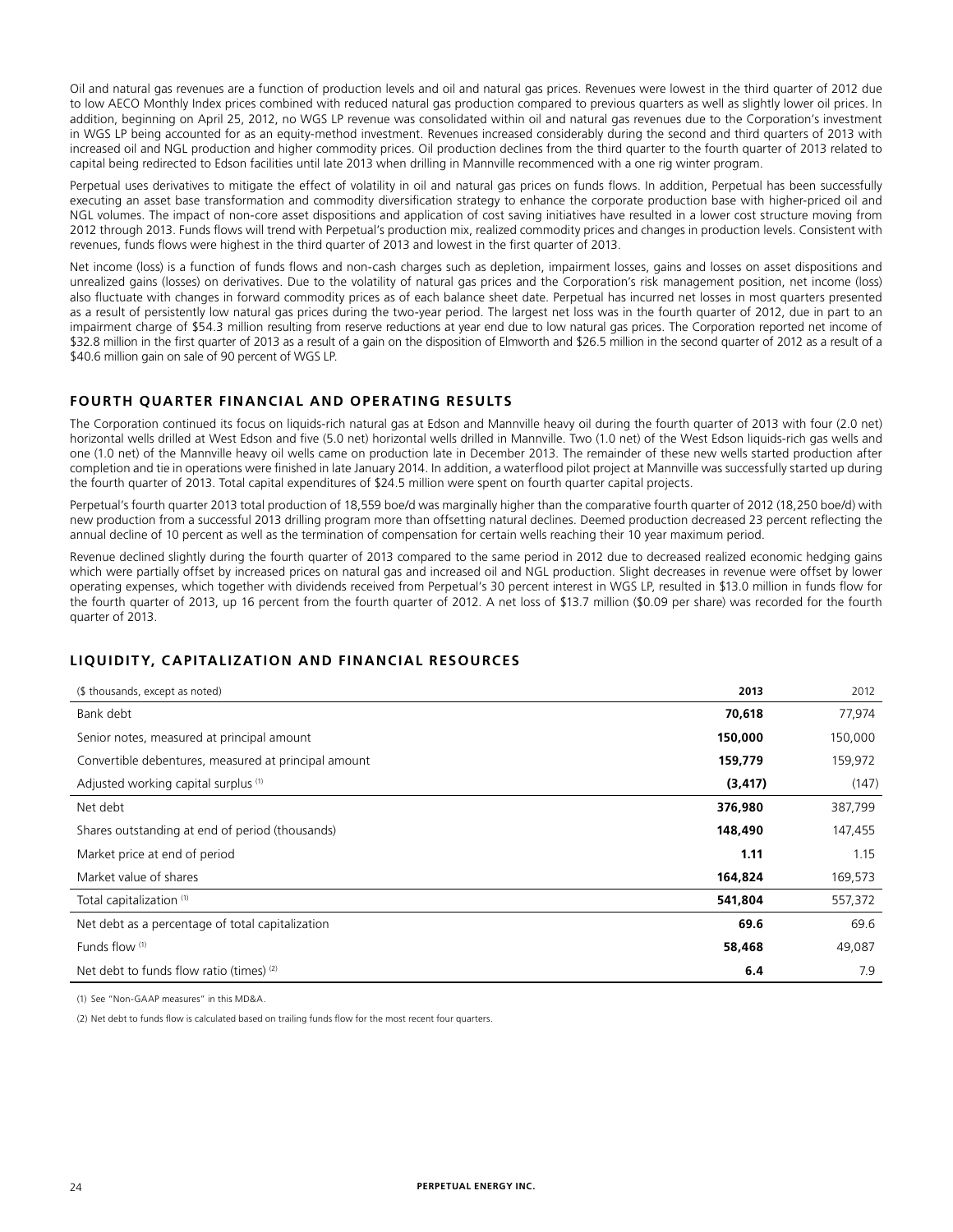The Corporation's 7.25 percent convertible debentures (7.25% Debentures) and 7.0 percent convertible debentures (7.0% Debentures) mature on January 31, 2015 and December 31, 2015 respectively. While the Corporation has the option to settle all or a portion of the outstanding 7.25% Debentures and 7.00% Debentures through the issuance of shares by giving notice of such intent to debenture holders not more than 60 and not less than 30 days prior to the maturity date, it is the intention of the Corporation to settle in cash. The banks for the Corporation's revolving credit facility are awaiting more certainty on the Corporation's plans to settle the debenture prior to extending the revolving credit facility which, if not renewed, comes due in October 31, 2014. The Corporation will apply to have the facility renewed prior to the next semi-annual review on April 30, 2014. In advance of the facility coming due, management plans include pursing alternative financing arrangements on the facility based on the Corporation's increased yearover-year externally evaluated reserve values.

Management is pursuing repayment options for the 7.25% Debentures and 7.00% Debentures including asset dispositions, refinancing, or a combination thereof. There is no assurance that the Corporation will be able raise additional capital to settle all or a portion of the outstanding 7.25% Debentures and 7.00% Debentures in cash, in which case, the Corporation would have the option to settle all or a portion of the debentures through the issuance of shares.

## **Bank debt and working capital**

The Corporation targets to maintain a strong capital base so as to retain investor, creditor and market confidence and to sustain the future development of the business. The Corporation manages its capital structure and makes adjustments in light of changes in economic conditions and the risk characteristics of its underlying oil and natural gas assets. The Corporation considers its capital structure to include share capital, bank debt, senior notes, convertible debentures and adjusted working capital. In order to maintain or adjust the capital structure, the Corporation may from time to time issue shares or debt securities and adjust its capital spending to manage current and projected debt levels.

The Corporation monitors capital based on the ratio of net debt to trailing twelve months funds flow. As at December 31, 2013, the Corporation's ratio of net debt to funds flow decreased 19 percent to 6.4 to 1 (December 31, 2012 – 7.9 to 1). This ratio is monitored continuously by the Corporation and the targeted range of net debt to funds flow varies based on such factors as acquisitions or dispositions, commodity prices, forecasts of future commodity prices, price management contracts, projected cash flows, dividends, capital expenditure programs and timing of such programs. As a part of the management of this ratio, the Corporation prepares annual capital expenditure budgets, which are updated as necessary depending on varying factors including current and forecast prices, successful capital deployment and general industry conditions. Capital spending budgets are approved by the Board of Directors.

At December 31, 2013, Perpetual had \$70.6 million outstanding on its credit facility, down \$7.4 million from December 31, 2012 (\$78.0 million), as proceeds from property dispositions, net of acquisitions, of \$70.8 million were applied against outstanding bank debt in 2013. Capital expenditures of \$96.7 million and the \$19.1 million purchase of an additional 20 percent interest in WGS LP were funded by funds flow of \$58.5 million with the balance funded through net property disposition proceeds.

Perpetual's adjusted working capital surplus at December 31, 2013 was \$3.4 million compared to a surplus of \$0.1 million at December 31, 2012. The Corporation has an adjusted working capital surplus primarily due to Crown receivables from GOB royalty adjustments. Working capital deficiencies will be funded from future sales revenues and by additional credit facility borrowings as required.

The Corporation's credit facility is with a syndicate of Canadian chartered banks. On April 26, 2013, the Corporation's lenders completed their semiannual review of the borrowing base under the credit facility. The total availability under the credit facility was reduced to \$110 million on July 31, 2013, including a demand loan of \$95 million and a working capital facility of \$15 million. The reduction from the previous borrowing base of \$125.0 million was due to dispositions and lower natural gas price forecasts used in lender evaluations, offset by increased lending values attributable to higher oil and NGL reserves.

On October 31, 2013, the Corporation's lenders completed their semi-annual review of the borrowing base under the credit facility. The total availability under the credit facility remains at \$110 million which includes a demand loan of \$95 million and a working capital facility of \$15 million. The revolving nature of the credit facility has been extended to October 30, 2014. The next semi-annual redetermination of the Corporation's borrowing base will occur on or before April 30, 2014.

At current interest rates and applicable margins, the effective interest rate on the Corporation's bank debt is approximately 5.5 percent. Collateral for the credit facility is provided by a floating-charge debenture covering all existing and acquired property of the Corporation as well as unconditional full liability guarantees from all subsidiaries in respect of amounts borrowed under the facility.

## **Reconciliation of net debt**

| (\$ millions)                               |        |
|---------------------------------------------|--------|
| Net debt, December 31, 2012 (1) (2)         | 387.8  |
| Capital expenditures <sup>(3)</sup>         | 96.8   |
| Dispositions, net of acquisitions           | (70.8) |
| Funds flow (2)                              | (58.5) |
| Purchase of interest in WGS LP              | 19.1   |
| Loss on marketable securities               | 0.1    |
| Expenditures on decommissioning obligations | 2.5    |
| Net debt, December 31, 2013 <sup>(2)</sup>  | 377.0  |

(1) Prior period amounts have been restated as a result of the GOB obligation being overstated and GOB revenue being understated. See note 2 of the Corporation's annual audited consolidated financial statements.

(2) See "Non-GAAP measures" in this MD&A.

(3) Capital expenditures consist of exploration and development and other.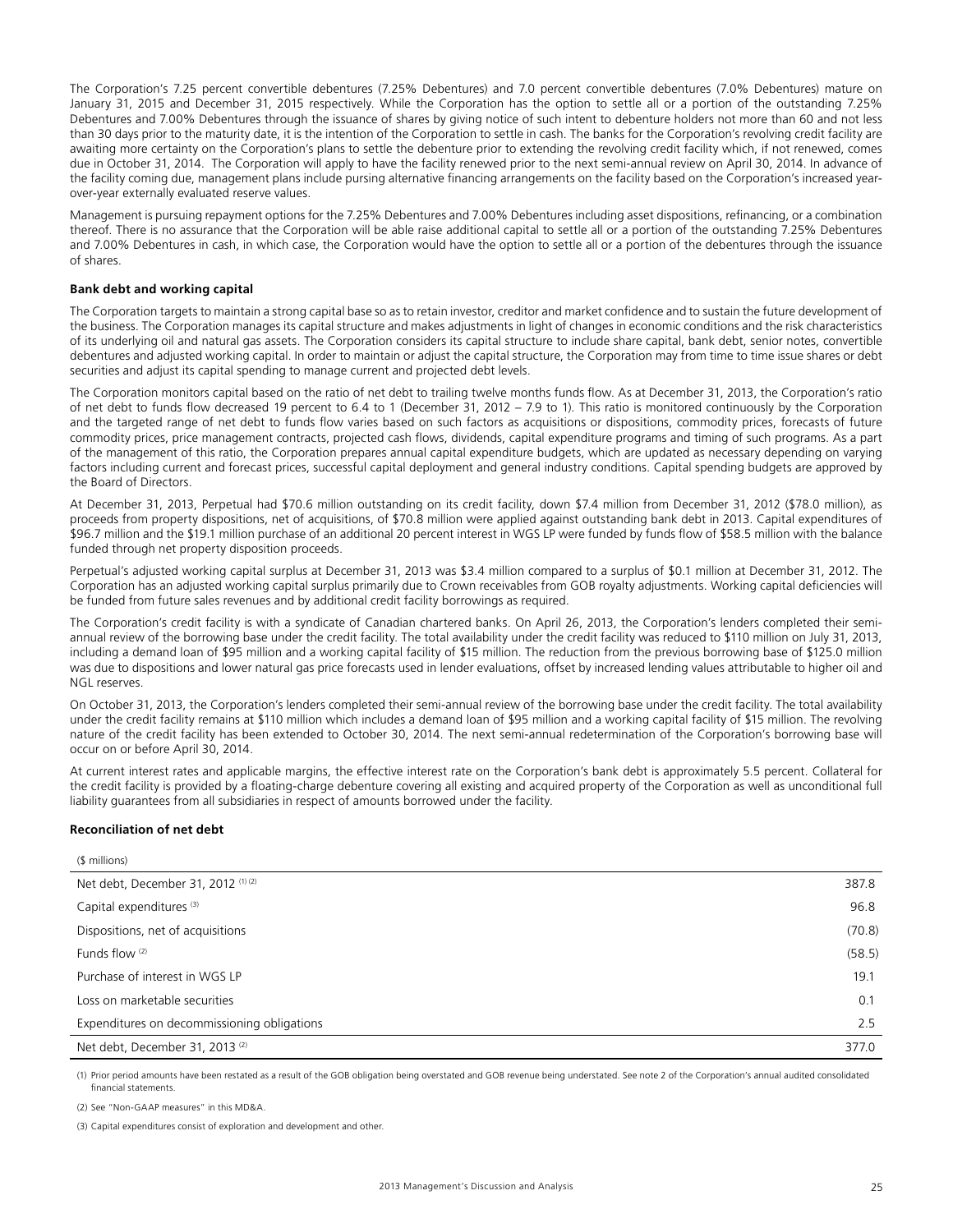### **Senior notes**

At December 31 2013, Perpetual had \$150 million of senior notes outstanding which mature on March 15, 2018 and bear interest at 8.75 percent, payable semi-annually. The senior notes are direct senior unsecured obligations of Perpetual ranking pari passu with all other present and future unsecured and unsubordinated indebtedness of the Corporation. The senior notes are carried on the statement of financial position at the par value less unamortized debt issue costs. The fair value of the senior notes at March 5, 2014 was \$150.4 million.

As part of the senior notes indenture and the credit facility, the Corporation has covenants that require the ratios of consolidated debt and consolidated senior debt to 12 month trailing income before interest, taxes and depletion and depreciation to be less than 4 to 1 and 3 to 1, respectively. Consolidated debt is defined as the sum of the balance on the credit facility, senior notes and outstanding letters of credit. Consolidated senior debt is defined as consolidated debt less the senior notes. Perpetual was in compliance with these covenants at December 31, 2013. The senior notes indenture also contains restrictions on certain payments including dividends, retirement of subordinated debt and stock repurchases. Allowable payments are increased by 50 percent of cash flow from operating activities and reduced by restricted payments.

### **Convertible debentures**

At December 31, 2013, the Corporation has outstanding 7.25% Debentures that mature on January 31, 2015 as well as 7.0% Debentures that mature on December 31, 2015. In June 2013, Perpetual initiated a Normal Course Issuer Bid to purchase a portion of the outstanding convertible debentures for cancellation subject to Toronto Stock Exchange restrictions. At the end of the second quarter and beginning of the third quarter of 2013, the Corporation purchased and cancelled 71,000 7.25% Debentures and 122,000 7.0% Debentures for a total cash outlay of \$0.2 million. All series of convertible debentures are repayable on the maturity date in cash or in shares, at the option of Perpetual. Additional information on convertible debentures is as follows:

### **Convertible debentures**

| (\$ millions, except as noted)               | 7.25%            | 7.00%             |
|----------------------------------------------|------------------|-------------------|
| Principal issued                             | 100.0            | 60.0              |
| Principal outstanding                        | 99.9             | 59.9              |
| Trading symbol on the Toronto Stock Exchange | PMT.DB.D         | PMT.DB.E          |
| Maturity date                                | January 31, 2015 | December 31, 2015 |
| Conversion price (\$ per share)              | 7.50             | 7.00              |
| Fair market value (1)                        | 99.1             | 59.0              |

(1) Fair values of debentures are calculated by multiplying the number of debentures outstanding at March 5, 2014 by the quoted market price per debenture at that date.

## **Equity**

Perpetual's total capitalization was \$541.8 million at December 31, 2013. Net debt to total capitalization remained at 70 percent at December 31, 2013 as compared to December 31, 2012. Decreased market value of Perpetual's shares offset reductions made to net debt during 2013. Reductions to net debt were achieved with proceeds from the disposition of Elmworth and funds flow generated from operations which were partially offset by capital expenditures and acquisitions.

Weighted average shares outstanding for the year ended December 31, 2013 totaled 148.1 million (2012 – 147.1 million). On March 5, 2014 there were 148.5 million shares outstanding.

# **2014 OUTLOOK**

Perpetual's strategic priorities for 2014 are as follows:

- Reduce debt and manage downside risks;
- Grow Edson liquids-rich gas production, reserves, cash flow, inventory and value;
- Maximize value of Mannville heavy oil;
- Maximize cash flow from shallow gas; and
- Advance and broaden portfolio of high impact opportunities with risk-managed investment.

Perpetual continues to target capital spending in 2014 to be fully funded by 2014 funds flow. The Corporation's Board of Directors has approved a \$70 to \$80 million capital budget for full calendar year 2014. First quarter spending is on track to be approximately \$35 million. The table below summarizes planned drilling activities in accordance with Perpetual's 2014 strategic priorities.

## **2014 Capital budget**

| (\$ millions, except as noted) | Q1 | # Wells                              | $Q^2 - Q^4$ | # Wells                  |
|--------------------------------|----|--------------------------------------|-------------|--------------------------|
| West Central liquids-rich gas  | 18 | 3 (2.0 net)                          | $21 - 26$   | up to $7(3.5$ net)       |
| Mannville heavy oil            | 13 | 11 (9.7 net)                         | $11 - 14$   | up to 12 (8.3 net)       |
| Shallow gas                    | 4  | $\qquad \qquad \  \, -\qquad \qquad$ | $3 - 5$     | $\overline{\phantom{0}}$ |
| Total                          | 35 | 14 (11.7 net)                        | $35 - 45$   | 19 (11.8 net)            |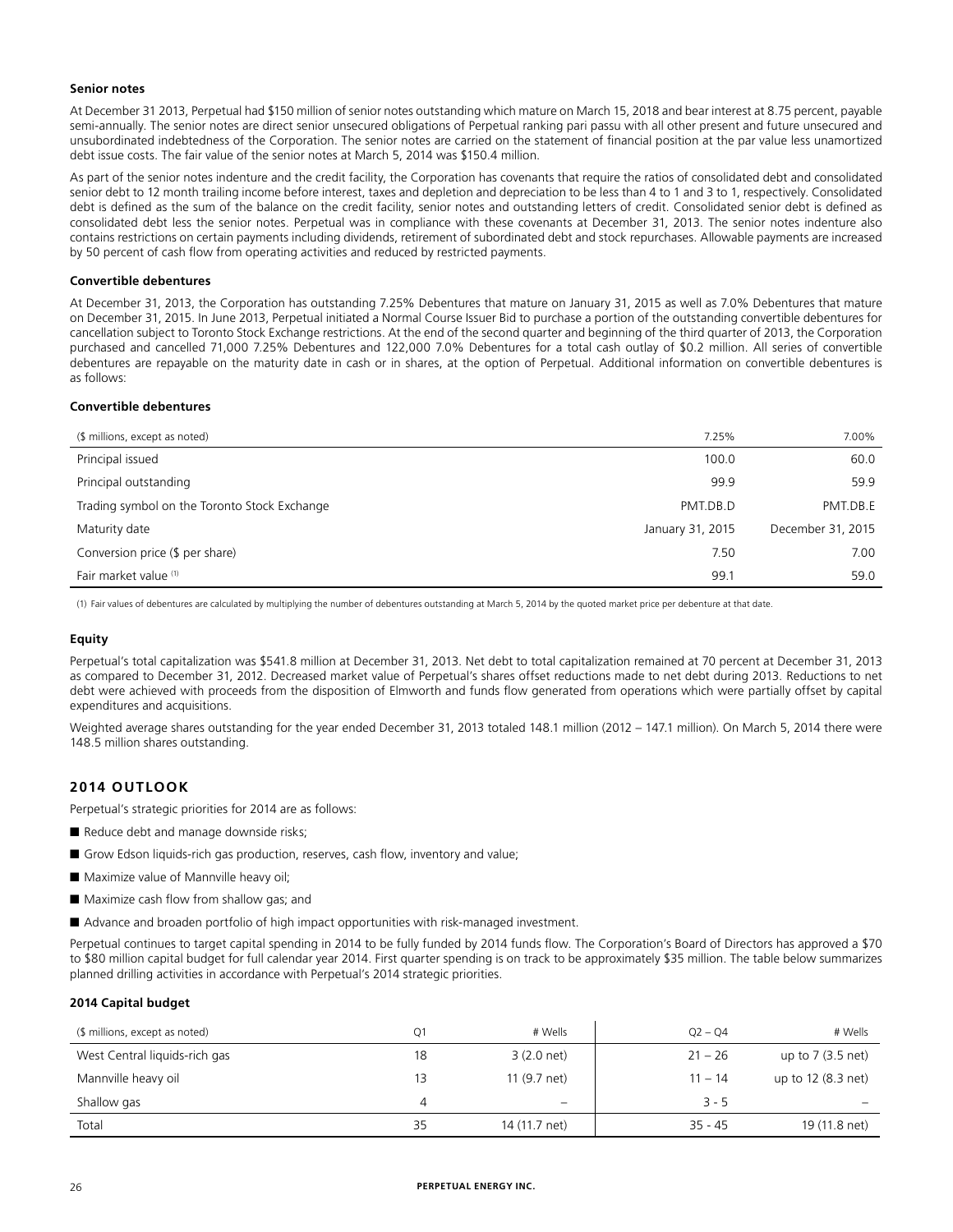In addition to drilling activities, Perpetual plans to allocate a portion of its 2014 budget to install additional plant and compression equipment at its West Edson facility in order to increase plant capacity to accommodate expected incremental production associated with the West Central drilling program. The capital budget also includes activities focused on maximizing value and mitigating production declines on the Corporation's legacy shallow gas assets through facility optimization projects, workovers and uphole recompletions.

Perpetual estimates that 2014 funds flow will total \$80 to \$90 million based on current forward commodity prices with oil and liquids production averaging close to 3,400 – 3,500 bbl/d and natural gas sales averaging approximately 90 to 95 MMcf/d. The enhanced heat content of Perpetual's liquidsrich gas in West Central Alberta results in premium pricing to AECO market prices.

## **Sensitivities**

Below is a table that shows sensitivities of Perpetual's 2014 forecasted funds flow to operational changes and changes in the business environment:

| (\$ millions, except as noted) (1)       | Change in remainder of 2014<br>(March to December) | Estimated impact<br>on 2014 funds flow |
|------------------------------------------|----------------------------------------------------|----------------------------------------|
| <b>Business Environment</b>              |                                                    |                                        |
| Natural gas price at AECO <sup>(2)</sup> | \$0.25/Mcf                                         | 2.5                                    |
| Oil price at WTI <sup>(2)(3)</sup>       | \$US5.00/bbl                                       | 0.7                                    |
| WTI – WCS differential $(2)$             | \$US5.00/bbl                                       | 3.0                                    |
| Interest rate on bank debt               | $1\%$                                              | (0.7)                                  |
| Operational                              |                                                    |                                        |
| Natural gas production                   | 5 MMcf/d                                           | 6.2                                    |
| Oil and NGL production                   | $100$ bbl/d                                        | 1.9                                    |
| Operating expenses                       | \$0.50/boe                                         | (3.0)                                  |

(1) Base funds flow estimate assumes average March through December forward market prices of WTI \$US97.63/bbl; WTI-WCS differential \$US22.43/bbl; and AECO \$4.68/GJ.

(2) Giving effect to commodity price risk management contracts in place at March 5, 2014.

(3) Reflects positive change in price; a \$US5.00 decrease in WTI would result in a decrease of \$1.8 million in funds flow.

# **CONTRACTUAL OBLIGATIONS AND COMMITMENTS**

At December 31, 2013, Perpetual has operating lease commitments under office lease costs and related sublease recoveries through to March 31, 2018. Perpetual also has long-term commitments to pay for gas transportation on certain major pipeline systems in western Canada. As of December 31, 2013, the future minimum payments under these commitments consisted of:

| (\$ thousands) | Pipeline commitments | Operating lease commitments |
|----------------|----------------------|-----------------------------|
| 2014           | 4,599                | 1,743                       |
| 2015           | 1,682                | 1,678                       |
| 2016           | 94                   | 1,661                       |
| 2017           | 34                   | 1,598                       |
| 2018           | 24                   | 399                         |
| Total          | 6,433                | 7,079                       |

# **OFF BALANCE SHEET ARRANGEMENTS**

Perpetual has no off balance sheet arrangements.

# **CORPORATE GOVERNANCE**

The Corporation is committed to maintaining high standards of corporate governance. Each regulatory body, including the Toronto Stock Exchange and the Canadian provincial securities commissions, has a different set of rules pertaining to corporate governance. The Corporation fully conforms to the rules of the governing bodies under which it operates.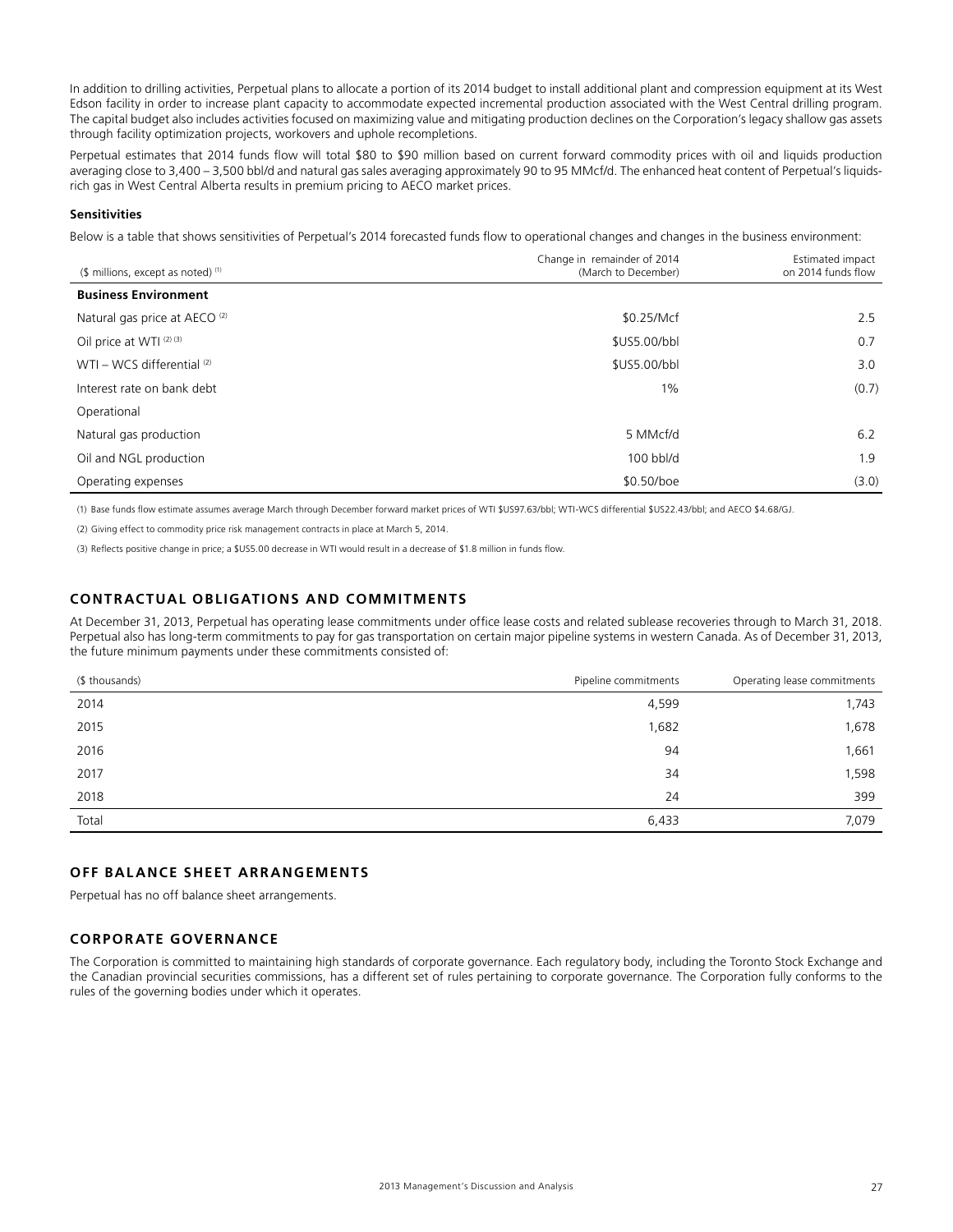# **RISK FACTORS**

The business risks the Corporation is exposed to are those inherent in the oil and gas industry as well as those governed by the individual nature of Perpetual's operations, Risks impacting the business which influence controls and management of the Corporation include, but are not limited to, the following:

- Geological and engineering risks;
- The uncertainty of discovering commercial quantities of new reserves;
- Commodity prices, interest rate and foreign exchange risks;
- Competition; and
- Changes to government regulations including shut in of GOB assets.

Perpetual manages these risks by:

- Attracting and retaining a team of highly qualified and motivated professionals who have a vested interest in the success of the corporation;
- Operating properties in order to maximize opportunities;
- Employing risk management instruments and policies to minimize exposure to volatility of commodity prices, interest rates and foreign exchange rates;
- Maintaining a strong financial position;
- Maintaining strict environment, safety and health practices.

A complete discussion of risk factors is included in the Corporation's 2013 AIF located at www.sedar.com.

# **DISCLOSURE CONTROLS AND PROCEDURES AND INTERNAL CONTROL OVER FINANCIAL REPORTING**

Perpetual's Chief Executive Officer ("CEO") and Chief Financial Officer ("CFO") have designed, or caused to be designed under their supervision, disclosure controls and procedures ("DC&P") and Internal controls over financial reporting ("ICOFR") as defined in National Instrument 52-109 Certification of Disclosure in Issuer's Annual and Interim Filings in order to provide reasonable assurance regarding the reliability of financial reporting and the preparation of the financial statements for external purposes in accordance with IFRS.

#### **Disclosure Controls and Procedures**

The DC&P have been designed to provide reasonable assurance that material information relating to Perpetual is made known to the CEO and CFO by others and that information required to be disclosed by Perpetual in its annual filings, interim filing or other reports filed or submitted by Perpetual under securities legislation.

Perpetual's CEO and CFO have concluded, based on their evaluation at December 31, 2013, that DC&P are effective to provide reasonable assurance that material information related to the issuer is made known to them by others within the Corporation, as such information is recorded, processed, summarized and reported in the reports we file or send to securities regulatory authorities within the time periods specified under Canadian securities laws.

### **Management's annual report on ICOFR**

Management is responsible for establishing and maintaining adequate internal control over financial reporting, which is a process designed by, or under the supervision of, the CEO and CFO, and effected by the Board of Directors, management and other personnel, to provide reasonable assurance regarding the reliability of financial reporting and the preparation of financial statements for external purposes in accordance with GAAP.

Under the supervision and with the participation of management, including the CEO and CFO, an evaluation of the effectiveness of the internal control over financial reporting was conducted as of December 31, 2013 based on criteria described in "Internal Control – Integrated Framework" issued in 1992 by the Committee of Sponsoring Organization of the Treadway Commission. Based on this assessment, management determined that, as of December 31, 2013, the internal control over financial reporting was effective.

### **Changes to internal control over financial reporting**

As disclosed in note 2 to the consolidated financial statements, Perpetual restated the 2012 comparative figures with respect to accounting for GOB royalty adjustments. Due to the non-routine nature of the GOB royalty adjustments, this is a specific area of accounting for which there is limited guidance on accounting for obligations to repay some or all of the royalty adjustments received. Management designed a new control in the fourth quarter of 2013 which included modifying Perpetual's methodology for recognition of the royalty adjustments as well as the obligation to repay some of the royalty adjustments received. The financial reporting group incorporated the new control into their processes as well as the methodology for recording royalty adjustments and associated obligations for repayment. No other changes in Perpetual's ICOFR were made during the quarter ended December 31, 2013 that have materially affected, or are reasonably likely to materially affect, ICOFR.

# **CEO and CFO certifications**

Perpetual's CEO and CFO have filed with the Canadian securities regulators regarding the quality of Perpetual's public disclosures relating to its fiscal 2013 report filed with the Canadian securities regulators.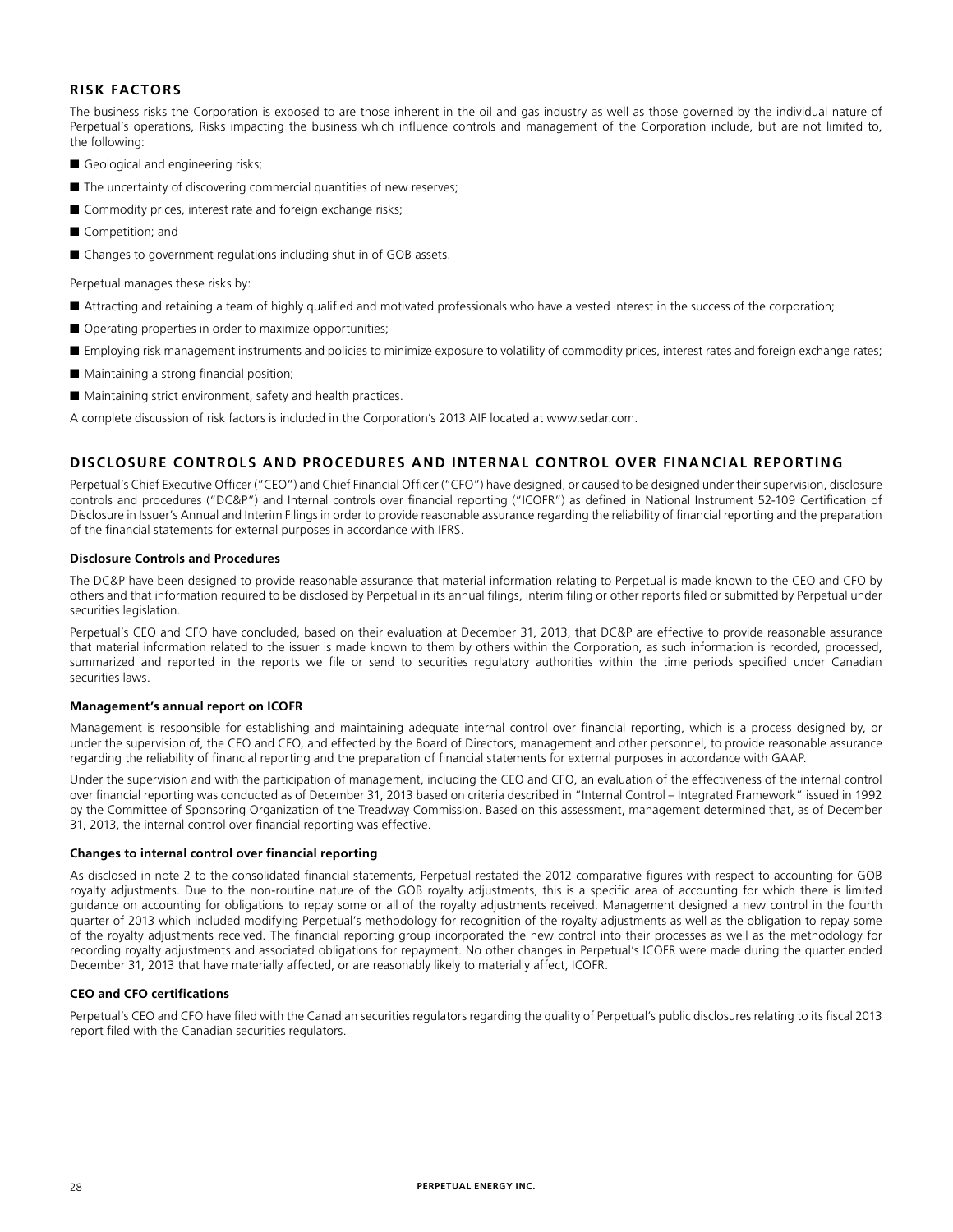# **CRITICAL ACCOUNTING ESTIMATES**

Perpetual makes assumptions in applying certain critical accounting estimates that are uncertain at the time the accounting estimate is made and may have a significant effect on the consolidated financial statements. Critical accounting estimates include oil and natural gas reserves, derivative financial instruments, provisions, the amount and likelihood of contingent liabilities and income taxes. Critical accounting estimates are based on variable inputs including:

- Estimation of recoverable oil and natural gas reserves and future cash flows from reserves;
- Forward market price curves:
- Geological interpretations, success or failure of exploration activities, and Perpetual's plans with respect to property and financial ability to hold the property;
- Risk free interest rates;
- Estimation of future abandonment and reclamation costs;
- Facts and circumstances supporting the likelihood and amount of contingent liabilities; and
- Interpretation of income tax laws.

A change in a critical accounting estimate can have a significant effect on net income as a result of their impact on the depletion rate, provisions, impairments, losses and income taxes. A change in a critical accounting estimate can have a significant effect on the value of property, plant, and equipment, provisions, derivative financial instruments and accounts payable. A complete discussion of critical accounting estimates is included in the notes to the consolidated financial statements at December 31, 2013.

### **Future accounting pronouncements**

The International Accounting Standards Board ("IASB") and the IFRS Interpretations Committee regularly issue new and revised accounting pronouncements which have future effective dates and therefore are not reflected in Perpetual's financial statements. Once adopted these new and amended pronouncements may have an impact on Perpetual's consolidated financial statements. Perpetual's analysis of recent accounting pronouncements is included in the notes to the consolidated financial statements at December 31, 2013.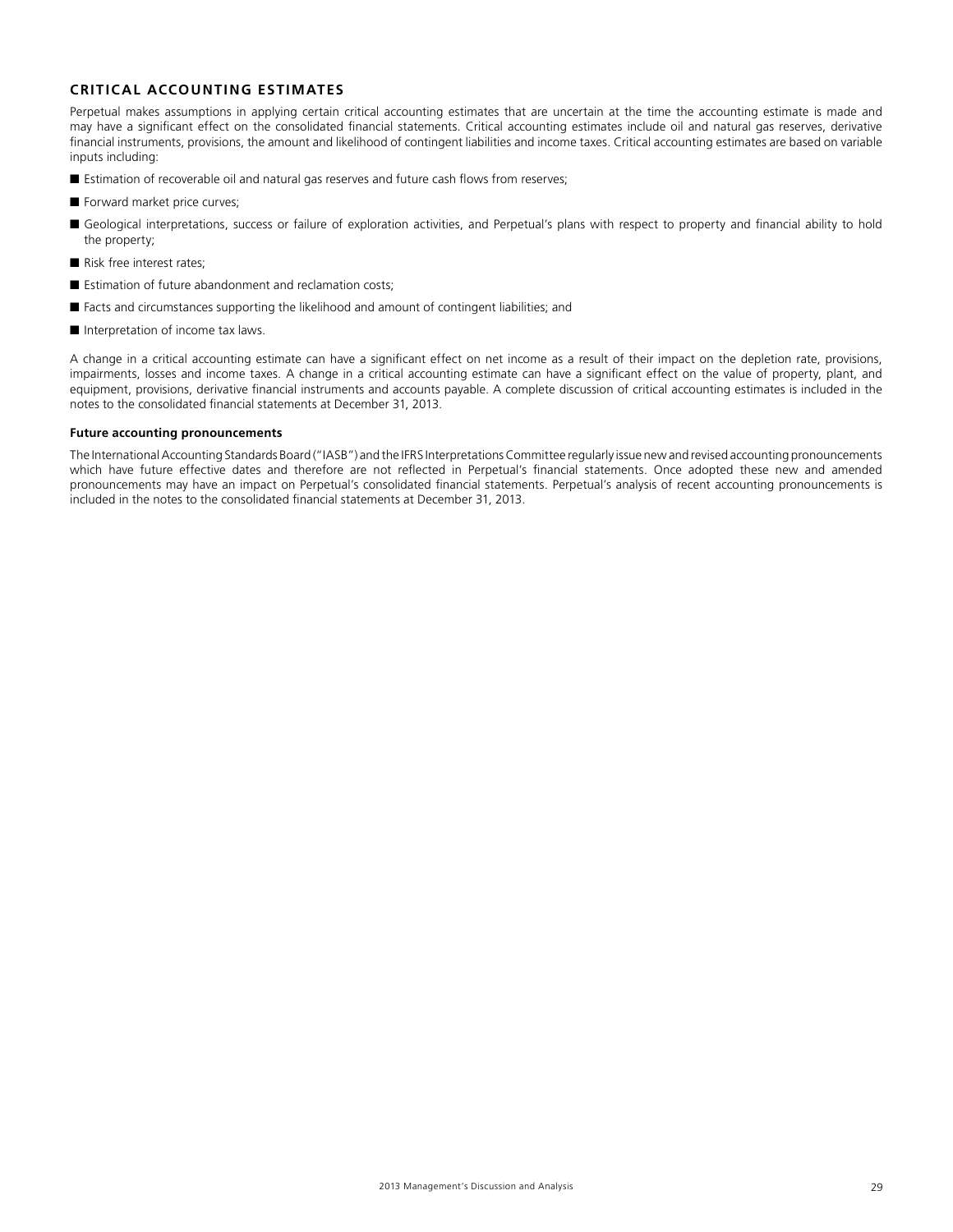# MANAGEMENT'S REPORT

The consolidated financial statements of Perpetual Energy Inc. ("Perpetual" or "the Corporation") are the responsibility of Management and have been approved by the Board of Directors of Perpetual. These consolidated financial statements have been prepared by Management in accordance with International Financial Reporting Standards ("IFRS") as issued by the International Accounting Standards Board ("IASB") and the Interpretations of the IFRS Interpretations Committee.

The consolidated financial statements are audited and have been prepared using accounting policies in accordance with IFRS. The preparation of Management's Discussion and Analysis is based on Perpetual's financial results which have been prepared in accordance with IFRS. It compares Perpetual's financial performance in 2013 to 2012 and should be read in conjunction with the consolidated financial statements and accompanying notes.

Management is responsible for establishing and maintaining adequate internal control over Perpetual's financial reporting. Management believes that the system of internal controls that have been designed and maintained at Perpetual provide reasonable assurance that financial records are reliable and form a proper basis for preparation of financial statements. The internal accounting control process includes Management's communication to employees of policies which govern ethical business conduct.

Internal control systems, no matter how well designed, have inherent limitations. Therefore, even those systems determined to be effective can provide only reasonable assurance with respect to financial statement preparation and presentation. Also, projections of any evaluation of effectiveness to future periods are subject to the risk that controls may become inadequate because of changes in conditions, or that the degree of compliance with the policies or procedures may deteriorate.

The Board of Directors has appointed an Audit Committee consisting of unrelated, non-management directors which meets at least four times during the year with Management and independently with the external auditors and as a group to review any significant accounting, internal control and auditing matters in accordance with the terms of the charter of the Audit Committee as set out in the Annual Information Form. The Audit Committee reviews the consolidated financial statements and Management's Discussion and Analysis before the consolidated financial statements are submitted to the Board of Directors for approval. The external auditors have free access to the Audit Committee without obtaining prior Management approval.

With respect to the external auditors, the Audit Committee approves the terms of engagement and reviews the annual audit plan, the Auditors' Report and results of the audit. It also recommends to the Board of Directors the firm of external auditors to be appointed by the shareholders.

The independent external auditors, KPMG LLP, have been appointed by the Board of Directors on behalf of the shareholders to express an opinion as to whether the consolidated financial statements present fairly, in all material respects, Perpetual's financial position, results of operations and cash flows in accordance with IFRS. The report of KPMG LLP outlines the scope of their examination and their opinion on the consolidated financial statements.

Susan L. Riddell Rose Cameron R. Sebastian

March 5, 2014

President & Chief Executive Officer Vice President, Finance & Chief Financial Officer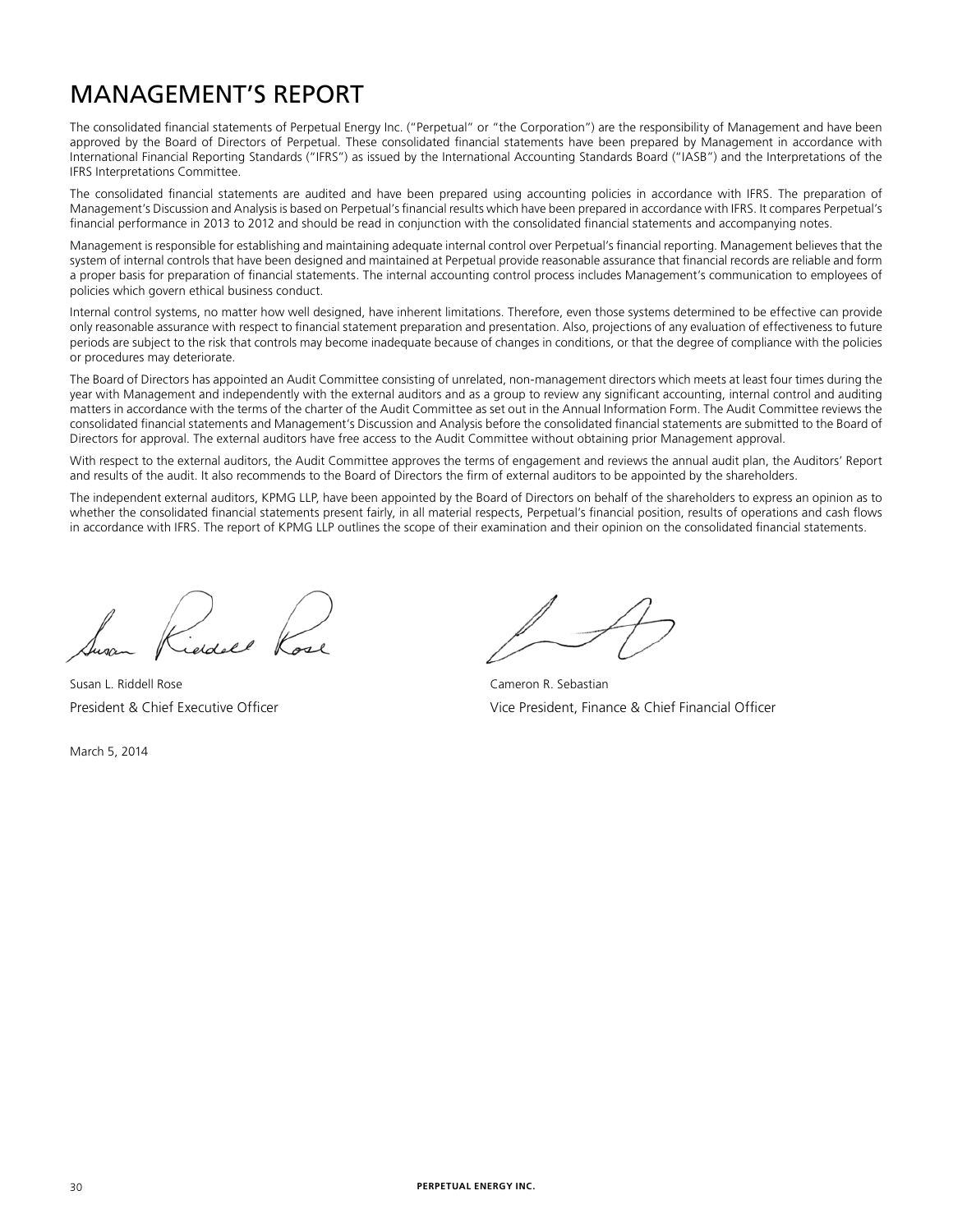# INDEPENDENT AUDITORS' REPORT

To the Shareholders and Board of Directors of Perpetual Energy Inc.

We have audited the accompanying consolidated financial statements of Perpetual Energy Inc., which comprise the consolidated statements of financial position as at December 31, 2013, December 31, 2012 and January 1, 2012, the consolidated statements of loss and comprehensive loss, changes in equity and cash flows for the years ended December 31, 2013 and December 31, 2012, and notes, comprising a summary of significant accounting policies and other explanatory information.

## **Management's Responsibility for the Consolidated Financial Statements**

Management is responsible for the preparation and fair presentation of these consolidated financial statements in accordance with International Financial Reporting Standard, and for such internal control as Management determines is necessary to enable the preparation of consolidated financial statements that are free from material misstatement, whether due to fraud or error.

## **Auditors' Responsibility**

Our responsibility is to express an opinion on these consolidated financial statements based on our audits. We conducted our audits in accordance with Canadian generally accepted auditing standards. Those standards require that we comply with ethical requirements and plan and perform the audit to obtain reasonable assurance about whether the consolidated financial statements are free from material misstatement.

An audit involves performing procedures to obtain audit evidence about the amounts and disclosures in the consolidated financial statements. The procedures selected depend on our judgment, including the assessment of the risks of material misstatement of the consolidated financial statements, whether due to fraud or error. In making those risk assessments, we consider internal control relevant to the Corporation's preparation and fair presentation of the consolidated financial statements in order to design audit procedures that are appropriate in the circumstances, but not for the purpose of expressing an opinion on the effectiveness of the entity's internal control. An audit also includes evaluating the appropriateness of accounting policies used and the reasonableness of accounting estimates made by Management, as well as evaluating the overall presentation of the consolidated financial statements.

We believe that the audit evidence we have obtained in our audits is sufficient and appropriate to provide a basis for our audit opinion.

## **Opinion**

In our opinion, the consolidated financial statements present fairly, in all material respects, the consolidated financial position of Perpetual Energy Inc. as at December 31, 2013, December 31, 2012 and January 1, 2012, and its consolidated financial performance and its consolidated cash flows for the years ended December 31, 2013 and December 31, 2012, in accordance with International Financial Reporting Standards.

# **Comparative Information**

Without modifying our opinion, we draw attention to note 2 to the consolidated financial statements which indicates that the comparative information presented as at and for the year ended December 31, 2012, has been restated and that the comparative information presented as at January 1, 2012, has been derived from the consolidated financial statements as at and for the year ended December 31, 2011.

KPMGLP

Chartered Accountants Calgary, Canada March 5, 2014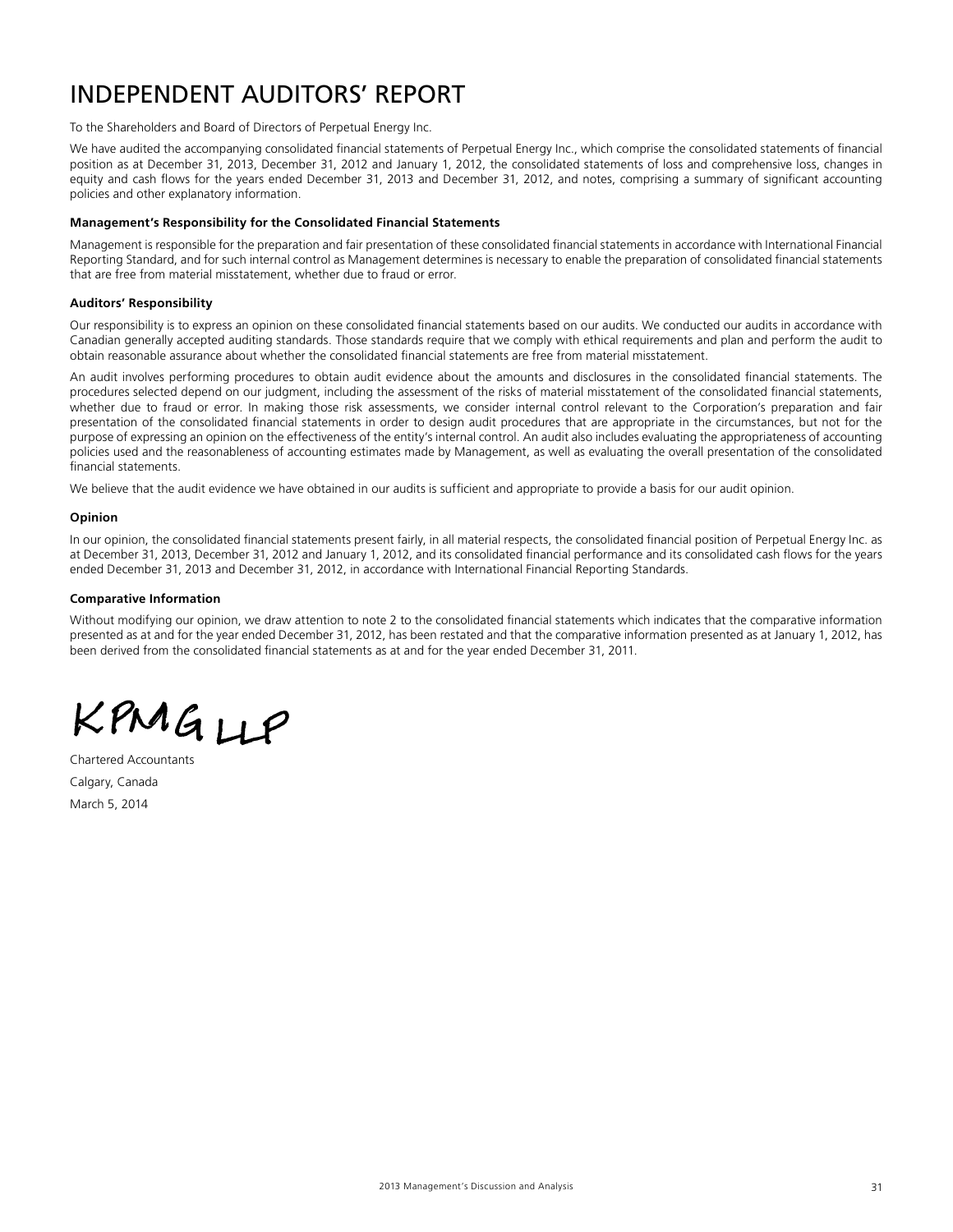# CONSOLIDATED STATEMENTS OF FINANCIAL POSITION

| As at                                                     | December 31, 2013 | December 31, 2012 | January 1, 2012   |
|-----------------------------------------------------------|-------------------|-------------------|-------------------|
| (Cdn\$ thousands)                                         |                   | Restated (note 2) | Restated (note 2) |
| <b>Assets</b>                                             |                   |                   |                   |
| Current assets                                            |                   |                   |                   |
| Accounts receivable                                       | \$<br>36,099      | \$<br>33,787      | \$<br>34,209      |
| Prepaid expenses and deposits                             | 1,369             | 2,928             | 3,891             |
| Marketable securities                                     |                   | 1,963             | 3,282             |
| Derivatives (note 18)                                     | 326               | 3,703             | 12,604            |
| Assets held for sale (note 5)                             |                   | 22,321            | 20,325            |
|                                                           | 37,794            | 64,702            | 74,311            |
| Long term Crown receivable (note 9)                       | 10,997            | 8,784             | 9,059             |
| Derivatives (note 18)                                     | 19                |                   | 7,692             |
| Property, plant and equipment (note 7)                    | 576,954           | 570,415           | 827,928           |
| Exploration and evaluation (note 8)                       | 88,177            | 80,494            | 106,763           |
| Equity-method investment (note 6)                         | 28,347            | 5,493             |                   |
|                                                           | 704,494           | 665,186           | 951,442           |
| Total assets                                              | \$<br>742,288     | \$<br>729,888     | \$1,025,753       |
| <b>Liabilities</b>                                        |                   |                   |                   |
| Current liabilities                                       |                   |                   |                   |
| Accounts payable and accrued liabilities                  | \$<br>45,048      | \$<br>47,315      | \$<br>53,316      |
| Derivatives (note 18)                                     | 6,468             | 1,452             | 6,841             |
| Share based payment liability                             | 11                | 24                | 664               |
| Convertible debentures (note 12)                          |                   |                   | 74,250            |
| Bank indebtedness (note 10)                               | 70,618            |                   |                   |
| Liabilities associated with assets held for sale (note 5) |                   | 93                | 4,843             |
|                                                           | 122,145           | 48,884            | 139,914           |
|                                                           |                   |                   |                   |
| Derivatives (note 18)                                     | 2,778             | 8,402             | 10,865            |
| Bank indebtedness (note 10)                               |                   | 77,974            | 130,062           |
| Senior notes (note 11)                                    | 147,719           | 147,177           | 146,634           |
| Convertible debentures (note 12)                          | 154,496           | 151,673           | 149,020           |
| Gas storage obligation                                    |                   |                   | 41,630            |
| Gas over bitumen obligation (note 13)                     | 2,948             | 2,737             | 3,356             |
| Decommissioning obligation (note 13)                      | 213,906           | 206,379           | 242,860           |
| Deferred tax liability (note 21)                          |                   |                   | 3,753             |
|                                                           | 521,847           | 594,342           | 728,180           |
| Total liabilities                                         | 643,992           | 643,226           | 868,094           |
| <b>Equity</b>                                             |                   |                   |                   |
| Share capital (note 14)                                   | 1,257,315         | 1,255,450         | 1,254,273         |
| Equity component of convertible debentures                | 13,971            | 13,988            | 13,988            |
| Contributed surplus                                       | 21,474            | 19,308            | 15,496            |
| Deficit                                                   | (1, 194, 464)     | (1, 202, 084)     | (1, 126, 098)     |
| Total equity                                              | 98,296            | 86,662            | 157,659           |
| Total liabilities and equity                              | \$<br>742,288     | \$<br>729,888     | \$1,025,753       |
|                                                           |                   |                   |                   |

See accompanying notes. The notes are an integral part of the Corporation's annual consolidated financial statements.

Laiter C

Director **Director** Director **Director** Director **Director** Director **Director** Director

Robert A. Maitland Geoffrey C. Merritt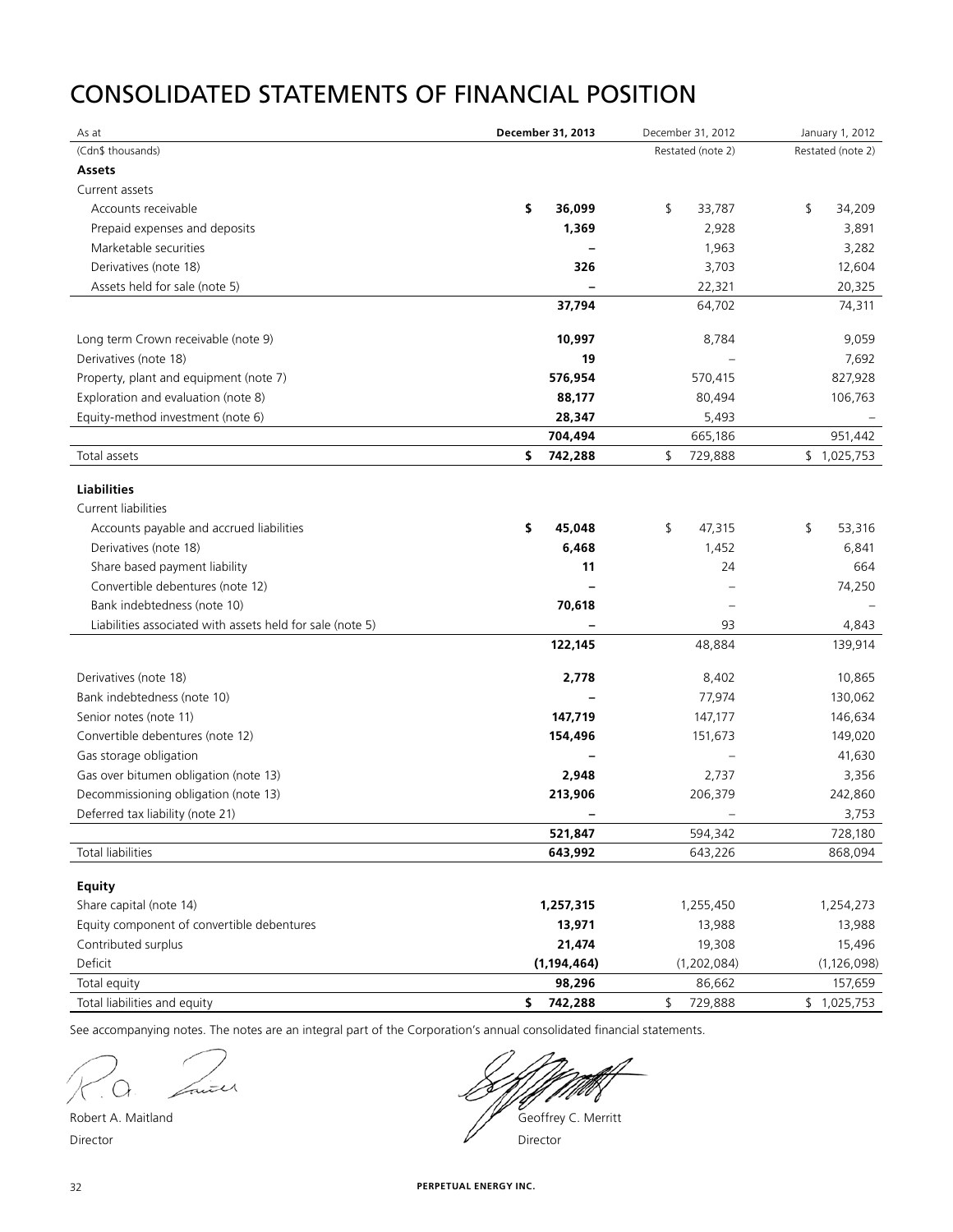# CONSOLIDATED STATEMENTS OF INCOME (LOSS) AND COMPREHENSIVE INCOME (LOSS)

|                                                                 | Year ended December 31 |                   |
|-----------------------------------------------------------------|------------------------|-------------------|
|                                                                 | 2013                   | 2012              |
| (Cdn\$ thousands, except per share amounts)                     |                        | Restated (note 2) |
|                                                                 |                        |                   |
| Revenue                                                         |                        |                   |
| Oil and natural gas                                             | \$<br>201,294          | \$<br>176,137     |
| Royalties                                                       | (19, 042)              | (12, 665)         |
|                                                                 | 182,252                | 163,472           |
| Change in fair value of commodity price derivatives (note 18)   | 8,058                  | 26,811            |
| Gas over bitumen (note 4h)                                      | 8,905                  | 6,768             |
|                                                                 | 199,215                | 197,051           |
| Expenses                                                        |                        |                   |
| Production and operating                                        | 75,414                 | 81,740            |
| Transportation                                                  | 10,163                 | 8,773             |
| Exploration and evaluation (note 8)                             | 7,263                  | 9,282             |
| General and administrative                                      | 28,483                 | 31,473            |
| Gain on dispositions (notes 5 and 7)                            | (52, 143)              | (48,990)          |
| Depletion and depreciation (note 7)                             | 92,877                 | 105,667           |
| Impairment (reversals) losses (note 7)                          | (5, 171)               | 54,313            |
| Income (loss) from operating activities                         | 42,329                 | (45, 207)         |
| Finance expenses (note 16)                                      | (38, 498)              | (33,960)          |
| Share of net income (loss) of equity-method investment (note 6) | 3,789                  | (572)             |
| Income (loss) before tax                                        | 7,620                  | (79, 739)         |
| Deferred income tax benefit (note 21)                           |                        | 3,753             |
| Net income (loss) and comprehensive income (loss)               | \$<br>7,620            | \$<br>(75, 986)   |
| Income (loss) per share (note 14)                               |                        |                   |
| Basic and diluted                                               | \$<br>0.05             | (0.52)<br>\$      |

See accompanying notes. The notes are an integral part of the Corporation's annual consolidated financial statements.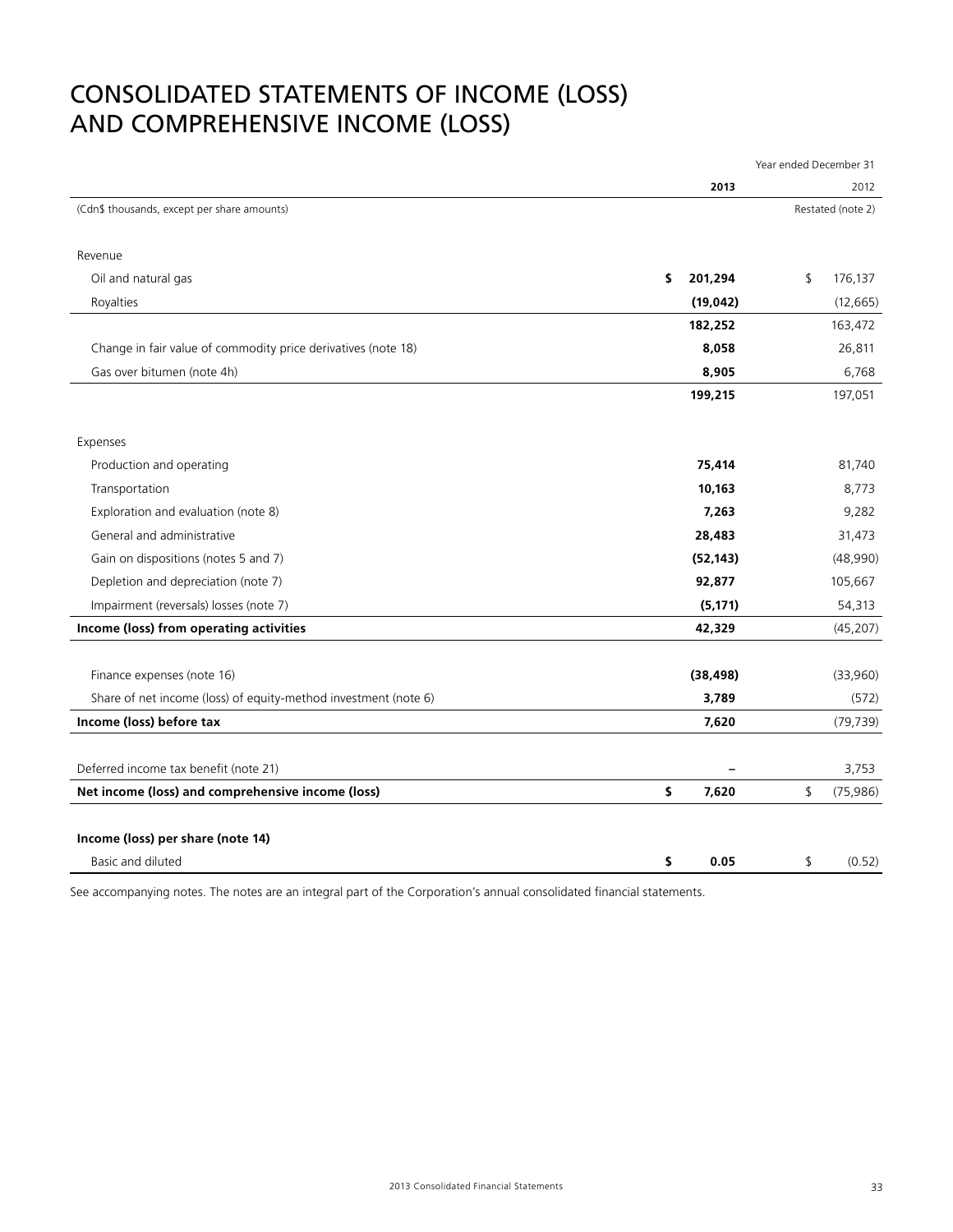# CONSOLIDATED STATEMENTS OF CHANGES IN EQUITY

|                                        |               | Equity component<br>of convertible |   |                     |                   |   |              |
|----------------------------------------|---------------|------------------------------------|---|---------------------|-------------------|---|--------------|
|                                        | Share capital | debentures                         |   | Contributed surplus | Deficit           |   | Total equity |
| (Cdn\$ thousands)                      |               |                                    |   |                     | Restated (note 2) |   |              |
|                                        |               |                                    |   |                     |                   |   |              |
| Balance at December 31, 2012           | \$1,255,450   | 13,988                             | S | 19,308              | \$(1,202,084)     | S | 86,662       |
| Net income                             |               |                                    |   |                     | 7,620             |   | 7,620        |
| Common shares issued pursuant to share |               |                                    |   |                     |                   |   |              |
| based compensation plans               | 1,865         |                                    |   | (1,838)             |                   |   | 27           |
| Share based compensation expense       |               |                                    |   | 3,974               |                   |   | 3,974        |
| Share based payment liability          |               |                                    |   | 13                  |                   |   | 13           |
| Redemption of convertible debentures   |               | (17)                               |   | 17                  |                   |   |              |
| <b>Balance at December 31, 2013</b>    | \$1,257,315   | 13,971                             | s | 21,474              | \$(1,194,464)     |   | 98,296       |

|                                                                    | Share capital |   | Equity component<br>of convertible<br>debentures | Contributed<br>surplus | Deficit           |   | Total equity |
|--------------------------------------------------------------------|---------------|---|--------------------------------------------------|------------------------|-------------------|---|--------------|
| (Cdn\$ thousands)                                                  |               |   |                                                  |                        | Restated (note 2) |   |              |
| Balance at January 1, 2012                                         | \$1,254,273   | S | 13.988                                           | \$<br>15,496           | \$(1,126,098)     | ና | 157,659      |
| Net loss                                                           |               |   |                                                  |                        | (75, 986)         |   | (75, 986)    |
| Common shares issued pursuant to share<br>based compensation plans | 1,177         |   |                                                  | (1, 177)               |                   |   |              |
| Share based compensation expense                                   |               |   |                                                  | 4,349                  |                   |   | 4,349        |
| Share based payment liability                                      |               |   |                                                  | 640                    |                   |   | 640          |
| Balance at December 31, 2012                                       | \$1,255,450   |   | 13,988                                           | 19,308                 | \$(1,202,084)     |   | 86,662       |

See accompanying notes. The notes are an integral part of the Corporation's annual consolidated financial statements.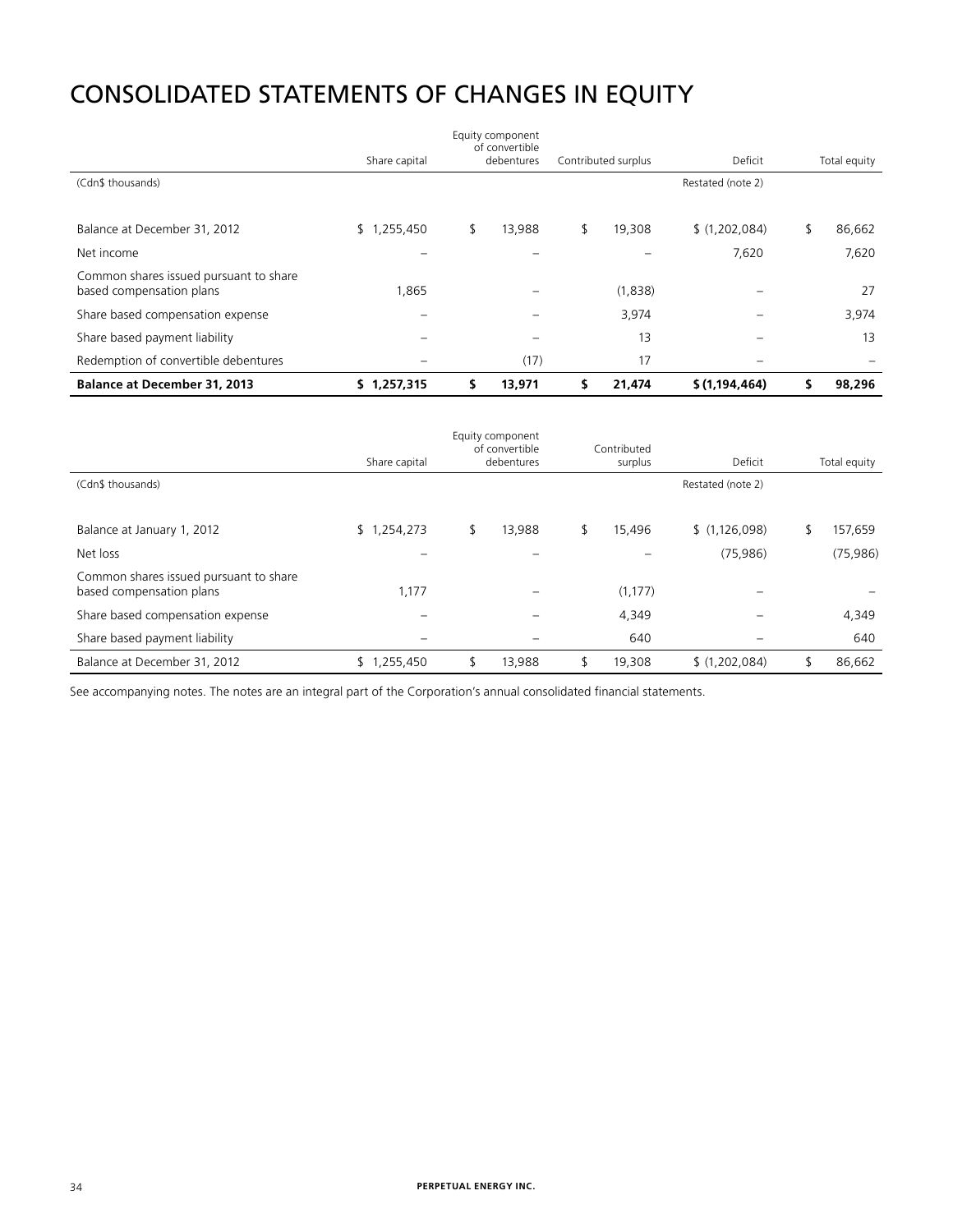# CONSOLIDATED STATEMENTS OF CASH FLOWS

|                                                           | 2013                           | 2012              |
|-----------------------------------------------------------|--------------------------------|-------------------|
| (Cdn\$ thousands)                                         |                                | Restated (note 2) |
| Cash flows from operating activities                      |                                |                   |
| Net income (loss)                                         | \$<br>7,620                    | \$<br>(75, 986)   |
| Adjustments to add (deduct) non-cash items:               |                                |                   |
| Depletion and depreciation                                | 92,877                         | 105,667           |
| Exploration and evaluation                                | 2,715                          | 5,758             |
| Share based compensation expense                          | 3,974                          | 4,349             |
| Change in fair value of commodity price derivatives       | (1,783)                        | 2,224             |
| Finance expenses                                          | 9,566                          | 1,477             |
| Share of net (income) loss of equity-method investment    | (3,789)                        | 572               |
| Deferred income tax benefit                               |                                | (3,753)           |
| Gain on dispositions                                      | (52, 143)                      | (48,990)          |
| Impairment (reversals) losses                             | (5, 171)                       | 54,313            |
| Share of dividends from equity-method investment (note 6) | 2,370                          | 910               |
| Call option premiums received                             | 953                            | 2,446             |
| Long-term Crown receivable adjustments                    | (2, 213)                       | 275               |
| Expenditures on decommissioning obligations               | (2, 497)                       | (1,825)           |
| Change in non-cash working capital (note 17)              | (146)                          | 1,162             |
| Net cash from operating activities                        | 52,333                         | 48,599            |
| Cash flows used in financing activities                   |                                |                   |
| Change in bank indebtedness                               | (7, 356)                       | (52, 844)         |
| Repayment of convertible debentures                       | (187)                          | (74, 925)         |
| Common shares issued net of issue fees                    | 27                             |                   |
| Change in non-cash working capital (note 17)              | (20)                           | 33                |
| Net cash used in financing activities                     | (7, 536)                       | (127, 736)        |
| Cash flows from (used in) investing activities            |                                |                   |
| Acquisitions                                              | (8, 255)                       | (2,627)           |
| Capital expenditures                                      | (95, 405)                      | (79, 675)         |
| Proceeds on dispositions                                  | 78,975                         | 167,170           |
| Proceeds on sale of marketable securities                 | 1,871                          | 2,120             |
| Increased interest in equity-method investment            | (19, 129)                      |                   |
| Change in non-cash working capital (note 17)              | (2, 854)                       | (7, 851)          |
| Net cash from (used in) investing activities              | (44, 797)                      | 79,137            |
|                                                           |                                |                   |
| Change in cash                                            |                                |                   |
| Cash, beginning of year                                   |                                |                   |
| Cash, end of year                                         | \$<br>$\overline{\phantom{0}}$ | \$                |
| Interest paid                                             | \$<br>29,220                   | \$<br>32,468      |

See accompanying notes. The notes are an integral part of the Corporation's annual consolidated financial statements.

Year ended December 31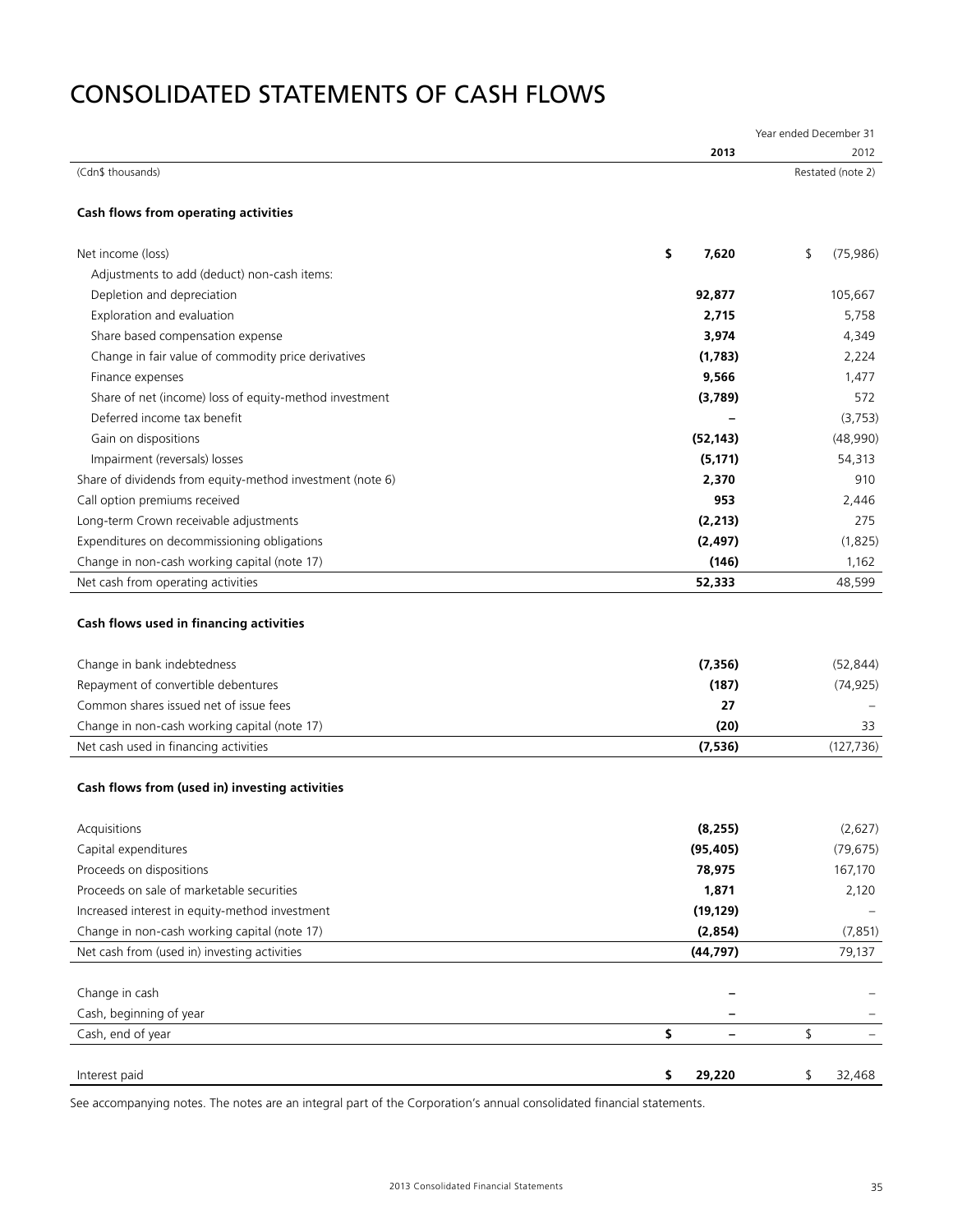# NOTES TO CONSOLIDATED FINANCIAL STATEMENTS

**(All tabular amounts are in Cdn\$ thousands, except where otherwise noted)**

# **1. REPORTING ENTITY**

Perpetual Energy Inc. ("Perpetual" or the "Corporation") is a Canadian corporation engaged in the exploration, development, and marketing of oil and gas based energy in Alberta, Canada. The Corporation operates a diversified asset portfolio that includes conventional heavy oil, resource-style tight gas, liquids rich gas in the Alberta deep basin, and several long-term bitumen resource properties.

The address of the Corporation's registered office is 3200, 605 – 5 Avenue S.W., Calgary, Alberta, T2P 3H5.

The consolidated financial statements of the Corporation are comprised of the accounts of Perpetual and its wholly owned subsidiaries, Perpetual Energy Operating Corp. and Perpetual Operating Trust, which are incorporated in Canada.

# **2. RESTATEMENT OF PRIOR PERIOD AMOUNTS**

During preparation of the consolidated financial statements for the year ended December 31, 2013, Perpetual determined that:

- i) The gas over bitumen obligation (see notes 4(h) and 13) as at January 1 and December 31, 2012 was overstated when compared to the present value of expected repayments of the gas over bitumen royalty adjustments received by the Corporation under the Natural Gas Royalty Regulation (2002) with respect to foregone production from gas wells shut-in for the benefit of bitumen producers in the Athabasca oil sands area. Previously, the Corporation recognized the undiscounted amount of the gas over bitumen royalty adjustment, net of any amounts receivable, as gas over bitumen obligation.
- ii) As a result of recording the gas over bitumen royalty adjustments received or due as an obligation, the gas over bitumen revenue was understated for the year ended December 31, 2012 and prior years. Previously, no gas over bitumen revenue was recognized unless it related to shut-in wells that had been sold, where entitlement to the royalty adjustment was retained but the obligation for repayment had been transferred to the purchaser.

The effect of the restatement on the consolidated statement of financial position as at January 1 and December 31, 2012 is as follows:

|                                       |                          |             | January 1, 2012 |                 | December 31, 2012 |             |  |
|---------------------------------------|--------------------------|-------------|-----------------|-----------------|-------------------|-------------|--|
|                                       | As reported              | Adjustments | Restated        | As reported     | Adjustments       | Restated    |  |
| Long-term Crown receivable (note 9)   | $\overline{\phantom{0}}$ | 9.059       | 9,059           | $\qquad \qquad$ | 8.784             | 8,784       |  |
| Gas over bitumen obligation (note 13) | 74.705                   | (71,349)    | 3,356           | 44.553          | (41, 816)         | 2,737       |  |
| Deficit                               | (1,206,506)              | 80.408      | (1,126,098)     | (1, 252, 684)   | 50.600            | (1,202,084) |  |

The effect of the restatement on the consolidated statement of loss and comprehensive loss for the year ended December 31, 2012 is as follows:

|                                        |             | Year ended December 31, 2012 |          |  |
|----------------------------------------|-------------|------------------------------|----------|--|
|                                        | As reported | Adjustments                  | Restated |  |
| Gas over bitumen revenue               | 37,195      | (30, 427)                    | 6,768    |  |
| Finance expense (note 16)              | (34, 579)   | 619                          | (33,960) |  |
| Net loss                               | (46, 178)   | (29, 808)                    | (75,986) |  |
| Net loss per share – basic and diluted | (0.31)      | (0.21)                       | (0.52)   |  |

## **3. BASIS OF PREPARATION**

These consolidated financial statements have been prepared in accordance with International Financial Reporting Standards ("IFRS") as issued by the International Accounting Standards Board ("IASB").

The consolidated financial statements of the Corporation were approved and authorized for issue by the Board of Directors on March 5, 2014.

The consolidated financial statements have been prepared on a historical cost basis except for marketable securities and derivative financial instruments that have been measured at fair value. The consolidated financial statements are presented in Canadian dollars which is the functional currency of the Corporation and its subsidiaries.

### **Critical accounting judgments and significant estimates**

The preparation of the consolidated financial statements in conformity with IFRS requires management to make judgments, estimates and assumptions that affect the application of accounting policies and reported amounts of assets, liabilities, revenue and expenses. These judgments, estimates, and assumptions are continuously evaluated and are based on management's experience and all relevant information available to the Corporation at the time of financial statement preparation. As the effect of future events cannot be determined with certainty the actual results may differ from estimates. Revisions to accounting estimates are recognized in the period in which the estimates are revised and in any future periods affected.

Information about the critical judgments and significant estimates made by management are described below and also in the relevant notes to the financial statements.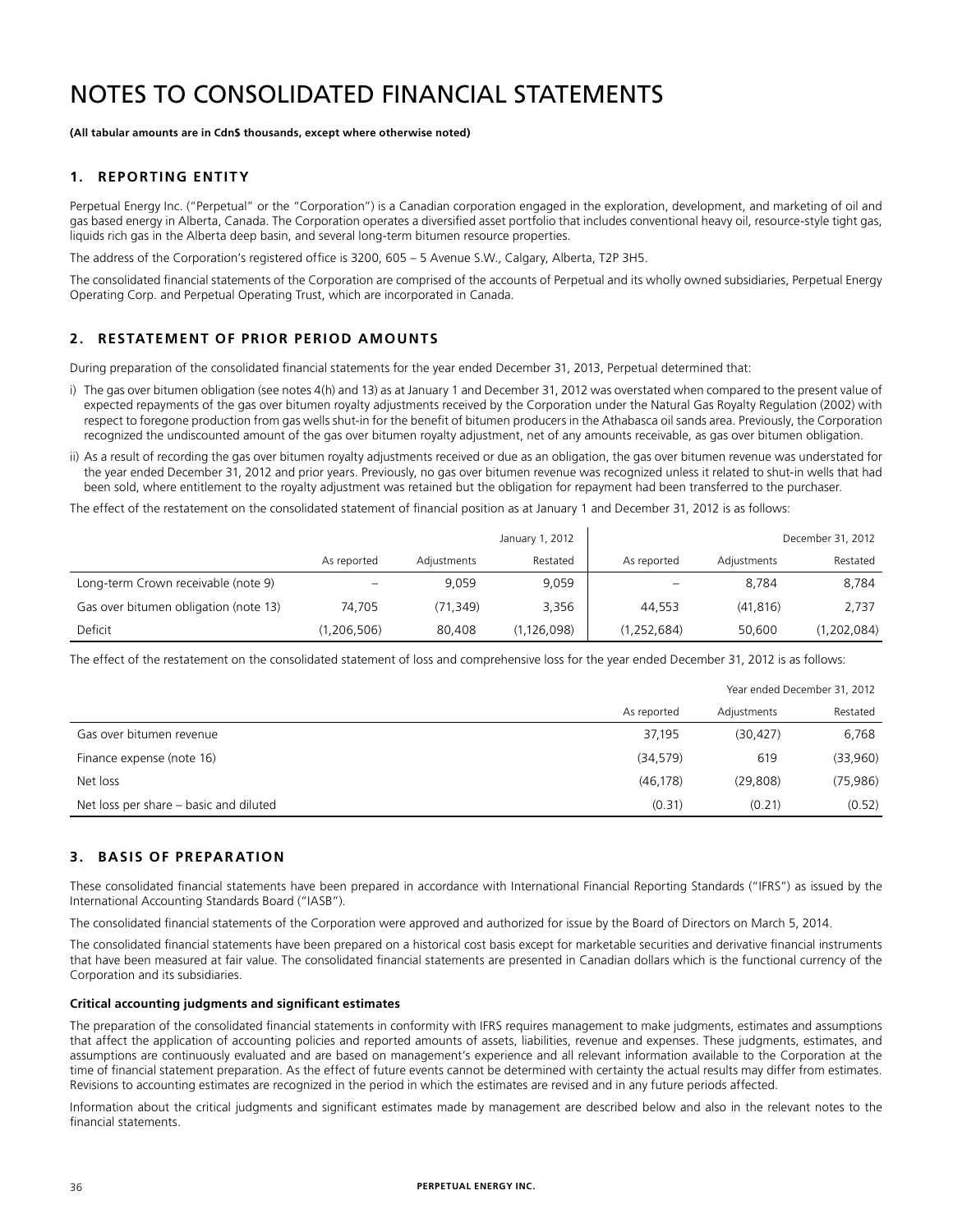## **Critical accounting judgments:**

The following are the critical judgments that management has made in the process of applying the Corporation's accounting policies. These judgments have the most significant effect on the amounts reported in the consolidated financial statements.

i) Cash-generating units

The Corporation allocates its oil and natural gas properties to cash generating units ("CGUs") identified as the smallest group of assets that generate cash flows independent of the cash flows of other assets or groups of assets. Determination of the CGUs is subject to management's judgement and is based on geographical proximity, shared infrastructure, and similar exposure to market risk.

ii) Componentization

For the purposes of depletion the Corporation allocates its oil and natural assets to components with similar useful lives and depletion methods. The grouping of assets is subject to management's judgement and is performed on the basis of geographical proximity and similar reserve life. The Corporation's oil and gas assets are depleted on a unit of production basis.

iii) Exploration and evaluation expenditures

Costs associated with acquiring oil and natural gas licenses and exploratory drilling are accumulated as exploration and evaluation ("E&E") assets pending determination of technical feasibility and commercial viability. Establishment of technical feasibility and commercial viability is subject to judgement and involves management's review of project economics, resource quantities, expected production techniques, production costs and required capital expenditures to confirm continued intent to develop and extract the underlying resources. Management uses the establishment of commercial reserves within the exploration area as the basis for determining technical feasibility and commercial viability. Upon determination of commercial reserves, E&E assets attributable to those reserves are tested for impairment and reclassified from E&E assets to a separate category within tangible assets referred to as oil and natural gas properties.

iv) Joint arrangements

Judgement is required to determine when the Corporation has joint control over an arrangement. In establishing joint control the Corporation considers whether unanimous consent is required to direct the activities that significantly affect the returns of the arrangement, such as the capital and operating activities of the arrangement.

Once joint control has been established judgement is also required to classify a joint arrangement. The type of joint arrangement is determined through analysis of the rights and obligations arising from the arrangement by considering its structure, legal form, and terms agreed upon by the parties sharing control. An arrangement where the controlling parties have rights to the assets and revenues, and obligations for the liabilities and expenses, is classified as a joint operation. Arrangements where the controlling parties have rights to the net assets of the arrangement are classified as joint ventures.

## **Significant estimates:**

The following assumptions represent the key sources of estimation uncertainty at the end of the reporting period. As future confirming events occur the actual results may differ from estimated amounts.

i) Reserves

The Corporation uses estimates of natural gas, oil, and liquids reserves in the calculation of depletion and also for value in use and fair value less costs to sell ("FVLCS") calculations of non-financial assets. Estimates of economically recoverable natural gas, oil, and liquids reserves and their future net cash flows are based upon a number of variable factors and assumptions, such as geological, geophysical, and engineering assessments of hydrocarbons in place on the Corporation's lands, historical production from the properties, production rates, ultimate reserve recovery, timing and amount of capital expenditures, marketability of oil and natural gas, royalty rates, the assumed effects of regulation by government agencies and future operating costs. The geological, economic and technical factors used to estimate reserves may change from period to period. Changes in the reported reserves could have a material impact on the carrying values of the Corporation's oil and natural gas properties, the calculation of depletion and depreciation and the timing of decommissioning cash flows.

Reserve engineers are engaged at least annually to independently evaluate the recoverable quantities and estimated future cash flows from the Corporation's interest in petroleum and natural gas properties. This evaluation of proved and proved plus probable reserves is prepared in accordance with the reserve definitions contained in National Instrument 51-101 and the COGE Handbook.

ii) Provisions for decommissioning obligations

Decommissioning, abandonment, and site reclamation expenditures for production facilities, wells and pipelines are expected to be incurred by the Corporation over many years into the future. Amounts recorded for decommissioning obligations and the associated accretion are calculated based on estimates of the extent and timing of decommissioning activities, future site remediation regulations and technologies, inflation and liability specific discount rates, and the related cash flows. The provision represents management's best estimate of the present value of the future abandonment and reclamation costs required. Actual abandonment and reclamation costs could be materially different from estimated amounts.

iii) Derivative financial instruments

Derivatives are measured at fair value on each reporting date. Fair value is the price that would be received or paid to exit the position as of the measurement date. The Corporation uses estimated external forward market price curves available at period end and the contracted volumes over the contracted term to determine the fair value of each contract. Changes in market pricing between period end and settlement of the derivative contracts could have a material impact on financial results related to the derivatives.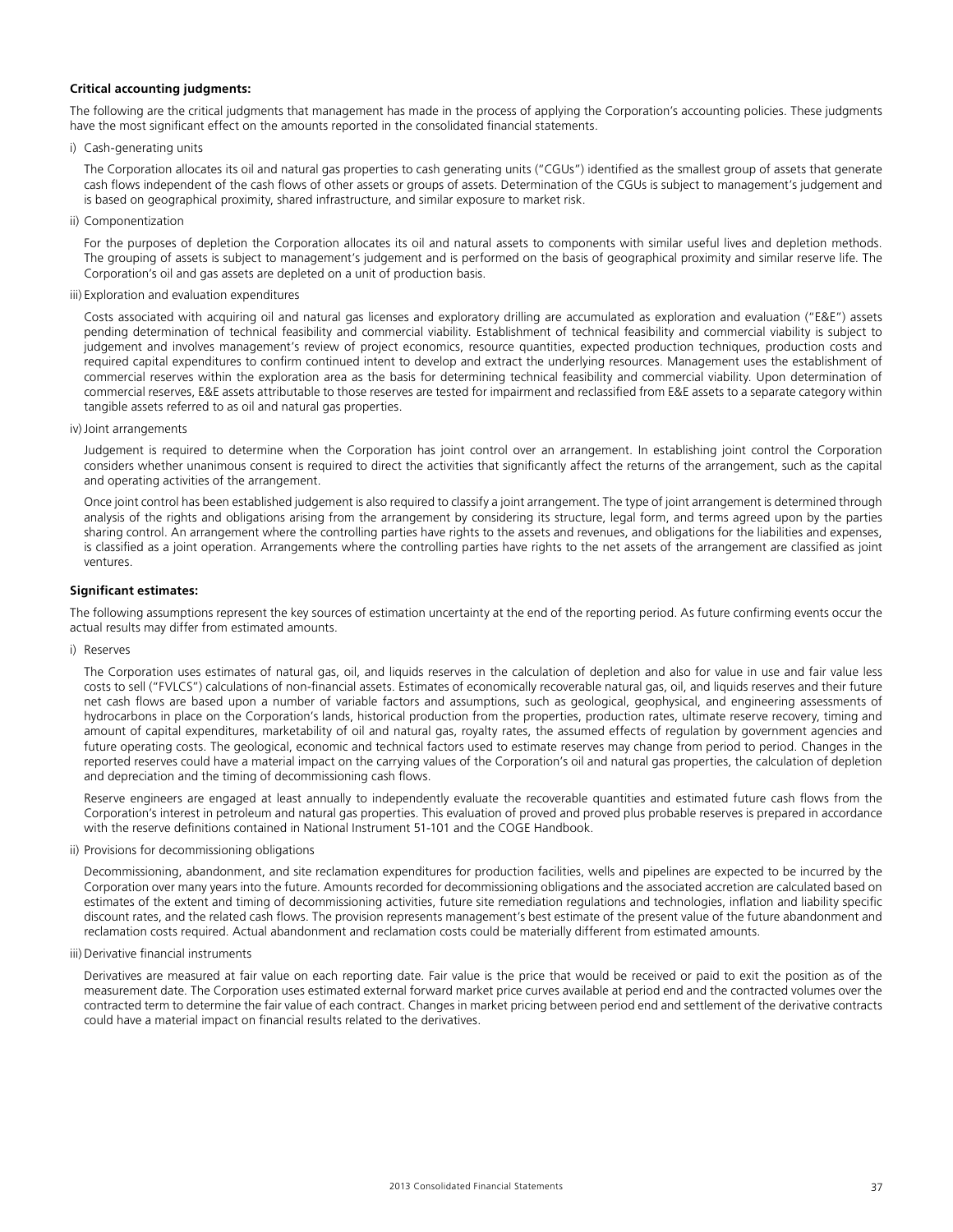# **4. SIGNIFICANT ACCOUNTING POLICIES**

The accounting policies set out below have been applied consistently to all periods presented in these annual consolidated financial statements, and have been applied consistently by the Corporation, its subsidiaries, and its equity method investee.

## **a) Basis of consolidation**

## i) Subsidiaries

Subsidiaries are entities controlled by the Corporation. Control exists when the Corporation has the power to govern the financial and operating policies of an entity so as to obtain benefits from its activities. In assessing control, potential voting rights that are currently exercisable are taken into account. The financial statements of subsidiaries are included in the consolidated financial statements from the date that control commences until the date that control ceases.

Business combinations

The acquisition method of accounting is used to account for acquisitions of subsidiaries and assets that meet the definition of a business under IFRS. The cost of an acquisition is measured as the fair value of the assets given, equity instruments issued and liabilities incurred or assumed at the date of acquisition of control. Identifiable assets acquired and liabilities assumed in a business combination are measured at their recognized amounts (generally fair value) at the acquisition date. The excess of the cost of acquisition over the recognized amounts of the identifiable assets acquired and liabilities assumed is recorded as goodwill. If the cost of acquisition is less than the recognized amount of the net assets acquired, the difference is recognized as a bargain purchase gain in net income or loss.

iii) Joint venture

The Corporation's investment in Warwick Gas Storage Limited Partnership ("WGS LP") is accounted for as an investment in a jointly controlled entity using the equity-method of accounting.

On initial recognition of the investment, any excess of the Corporation's share of the fair value of WGS LP's net assets over the cost of the investment is included as income in the determination of the Corporation's share of WGS LP's profit or losses. The Corporation's share of WGS LP's profits or losses is recognized in net income or loss. Appropriate adjustments to the Corporation's share of WGS LP profits or losses are also made to account for depreciation of assets based on their fair values at the date of initial recognition. Dividends receivable are recognized as a reduction to the carrying amount of the investment and are included in cash flows from operating activities.

When the Corporation's cumulative share of losses equals or exceeds the Corporation's carrying amount of the investment, the Corporation does not recognize further losses unless the Corporation has incurred obligations or made payments on behalf of WGS LP.

After application of the equity-method, the Corporation determines whether it is necessary to recognize an impairment loss. Any loss recognized is recorded to net income or loss.

iv) Joint operations

Many of the Corporation's oil and natural gas activities involve jointly controlled assets. The consolidated financial statements include the Corporation's proportionate share of these jointly controlled assets, liabilities, revenue and expenses.

v) Transactions eliminated on consolidation

Intercompany balances and transactions, and any unrealized income and expenses arising from intercompany transactions, are eliminated in preparing the consolidated financial statements.

# **b) Financial instruments**

Financial instruments are initially recognized at fair value on the statement of financial position. Subsequent measurement of financial instruments is based on their initial classification into one of the following categories: financial assets and liabilities measured at fair value through profit or loss, loans and receivables, held to maturity investments, available-for-sale financial assets, or other financial liabilities.

i) Non-derivative financial assets

| <b>Financial Instrument</b> | Category                          | <b>Subsequent Measurement</b> |
|-----------------------------|-----------------------------------|-------------------------------|
| Accounts receivable         | Loans and receivables             | Amortized cost                |
| Long term Crown receivable  | Loans and receivables             | Amortized cost                |
| Marketable securities       | Fair value through profit or loss | Fair value                    |

The Corporation's accounts receivable and long term Crown receivable are initially recognized on the date they originate and are measured at amortized cost using the effective interest method, less any impairment losses.

Marketable securities are classified at fair value through profit or loss as the Corporation manages such investments and makes purchase and sale decisions based on their fair value in accordance with the Corporation's risk management or investment strategy. Upon initial recognition, all transaction costs are recognized in net income or loss when incurred. At the period end date, marketable securities are measured at fair value derived from exchange traded values in active markets; any changes in the fair value are recognized in net income or loss.

ii) Derivative assets and liabilities

The Corporation has entered into certain financial derivative contracts in order to manage the exposure to market risks from fluctuations in commodity prices and currency rates. The Corporation has not designated its financial derivative contracts as effective accounting hedges, and thus not applied hedge accounting, even though the Corporation considers all commodity and currency contracts to be economic hedges. As a result, all financial derivative contracts are classified as fair value through profit or loss and recorded as derivatives on the statement of financial position at fair value. Changes in the fair value of the commodity price and currency rate derivatives are recognized in net income or loss.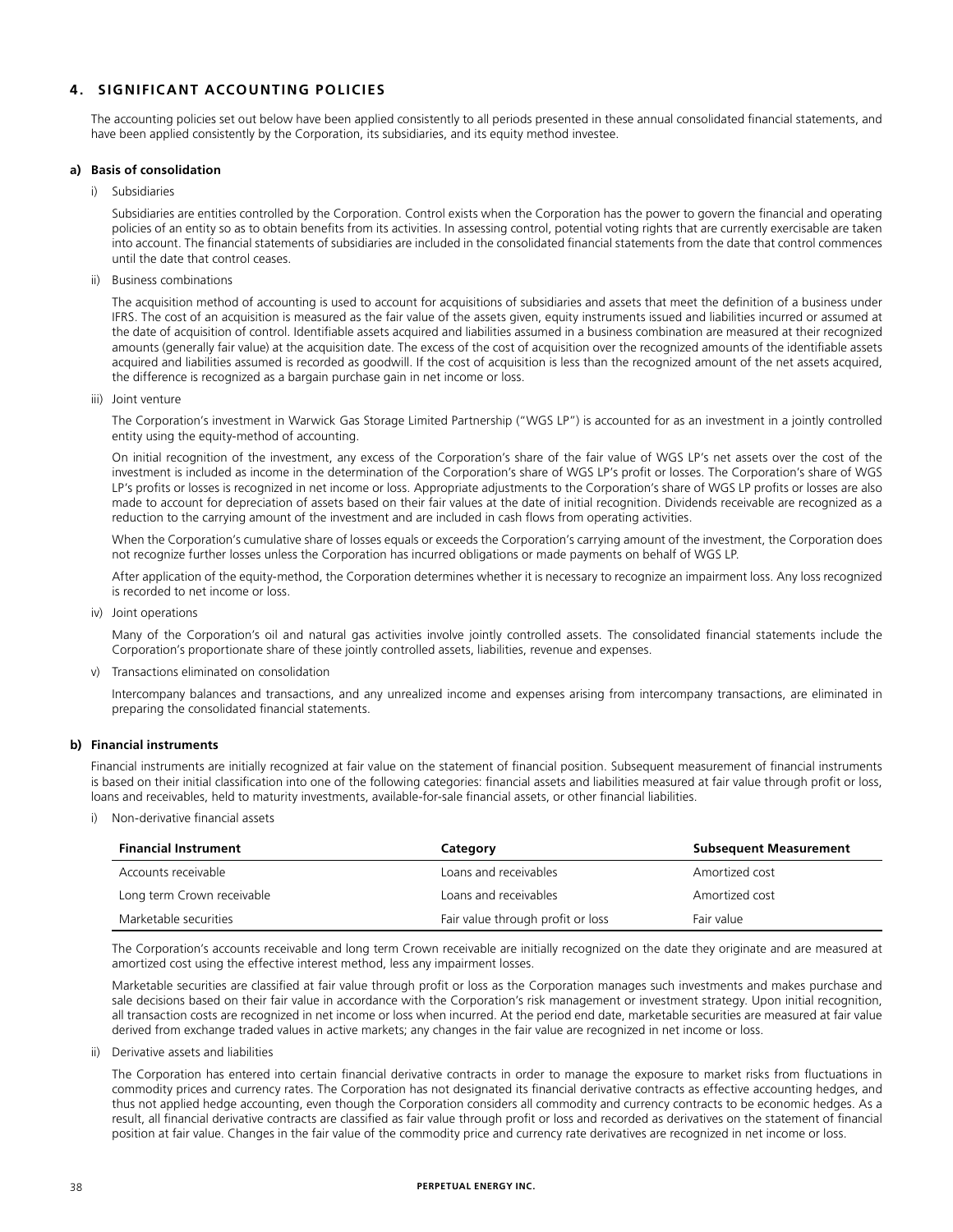The Corporation has accounted for its forward physical delivery fixed-price sales contracts as derivative financial instruments. Accordingly, such forward physical delivery fixed-price sales contracts are classified as fair value through profit or loss and recorded as derivatives on the statement of financial position at fair value.

Transaction costs on derivatives are recognized in net income or loss when incurred.

Embedded derivatives are separated from the host contract and accounted for separately if the economic characteristics and risks of the host contract and the embedded derivative are not closely related. A separate instrument with the same terms as the embedded derivative would meet the definition of a derivative, and the combined instrument is not measured at fair value through profit or loss. Changes in the fair value of separable embedded derivatives are recognized immediately in net income or loss.

### iii) Non-derivative financial liabilities

| <b>Financial Instrument</b>              | Category                     | <b>Subsequent Measurement</b> |
|------------------------------------------|------------------------------|-------------------------------|
| Accounts payable and accrued liabilities | Financial liabilities        | Amortized cost                |
| Long term bank debt                      | <b>Financial liabilities</b> | Amortized cost                |
| Senior notes                             | <b>Financial liabilities</b> | Amortized cost                |
| Convertible debentures                   | <b>Financial liabilities</b> | Amortized cost                |

Accounts payable and accrued liabilities, long term bank debt and senior notes are recognized initially at fair value and are subsequently measured at amortized cost using the effective interest method.

The Corporation's convertible debentures are classified as debt with a portion of the proceeds allocated to equity representing the conversion feature. If the debentures are converted, a portion of debt and conversion feature components are transferred to share capital. The debt component associated with the convertible debentures accretes over time to the amount owing on maturity and such increases in the debt component are reflected as non-cash interest expense in net income or loss. The convertible debentures are carried net of issue costs on the statement of financial position. The issue costs are amortized to net income or loss using the effective interest rate method.

### iv) Share capital

Incremental costs directly attributable to the issue of common shares and share options are recognized as a deduction from equity, net of any tax effects.

### **c) Property, plant and equipment**

i) Production and development costs

Items of property, plant and equipment, which include oil and natural gas development and production assets, are measured at cost less accumulated depletion and depreciation and accumulated impairment losses. There are no significant parts of an item of property, plant and equipment, including oil and natural gas properties, that have different useful lives from the life of the area or facility in general, that had to be accounted for as separate items.

Gains and losses on disposition of an item of property, plant and equipment, including oil and natural gas properties, are determined by comparing the proceeds from disposition with the carrying amount of property, plant and equipment and are recognized in net income or loss. The carrying amount of any replaced or disposed item of property, plant and equipment is derecognized.

ii) Subsequent costs

Costs incurred subsequent to the determination of technical feasibility and commercial viability and the costs of replacing parts of property, plant and equipment are recognized as property, plant and equipment only when they increase the future economic benefits embodied in the specific asset to which they relate. All other expenditures are recognized in net income or loss as incurred. Such capitalized property, plant and equipment generally represent costs incurred in developing proved and/or probable reserves and bringing in or enhancing production from such reserves, and are accumulated on a field or geotechnical area basis. The costs of the day-to-day servicing of property, plant and equipment are recognized in net income or loss as incurred.

iii) Depletion and depreciation

The net carrying amount of development or production assets is depleted using the unit of production method by reference to the ratio of production in the period to the related proved and probable reserves, taking into account estimated future development and decommissioning costs necessary to bring those reserves into production. Future development and decommissioning costs are estimated taking into account the level of development required to produce the reserves. The future development cost estimates are reviewed by independent reserve engineers at least annually.

Costs associated with office furniture, information technology, and leasehold improvements are carried at cost and are depreciated on a straight line basis over a period ranging from one to three years.

Depreciation methods, useful lives and residual values are reviewed at each period end date for all classes of property, plant, and equipment.

## **d) Exploration and evaluation expenditures ("E&E")**

Pre-license costs, geological and geophysical costs and lease rentals of undeveloped properties are recognized in net income or loss as incurred.

E&E costs, consisting of the costs of acquiring oil and natural gas licenses, are capitalized initially as E&E assets according to the nature of the assets acquired. Costs associated with drilling exploratory wells in an undeveloped area will be capitalized. The costs are accumulated in cost centers by well, field or exploration area pending determination of technical feasibility and commercial viability. When technical feasibility and commercial viability are determined, the relevant expenditure is transferred to oil and gas properties after impairment is assessed and any applicable impairment loss is recognized to net income or loss.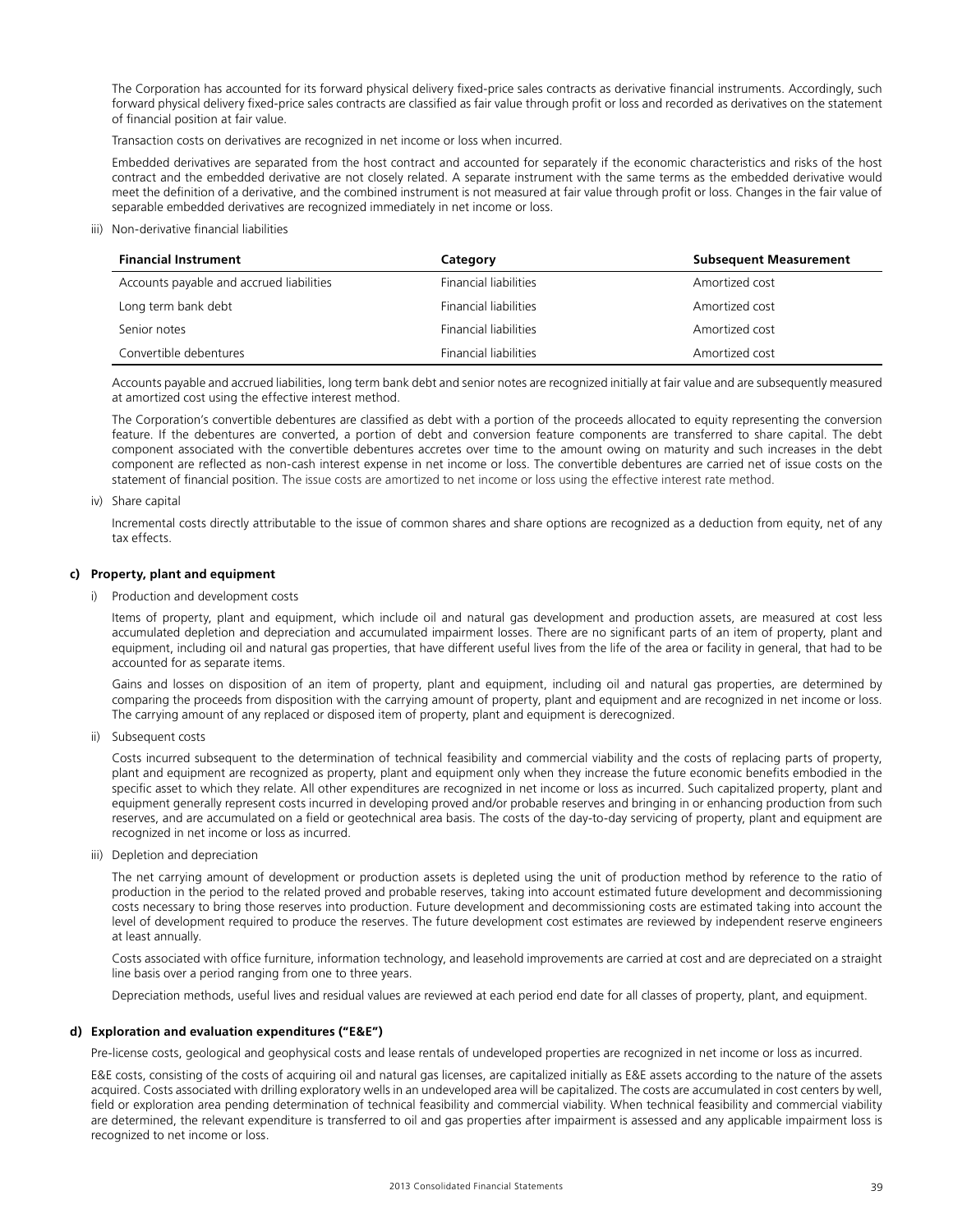The Corporation's E&E assets consist solely of undeveloped land, exploratory drilling assets, and bitumen evaluation assets. Gains and losses on disposition of E&E assets are determined by comparing the proceeds from disposition with the carrying amount and are recognized in net income or loss.

### **e) Assets held for sale**

Non-current assets, or disposal groups consisting of assets and liabilities ("disposal groups"), are classified as held for sale if their carrying amounts will be recovered principally through a sale transaction rather than through continuing use. Assets and liabilities qualifying as held for sale must be available for immediate sale in their present condition subject to normal terms and conditions and their sale must be highly probable.

Non-current assets, or disposal groups, are measured at the lower of the carrying amount and fair value less costs to sell, with impairments recognized in net income or loss. Non-current assets or disposal groups held for sale are presented in current assets and liabilities within the statement of financial position. Assets held for sale are not subject to depletion and depreciation.

## **f) Impairment**

i) Financial assets

Financial assets are assessed at each period end date to determine whether there is any objective evidence that it is impaired. A financial asset is considered to be impaired if objective evidence indicates that one or more events have had a negative effect on the estimated future cash flows of that asset.

An impairment loss in respect of a financial asset measured at amortized cost is calculated as the difference between its carrying amount and the present value of the estimated future cash flows discounted at the original effective interest rate.

Individually significant financial assets are tested for impairment on an individual basis. The remaining financial assets are assessed collectively in groups that share similar credit risk characteristics.

All impairment losses are recognized in net income or loss.

An impairment loss is reversed when there is objective evidence that the value of the financial asset has been partially or fully restored. For financial assets measured at amortized cost the reversal is recognized in net income or loss.

ii) Non-financial assets

The carrying amounts of the Corporation's non-financial assets, other than E&E assets, are reviewed at each period end date to determine whether there is any indication of impairment. If any such indication exists, then the asset's recoverable amount is estimated. E&E assets are assessed for impairment when they are reclassified to property, plant and equipment, as oil and natural gas properties, and also if facts and circumstances suggest that the carrying amount exceeds the recoverable amount.

For the purpose of impairment testing, assets are grouped together at a CGU level which is the smallest group of assets that generates cash inflows from continuing use and are largely independent of the cash inflows of other assets or groups of assets. The recoverable amount of an asset or a CGU is determined based on the higher of its FVLCS and its value in use. FVLCS is determined as the amount that would be obtained from the sale of a CGU in an arm's length transaction between knowledgeable and willing parties. The FVLCS of oil and gas properties is generally determined as the net present value of estimated future cash flows expected to arise from the continued use of the CGU and its eventual disposition, using assumptions that an independent market participant may take into account. These cash flows are discounted by an appropriate discount rate which would be applied by such a market participant to arrive at a new present value of the CGU. In determining value in use, the estimated future cash flows are discounted to their present value using a pre-tax discount rate that reflects current market assessments of the time value of money and the risks specific to the asset. Value in use is generally determined by reference to the present value of the future cash flows expected to be derived from production of proved and probable reserves.

E&E assets are assessed for impairment both at the time of any triggering facts and circumstances as well as upon their eventual reclassification to oil and natural gas properties in property, plant and equipment. If a test is required as a result of triggering facts and circumstances, the Corporation considers whether the combined recoverable amount of oil and natural gas properties and E&E assets is sufficient to cover the combined carrying value of E&E and oil and natural gas assets after a test at the CGU level has been performed. E&E assets are tested for impairment on reclassification to oil and natural gas properties.

An impairment loss is recognized if the carrying amount of an asset or its CGU, including the related decommissioning obligation, exceeds its estimated recoverable amount. Impairment losses recognized in respect of CGUs are allocated first to reduce the carrying amount of any goodwill allocated to the CGUs and then to reduce the carrying amounts of the other assets in the unit (group of units) on a pro rata basis. Impairment losses are recognized in net income or loss.

An impairment loss in respect of goodwill is not reversed. In respect of other assets, impairment losses recognized in prior years are assessed at each period end date for any indication that the loss has decreased or no longer exists. An impairment loss is reversed if there has been a change in the estimates used to determine the recoverable amount. An impairment loss is reversed only to the extent that the asset's carrying amount does not exceed the carrying amount that would have been determined, net of depletion and depreciation, if no impairment loss had been recognized.

### **g) Share based payments**

Awards granted under share based payment plans and agreements are equity-settled and are measured at fair value. Fair values are determined by means of an option pricing model using the exercise price of the equity instrument granted, the share price at the grant date, the expected life of the grant based on the vesting date and expiry date, estimates of volatility and interest rates over its expected life. A forfeiture rate is estimated on the grant date and is subsequently adjusted to reflect the actual number of options that vest.

The costs of the equity-settled share based payments are recognized within general and administrative expenses with a corresponding increase in contributed surplus over the vesting period. Upon exercise or settlement of an equity-based instrument, consideration received and associated amounts previously recorded in contributed surplus are recorded to share capital.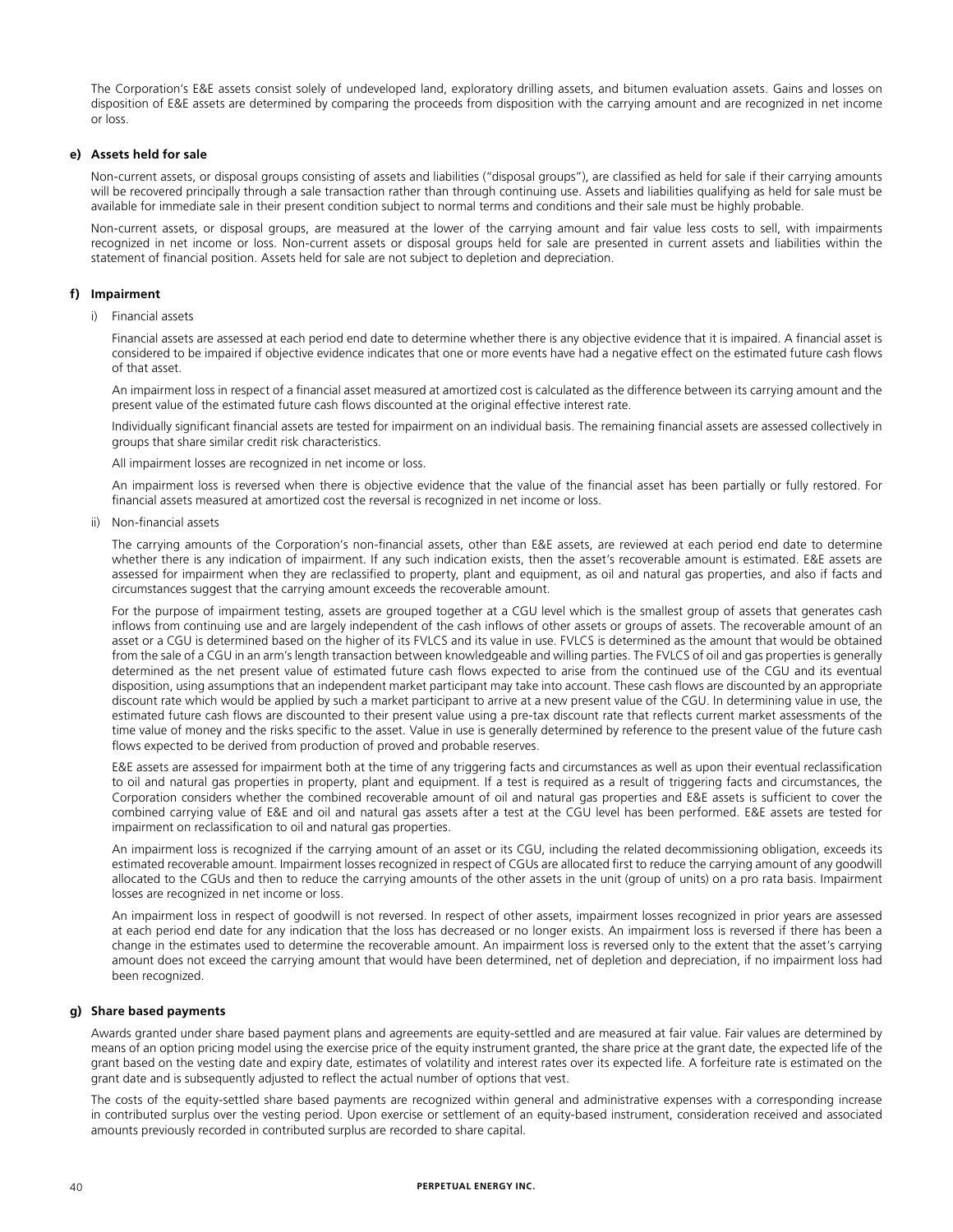### **h) Provisions**

Provisions are recognized when the Corporation has a current legal or constructive obligation as a result of a past event, which can be reliably estimated, and will require the outflow of economic resources to settle the obligation. A provision is determined using the estimated future cash flows discounted at a rate that reflects current market conditions and liability specific risks.

### **Decommissioning obligations**

The Corporation's activities give rise to dismantling, decommissioning and site disturbance remediation activities. A provision is made for the estimated cost of site restoration and capitalized in the relevant asset category.

Decommissioning obligations are measured at the present value of management's estimate of expenditures required to settle the present obligation at the statement of financial position date and using a risk free interest rate not adjusted for credit risk. Subsequent to the initial measurement, the obligation is adjusted at the end of each period to reflect the passage of time, changes in the estimated future cash flows underlying the obligation and changes in the risk free rate. The accretion of the provision due to the passage of time is recognized in net income or loss whereas changes in the provision arising from the changes in estimated cash flows or changes in the risk free rate are capitalized. Actual costs incurred upon settlement of the decommissioning obligations are charged against the provision to the extent the provision was established.

### **Gas over bitumen obligation**

The Corporation's entitlement to gas over bitumen royalty adjustments under the Natural Gas Royalty Regulation (2002) with respect to foregone production from gas wells shut-in (deemed production) for the benefit of bitumen producers in the Athabasca oil sands area is recognized as gas over bitumen revenue in the period that deemed production occurs.

The gas over bitumen royalty adjustment reduces the Corporation's gas Crown royalties ("royalty adjustments") otherwise payable. To the extent that royalty adjustments exceed gas Crown royalties payable in a given period, the amount is recorded as a receivable when there is reasonable assurance that it will be recovered and classified as current to the extent that the amounts are expected to be recovered within one year.

To the extent that these gas wells are allowed to return to production, the Corporation will be subject to gross overriding royalty of one percent for each year the gas over bitumen royalty adjustment was received to a maximum of 10 percent. The Corporation records a provision reflecting the present value of the expected repayments of the gas over bitumen royalty adjustments received by the Corporation under the Natural Gas Royalty Regulation (2002) should the related properties resume production. The expected repayments of the gas over bitumen royalty adjustments are estimated based on the present value of the expected gross overriding royalty on future revenues from the production of proved and probable reserves. Accretion of the provision due to the passage of time and change in estimated cash flows are recognized in net income or loss. Actual repayments, if any, will be charged against the provision as incurred.

### **i) Revenue**

Revenue and royalty expense from the sale of oil and natural gas is recorded when the significant risks and rewards of ownership of the product are transferred to the buyer which is usually when legal title passes to the external party. This is generally at the time product enters the pipeline.

Prior to the disposition of WGS LP on April 25, 2012, the Corporation recognized revenue for storage services, including gas injection, storage and withdrawal in accordance with the terms of the storage contracts. The Corporation does not hold title to third party storage gas and does not store proprietary gas.

Royalty income is recognized as it accrues in accordance with the terms of the overriding royalty agreements.

## **j) Income tax**

Income tax expense comprises current and deferred components. Income tax expense is recognized in net income or loss except to the extent that it relates to items recognized directly in equity, in which case it is recognized in equity.

Current tax is the expected tax payable on the taxable income for the year, using tax rates enacted or substantively enacted at the period end date, and any adjustment to tax payable in respect of previous years.

Deferred tax is recognized in respect of temporary differences between the carrying amounts of assets and liabilities for financial reporting purposes and the amounts used for taxation purposes. Deferred tax is not recognized on the initial recognition of assets or liabilities in a transaction that is not a business combination. In addition, deferred tax is not recognized for taxable temporary differences arising on the initial recognition of goodwill. Deferred tax is measured at the tax rates that are expected to be applied to temporary differences when they reverse, based on the laws that have been enacted or substantively enacted by the period end date. Deferred tax assets and liabilities are offset if there is a legally enforceable right to offset, and they relate to income taxes levied by the same tax authority on the same taxable entity, or on different tax entities, but they intend to settle current tax liabilities and assets on a net basis or their tax assets and liabilities will be realized simultaneously.

A deferred tax asset is recognized to the extent that it is probable that future taxable profits will be available against which the temporary difference can be utilized. Deferred tax assets are reviewed at each period end date and are reduced to the extent that it is no longer probable that the related tax benefit will be realized.

### **k) Income or loss per share amounts**

Basic income or loss per share is calculated by dividing the net income or loss by the weighted average number of common shares outstanding during the period. For the dilutive net income or loss per share calculation, the weighted average number of shares outstanding is adjusted for the potential number of shares which may have a dilutive effect on net income or loss.

Diluted income or loss per share is calculated giving effect to the potential dilution that would occur if outstanding Share Options, Restricted Rights, Performance Share Units, or potential dilutive convertible debentures were exercised or converted into common shares. The weighted average number of diluted shares is calculated in accordance with the treasury stock method for Share Options, Restricted Rights and Performance Share Units and the if-converted method for potentially issuable common shares through the convertible debentures. The treasury stock method assumes that the proceeds received from the exercise of all potentially dilutive instruments are used to repurchase common shares at the average market price. The if-converted method assumes conversion of convertible securities at the beginning of the reporting period**.**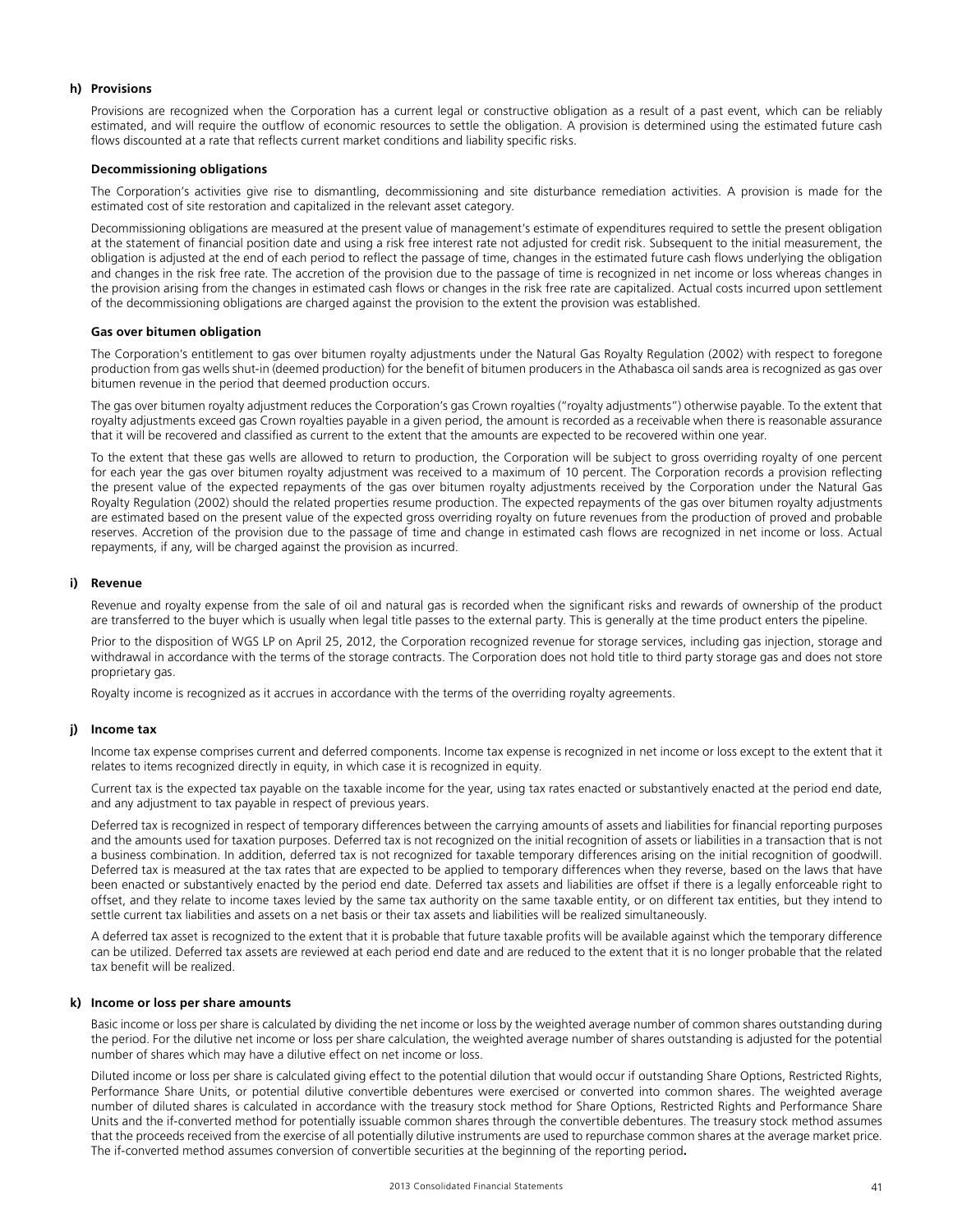## **l) Newly adopted accounting policies**

Effective January 1, 2013, Perpetual has adopted the following new standards and amendments as issued by the IASB. Adoption of these new standards and amendments has had no measurement impact on the Corporation's consolidated financial statements. The enhanced disclosure requirements of IFRS 12, IFRS 13, and amended IFRS 7 have been reflected in these consolidated financial statements and notes.

- i) IFRS 10, "Consolidated Financial Statements" replaces the guidance in IAS 27 "Consolidated and Separate Financial Statements". The new standard provides a single model to be applied in the control analysis for all investees, eliminating the current risk and rewards approach.
- ii) IFRS 11, "Joint Arrangements" replaces the guidance in IAS 31, "Interests in Joint Ventures" and establishes criteria for classification of joint arrangements as either joint operations or joint ventures. The new standard mandates equity-method accounting for joint ventures; these entities no longer have a choice between proportionate consolidation and equity accounting. An entity's interest in a joint operation, where the parties have rights to the assets and obligations for the liabilities, is to be accounted for on the basis of the entity's interest in the assets, liabilities, revenues and expenses of the operation. The relationships are accounted for as joint operations similar to jointly controlled assets or operations under IAS 31.
- iii) IFRS 12, "Disclosure of Interest in Other Entities" provides the required disclosures for entities that have interests in subsidiaries or joint arrangements. Disclosure requirements under the new standard aim to provide information that will assist financial statement users in their understanding of the nature, risks, and financial effects of an interest in other entities.
- iv) IFRS 13, "Fair Value Measurement" provides a single source of fair value measurement guidance by replacing the guidance contained in other IFRSs. The new standard defines fair value as the price that would be received to sell an asset or paid to transfer a liability in an orderly transaction. IFRS 13 also establishes a framework for measurement of fair value and requires disclosures that allow users to evaluate fair value methodology and the inputs used.
- v) IFRS 7, "Financial Instruments: Disclosures" was amended to provide additional guidance on disclosure of financial assets and financial liabilities in the statement of financial position.

### **m) Recent pronouncements issued**

Perpetual will be required to adopt the following applicable new standards and amendments as issued by the IASB. The Corporation is currently evaluating the impact on the consolidated financial statements as discussed below.

- i) IFRIC 21, "Levies" provides guidance on accounting for levies in accordance with the requirements of IAS 37, Provisions, Contingent Liabilities and Contingent Assets. The interpretation defines a levy as an outflow from an entity imposed by a government in accordance with legislation and states that levies do not arise from executory contracts or other contractual arrangements. The interpretation also confirms that an entity recognizes a liability for a levy only when the triggering event specified in the legislation occurs. This IFRIC is effective for annual periods commencing on or after January 1, 2014 and is to be applied retrospectively. The Corporation intends to adopt IFRIC 21 in its financial statements for the annual period beginning January 1, 2014.
- ii) IFRS 9, "Financial Instruments" establishes principles for the disclosure of financial assets and financial liabilities that will present information that is useful for the assessment of the amounts, timing and uncertainty of an entity's future cash flows. The IFRS is applicable to all items that fall within the scope of IAS 39, "Financial Instruments: Recognition and Measurement". This IFRS is effective for annual periods commencing on or after January 1, 2018 and is to be applied retrospectively. The Corporation intends to adopt IFRS 9 in its financial statements for the annual period beginning January 1, 2018.

Perpetual has not applied any of these new standards as of December 31, 2013. The Corporation is currently evaluating the extent of the impact that adoption will have on the consolidated financial statements.

# **5. ASSETS HELD FOR SALE**

| December 31, 2012<br>As at                       |        |
|--------------------------------------------------|--------|
| Assets held for sale                             |        |
| Property, plant and equipment (note 7)           | 4,621  |
| Exploration and evaluation (note 8)              | 17.700 |
|                                                  | 22,321 |
| Liabilities associated with assets held for sale |        |

Decommissioning obligations (note 13) **5** 93

During the first quarter of 2013, the Corporation closed the dispositions of all assets and associated liabilities presented as held for sale at December 31, 2012 for net cash proceeds of \$76.8 million resulting in a gain on dispositions of \$51.8 million. The dispositions consisted principally of the Elmworth property but also included non-core oil and natural gas properties in the Corporation's West Central CGU.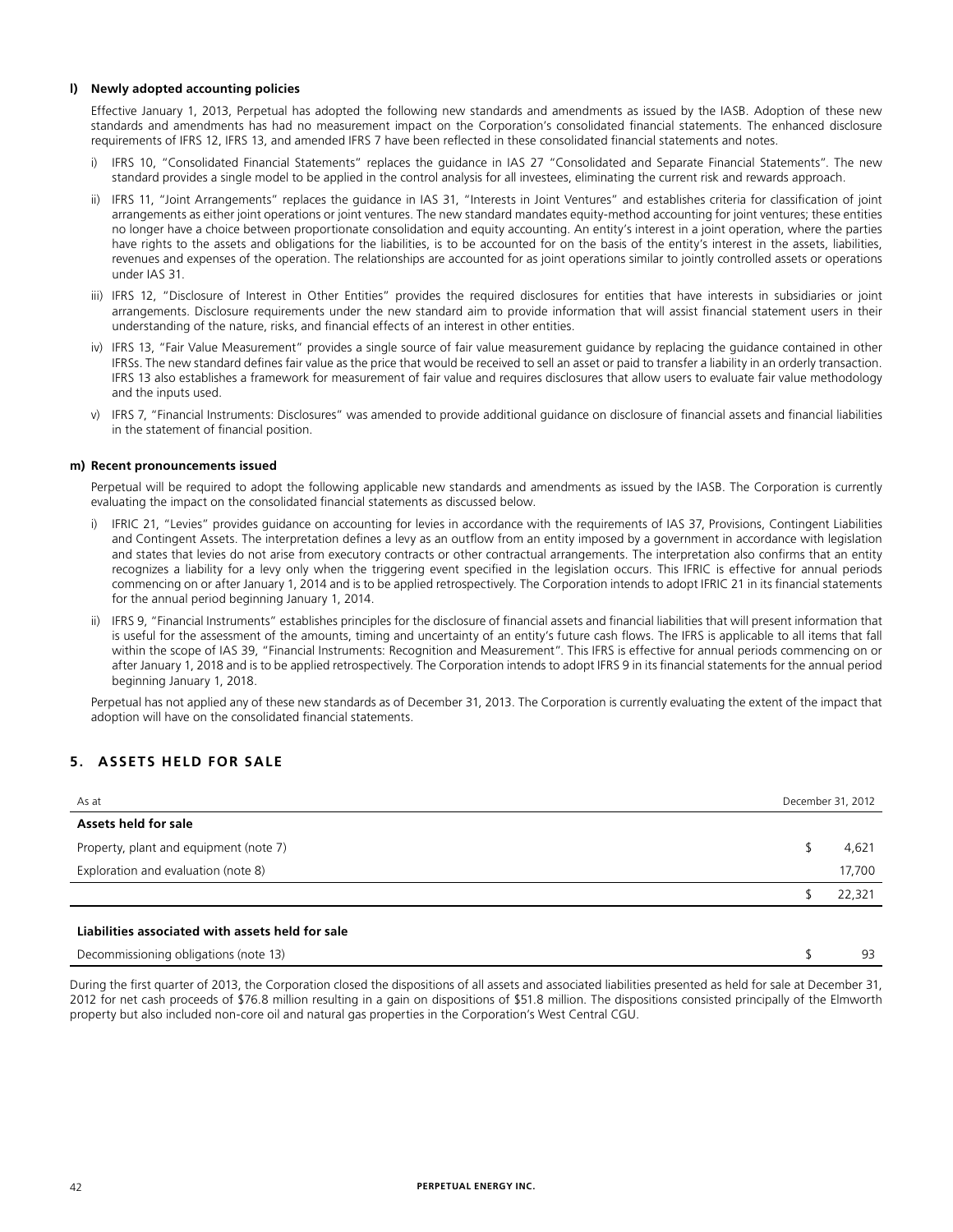# **6. EQUITY-METHOD INVESTMENT**

Perpetual's equity-method investment consists of a 30 percent interest in WGS LP which operates a gas storage facility in Alberta, Canada.

Prior to April 25, 2012, WGS LP was a wholly owned subsidiary of Perpetual. On April 25, 2012, Perpetual sold a 90 percent interest in WGS LP for cash proceeds of \$80.9 million. As part of the sale Perpetual continues to provide management and operational services to WGS LP for an annual fee. The Corporation also retained an option, exercisable within one year of closing, to buy back from the purchaser up to a 30 percent additional ownership interest in WGS LP at the same price as the initial sale plus working capital and other adjustments, less any dividends paid, for a final ownership interest post any exercise of the buy-back option of up to 40 percent ("WGS Call Option").

On April 25, 2013, Perpetual exercised the WGS Call Option to buy back an additional 20 percent interest in WGS LP for total consideration of \$21.4 million comprised of \$19.1 million in cash and \$2.3 million related to the value of the option. The transaction closed on May 24, 2013 resulting in an increase in Perpetual's total ownership interest to 30 percent. The unexercised portion of the option has expired.

For the year ended December 31, 2013, the Corporation received dividends of \$2.4 million (December 31, 2012 - \$0.9 million) from WGS LP representing Perpetual's share of total dividends declared. Other transactions between Perpetual and WGS LP during the period totaled \$2.0 million (December 31, 2012 - \$1.3 million) consisting primarily of revenue earned related to the management services agreement.

Summary financial information for the Corporation's equity-method investment in WGS LP is as follows:

| As at                                                                                          | December 31, 2013 |         | December 31, 2012 |
|------------------------------------------------------------------------------------------------|-------------------|---------|-------------------|
| Current assets                                                                                 | \$                | 2,925   | \$<br>1,489       |
| Non-current assets                                                                             |                   | 119,619 | 85,551            |
| Total assets                                                                                   |                   | 122,544 | 87,040            |
|                                                                                                |                   |         |                   |
| Current liabilities                                                                            |                   | 739     | 3,768             |
| Non-current liabilities (1)                                                                    |                   | 31,596  | 48,677            |
| Total liabilities                                                                              |                   | 32,335  | 52,445            |
|                                                                                                |                   |         |                   |
| Net assets                                                                                     |                   | 90,209  | 34,595            |
| Corporation's share of net assets                                                              |                   | 27,063  | 3,460             |
| Adjustments on acquisition of interest in WGS LP                                               |                   | 1,284   | 2,033             |
| <b>Equity-method investment</b>                                                                | \$                | 28,347  | \$<br>5,493       |
| (1) Includes long term bank indebtedness of \$7.9 million (December 31, 2012 – \$3.8 million). |                   |         |                   |

| For the period ended                                        | December 31, 2013 | December 31, 2012 |
|-------------------------------------------------------------|-------------------|-------------------|
| Revenue                                                     | 16,864            | 10,533            |
| Depreciation                                                | (3, 564)          | (2,398)           |
| Other expenses                                              | (2,609)           | (4, 357)          |
| Unrealized gain (loss) on gas storage obligation derivative | 4.920             | (8,786)           |
| Net income (loss)                                           | 15,611            | (5,008)           |
| Share of net income (loss) of equity-method investment      | 3.789             | (572)             |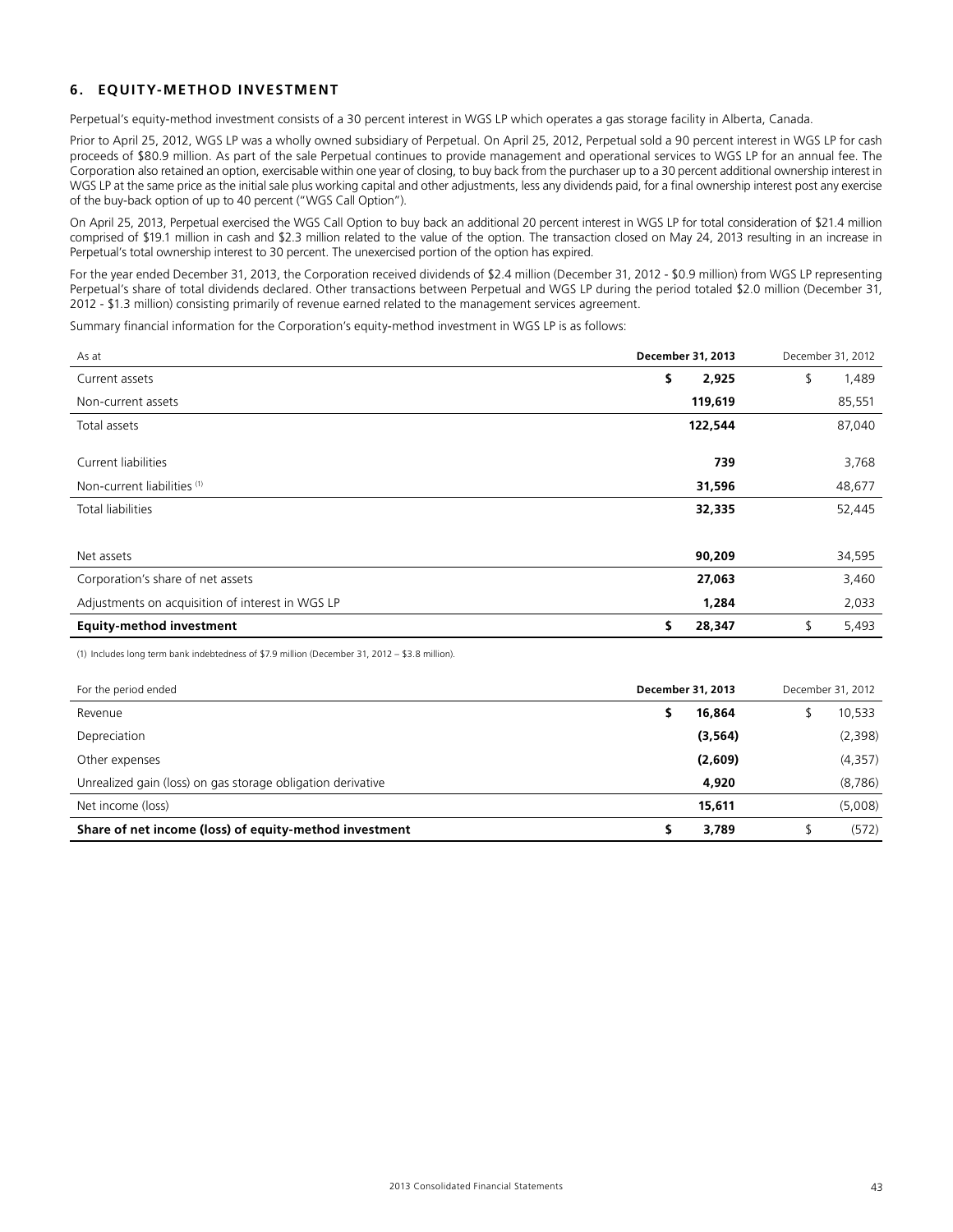# **7. PROPERTY, PLANT AND EQUIPMENT**

|                                                           | Oil and gas properties | Corporate assets |                   | Total          |  |
|-----------------------------------------------------------|------------------------|------------------|-------------------|----------------|--|
| Cost                                                      |                        |                  |                   |                |  |
| December 31, 2011                                         | \$2,640,472            | \$               | 6,149             | \$2,646,621    |  |
| Additions                                                 | 76,136                 |                  | 221               | 76,357         |  |
| Change in decommissioning obligations estimates (note 13) | (10, 352)              |                  |                   | (10, 352)      |  |
| Transferred from exploration and evaluation (note 8)      | 5,346                  |                  |                   | 5,346          |  |
| Acquisitions                                              | 1,113                  |                  |                   | 1,113          |  |
| Dispositions                                              | (234, 566)             |                  | (83)              | (234, 649)     |  |
| Reclassification to assets held for sale (note 5)         | (4,709)                |                  | $\qquad \qquad -$ | (4,709)        |  |
| December 31, 2012                                         | 2,473,440              |                  | 6,287             | 2,479,727      |  |
| <b>Additions</b>                                          | 93,180                 |                  | 120               | 93,300         |  |
| Change in decommissioning obligations estimates (note 13) | 2,182                  |                  |                   | 2,182          |  |
| Transferred from exploration and evaluation (note 8)      | 1,426                  |                  |                   | 1,426          |  |
| Acquisitions                                              | 808                    |                  |                   | 808            |  |
| <b>Dispositions</b>                                       | (8,952)                |                  |                   | (8,952)        |  |
| Reclassification to assets held for sale                  | (1, 581)               |                  |                   | (1, 581)       |  |
| December 31, 2013                                         | \$2,560,503            | \$               | 6,407             | \$2,566,910    |  |
| Accumulated depletion, depreciation and impairment losses |                        |                  |                   |                |  |
| December 31, 2011                                         | \$(1,813,881)          | \$               | (4, 812)          | \$(1,818,693)  |  |
| Depletion and depreciation                                | (104, 964)             |                  | (703)             | (105, 667)     |  |
| Dispositions                                              | 69,239                 |                  | 34                | 69,273         |  |
| Impairment losses                                         | (54, 313)              |                  |                   | (54, 313)      |  |
| Reclassification to assets held for sale (note 5)         | 88                     |                  |                   | 88             |  |
| December 31, 2012                                         | (1,903,831)            |                  | (5,481)           | (1,909,312)    |  |
| Depletion and depreciation                                | (92, 380)              |                  | (497)             | (92, 877)      |  |
| <b>Dispositions</b>                                       | 7,062                  |                  |                   | 7,062          |  |
| Impairment reversal                                       | 5,171                  |                  |                   | 5,171          |  |
| December 31, 2013                                         | \$(1,983,978)          | \$               | (5,978)           | \$(1,989,956)  |  |
| <b>Carrying amount</b>                                    |                        |                  |                   |                |  |
| December 31, 2012                                         | \$<br>569,609          | \$               | 806               | 570,415<br>\$  |  |
| December 31, 2013                                         | 576,525<br>\$          | \$               | 429               | 576,954<br>\$. |  |
|                                                           |                        |                  |                   |                |  |

At December 31, 2013, property, plant and equipment included \$7.9 million (December 31, 2012 – \$7.3 million) of costs currently not subject to depletion and \$19.6 million (December 31, 2012 – \$19.6 million) of costs related to shut-in gas over bitumen reserves which are not being depleted due to the non-producing status of the wells in the affected properties.

During the year ended December 31, 2013, the Corporation disposed of oil and natural gas properties, including those classified as held for sale as at December 31, 2012 (note 5), for cash proceeds of \$79.0 million (2012 – \$167.2 million). Gains on dispositions totaling \$52.1 million (2012 – \$49.0 million) were recorded in net income.

For the year ended December 31, 2013, the Corporation reversed a previous year impairment charge of \$5.2 million on natural gas assets geographically located within the West Central CGU. The impairment was reversed as a result of positive reserve revisions related to the strong economic performance of Perpetual's wells in West Central.

For the year ended December 31, 2012, the Corporation recognized impairment losses of \$54.3 million on natural gas assets geographically located within the Birchwavy West, Birchwavy East, and Other South CGUs. Impairments realized were a result of a decline in forecasted natural gas prices. The impairments recognized were based on the difference between the carrying amount of the CGU's (including decommissioning costs) and the value in use. In assessing value in use, the estimated future cash flows were discounted to their present value using pre-tax discount rates between 10.0 and 15.0 percent. The amount of value in use is computed by reference to the present value of the future cash flows expected to be derived from production of proved and probable reserves.

#### 44 **PERPETUAL ENERGY INC.**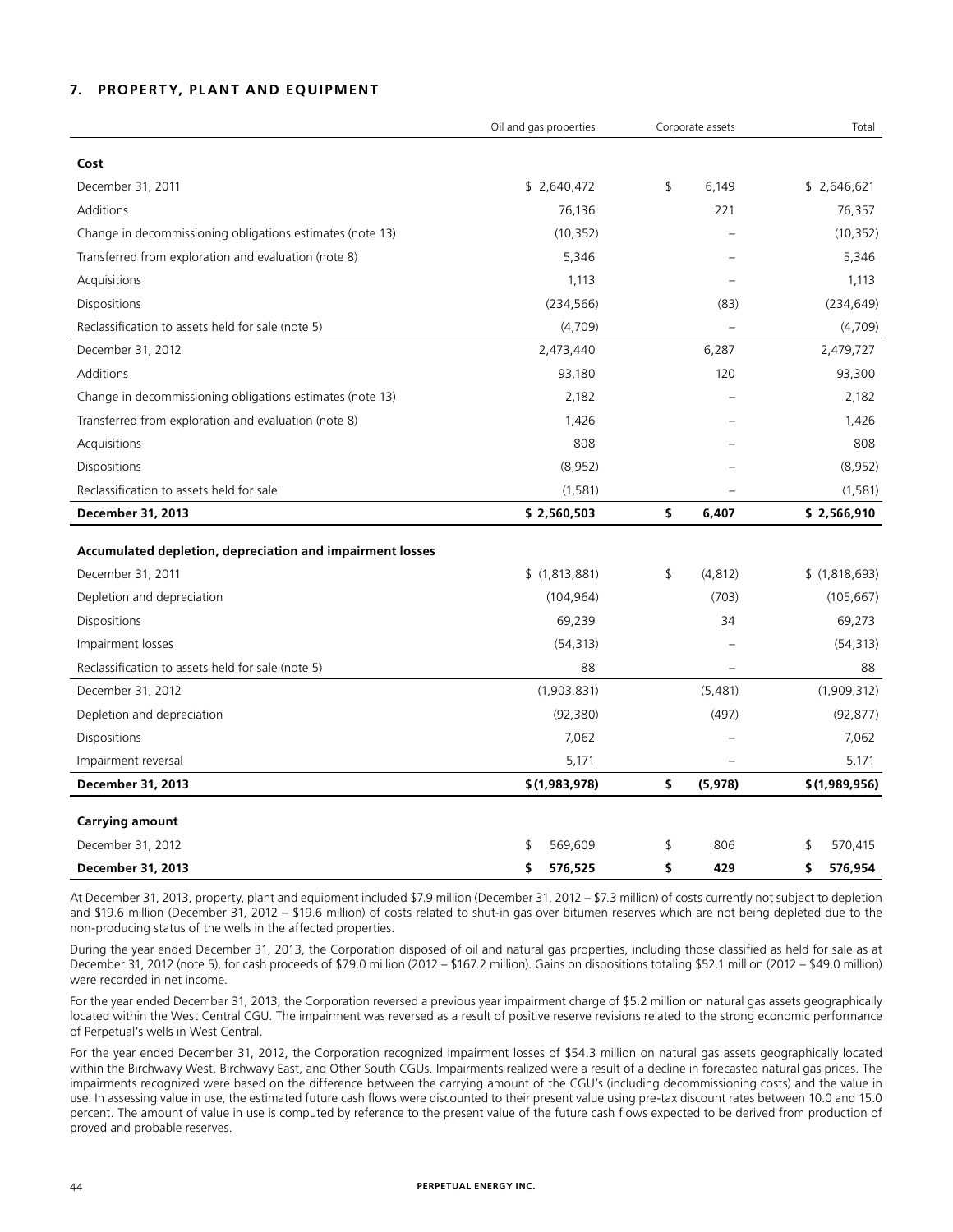# **8. EXPLORATION AND EVALUATION**

|                                              | 2013     |   | 2012     |
|----------------------------------------------|----------|---|----------|
| Balance, beginning of year                   | 80,494   | S | 106,763  |
| Additions                                    | 5,617    |   | 4,765    |
| Acquisitions                                 | 7,400    |   | 1,294    |
| <b>Dispositions</b>                          |          |   | (3, 524) |
| Transferred to property, plant and equipment | (1, 426) |   | (5,346)  |
| Non-cash exploration and evaluation expense  | (2,715)  |   | (5,758)  |
| Reclassification to assets held for sale     | (1, 193) |   | (17,700) |
| Balance, end of year                         | 88,177   | ፍ | 80,494   |

During the year ended December 31, 2013, \$4.5 million (2012 – \$3.5 million) in costs were charged directly to E&E expense in net loss.

# **9. LONG TERM CROWN RECEIVABLE (restated note 2)**

Perpetual is entitled to gas over bitumen royalty adjustments from the government (the Alberta "Crown") with respect to foregone production from gas wells that have been shut-in where they are deemed to be in communication with potentially recoverable bitumen. For operated facilities, the royalty adjustments are received by the Corporation as a reduction to the Corporation's Crown royalties payable. For non-operated facilities, Perpetual receives cash payments from joint venture partners. As at December 31, 2013, Perpetual had accumulated royalty adjustments on operated facilities in excess of the Corporation's accumulated Crown royalties payable totaling \$18.1 million (December 31, 2012 - \$17.7 million). Of this amount, \$7.1 million (December 31, 2012 – \$8.9 million) is included in current accounts receivable as the Corporation expects to recover this amount against Crown royalties otherwise payable in the next twelve months. The remaining \$11.0 million (December 31, 2012 - \$8.8 million) is recorded as long term Crown receivable as the Corporation expects to recover the amounts against Crown royalties payable over a period of time beyond the next year.

# **10. BANK INDEBTEDNESS**

The Corporation's credit facility is with a syndicate of Canadian chartered banks. On April 26, 2013, the Corporation's lenders completed their semiannual review of the borrowing base under the credit facility. The total availability under the facility was reduced to \$125 million from \$127.5 million which consists of a demand loan of \$95 million; a working capital facility of \$15 million, and a \$15 million acquisition facility. Total availability under the facility was further reduced to \$110 million with the maturity of the acquisition facility on July 31, 2013. On October 31, 2013, the Corporation's lenders completed their semi-annual review of the borrowing base under the credit facility and total availability was confirmed at \$110 million. The revolving feature of the credit facility has been extended to October 30, 2014. The next semi-annual redetermination of the Corporation's borrowing base will occur on or before April 30, 2014.

The Corporation has covenants that require twelve month trailing income before interest, taxes and depletion and depreciation to consolidated debt and consolidated senior debt to be less than 4:0 to 1:0 and 3:0 to 1:0, respectively. Consolidated debt is defined as the sum of the Corporation's period end balance of the credit facility, senior notes and outstanding letters of credit ("Consolidated Debt"). Consolidated senior debt is defined as the sum of consolidated debt less the period end balance of the senior notes. The Corporation was in compliance with the lender's covenants at December 31, 2013. In addition to amounts outstanding under the credit facility, the Corporation has outstanding letters of credit in the amount of \$5.9 million (December 31, 2012 – \$7.6 million). Collateral for the credit facility is provided by a floating-charge debenture covering all existing and acquired property of the Corporation, as well as unconditional full liability guarantees from all subsidiaries in respect of amounts borrowed under the credit facility.

Advances under the credit facility are made in the form of Banker's Acceptances ("BA"), prime rate loans or letters of credit. In the case of BA advances, interest is a function of the BA rate plus a margin based on the Corporation's current ratio of debt to cash flow. In the case of prime rate loans, interest is charged at the lenders' prime rate plus margin. The effective interest rate on outstanding amounts at December 31, 2013 was 5.5 percent (December 31, 2012 – 5.5 percent).

# **11. SENIOR NOTES**

On March 15, 2011, the Corporation issued \$150.0 million in senior notes. The senior notes are direct senior unsecured obligations of Perpetual, ranking pari passu with all other present and future unsecured and unsubordinated indebtedness of the Corporation. The senior notes have a cross-default provision with the Corporation's credit facility. The Corporation was in compliance with the lenders' covenants at December 31, 2013. The senior notes mature on March 15, 2018 and bear interest at 8.75 percent, payable semi-annually on September 15 and March 15 of each year beginning on September 15, 2011. The Corporation can redeem at a premium to face value, with equity proceeds from common share offerings, up to 35 percent of the principal amount of the senior notes prior to March 15, 2015. The Corporation can repay the senior notes at any time on or after March 15, 2015 to maturity date at a premium to face value based on date of repayment. At December 31, 2013, the senior notes are presented net of \$2.3 million in issue costs which are amortized using an effective interest rate of 9.1 percent.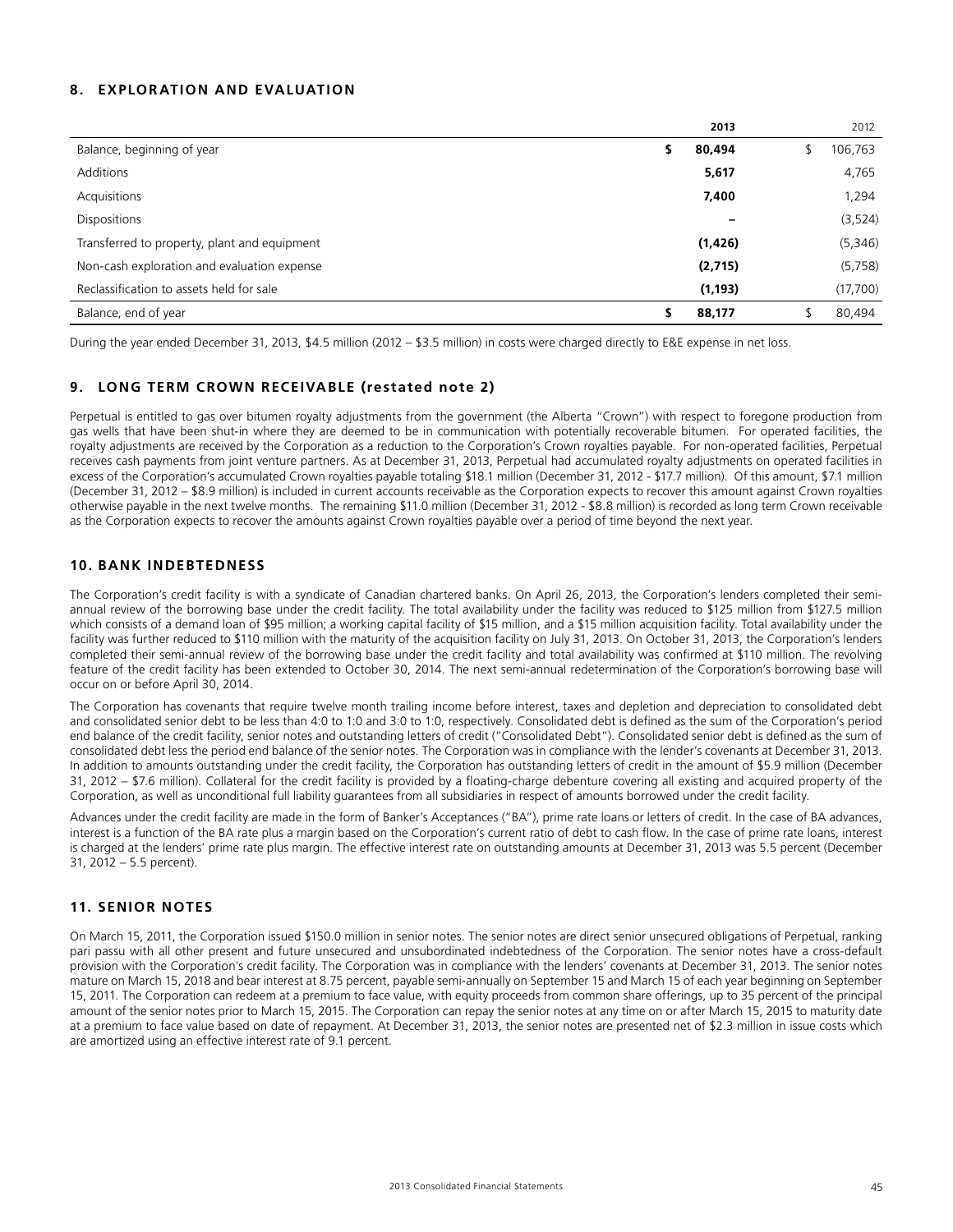# **12. CONVERTIBLE DEBENTURES**

The Corporation's 6.50% convertible unsecured subordinated debentures ("6.50% Convertible Debentures") issued on June 20, 2007 and traded on the Toronto Stock Exchange ("TSX") under the symbol PMT.DB.C matured on June 30, 2012. They yielded interest at 6.50 percent per annum paid semiannually on June 30 and December 31 of each year and were subordinated to substantially all other liabilities of the Corporation including the credit facility and senior notes. The 6.50% Convertible Debentures were convertible at the option of the holder into common shares at any time prior to the maturity date at a conversion price of \$14.20 per common share. The Corporation's 6.50% Convertible Debentures were paid out in cash on June 30, 2012 at maturity.

The Corporation's 7.25% Convertible Debentures amended on December 17, 2009, which trade under the symbol PMT.DB.D, mature on January 31, 2015, bear interest at 7.25 percent per annum paid semi-annually on January 31 and July 31 of each year and are subordinated to substantially all other liabilities of the Corporation including the credit facility and senior notes. The 7.25% Convertible Debentures are convertible at the option of the holder into common shares at any time prior to the maturity date at a conversion price of \$7.50 per common share.

The Corporation's 7.00% Convertible Debentures issued on May 26, 2010, which trade under the symbol PMT.DB.E, mature on December 31, 2015, bear interest at 7.00 percent per annum paid semi-annually on June 30 and December 31 of each year and are subordinated to substantially all other liabilities of the Corporation including the credit facility, senior notes and all other series of convertible debentures. The 7.00% Convertible Debentures are convertible at the option of the holder into common shares at any time prior to the maturity date at a conversion price of \$7.00 per common share.

At the option of the Corporation, the repayment of the principal amount of the convertible debentures may be settled in common shares. The number of common shares to be issued upon redemption by the Corporation will be calculated by dividing the principal by 95 percent of the weighted average trading price for ten trading days prior to the date of redemption. The interest payable may also be settled with the issuance of sufficient common shares to satisfy the interest obligation.

| <b>Series</b>                        | 6.50%                          | 7.25%        | 7.00%        |    | <b>Total</b> |
|--------------------------------------|--------------------------------|--------------|--------------|----|--------------|
| <b>Trading symbol (TSX)</b>          | PMT.DB.C                       | PMT.DB.D     | PMT.DB.E     |    |              |
| <b>Carrying amount</b>               |                                |              |              |    |              |
| Balance, December 31, 2011           | \$<br>74,250                   | \$<br>95,325 | \$<br>53,695 | \$ | 223,270      |
| Accretion                            | 316                            | 890          | 892          |    | 2,098        |
| Amortization of debenture issue fees | 359                            | 453          | 418          |    | 1,230        |
| Repayment of principal on maturity   | (74, 925)                      |              |              |    | (74, 925)    |
| Balance, December 31, 2012           |                                | 96,668       | 55,005       | \$ | 151,673      |
| Accretion                            |                                | 1,015        | 996          |    | 2,011        |
| Amortization of debenture issue fees |                                | 493          | 500          |    | 993          |
| Redemptions                          |                                | (68)         | (113)        |    | (181)        |
| Balance, December 31, 2013           | \$<br>$\overline{\phantom{0}}$ | \$<br>98,108 | \$<br>56,388 | \$ | 154,496      |
| <b>Market value</b>                  |                                |              |              |    |              |
| December 31, 2012                    | \$                             | \$<br>94,723 | \$<br>56,400 | \$ | 151,123      |
|                                      |                                |              |              |    |              |
| <b>December 31, 2013</b>             | \$                             | \$<br>97,903 | \$<br>57,333 | s  | 155,236      |
| <b>Principal amount outstanding</b>  |                                |              |              |    |              |
| December 31, 2012                    | \$                             | \$<br>99,972 | \$<br>60,000 | \$ | 159,972      |
| December 31, 2013                    | \$                             | \$<br>99,901 | \$<br>59,878 |    | 159,779      |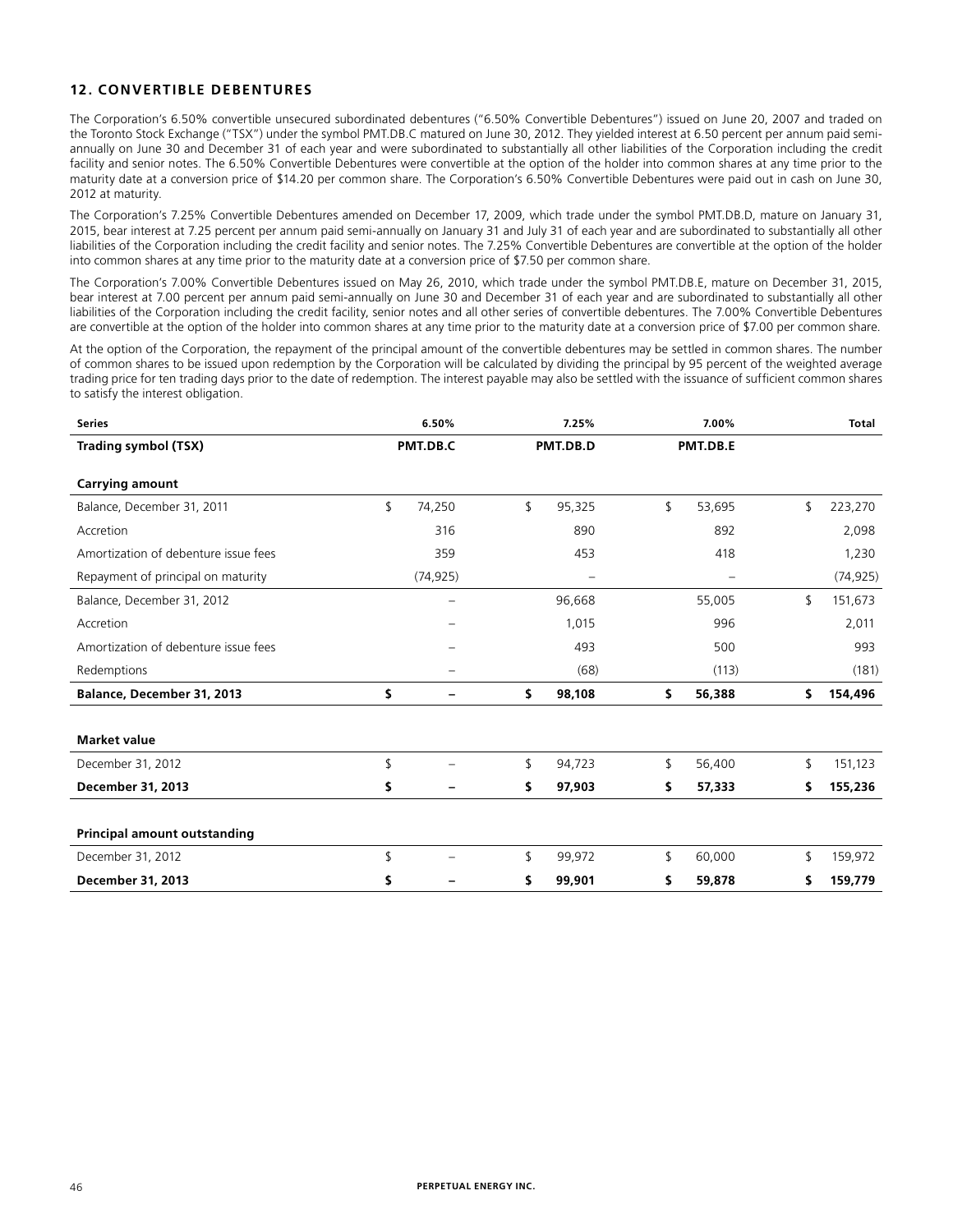# **13. PROVISIONS**

A reconciliation of provisions is provided below:

|                                                                                  | Gas over bitumen obligations |       |                      | Decommissioning obligations |               |
|----------------------------------------------------------------------------------|------------------------------|-------|----------------------|-----------------------------|---------------|
|                                                                                  |                              | 2013  | 2012                 | 2013                        | 2012          |
|                                                                                  |                              |       | Restated<br>(note 2) |                             |               |
| Balance, beginning of year                                                       | s                            | 2,737 | \$<br>3,356          | 206,379<br>s                | \$<br>242,860 |
| Obligations acquired                                                             |                              |       |                      | 73                          | 45            |
| Obligations incurred                                                             |                              |       |                      | 3,392                       | 1,308         |
| Obligations disposed                                                             |                              |       |                      | (62)                        | (30, 377)     |
| Change in risk free rate                                                         |                              |       |                      | (12, 574)                   | 9,569         |
| Change in estimates                                                              |                              | 211   | (619)                | 14,756                      | (19, 921)     |
| Obligations settled                                                              |                              | -     |                      | (2, 497)                    | (1,825)       |
| Accretion                                                                        |                              |       |                      | 4,439                       | 4,813         |
| Reclassification to liabilities associated with<br>assets held for sale (note 5) |                              |       |                      |                             | (93)          |
| Balance, end of year                                                             | s                            | 2,948 | \$<br>2,737          | 213,906<br>s                | 206,379<br>\$ |

### **a) Decommissioning obligations**

The total future decommissioning obligations are estimated based on the Corporation's net ownership interest in all wells and facilities, estimated costs to reclaim and abandon these wells and facilities and the estimated timing of the costs to be incurred in future periods.

The Corporation adjusts the decommissioning obligations on each period end date for changes in the risk free rate. Accretion is calculated on the adjusted balance after taking into account additions and dispositions to property, plant, and equipment. Decommissioning obligations are also adjusted annually for revisions to the future liability cost and the estimated timing of costs to be incurred in future years.

At December 31, 2013, the Corporation estimated the net present value of its total decommissioning obligations to be \$213.9 million (December 31, 2012 – \$206.4 million) based on an undiscounted total future liability of \$236.8 (December 31, 2012 – \$260.6 million). These payments are expected to be made over the next 25 years with the majority of costs incurred between 2020 and 2030. At December 31, 2013, the Corporation used a weighted average risk free rate of 2.41 percent (December 31, 2012 – 2.24 percent) to calculate the present value of the decommissioning obligation provisions.

## **b) Gas over bitumen obligation (restated note 2)**

The gas over bitumen obligation represents the present value of expected repayments of the gas over bitumen royalty adjustments received or receivable by the Corporation under the Natural Gas Royalty Regulation (2002) in the event the shut-in gas over bitumen assets resume production. The cash flows are based on the estimated timing of future revenues and the related over-riding royalties that will be incurred in future periods. At December 31, 2013, the Corporation estimated the net present value of its total gas over bitumen obligation to be \$2.9 million (December 31, 2012 - \$2.7 million) based on undiscounted total future repayments of \$10.8 million (December 31, 2012 - \$11.6 million). The majority of these repayments are expected to occur between 2020 and 2032. At December 31, 2013, the Corporation used a liability specific discount rate of 15.0 percent (December 31, 2012 – 15.0 percent) to calculate the present value of the provision.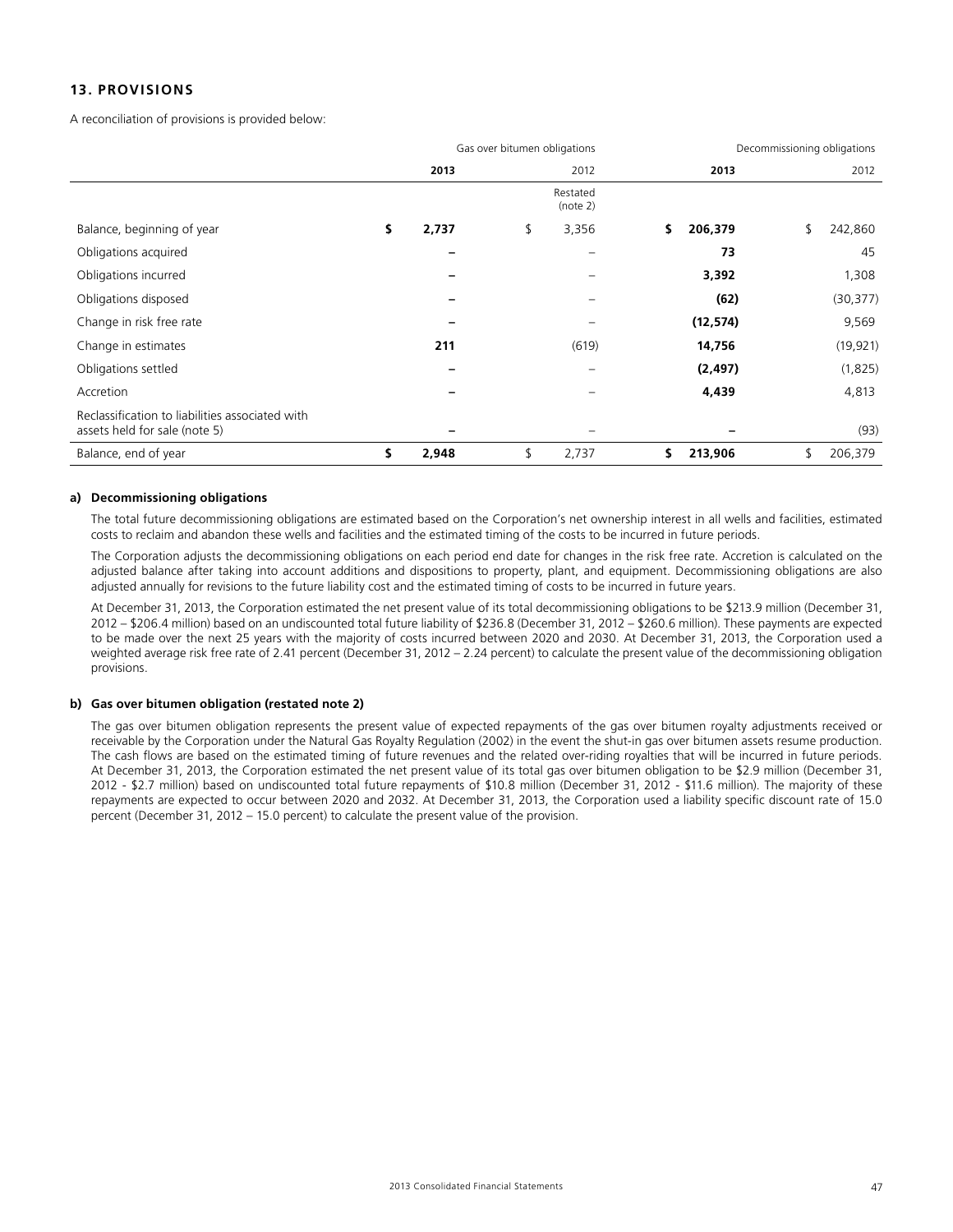# **14. SHARE CAPITAL**

## **a) Authorized**

Authorized capital consists of an unlimited number of common shares.

### **b) Issued and outstanding**

A reconciliation of share capital is provided below:

|                                   |               | 2013        |                 | 2012        |
|-----------------------------------|---------------|-------------|-----------------|-------------|
|                                   | <b>Shares</b> | Amount      | Shares          | Amount      |
| Balance, beginning of year        | 147,455,167   | \$1,255,450 | 146,966,260     | \$1,254,273 |
| Common shares issued pursuant to: |               |             |                 |             |
| - Restricted Rights Plan          | 894,553       | 1,501       | 488,907         | 1.177       |
| - Performance Share Units Plan    | 90,349        | 334         | -               |             |
| - Share Option Plan               | 50,318        | 30          | $\qquad \qquad$ |             |
| Balance, end of year              | 148,490,387   | \$1,257,315 | 147,455,167     | \$1,255,450 |

## **c) Per share information**

|                                                      | Year ended December 31, |         |              |
|------------------------------------------------------|-------------------------|---------|--------------|
|                                                      |                         | 2013    | 2012         |
| (thousands, except per share amounts)                |                         |         |              |
| Net income (loss) – basic                            | S                       | 7,620   | \$ (75,986)  |
| Effect of dilutive securities                        |                         |         |              |
| Net income (loss) – diluted                          | s                       | 7,620   | \$ (75,986)  |
| Weighted average common shares outstanding - basic   |                         | 148,144 | 147,085      |
| Effective of dilutive securities                     |                         | 2,098   |              |
| Weighted average common shares outstanding – diluted |                         | 150,242 | 147,085      |
| Income (loss) per share - basic and diluted          |                         | 0.05    | (0.52)<br>\$ |

In computing per share amounts for the year ended December 31, 2012, 7,045,250 Share Options, 2,245,737 Restricted Rights, 1,328,360 Performance Share Rights, and 21,901,026 potentially issuable common shares through the convertible debentures were excluded as the Corporation had a net loss.

# **15. SHARE BASED PAYMENTS**

# **a) Share Option Plan**

The purpose of the Share Option Plan is to provide an effective long-term incentive to eligible participants and to reward them on the basis of the Corporation's long-term performance. The Board of Directors administers the Share Option Plan and determines participants, numbers of Share Options and terms of vesting. The exercise price of the Share Options granted shall not be less than the value of the weighted average trading price for Perpetual common shares for the five trading days immediately preceding the date of grant.

Participants in the Share Option Plan may offer to surrender their options to the Corporation in exchange for a cash payment not to exceed the inthe-money value of the Share Options. The Corporation has the right to accept or refuse such offers. For the year ended December 31, 2013, the Corporation recorded \$1.8 million in share based payment expense related to Share Options (2012 – \$2.7 million).

At December 31, 2013, the Corporation had 12.5 million Share Options and Restricted Rights (December 31, 2012 – 11.4 million) issued and outstanding relative to the 14.8 million (ten percent of total common shares outstanding) reserved under the Share Option and Restricted Rights Plans (December 31, 2012 – 14.7 million). As at December 31, 2013, 3.4 million Share Options granted under the Share Option Plan had vested but were unexercised (December 31, 2012 – 0.8 million).

The Corporation used the trinomial option pricing model to calculate the estimated fair value of the outstanding Share Options. During the year ended December 31, 2013, the Corporation granted 2.7 million Share Options under the Share Option Plan. The following assumptions were used to arrive at the estimate of fair value as at the date of grant: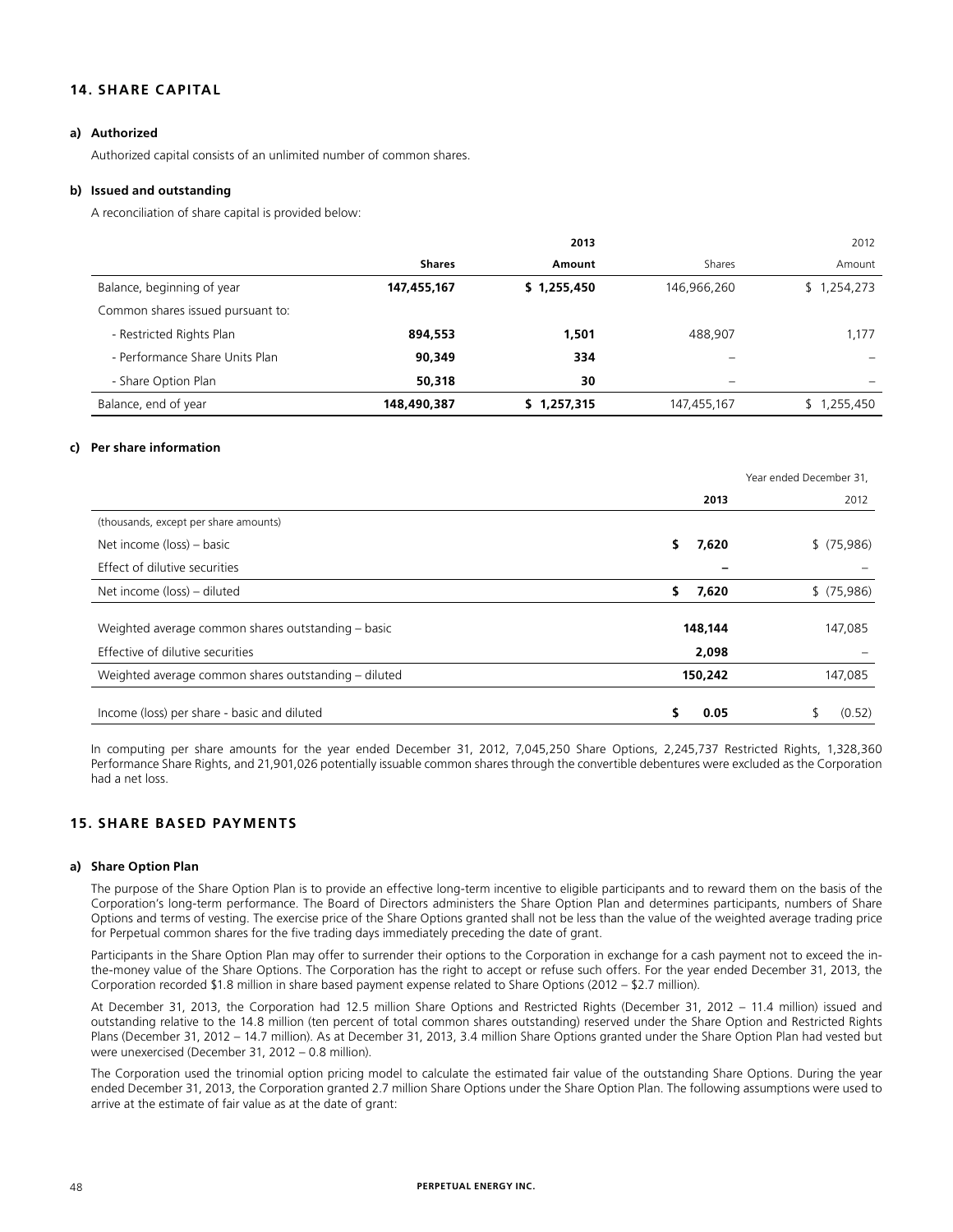| Period of grant                        | 2013          | 2012          |
|----------------------------------------|---------------|---------------|
| Dividend yield (%)                     | 0.0           | 0.0           |
| Forfeiture rate (%)                    | 12.0          | $8.0 - 12.0$  |
| Expected volatility (%)                | $48.0 - 52.1$ | $44.1 - 50.8$ |
| Risk-free interest rate (%)            | $1.1 - 1.6$   | $1.0 - 1.5$   |
| Expected life (years)                  | $2.5 - 3.5$   | $2.5 - 3.5$   |
| Vesting period (years)                 | 3.0           | 3.0           |
| Contractual life (years)               | 4.0           | 4.0           |
| Weighted average grant date fair value | 0.38<br>s     | 0.30<br>\$    |

|                            |                        |      | 2013                 |                          | 2012          |
|----------------------------|------------------------|------|----------------------|--------------------------|---------------|
|                            | Average exercise price |      | <b>Share options</b> | Average exercise price   | Share options |
| Balance, beginning of year |                        | 1.32 | 9,177,175            | 4.00                     | 12,297,100    |
| Granted                    |                        | 1.12 | 2,665,000            | 0.96                     | 7,045,250     |
| Exercised                  |                        | 0.69 | (104, 439)           | 4.55                     | (4, 512, 875) |
| Forfeited                  |                        | 6.34 | (170, 500)           | 4.12                     | (5,652,300)   |
| Cancelled                  |                        | 1.51 | (366, 209)           | $\overline{\phantom{0}}$ |               |
| Balance, end of year       |                        | 1.20 | 11,201,027           | 1.32                     | 9,177,175     |

The following table summarizes information about Share Options outstanding at December 31, 2013:

| <b>Options Outstanding</b>  |                            |                                     |                                    | <b>Options Exercisable</b> |  |                                    |
|-----------------------------|----------------------------|-------------------------------------|------------------------------------|----------------------------|--|------------------------------------|
| Range of<br>exercise prices | Number of<br>share options | Average contractual life<br>(years) | Weighted average<br>exercise price | Number of<br>share options |  | Weighted average<br>exercise price |
| \$0.62 to \$0.83            | 1,213,279                  | 2.29                                | 0.62                               | 348,484                    |  | 0.62                               |
| \$0.84 to \$1.07            | 5,085,448                  | 2.56                                | 1.03                               | 1,682,556                  |  | 1.03                               |
| \$1.08 to \$1.15            | 2.445.000                  | 3.64                                | 1.11                               |                            |  |                                    |
| \$1.16 to \$5.03            | 2.457.300                  | 2.23                                | 1.92                               | 1.365.701                  |  | 1.99                               |
| Total                       | 11,201,027                 | 2.70                                | 1.20                               | 3,396,741                  |  | 1.38                               |

## **b) Restricted Rights Plan**

The Corporation has a Restricted Rights Plan for certain officers, employees and direct and indirect service providers. Restricted Rights granted under the Restricted Rights Plan may be exercised during a period (the "Exercise Period") not exceeding five years from the date upon which the Restricted Rights were granted. The Restricted Rights typically vest on a graded basis over two years. At the expiration of the Exercise Period, any Restricted Rights which have not been exercised shall expire and become null and void. Upon vesting, the plan participant is entitled to receive the vested common shares at no cost plus an additional number of common shares equal to the value of dividends on the Corporation's shares as if the shares were invested in the Premium Dividend Reinvestment Plan accrued since the grant date.

For the year ended December 31, 2013, \$0.6 million in share based payment expense was recorded in respect of Restricted Rights (2012 – \$1.5 million).

The following table shows changes in the Restricted Rights outstanding under the Restricted Rights Plan:

|                            | 2013       | 2012       |
|----------------------------|------------|------------|
| Balance, beginning of year | 2,245,737  | 1,365,107  |
| Granted                    | 200,432    | 1,782,250  |
| Exercised                  | (988, 028) | (491, 307) |
| Forfeited                  | (127, 058) | (410, 313) |
| Cancelled                  | (20, 510)  |            |
| Balance, end of year       | 1,310,573  | 2,245,737  |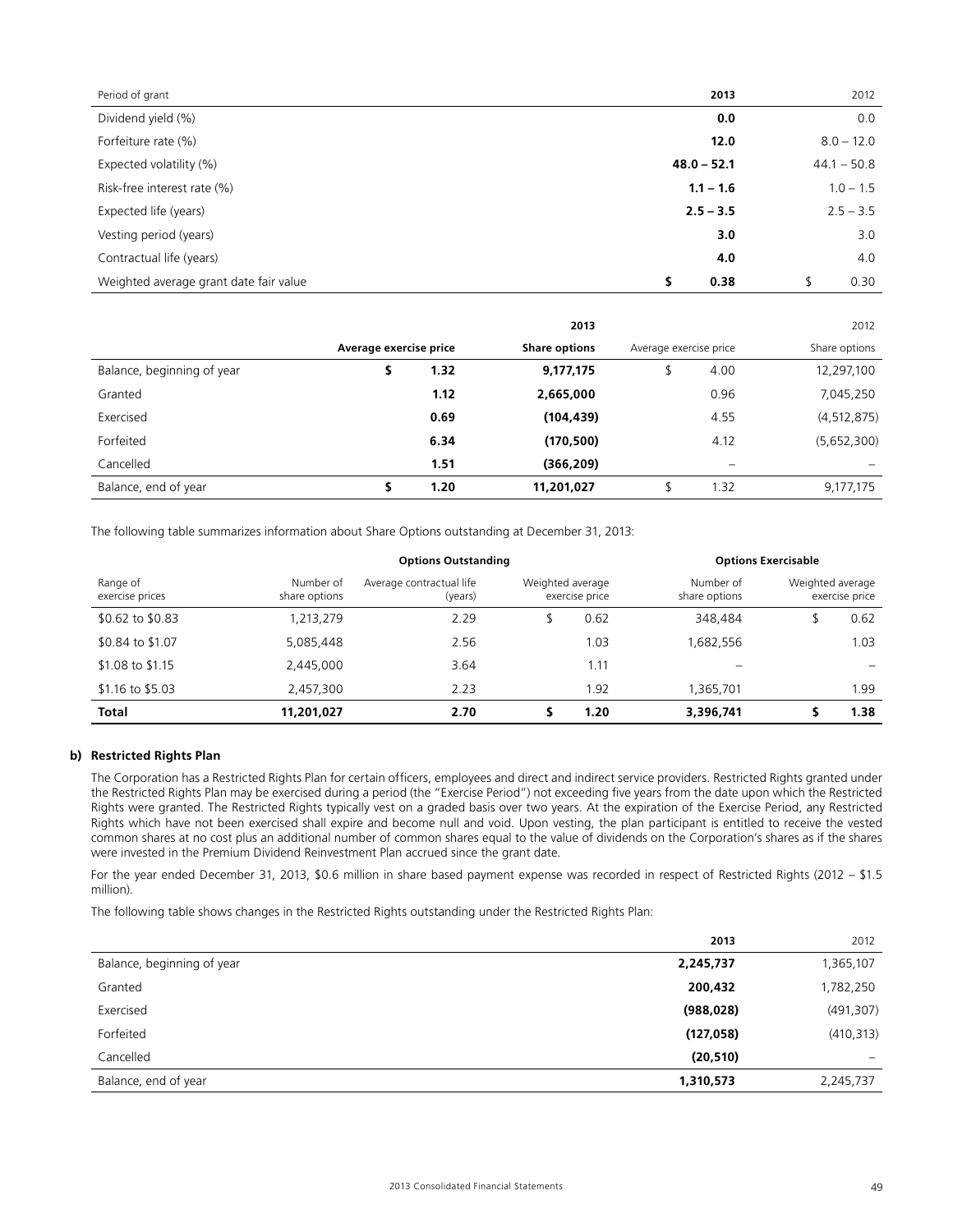### **c) Performance Share Rights Plan**

The Corporation has a Performance Share Rights Plan for the Corporation's senior management team. Performance Share Rights granted under the Performance Share Rights Plan vest two years after the date upon which the Performance Share Rights were granted. The Performance Share Rights that vest and become redeemable are a multiple of the Performance Share Rights granted dependent upon the achievement of certain performance metrics over the vesting period. Vested Performance Share Rights can be settled in cash or Restricted Rights, at the discretion of the Board of Directors. Upon vesting, Performance Share Rights Plan participants are entitled to receive an additional number of Performance Share Rights equal to the value of dividends on the Corporation's shares as if the shares were invested in the Premium Dividend Reinvestment Plan accrued since the grant date. Should participants of the Performance Share Rights Plan leave the organization other than through retirement or termination without cause prior to the vesting date, the Performance Share Rights would be forfeited.

At December 31, 2013, the Corporation had 2,298,500 Performance Share Rights issued and outstanding under the Performance Share Rights Plan (December 31, 2012 – 1,328,360).

For the year ended December 31, 2013, \$1.2 million in share based payment expense was recorded in respect of the Performance Share Rights granted (2012 – \$0.3 million).

# **d) Compensation awards**

The Corporation has agreements in place with certain employees whereby over a period of three years they may be entitled to receive shares of the Corporation purchased on the open market by an independent trustee if they remain employees of Perpetual during such time. This does not dilute equity or involve the issuance of shares from treasury.

At December 31, 2013, the Corporation had 1,212,000 of these awards and issued and outstanding (2012 – nil).

For the year ended December 31, 2013, \$0.1 million in share based payment expense was recorded in respect of the awards (2012 – nil).

The Corporation also has agreements in place with directors and certain employees whereby, in the case of directors, upon retirement from the Board of Directors, or in the case of employees, over a period of two years if they remain employees of Perpetual during such time, may be entitled to receive, at the discretion of the Board, cash, a grant of restricted rights or shares of the Corporation purchased on the open market by an independent trustee.

At December 31, 2013, the Corporation had 1,810,000 of these awards issued and outstanding (2012 – nil).

For the year ended December 31, 2013, \$0.3 million in share based payment expense was recorded in respect of the compensation awards granted  $(2012 - \text{nil})$ 

As at December 31, 2013, no shares have been purchased for the purpose of these agreements by the independent trustee (2012 – nil).

# **16. FINANCE EXPENSE**

The components of finance expense are as follows:

|                                                             | Year ended December 31 |           |     |           |
|-------------------------------------------------------------|------------------------|-----------|-----|-----------|
|                                                             |                        | 2013      |     | 2012      |
| Interest                                                    | s                      | (32, 482) | \$. | (36, 354) |
| Accretion on decommissioning obligations (note 13)          |                        | (4, 439)  |     | (4, 813)  |
| (Loss) gain on marketable securities                        |                        | (92)      |     | 801       |
| (Loss) gain on call option                                  |                        | (1, 274)  |     | 47        |
| Change in estimate on gas over bitumen obligation (note 13) |                        | (211)     |     | 619       |
| Gain on retained investment in former subsidiary            |                        |           |     | 2,104     |
| Gain on gas storage obligation derivative                   |                        |           |     | 3,636     |
| Finance expenses recognized in net income or loss           |                        | (38, 498) |     | (33,960)  |

# **17. NON-CASH WORKING CAPITAL INFORMATION**

|                                          | Year ended December 31, |  |         |
|------------------------------------------|-------------------------|--|---------|
|                                          | 2013                    |  | 2012    |
| Accounts receivable                      | (2,312)                 |  | (1,742) |
| Prepaid expenses and deposits            | 1,559                   |  | 883     |
| Accounts payable and accrued liabilities | (2, 267)                |  | (5,797) |
| Change in non-cash working capital (1)   | (3,020)                 |  | (6,656) |

(1) Includes working capital balances sold as part of the 2012 disposition of the Corporation's controlling interest in WGS LP.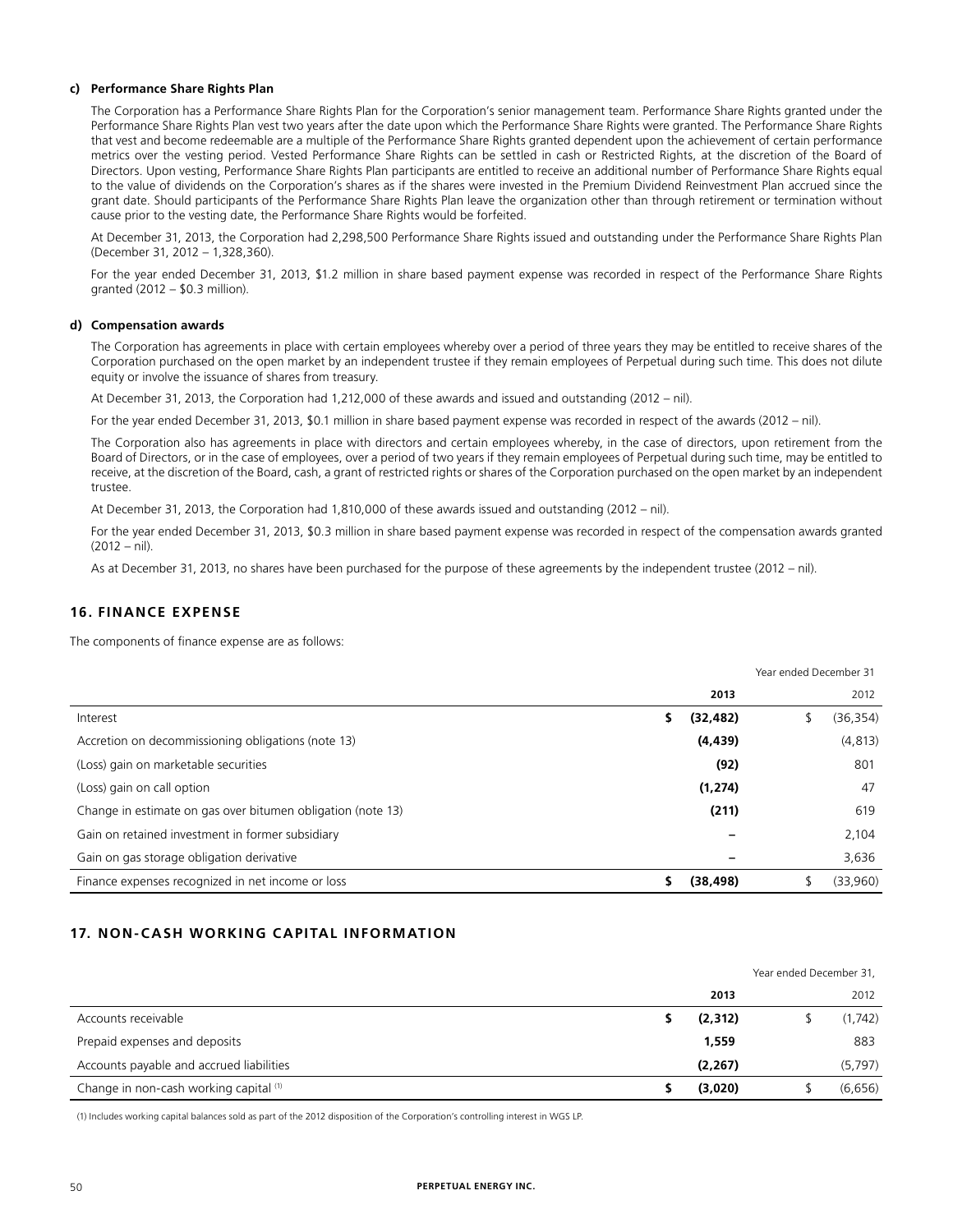The change in non-cash working capital has been allocated to the following activities:

|                                        | Year ended December 31, |  |          |
|----------------------------------------|-------------------------|--|----------|
|                                        | 2013                    |  | 2012     |
| Operating                              | (146)                   |  | 1,162    |
| Financing                              | (20)                    |  | 33       |
| Investing                              | (2, 854)                |  | (7, 851) |
| Change in non-cash working capital (1) | (3,020)                 |  | (6,656)  |

(1) Includes working capital balances sold as part of the 2012 disposition of the Corporation's controlling interest in WGS LP.

# **18. FINANCIAL RISK MANAGEMENT**

The Corporation has exposure to credit risk, liquidity risk and market risk from its use of financial instruments.

This note presents information about the Corporation's exposure to each of the above risks, the Corporation's objectives, policies and processes for measuring and managing risk, and the Corporation's management of capital. Further quantitative disclosures are included throughout these annual consolidated financial statements.

The Board of Directors has overall responsibility for the establishment and oversight of the Corporation's risk management framework. The Board of Directors has implemented and monitors compliance with risk management policies.

The Corporation's risk management policies are established to identify and analyze the risks faced by Perpetual, to set appropriate risk limits and controls, and to monitor risks and adherence to market conditions and the Corporation's activities.

## **a) Credit risk**

Credit risk is the risk of financial loss to the Corporation if a customer or counterparty to a financial instrument fails to meet its contractual obligations, and arises principally from the Corporation's receivables from joint venture partners, oil and natural gas marketers and derivative contract counterparties.

Receivables from oil and natural gas marketers are normally collected on the 25th day of the month following production. The Corporation's policy to mitigate credit risk associated with these balances is to establish marketing relationships with large, well established purchasers. The Corporation historically has not experienced any significant collection issues with its oil and natural gas marketing receivables. Joint venture receivables are typically collected within one to three months of the joint venture bill being issued to the partner. The Corporation attempts to mitigate the risk from joint venture receivables by obtaining partner approval of significant capital expenditures prior to expenditure. However, the receivables are generally from participants in the oil and natural gas sector, and collection of the outstanding balances is dependent on industry factors such as commodity price fluctuations, escalating costs, the risk of unsuccessful drilling and oil and gas production; in addition, further risk exists with joint venture partners as disagreements occasionally arise that increase the potential for non-collection. The Corporation does not typically obtain collateral from oil and natural gas marketers or joint venture partners, however, the Corporation does have the ability in some cases to withhold production or amounts payable to joint venture partners in the event of non-payment.

The Corporation manages the credit exposure related to marketable securities by monitoring the performance and financial strength of the investments and the liquidity of the securities being held.

The Corporation manages the credit exposure related to derivatives by engaging in economic hedging transactions with counterparties with investment grade credit ratings, and periodically monitoring the changes in such credit ratings.

During the year ended December 31, 2013, credit risk did not have any impact on the change in fair value of financial assets and liabilities classified as fair value through profit or loss.

The carrying amount of accounts receivable, marketable securities and fair value of derivatives represents the Corporation's maximum credit exposure. The Corporation's allowance for doubtful accounts as at December 31, 2013 is \$0.6 million (December 31, 2012 – \$0.8 million). The amount of the allowance was determined by assessing the probability of collection for each past due receivable. The Corporation is currently involved in negotiations with the joint venture partners involved to recover the full amount of the receivables in question. The total amount of accounts receivables 90 days past due amounted to \$1.7 million as at December 31, 2013 (December 31, 2012 – \$2.8 million).

### **b) Liquidity risk**

Liquidity risk is the risk that the Corporation will not be able to meet its financial obligations as they are due. The Corporation's approach to managing liquidity is to ensure, as far as possible, that it will have sufficient liquidity to meet its liabilities when due, under both normal and stressed conditions, without incurring unacceptable losses or risking harm to the Corporation's reputation.

The Corporation anticipates that cash flows including cash flow from operating activities, proceeds from closed and potential future asset dispositions and available funds from the Corporation's credit facility will provide the required funds to discharge the Corporation's obligations, carry out exploration and development programs and fund ongoing operations for the foreseeable future.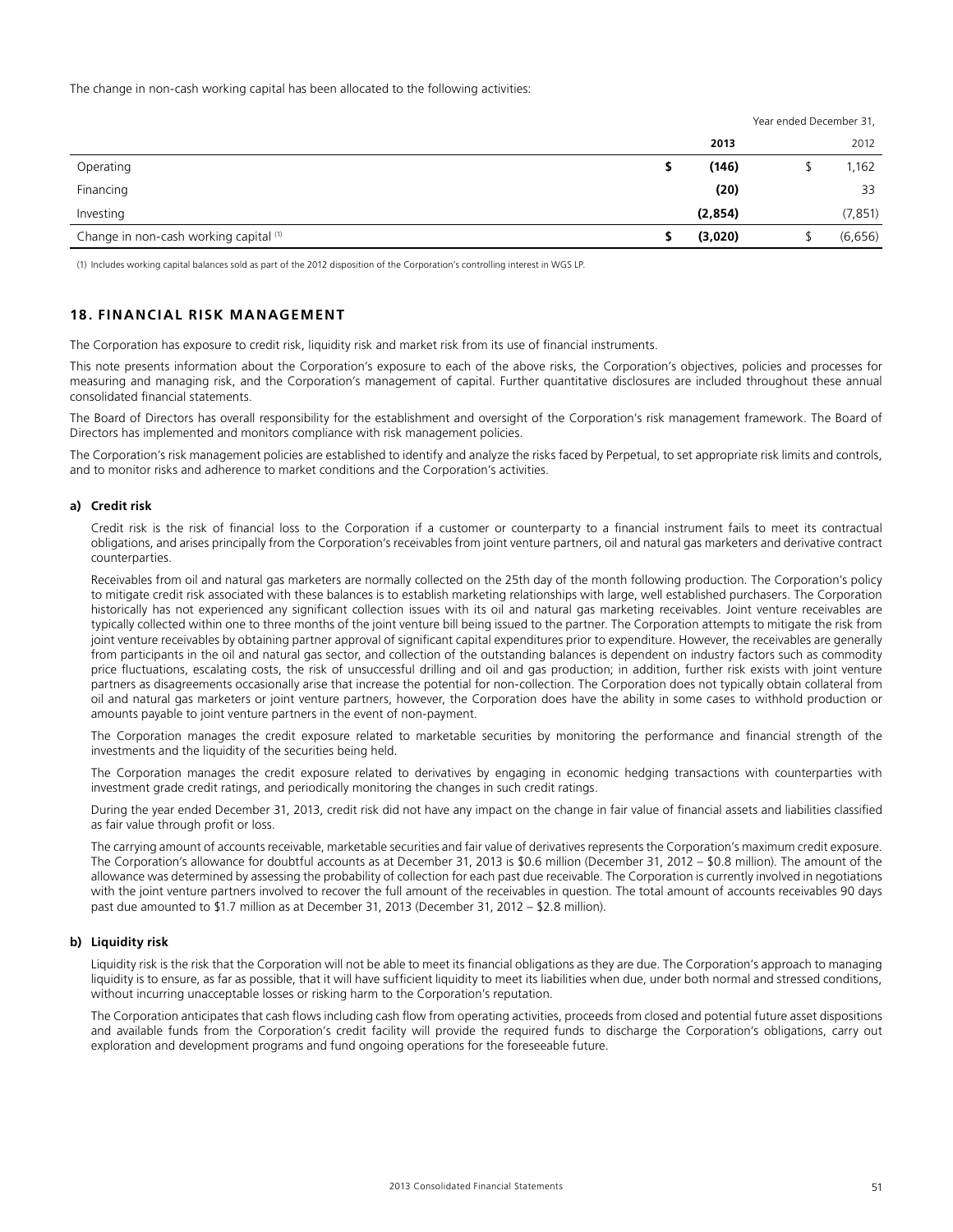The following are the contractual maturities of financial liabilities and associated interest payments as at December 31, 2013:

| <b>Contractual repayments of financial liabilities</b> | Total     | 2014         | 2015      | 2016-2018 |
|--------------------------------------------------------|-----------|--------------|-----------|-----------|
| Accounts payable and accrued liabilities               | \$45,048  | 45,048<br>S. |           |           |
| <b>Derivatives</b>                                     | 9.246     | 6,468        | 2,778     |           |
| Bank indebtedness – principal (1)                      | 70,618    | 70,618       |           |           |
| Senior notes - principal                               | 150,000   |              |           | 150,000   |
| Convertible debentures <sup>(2)</sup>                  | 159,779   | -            | 159,779   |           |
| Total                                                  | \$434,691 | \$122,134    | \$162,557 | \$150,000 |

(1) The revolving feature of the credit facility expires on October 30, 2014 if not extended. Upon expiry of the revolving feature of the credit facility, should it not be extended, amounts outstanding as of the expiry date will have a term to maturity date of one day.

(2) Assuming repayment of principal is not settled in common shares, at the option of the Corporation.

### **c) Market risk**

Market risk is the risk that changes in market prices such as foreign exchange rates, equity prices, commodity prices and interest rates will affect the Corporation's net income or the value of financial instruments. The objective of market risk management is to manage and control market risk exposures within acceptable limits, while maximizing returns.

The Corporation utilizes both financial derivatives and fixed-price physical delivery sales contracts to manage market risks related to commodity prices and foreign currency rates. All such transactions are conducted in accordance with the Corporation's Hedging and Risk Management Policy, which has been approved by the Board of Directors.

### i) **Foreign currency exchange rate risk**

Foreign currency exchange rate risk is the risk that the fair value or future cash flows of the Corporation will fluctuate as a result of changes in foreign exchange rates. The majority of the Corporation's oil and natural gas sales are denominated in Canadian dollars. Due to the fact that the demand for oil and natural gas is substantially driven by the demand in the United States, the Corporation's exposure to US dollar foreign exchange risk is indirectly driven by the price of oil and natural gas. From time to time the Corporation also uses foreign exchange contracts to mitigate the effects of fluctuations in exchange rates on the Corporation's cash flows. The Corporation does not consider its direct exposure to foreign currency exchange rate risk to be significant.

## ii) **Commodity price risk**

Commodity price risk is the risk that the fair value or future cash flows will fluctuate as a result of changes in commodity prices. Commodity prices for oil and natural gas are impacted by world economic events that dictate the levels of supply and demand. The Corporation has attempted to mitigate commodity price risk through the use of various financial derivatives and fixed-price physical delivery sales contracts.

The Corporation's policies as they relate to hedging and risk management are as follows:

| <b>Restrictive Policy</b>                                     | <b>Contract Type</b>                                                                 | <b>Hedging Limit</b>                                                                                                                                                                |
|---------------------------------------------------------------|--------------------------------------------------------------------------------------|-------------------------------------------------------------------------------------------------------------------------------------------------------------------------------------|
| Internal Hedging and Risk<br>Management Policy <sup>(1)</sup> | Financial or forward physical oil or natural gas<br>liquids-based hedge volumes      | 80 percent of the average forecast future oil and natural<br>gas liquids production volume after royalties                                                                          |
| Internal Hedging and Risk<br>Management Policy <sup>(1)</sup> | Financial or forward physical natural gas-based<br>hedge volumes                     | 80 percent of the average forecast future natural gas<br>production volumes after royalties plus 40 percent of the<br>forecast future gas over bitumen deemed production<br>volumes |
| Credit facility agreement                                     | Financial or forward physical oil, condensate, or<br>natural gas-based hedge volumes | 60 percent of the trailing quarter's production including gas<br>over bitumen deemed production                                                                                     |

(1) For the purposes of these limitations, basis and differential volumes are counted at 25 percent and unexercised call or put options are counted at 50 percent of the contract volumes.

As at December 31, 2013, the Corporation has variable priced physical natural gas sales contracts based on future market prices. These contracts are not classified as non-financial derivatives due to the fact that the settlement price corresponds directly with fluctuations in natural gas prices.

Realized gains on commodity price derivatives recognized in net income for the year ended December 31, 2013 were \$6.3 million (2012 – \$29.0 million). The realized gains on commodity price derivatives for the year ended December 31, 2013, included \$0.9 million in respect of settlement of contracts prior to maturity (2012 – \$2.1 million).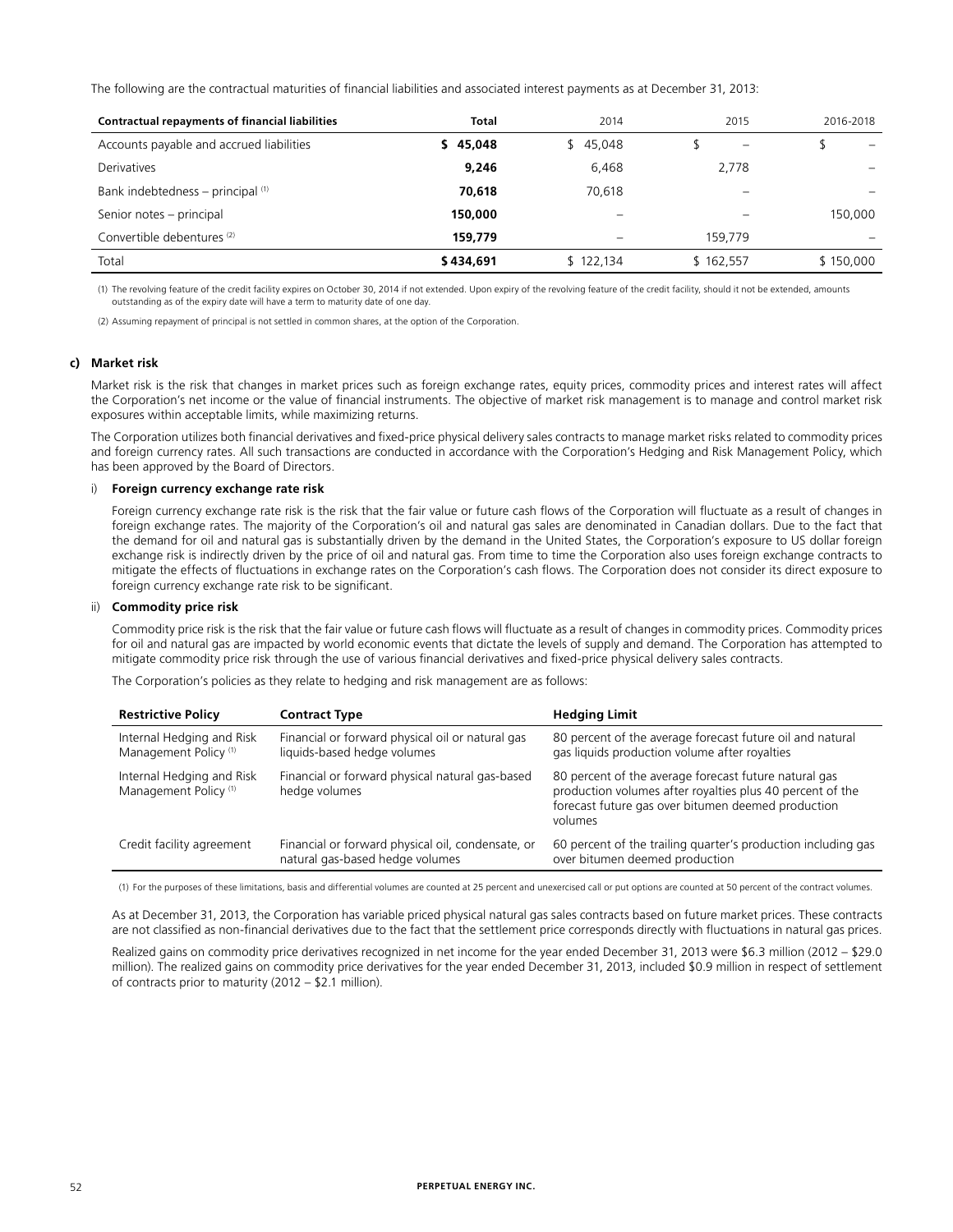## *Natural gas contracts*

At December 31, 2013, the Corporation had entered into financial and forward natural gas sales arrangements at AECO as follows:

| Type of contract | Perpetual Sold/Bought | Volumes at AECO (GJ/d) | Price (\$/GJ) | Term                         |
|------------------|-----------------------|------------------------|---------------|------------------------------|
| Financial        | sold                  | 40,000                 | 3.60          | January 2014                 |
| Financial        | bought                | (10,000)               | 3.66          | January 2014                 |
| Physical         | sold                  | 25,000                 | 3.74          | January 2014                 |
| Physical         | bought                | (10,000)               | 3.66          | January 2014                 |
| Financial        | sold                  | 10,000                 | 3.71          | January 2014 - December 2014 |

At December 31, 2013, the Corporation had entered into the following financial call option gas sales arrangements, whereby the Corporation's counterparty has the right to settle the specified volumes of natural gas at the specified prices in the future periods. Any subsequent changes in the fair values of the call options will be included in change in fair values of commodity derivatives in net income or loss.

| Type of contract | Perpetual Sold/Bought | Volumes at AECO (GJ/d) | Price (\$/GJ) | Term                         |
|------------------|-----------------------|------------------------|---------------|------------------------------|
| Financial        | sold                  | 10,000                 | 4.25          | January 2014 – December 2014 |

At December 31, 2013, the Corporation had entered into financial natural gas sales arrangements to fix the basis differential between the New York Mercantile Exchange ("NYMEX") and AECO trading hubs. The price at which these contract settles is equal to the NYMEX index less a fixed basis amount.

| Type of contract | Perpetual Sold/Bought | Volumes at NYMEX-AECO<br>(MMBtu/d) | Price (\$US/MMBtu) | Term                      |
|------------------|-----------------------|------------------------------------|--------------------|---------------------------|
| Financial        | sold                  | 2.500                              | (0.42)             | January 2014 - March 2014 |
| Financial        | bought                | (2,500)                            | (0.48)             | January 2014 - March 2014 |
| Financial        | sold                  | 10,000                             | (0.51)             | April 2014 – October 2014 |

At December 31, 2013, the Corporation had entered into the following financial natural gas sales arrangements at NYMEX as follows:

| Type of contract | Perpetual Sold/Bought | Volumes at NYMEX (MMBtu/d) | Price (\$US/MMBtu) | Term                       |
|------------------|-----------------------|----------------------------|--------------------|----------------------------|
| Financial        | sold                  | 20,000                     | 4.48               | February 2014 - March 2014 |
| Financial        | bought                | (5,000)                    | 4.39               | February 2014 - March 2014 |
| Financial        | sold                  | 2.500                      | 4.25               | April 2014 - October 2014  |
| Financial        | bought                | (2.500)                    | 4.16               | April 2014 - October 2014  |

# *Oil contracts*

At December 31, 2013, the Corporation had entered into financial and forward physical oil sales arrangements to fix the basis differential between the West Texas Intermediate ("WTI") and Western Canadian Select ("WCS") trading hubs. The price at which this contract settles is equal to the WTI index less a fixed basis amount.

At December 31, 2013 the Corporation had entered into the following costless collar oil sales arrangements:

| Type of contract | Volumes at WTI (bbl/d) | Floor price (\$US/bbl) | Ceiling price (\$US/bbl) | Term                         |
|------------------|------------------------|------------------------|--------------------------|------------------------------|
| Collar $(1)$     | 500                    | 90.00                  | 103.15                   | January 2014 - December 2014 |
| Collar           | 500                    | 85.00                  | 91.10                    | January 2014 - December 2014 |
| Collar           | 500                    | 85.00                  | 91.20                    | January 2014 - December 2014 |
| Collar           | 500                    | 87.50                  | 95.25                    | January 2015 - December 2015 |
| Collar           | 500                    | 87.50                  | 95.75                    | January 2015 - December 2015 |

(1) In this collar arrangement Perpetual received a ceiling price above the market price for such collars, and in exchange should the WTI index settle above \$US103.15 per bbl in any month during the contract period Perpetual will receive a price of \$US93.00 per bbl.

At December 31, 2013, the Corporation has entered into the following fixed price oil sales arrangements:

| Type of contract | Perpetual Sold/Bought | Volumes at WTI (bbl/d) | Price (\$US/bbl) | Term                         |
|------------------|-----------------------|------------------------|------------------|------------------------------|
| Financial        | sold<br>.             | .000                   | 90.00            | January 2014 - December 2014 |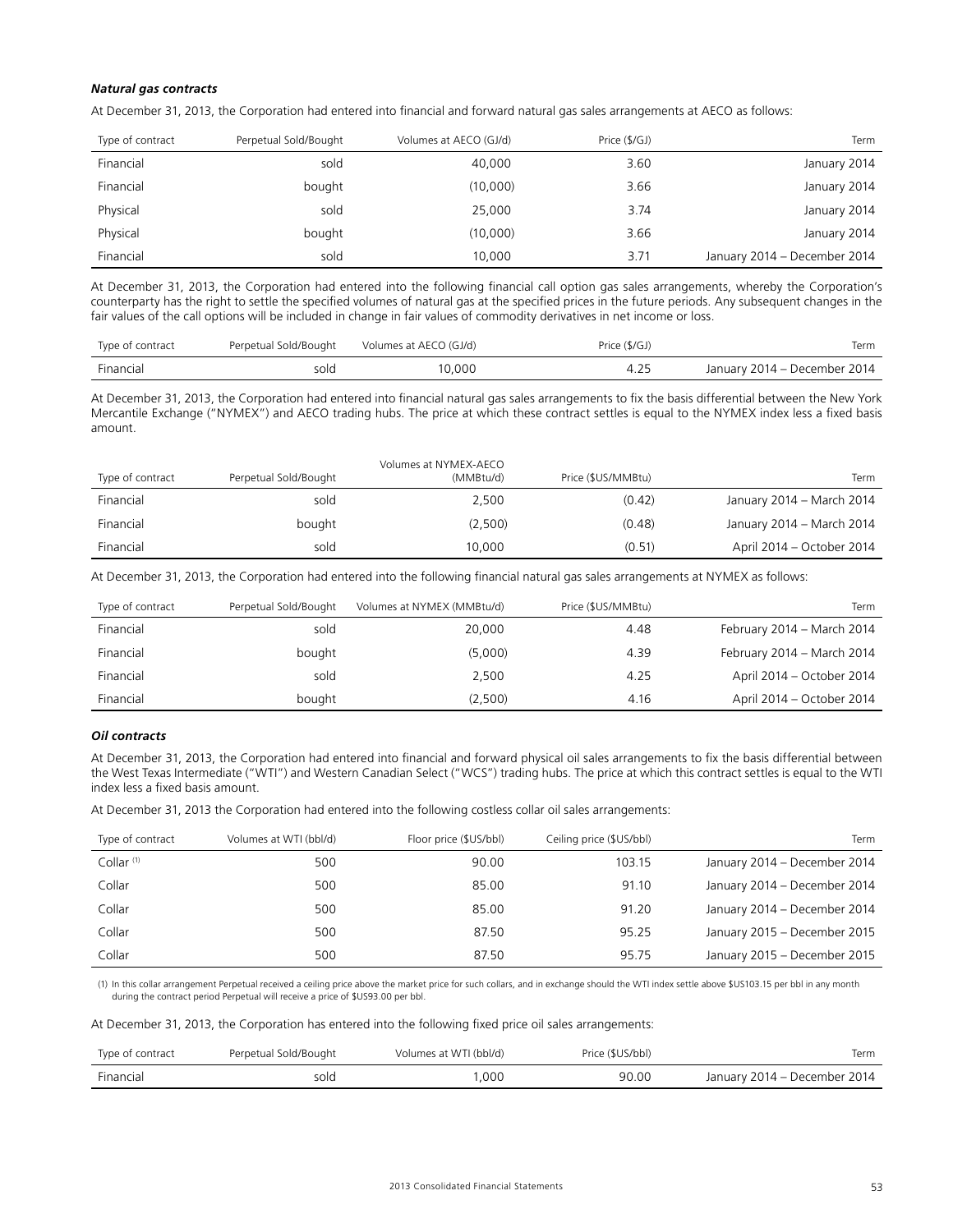At December 31, 2013, the Corporation had entered into the following financial call option oil sales arrangements, whereby the Corporation's counterparty has the right to settle specified volumes of oil at specified prices in the future periods. Any subsequent changes in the fair values of the call options are included in change in fair values of commodity derivatives in net income or loss.

| Type of contract         | Perpetual Sold/Bought | Volumes at WTI (bbl/d) | Price (\$US/bbl) | Term                         |
|--------------------------|-----------------------|------------------------|------------------|------------------------------|
| Financial <sup>(1)</sup> | sold                  | 2.000                  | 105.00           | January 2014 – December 2014 |
| Financial                | sold                  | .500                   | 100.00           | January 2015 - December 2015 |

(1) These oil call options are part of paired transactions in which the proceeds from the sale of the call options were used to fund the 2012 natural gas contract price.

### *Foreign exchange contracts*

At December 31, 2013, the Corporation had entered into the following \$US forward sales arrangement:

| Type of contract         | Sold/Bought<br>ernefual | Notional \$US/month | Exchange rate (Cdn\$/\$US) | Term                        |
|--------------------------|-------------------------|---------------------|----------------------------|-----------------------------|
| Financial <sup>(1)</sup> | sold<br>$  -$           | .000.000            | 1000                       | June 2015<br>January 2014 - |

(1) The Corporation receives \$1,000 each day during the month that the daily exchange rate is between \$1.0000 and \$1.1000. If the average monthly exchange rate is greater than \$1.1000 the Corporation pays \$US1,000,000 multiplied by the difference between the average monthly exchange rate and \$1.1000. No settlement occurs between the Corporation and the counterparty if the average monthly exchange rate settles below \$1.0000.

At December 31, 2013, the Corporation had entered into the following \$US forward sales arrangement:

|                          | Perpetual   | Notional floor | Notional ceiling | Exchange rate      | Exchange<br>rate ceiling |                           |
|--------------------------|-------------|----------------|------------------|--------------------|--------------------------|---------------------------|
| Type of contract         | Sold/Bought | \$US/month     | \$US/month       | floor (Cdn\$/\$US) | (Cdn\$/\$US)             | Term                      |
| Financial <sup>(1)</sup> | sold        | 2.500.000      | 5,000,000        | .0400              | .1410                    | July 2014 - December 2015 |

(1) If the average monthly exchange rate is greater than \$1.1410 the Corporation pays \$US5,000,000 multiplied by the difference between the average monthly exchange rate and \$1.1000. If the monthly average exchange rate settles below \$1.0400 the Corporation receives \$US2,500,000 multiplied by the difference between the average monthly exchange rate and \$1.0400.

The following table reconciles the Corporation's change in fair value of commodity derivatives:

|                                                       |               | Year ended December 31, |          |
|-------------------------------------------------------|---------------|-------------------------|----------|
|                                                       | 2013          |                         | 2012     |
| Realized loss on financial oil contracts              | \$<br>(2,596) | \$                      | (2,613)  |
| Realized gain on financial natural gas contracts      | 8,266         |                         | 30,051   |
| Realized gain on forward foreign exchange contracts   | 605           |                         | 1,597    |
| Unrealized gain on financial oil contracts            | 5,411         |                         | 10,507   |
| Unrealized loss on physical oil contracts             | (519)         |                         |          |
| Unrealized loss on financial natural gas contracts    | (2, 447)      |                         | (11,896) |
| Unrealized gain on physical natural gas contracts     | 64            |                         |          |
| Unrealized loss on forward foreign exchange contracts | (726)         |                         | (204)    |
| Unrealized gain on power derivatives                  |               |                         | (631)    |
| Change in fair value of commodity price derivatives   | \$<br>8,058   | S.                      | 26,811   |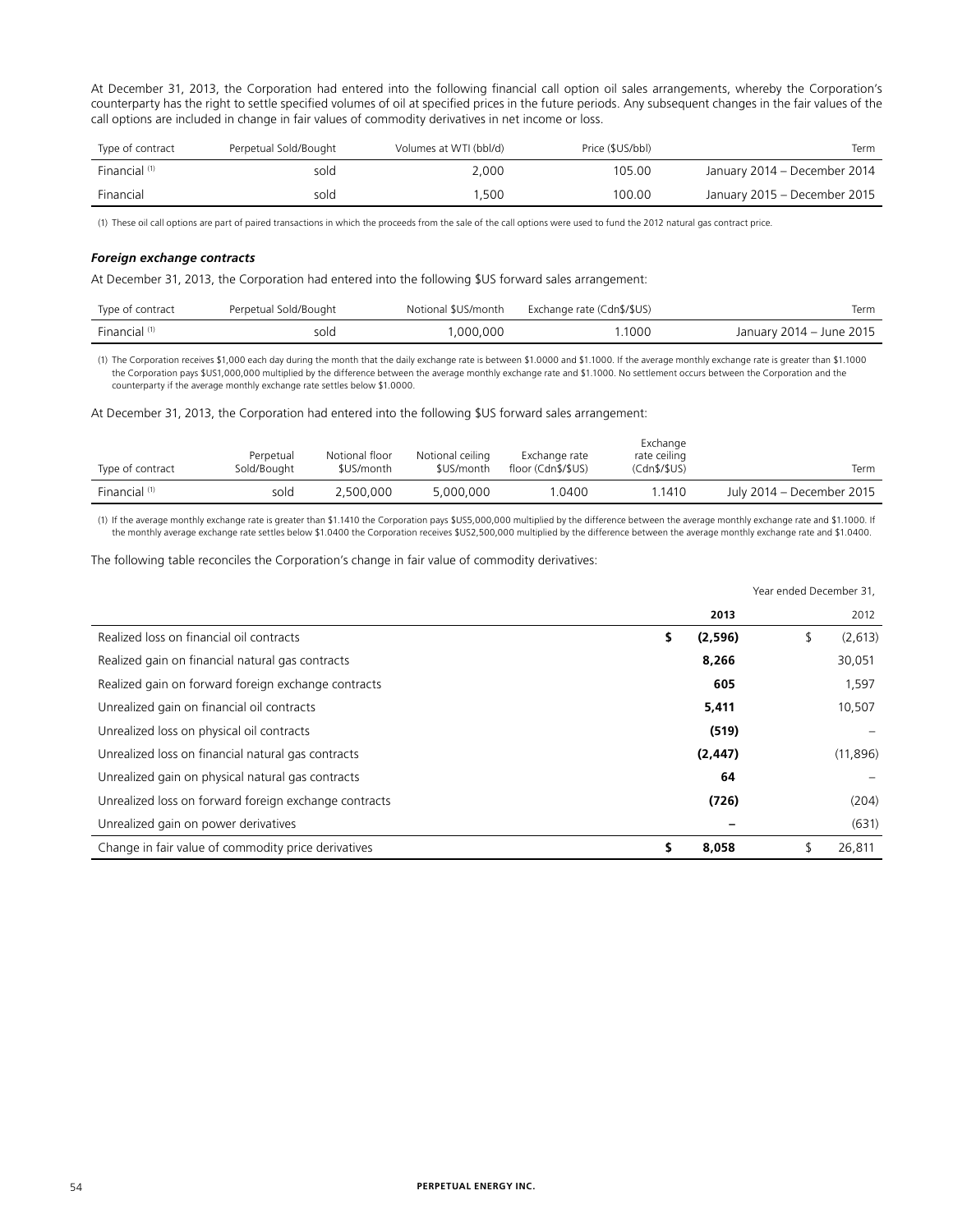### *Natural gas sensitivity analysis*

As at December 31, 2013, if future natural gas prices changed by \$0.25 per GJ with all other variables held constant, the fair value of commodity price derivatives and after tax net income for the period would change by \$1.7 million. Fair value sensitivity was based on published forward AECO and NYMEX prices.

### *Oil sensitivity analysis*

As at December 31, 2013, if future oil prices changed by \$5.00 per boe with all other variables held constant, the fair value of commodity price derivative and after tax net income for the period would have changed by \$0.6 million. Fair value sensitivity was based on published forward WTI and WCS prices.

### iii) **Interest rate risk**

The Corporation utilizes a credit facility which bears a floating rate of interest and as such is subject to interest rate risk. Increased future interest rates will decrease future cash flows and net income or loss, thereby potentially affecting the Corporation's capital investments.

The Corporation's senior notes and convertible debentures were issued at a fixed interest rate and as such these securities are not materially impacted by market interest rate fluctuations. To ensure accounts payable and accrued liabilities are settled on a timely basis, the Corporation manages liquidity risk as previously outlined in this note, thus limiting exposure to interest rate fluctuations and other penalties potentially resulting from past due payables.

The Corporation had no interest rate swap or financial contracts in place as at or during the year ended December 31, 2013 (December 31, 2012 – nil).

### *Interest rate sensitivity analysis*

For the year ended December 31, 2013, if interest rates changed by one percent with all other variables held constant, the impact on interest expense and net income would be \$0.7 million.

The impact on net loss as a result of interest rate fluctuations is based on the assumption that the lender increases or decreases the fixed term BA rate consistently, based on a market interest rate change of one percent.

### **d) Fair value of financial assets and liabilities**

Perpetual fair value measurements are classified as one of the following levels of the fair value hierarchy:

Level 1 – inputs represent unadjusted quoted prices in active markets for identical assets and liabilities. An active market is characterized by a high volume of transactions that provides pricing information on an ongoing basis.

Level 2 – inputs other than quoted prices included in Level 1 that are observable for the asset or liability, either directly or indirectly. These valuations are based on inputs that can be observed or corroborated in the marketplace, such as market interest rates or forward prices for commodities.

Level 3 – inputs for the asset or liability are not based on observable market data.

The Corporation aims to maximize the use of highly observable inputs when preparing calculations of fair value. Classification of each measurement into the fair value hierarchy is based on the lowest level of input that is significant to the fair value calculation.

The fair value of accounts receivable, accounts payable and accrued liabilities approximate their carrying amounts due to their short terms to maturity. The fair value of the long term Crown receivable approximates the carrying value as the Corporation expects to recover the full carrying amount by way of future gas Crown royalties. Bank debt bears interest at a floating market rate and accordingly the fair market value approximates the carrying amount. The fair value of financial assets and liabilities, excluding working capital, is attributable to the following fair value hierarchy levels:

|                                         |         |                        |                        |         | <b>Fair value</b> |
|-----------------------------------------|---------|------------------------|------------------------|---------|-------------------|
| As at December 31, 2013                 | Gross   | Netting <sup>(1)</sup> | <b>Carrying amount</b> | Level 1 | Level 2           |
| <b>Financial assets</b>                 |         |                        |                        |         |                   |
| Fair value through profit and loss      |         |                        |                        |         |                   |
| Derivatives - current                   | 596     | (270)                  | 326                    |         | 326               |
| Derivatives - non-current               | 19      | $\qquad \qquad$        | 19                     |         | 19                |
| <b>Financial liabilities</b>            |         |                        |                        |         |                   |
| Financial liabilities at amortized cost |         |                        |                        |         |                   |
| Senior notes                            | 147,719 |                        | 147,719                |         | 144,750           |
| Convertible debentures                  | 154,496 |                        | 154,496                | 155,236 |                   |
| Fair value through profit and loss      |         |                        |                        |         |                   |
| Derivatives - current                   | 6,738   | (270)                  | 6,468                  |         | 6,468             |
| Derivatives - non-current               | 2,778   |                        | 2,778                  |         | 2,778             |

(1) Derivative assets and liabilities presented in the statement of financial position are shown net of offsetting assets or liabilities where the arrangement provides or the legal right and intention for net settlement exists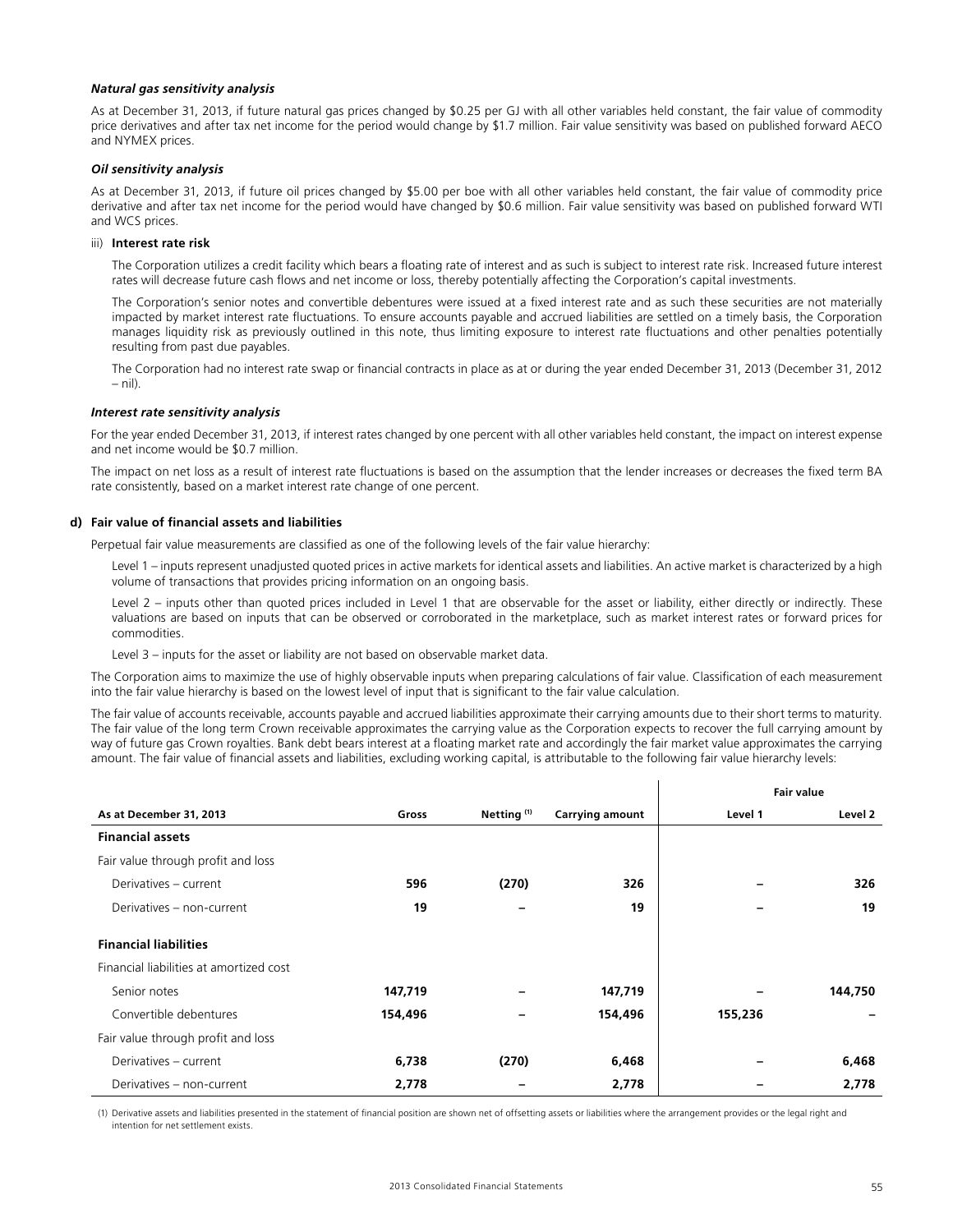|                                         |         |               |                 |         | Fair value |
|-----------------------------------------|---------|---------------|-----------------|---------|------------|
| As at December 31, 2012                 | Gross   | Netting $(1)$ | Carrying amount | Level 1 | Level 2    |
| <b>Financial assets</b>                 |         |               |                 |         |            |
| Fair value through profit and loss      |         |               |                 |         |            |
| Marketable securities                   | 1,963   |               | 1,963           | 1,963   |            |
| Derivatives - current                   | 9,144   | (5, 441)      | 3,703           |         | 3,703      |
| <b>Financial liabilities</b>            |         |               |                 |         |            |
| Financial liabilities at amortized cost |         |               |                 |         |            |
| Senior notes                            | 147,177 |               | 147,177         |         | 144,000    |
| Convertible debentures                  | 151,673 | -             | 151,673         | 151,123 |            |
| Fair value through profit and loss      |         |               |                 |         |            |
| Derivatives - current                   | 6,893   | (5, 441)      | 1,452           | -       | 1,452      |
| Derivatives - non-current               | 8,402   |               | 8,402           |         | 8,402      |

(1) Derivative assets and liabilities presented in the statement of financial position are shown net of offsetting assets or liabilities where the arrangement provides or the legal right and intention for net settlement exists.

# **19. CAPITAL MANAGEMENT**

The Corporation's policy is to maintain a strong capital base so as to retain investor, creditor and market confidence and to sustain the future development of the business. The Corporation manages its capital structure and makes adjustments in light of changes in economic conditions and the risk characteristics of its underlying oil and natural gas assets. The Corporation considers its capital structure to include share capital, bank debt, senior notes, convertible debentures and adjusted working capital. In order to maintain or adjust the capital structure, the Corporation may from time to time issue shares or debt securities and adjust its capital spending to manage current and projected debt levels.

The Corporation monitors capital based on the ratio of net debt to trailing twelve months cash flow from operations. As at December 31, 2013, the Corporation's ratio of net debt to operating cash flow was 7.2 to 1 (December 31, 2012 – 8.0 to 1) reflecting changes in net debt and cash flow from operations. This ratio is monitored continuously by the Corporation, and the targeted range of net debt to cash flow varies based on such factors as acquisitions or dispositions, commodity prices, forecasts of future commodity prices, price management contracts, projected cash flows, dividends, capital expenditure programs and timing of such programs. As a part of the management of this ratio, the Corporation prepares annual capital expenditure budgets, which are updated as necessary depending on varying factors including current and forecast prices, successful capital deployment and general industry conditions. Capital spending budgets are approved by the Board of Directors.

The Corporation's 7.25% Convertible Debentures and 7.00% Convertible Debentures mature on January 31, 2015 and December 31, 2015 respectively. While the Corporation has the option to settle all or a portion of the outstanding 7.25% Convertible Debentures and 7.00% Convertible Debentures through the issuance of shares by giving notice of such intent to debenture holders not more than 60 and not less than 30 days prior to the maturity date, it is the intention of the Corporation to settle in cash. The banks for the Corporation's revolving credit facility are awaiting more certainty on the Corporation's plans to settle the debenture prior to extending the revolving credit facility which, if not renewed, comes due on October 31, 2013. The Corporation will apply to have the facility renewed prior to the next semi-annual review on April 30, 2014. In advance of the facility coming due, management plans include pursing alternative financing arrangements on the facility based on the Corporation's increased year-over-year externally evaluated reserve values.

Management is pursuing repayment options for the 7.25% Convertible Debentures and 7.00% Convertible Debentures including asset dispositions, refinancing, or a combination thereof. There is no assurance that the Corporation will be able raise additional capital to settle all or a portion of the outstanding 7.25% Convertible Debentures and 7.00% Convertible Debentures in cash, in which case, the Corporation would have the option to settle all or a portion of the debentures.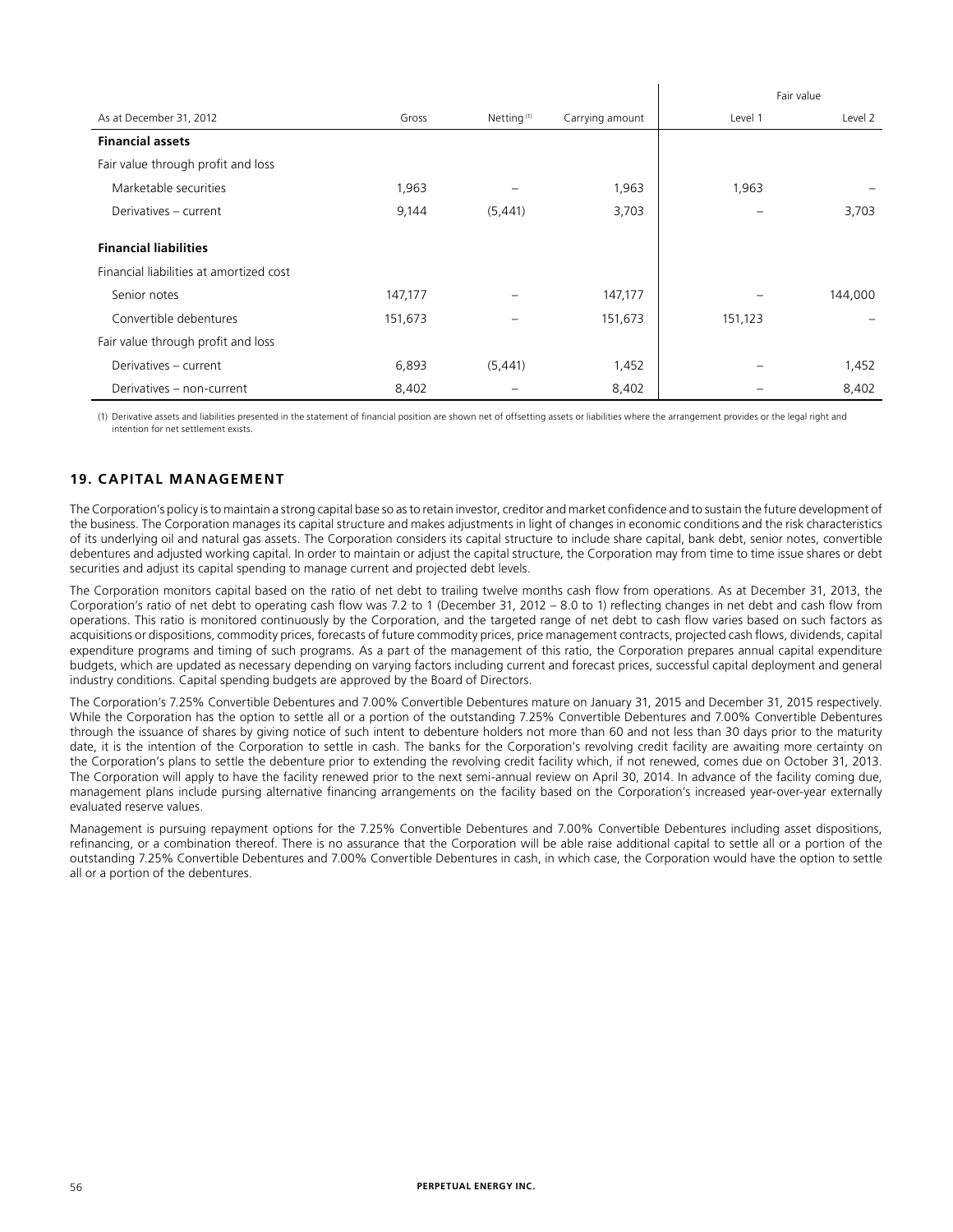# **20. COMMITMENTS**

Perpetual has contractual agreements comprised of office lease costs and related sublease recoveries, as well as long-term commitments to pay for gas transportation on certain major pipeline systems in western Canada. As of December 31, 2013, the future minimum payments under these contractual agreements consisted of:

|              | Pipeline commitments | Operating lease<br>commitments |
|--------------|----------------------|--------------------------------|
| 2014         | 4,599                | 1,743                          |
| 2015         | 1,682                | 1,678                          |
| 2016         | 94                   | 1,661                          |
| 2017         | 34                   | 1,598                          |
| 2018         | 24                   | 399                            |
| <b>Total</b> | 6,433                | 7,079                          |

# **21. DEFERRED INCOME TAXES**

The provision for income taxes in the financial statements differs from the result that would have been obtained by applying the combined federal and provincial tax rate to the Corporation's loss before income tax. This difference results from the following items:

|                                                             | Year ended December 31, |          |    |           |
|-------------------------------------------------------------|-------------------------|----------|----|-----------|
|                                                             |                         | 2013     |    | 2012      |
| Loss before income tax, including non-controlling interests | s                       | 7,620    | \$ | (79, 739) |
| Combined federal and provincial tax rate (%)                |                         | 25.0     |    | 25.0      |
| Computed income tax benefit                                 |                         | 1,905    |    | (19, 935) |
| Increase (decrease) in income taxes resulting from:         |                         |          |    |           |
| Non-deductible expenses                                     |                         | 994      |    | 1,230     |
| Non-taxable capital gain                                    |                         |          |    | (7,760)   |
| Expired tax pools                                           |                         |          |    | 10,793    |
| Unrecognized tax asset                                      |                         | (2, 421) |    | 9,700     |
| Other                                                       |                         | (478)    |    | 2,219     |
| Deferred income taxes                                       | S                       |          | \$ | (3,753)   |

Income tax rates remained at 25.0 percent in 2013 and 2012 with no changes to federal statutory income tax rates.

The components of the Corporation's and its subsidiaries' deferred income tax liabilities are as follows:

|                                     |          |       | Year ended December 31, |           |
|-------------------------------------|----------|-------|-------------------------|-----------|
|                                     |          | 2013  |                         | 2012      |
| Property, plant and equipment       | 28,539   |       |                         | 44,018    |
| Other                               | 6,287    |       |                         | 3,303     |
| Gas over bitumen royalty obligation |          | (737) |                         | (684)     |
| Decommissioning obligations         | (34,089) |       |                         | (46, 637) |
|                                     |          |       |                         |           |

The temporary deductible differences included in the Corporation's unrecognized deferred income tax assets are as follows:

|                            |   |         | Year ended December 31, |         |
|----------------------------|---|---------|-------------------------|---------|
|                            |   | 2013    |                         | 2012    |
| Non-capital losses         | s | 146,703 |                         | 232,025 |
| Capital losses             |   | 160,969 |                         | 159,224 |
| Decommissioning obligation |   | 77,551  |                         | 19,923  |
| Other                      |   | 11,055  |                         | –       |
|                            |   | 396,278 |                         | 411,172 |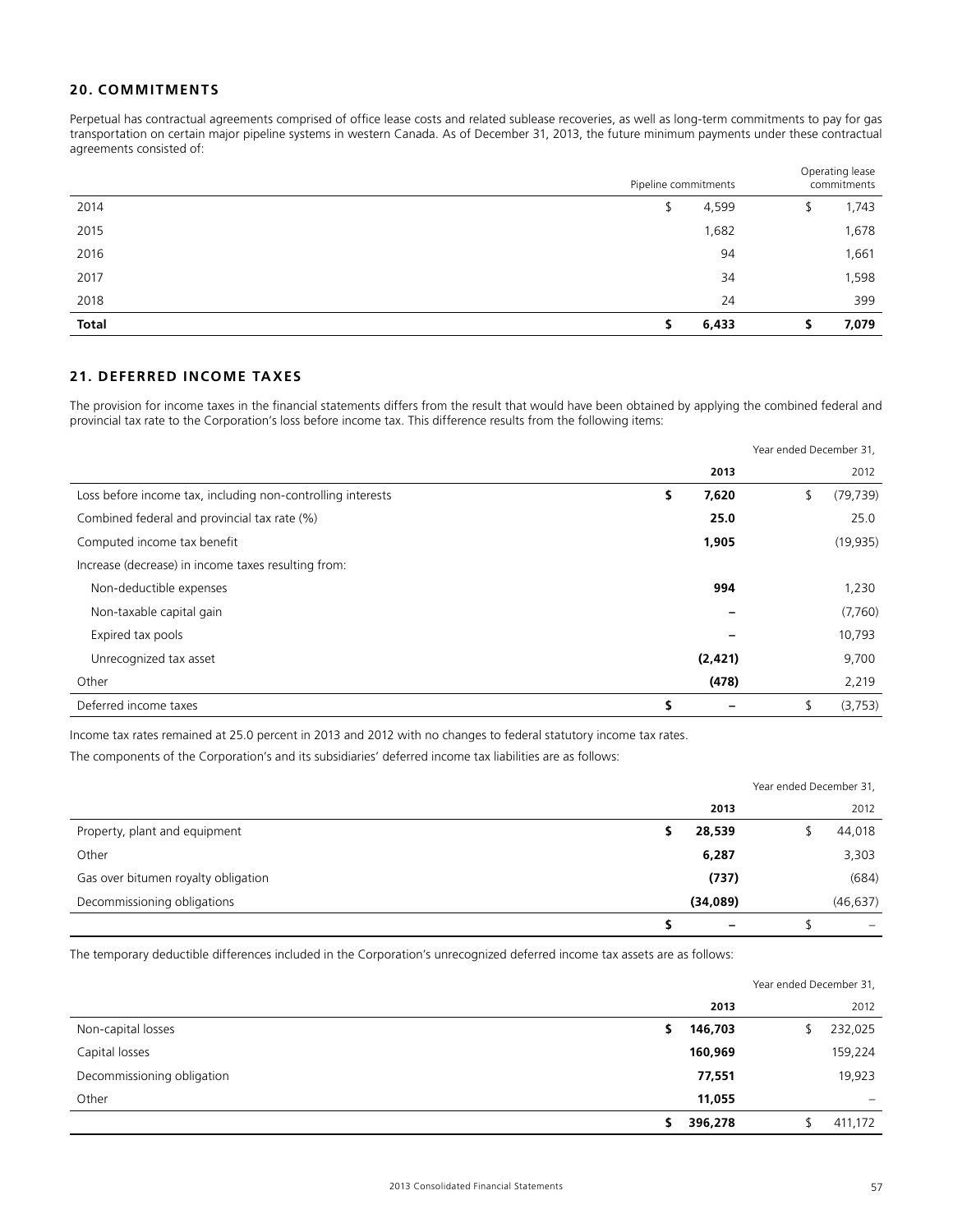The tax losses expire between 2014 and 2032. The deductible temporary differences do not expire under current tax legislation. Deferred tax assets have not been recognized in respect of these temporary differences because it is not probable that future taxable profit will be available against which the Corporation can utilize the benefits. The petroleum and natural gas properties and facilities owned by the Corporation and its subsidiaries have an approximate tax basis of \$551 million (December 31, 2012 – \$490 million) available for future use as deductions from taxable income.

# **22. KEY MANAGEMENT PERSONNEL**

The Corporation has defined key management personnel as executive officers and vice presidents, as well as the Board of Directors, as they have the collective authority and responsibility for planning, directing and controlling the activities of the Corporation. The following table outlines the total compensation expense for key management personnel:

|                                               | Year ended December 31, |  |       |
|-----------------------------------------------|-------------------------|--|-------|
|                                               | 2013                    |  | 2012  |
| Short-term fees and other short-term benefits | 3,860                   |  | 3,630 |
| Share based compensation expense              | 1.869                   |  | 2,001 |
|                                               | 5.729                   |  | 5,631 |

# **23. SUPPLEMENTAL DISCLOSURE**

The Corporation's consolidated statements of loss and comprehensive loss are prepared primarily by nature of expense, with the exception of employee compensation costs which are included in both production and operating and general and administrative expenses.

The following table details the amount of total employee compensation costs included in production and operating and general and administrative expenses in the consolidated statements of loss and comprehensive loss.

|                            | Year ended December 31, |  |        |
|----------------------------|-------------------------|--|--------|
|                            | 2013                    |  | 2012   |
| Production and operating   | 9.279                   |  | 10,107 |
| General and administrative | 24,171                  |  | 25,564 |
|                            | 33,450                  |  | 35,671 |

During the year ended December 31, 2013, total employee compensation costs included share based payment expense of \$4.0 million (2012 – \$4.3 million) with the remainder being short-term fees and other short-term benefits.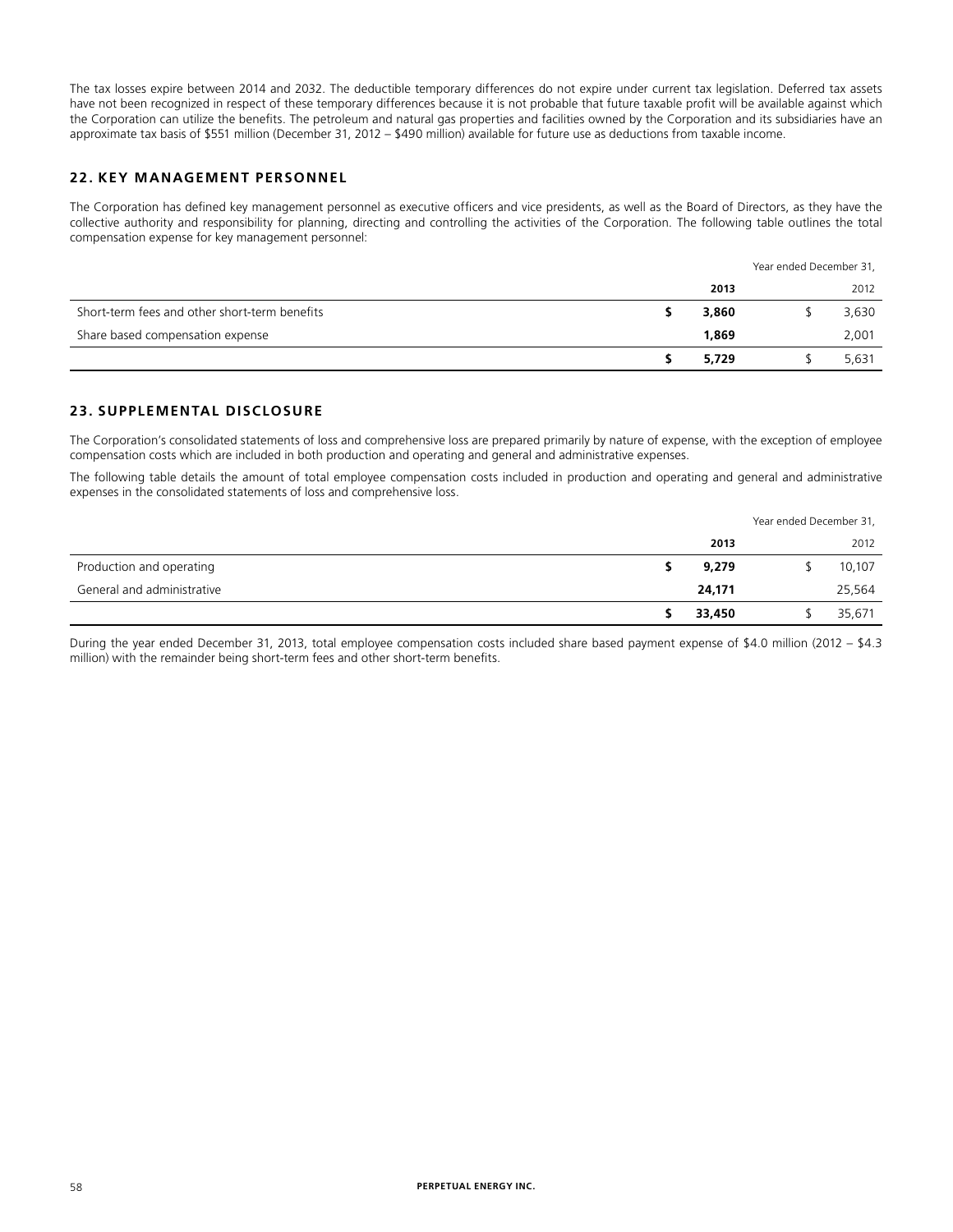#### **FORWARD-LOOKING INFORMATION**

Certain information regarding Perpetual in this report including management's assessment of future plans and operations and including the information contained under the heading "Outlook" may constitute forward-looking statements under applicable securities laws. The forward-looking information includes, without limitation, statements regarding capital expenditure levels for 2014, prospective drilling activities; forecast production, production type, operations, funds flows, and timing thereof; forecast and realized commodity prices; expected funding, allocation and timing of capital expenditures; projected use of funds flow and anticipated funds flow; planned drilling and development and the results thereof; expected dispositions, anticipated proceeds therefrom and the use of proceeds therefrom; and commodity prices. Various assumptions were used in drawing the conclusions or making the forecasts and projections contained in the forward-looking information contained in this report, which assumptions are based on management analysis of historical trends, experience, current conditions, and expected future developments pertaining to Perpetual and the industry in which it operates as well as certain assumptions regarding the matters outlined above. Forward-looking information is based on current expectations, estimates and projections that involve a number of risks, which could cause actual results to vary and in some instances to differ materially from those anticipated by Perpetual and described in the forward looking information contained in this report. Undue reliance should not be placed on forward-looking information, which is not a guarantee of performance and is subject to a number of risks or uncertainties, including without limitation those described under "Risk Factors" in Perpetual's Annual Information Form and MD&A for the year ended December 31, 2013 and those included in other reports on file with Canadian securities regulatory authorities which may be accessed through the SEDAR website (www.sedar.com) and at Perpetual's website (www.perpetualenergyinc.com). Readers are cautioned that the foregoing list of risk factors is not exhaustive. Forward-looking information is based on the estimates and opinions of Perpetual's management at the time the information is released and Perpetual disclaims any intent or obligation to update publicly any such forward-looking information, whether as a result of new information, future events or otherwise, other than as expressly required by applicable securities laws. For more information please refer to "Forward-Looking Information" on page 10 of this report.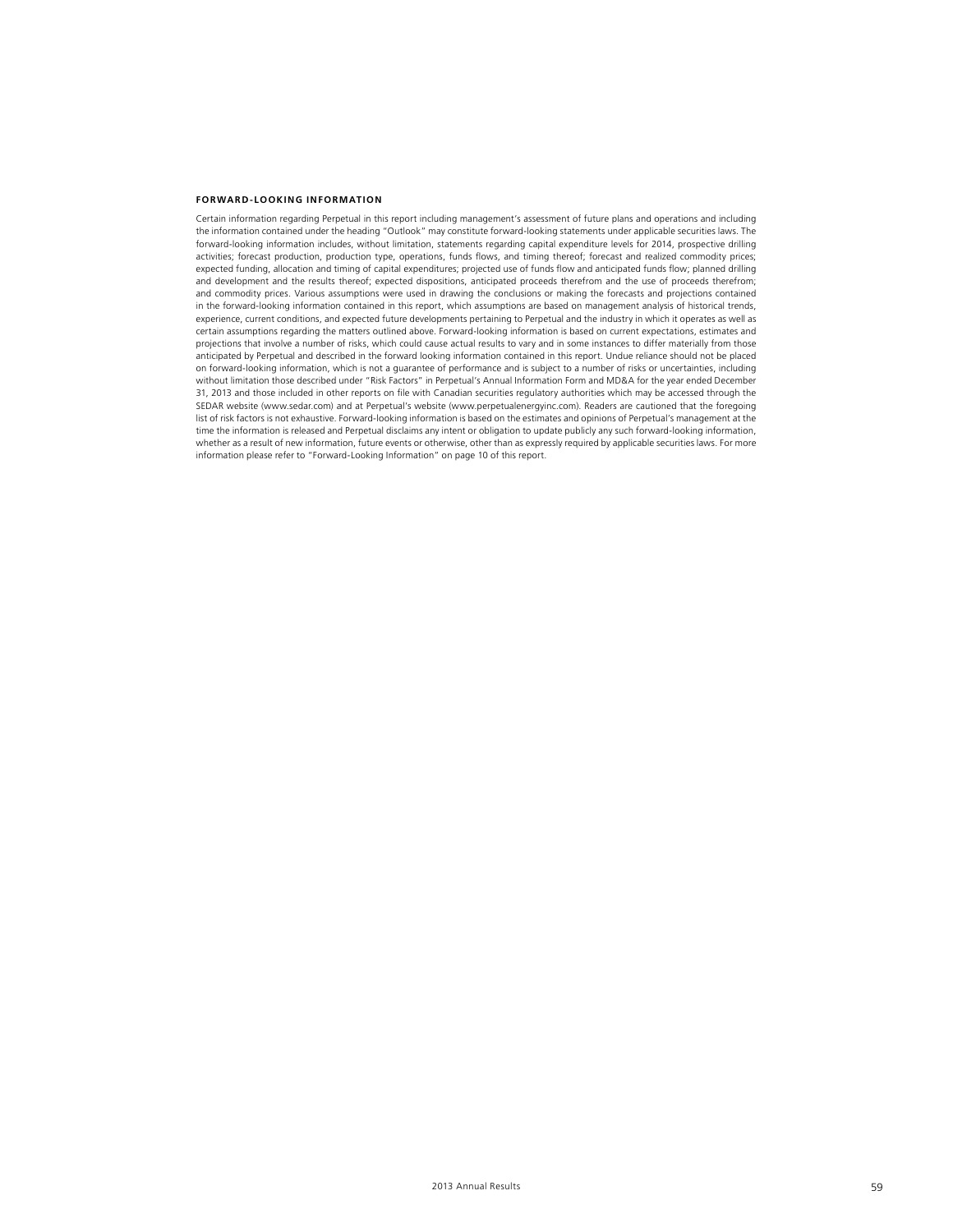## **DIRECTORS**

**Clayton H. Riddell** Executive Chairman

**Susan L. Riddell Rose** President, Chief Executive Officer and Director<sup>(4)</sup> **Karen A. Genoway**

Independent Director (2) (3)

**Randall E. (Randy) Johnson** Independent Director (1) (3)

**Robert A. Maitland** Independent Director (1) (3)

**Geoffrey C. Merritt** Independent Director (1) (2) (4)

**Donald J. Nelson** Independent Director (2) (4)

**Howard R. Ward** Independent Director (3) (4)

(1) Member of Audit Committee (2) Member of Reserves Committee (3) Member of Compensation and Corporate Governance Committee (4) Member of Environmental, Health & Safety Committee

# **OFFICERS**

**Susan L. Riddell Rose** President, Chief Executive Officer and Director **Cameron R. Sebastian** Vice President, Finance and Chief Financial Officer

**Vicki L. Benoit** Vice President, Production Operations

**Jeffrey R. Green** Vice President, Corporate and Engineering Services

**Gary C. Jackson** Vice President, Land and Acquisitions

**Linda L. McKean** Vice President, Exploitation

**Marcello M. Rapini** Vice President, Marketing

# **HEAD OFFICE**

3200, 605 – 5 Avenue SW Calgary, Alberta Canada T2P 3H5

403.269.4400 PHONE 800.811.5522 TOLL FREE 403.269.4444 FAX info@perpetualenergyinc.com EMAIL www.perpetualenergyinc.com WEB

**STOCK EXCHANGE LISTING |** TSX **|** PMT

**CONVERTIBLE DEBENTURES |** PMT.DB.D PMT.DB.E

# **AUDITORS**

KPMG LLP

## **BANKERS**

Bank of Montreal Canadian Imperial Bank of Commerce The Bank of Nova Scotia The Toronto-Dominion Bank National Bank of Canada ATB Financial

# **RESERVE EVALUATION CONSULTANTS**

McDaniel & Associates Consultants Ltd.

# **REGISTRAR AND TRANSFER AGENT**

Computershare Trust Company of Canada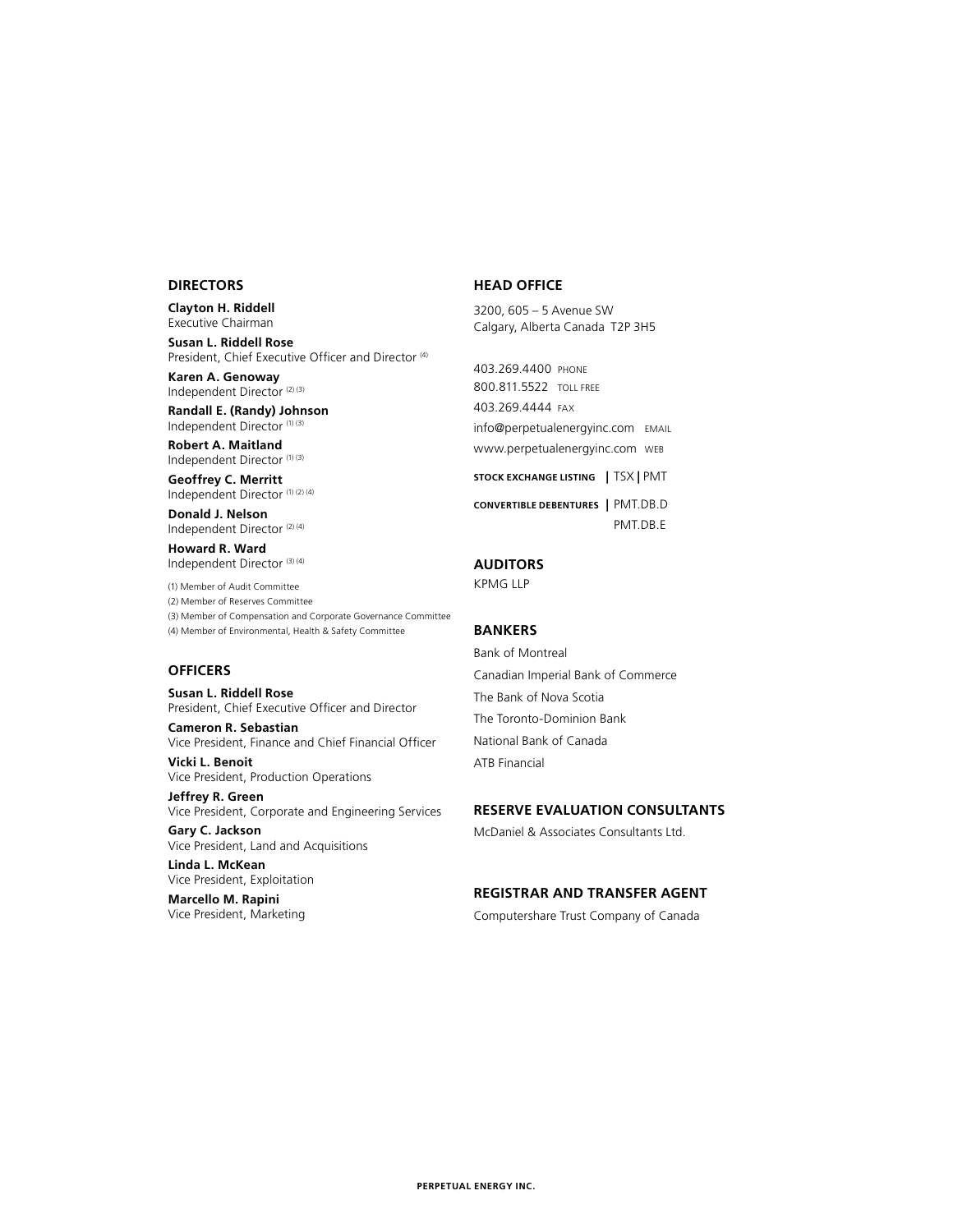# **SHAREHOLDERS ARE**

**CORDIALLY INVITED TO** 

**ATTEND THE** 

ANNUAL MEETING

**TO BE HELD** 

**MAY 21, 2014** 

9:00 **A.M. (MDT)**

CALGARY

PETROLEUM CLUB

**319 – 5 AVENUE SW**

**CALGARY, ALBERTA** 

**CANADA**